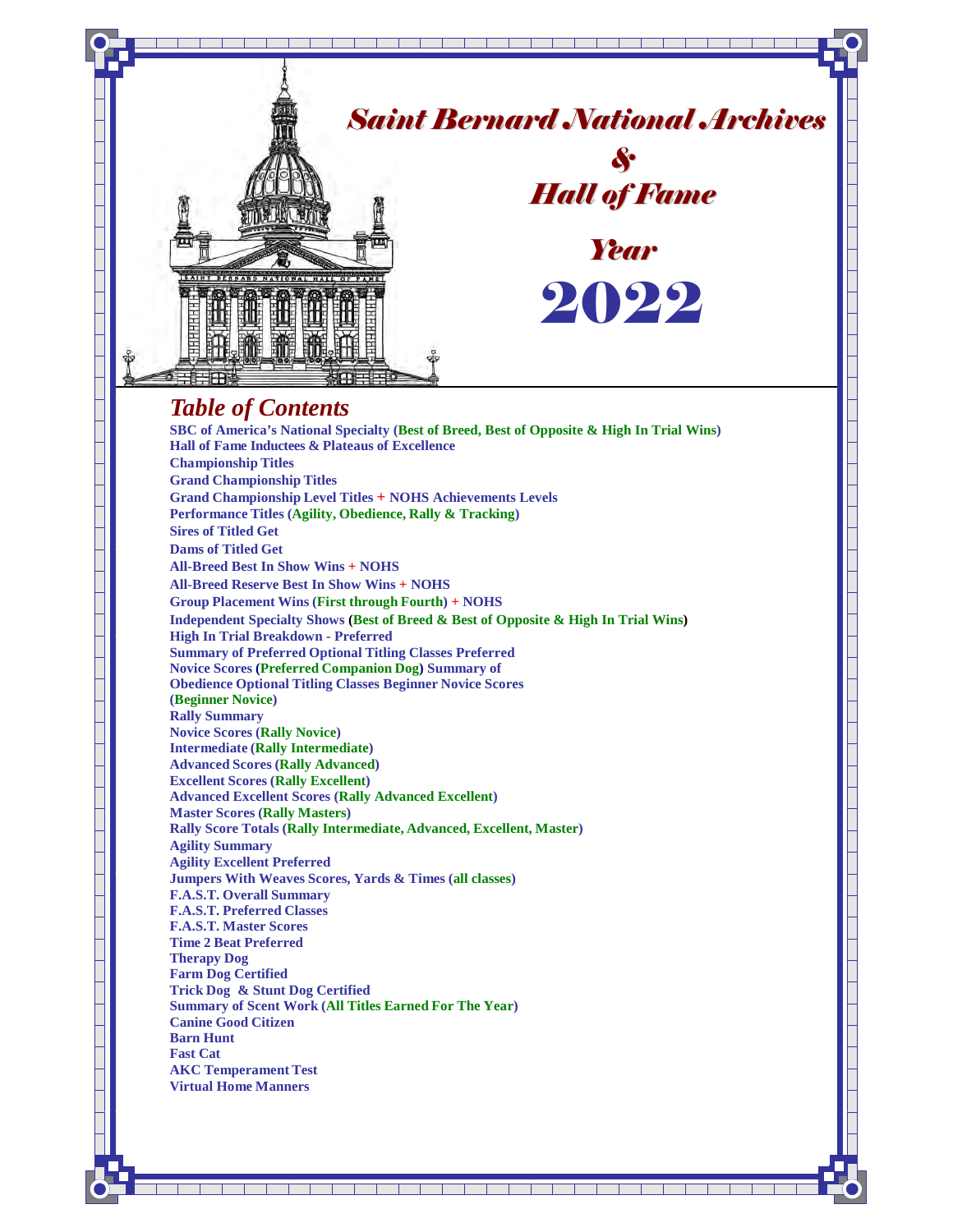|                                |                                          | <b>The Saint Bernard Club of America's</b><br><b>2022 National Specialty Winners</b>                                                                                                                                                                                                                                                                                                                  |                                                                                      |
|--------------------------------|------------------------------------------|-------------------------------------------------------------------------------------------------------------------------------------------------------------------------------------------------------------------------------------------------------------------------------------------------------------------------------------------------------------------------------------------------------|--------------------------------------------------------------------------------------|
| Date: October 27, 28, 29, 2022 |                                          | Location: Purina Farms, MO                                                                                                                                                                                                                                                                                                                                                                            |                                                                                      |
| Judges:                        | (I & B) Barbara Sarti-Allen (D) Lyn Jech | Dogs In Competition:                                                                                                                                                                                                                                                                                                                                                                                  |                                                                                      |
| Obedience:                     | Tracking Test: No Test                   | $\mathcal{D}% _{t}=\mathcal{D}_{t}\cup\mathcal{D}_{t}$ $\mathcal{D}_{t}$ $\mathcal{D}_{t}$ $\mathcal{D}_{t}$ $\mathcal{D}_{t}$ $\mathcal{D}_{t}$ $\mathcal{D}_{t}$ $\mathcal{D}_{t}$ $\mathcal{D}_{t}$ $\mathcal{D}_{t}$ $\mathcal{D}_{t}$ $\mathcal{D}_{t}$ $\mathcal{D}_{t}$ $\mathcal{D}_{t}$ $\mathcal{D}_{t}$ $\mathcal{D}_{t}$ $\mathcal{D}_{t}$ $\mathcal{D}_{t}$ $\mathcal$<br>Weight Pulled: | $\ensuremath{\mathcal{P}\vphantom{P}e\mathit{r}\vphantom{A}e\mathit{r}\vphantom{A}}$ |
|                                |                                          |                                                                                                                                                                                                                                                                                                                                                                                                       |                                                                                      |
| BOB:                           | <b>BOS:</b>                              | <b>WD &amp; BOW:</b>                                                                                                                                                                                                                                                                                                                                                                                  | <b>WB</b>                                                                            |
| <b>Obedience</b>               | <b>Draft</b>                             | <b>Most Weight Pulled</b>                                                                                                                                                                                                                                                                                                                                                                             |                                                                                      |
| HIT:                           |                                          |                                                                                                                                                                                                                                                                                                                                                                                                       | <b>Highest Percentage Pulled</b>                                                     |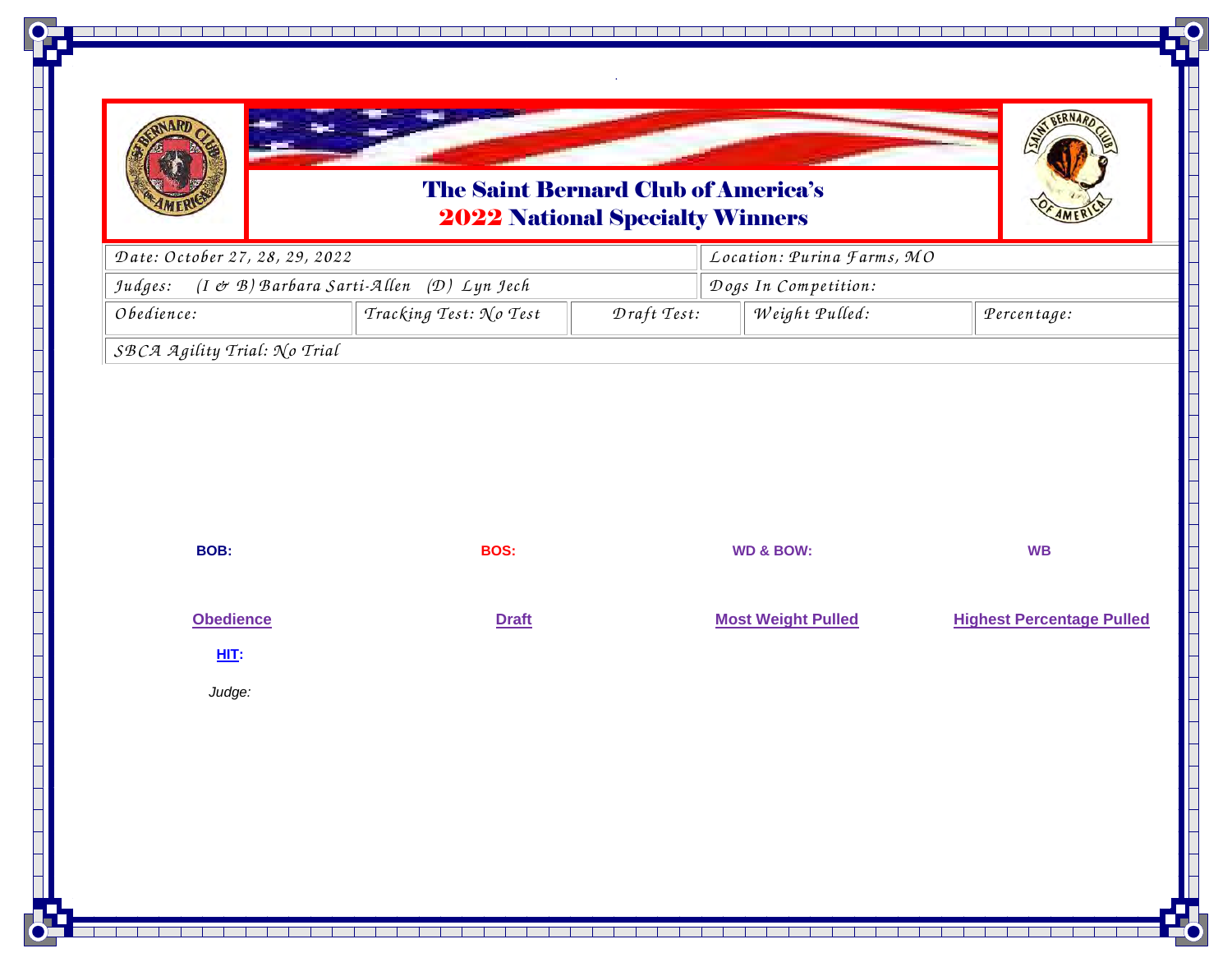|                                                                                           |                              |    | <b>Saint Bernard Hall of Fame Inductees For 2022</b>                                                                                                   |                               |     |                                                                                                                              |
|-------------------------------------------------------------------------------------------|------------------------------|----|--------------------------------------------------------------------------------------------------------------------------------------------------------|-------------------------------|-----|------------------------------------------------------------------------------------------------------------------------------|
| <b>Criteria Induction Category</b>                                                        | <b>YR</b>                    | CH | <b>Name</b>                                                                                                                                            | <b>AKC Performance Titles</b> | M/F | <b>Owner</b>                                                                                                                 |
| <b>3 AKC Titles - CH GCH GCHB</b>                                                         | 2022                         |    | <b>GCHB</b> Brandau Ridge Big Easy                                                                                                                     | <b>CGC</b>                    |     | Brandau, P & Pagel, S & Burg, I                                                                                              |
| <b>3 AKC Titles - CH GCH GCHB</b>                                                         | 2022                         |    | <b>GCHB</b> Gliddens Secret Crush V Spring Mtn                                                                                                         |                               |     | Oliver, Beverly                                                                                                              |
| <b>3 AKC Titles - CH GCH GCHB</b>                                                         | 2022                         |    | <b>GCHB</b> Kudos Crown Royal V Regalbear                                                                                                              | See Performance Database      |     | Horn, Beth & Gulewich, Brian                                                                                                 |
| <b>3 AKC Titles - CH GCH GCHB</b>                                                         | 2022                         |    | <b>GCHB</b> Ramblewoods Chloe                                                                                                                          |                               |     | Costa, M & Broyles, J & Morgan, M.                                                                                           |
| <b>Champions 4</b><br><b>Champions 4</b><br><b>Champions 4</b><br><b>Champions 4</b><br>4 | 2022<br>2022<br>2022<br>2022 |    | <b>CH</b> Cache Retreat When One Is Amour<br><b>GCH Kris Kountry She's All That!</b><br>Mahoganys Go Your Own Way<br><b>CH</b> Trailblazer Crystal Joy | <b>CGC</b>                    |     | Palmblad, Ivan & Bevins, Leslie<br><b>Anderson, Shelby</b><br>Denis, Bruno & Deborah<br><b>Trail, James &amp; Jacqueline</b> |
| <b>Champions 5</b>                                                                        | 2022                         |    | <b>GCHS Noble Creeks Don'T Stop Believin</b>                                                                                                           | <b>TKN</b>                    |     | m Porter, Shelby                                                                                                             |
|                                                                                           |                              |    |                                                                                                                                                        |                               |     |                                                                                                                              |
| <b>Specialty Wins 10</b>                                                                  | 2022                         |    | <b>GCH</b> Alpine Mtn Gordon V Notorious                                                                                                               |                               |     | Cabrera, Daniel                                                                                                              |
| <b>Specialty Wins 10</b>                                                                  | 2022                         |    | <b>GCH</b> Cornerstones Lets Give'M Something To Talk About                                                                                            |                               |     | Balikowski, Marilyn                                                                                                          |
| 2                                                                                         |                              |    |                                                                                                                                                        |                               |     |                                                                                                                              |
| <b>Totals:</b>                                                                            |                              |    | 11                                                                                                                                                     |                               |     |                                                                                                                              |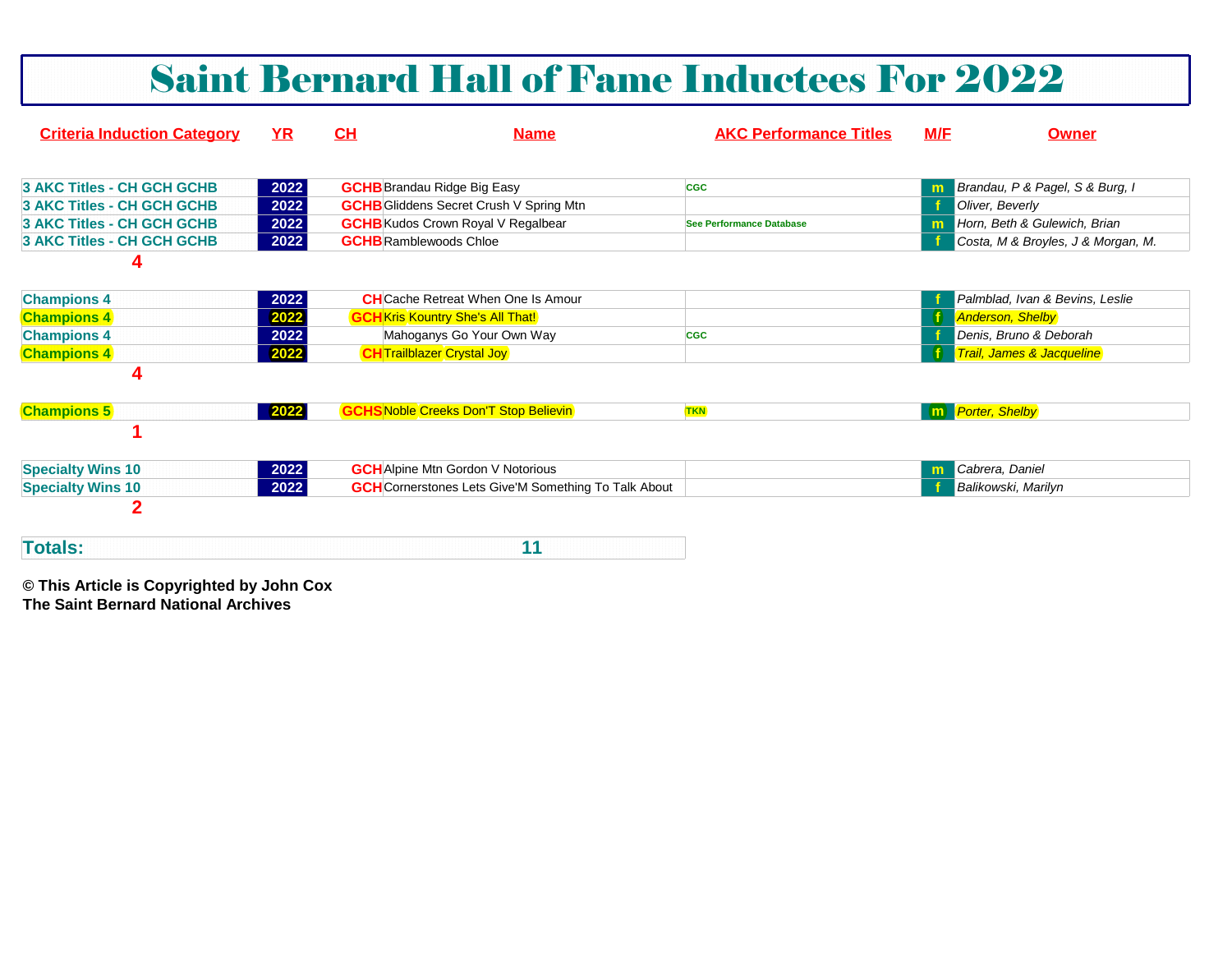### Saint Bernard Hall of Fame Plateaus of Excellence For 2022



**Due to the high number of Performance titles they are listed in two (2) Performance Databases - Sorted by Dog or TitleAKC Performance titles started with Obedience back in 1936.**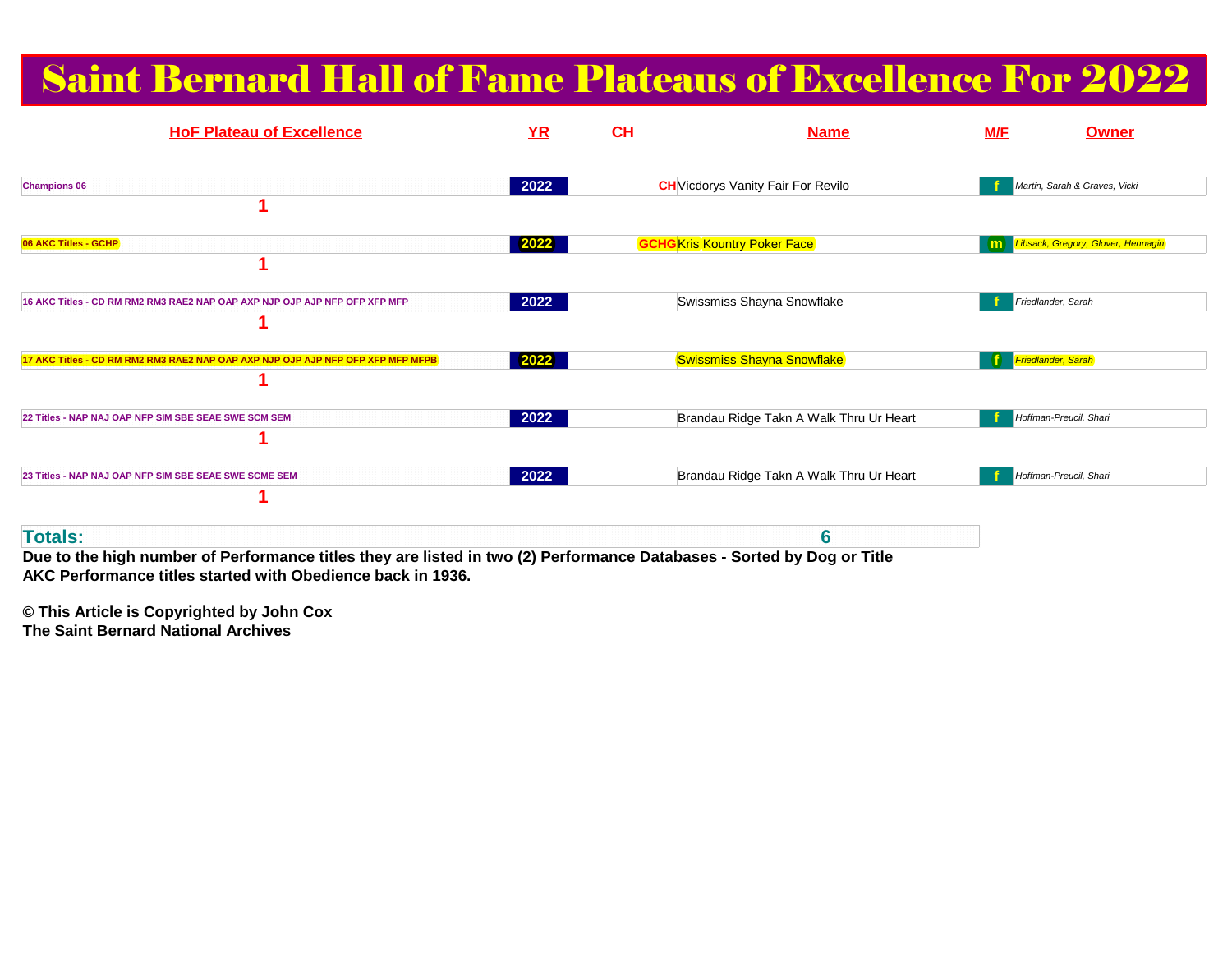## Saint Bernard AKC Championship Titles For 2022

| <b>CH Title Date</b>    | CH | <b>Name</b>                                              | <b>Performance Title Year</b> | $M$ E |   |
|-------------------------|----|----------------------------------------------------------|-------------------------------|-------|---|
| April 22, 2022          |    | 2022-CH Brock Ranch De-Lights True Heart V Flint         |                               | m     |   |
| March 12, 2022          |    | <b>2022-CH</b> Brock Ranch Dream Weaver of Miracles      |                               |       |   |
| March 05, 2022          |    | 2022-CHCache Retreat Avalon                              |                               |       |   |
| <b>January 23, 2022</b> |    | 2022-CHCache Retreat Bella In The Pnw                    | 2021,2022                     |       |   |
| April 30, 2022          |    | 2022-CHCache Retreat Femme Fatale                        |                               |       | f |
| April 29, 2022          |    | 2022-CH Cornerstones Hit Me With Your Best Shot          |                               |       | f |
| March 27, 2022          |    | 2022-CH Gliddens Hearts Desire V Spring Mtn              |                               | m     |   |
| April 03, 2022          |    | 2022-CHJohnson Farms Toyota Starlet                      |                               |       |   |
| <b>January 07, 2022</b> |    | 2022-CH Johnsons Farms Alfa Romeo                        |                               |       |   |
| <b>January 09, 2022</b> |    | 2022-CH Kingdoms The Pride of Texas                      |                               | m     |   |
| February 25, 2022       |    | 2022-CHKings Row Moneypenny                              |                               |       |   |
| April 02, 2022          |    | 2022-CH Lasquites Glazed Maple V Heart Mtn               |                               |       |   |
| February 25, 2022       |    | 2022-CHLasquites Payson Po'Okela of Kris Kountry         | 2016                          | m     |   |
| February 27, 2022       |    | 2022-CHLasquites Westwind V Mistihil                     |                               |       |   |
| March 11, 2022          |    | 2022-CH Mahoganys Laird of The Loch V Kieran             |                               | m     |   |
| March 06, 2022          |    | 2022-CHNapoleo Olive La Coquine                          |                               |       |   |
| March 05, 2022          |    | 2022-CH Noble Creek Back To The Future @ Cedar           | 2021                          | m     |   |
| April 29, 2022          |    | 2022-CH Noble Creeks Play Big!                           |                               | m     |   |
| April 10, 2022          |    | 2022-CH Pachugs Hattie V Sailor                          |                               |       |   |
| February 13, 2022       |    | 2022-CHReemas The Lion The Witch The Wardrobe            |                               |       |   |
| <b>January 22, 2022</b> |    | 2022-CHRevilos Tank Van Buffett                          | 2022                          | m     |   |
| February 27, 2022       |    | 2022-CH Royaltys She's No Joke V Still River             |                               |       |   |
| April 24, 2022          |    | 2022-CHSelma Herbu Prizygoda                             |                               |       |   |
| <b>January 09, 2022</b> |    | 2022-CH Shadow Mtn Keepsake At Rogue Valley              |                               |       |   |
| April 09, 2022          |    | 2022-CH Skyviews Rags To Riches                          | 2019                          | m     |   |
| April 23, 2022          |    | 2022-CH Southern Giants Show Me That Cadence             |                               |       |   |
| March 19, 2022          |    | 2022-CH Talbergs Kalispell V Woodcrest                   |                               |       |   |
| April 23, 2022          |    | 2022-CH Thunderhills Albert Capo Di Tutti                |                               | m     |   |
| <b>January 21, 2022</b> |    | 2022-CH Thunderhills Bugsy Malone                        |                               | m     |   |
| April 30, 2022          |    | 2022-CH Trailblazer Baltic Gem Amber                     |                               |       |   |
| March 27, 2022          |    | 2022-CHU Are My Faith Wielkopolski Bernardyn             |                               |       |   |
| <b>January 15, 2022</b> |    | 2022-CH Vicdorys You're Welcome                          |                               | m     |   |
| March 19, 2022          |    | 2022-CH Who Dats A Lee St Gettin Ludwiggy Widit V Brogan |                               | m     |   |

**Totals:**

 **33 6 13 20 Due to the high number of Performance titles they are listed in two (2) Performance Databases - Sorted by Dog or TitleAKC Performance titles started with Obedience back in 1936.**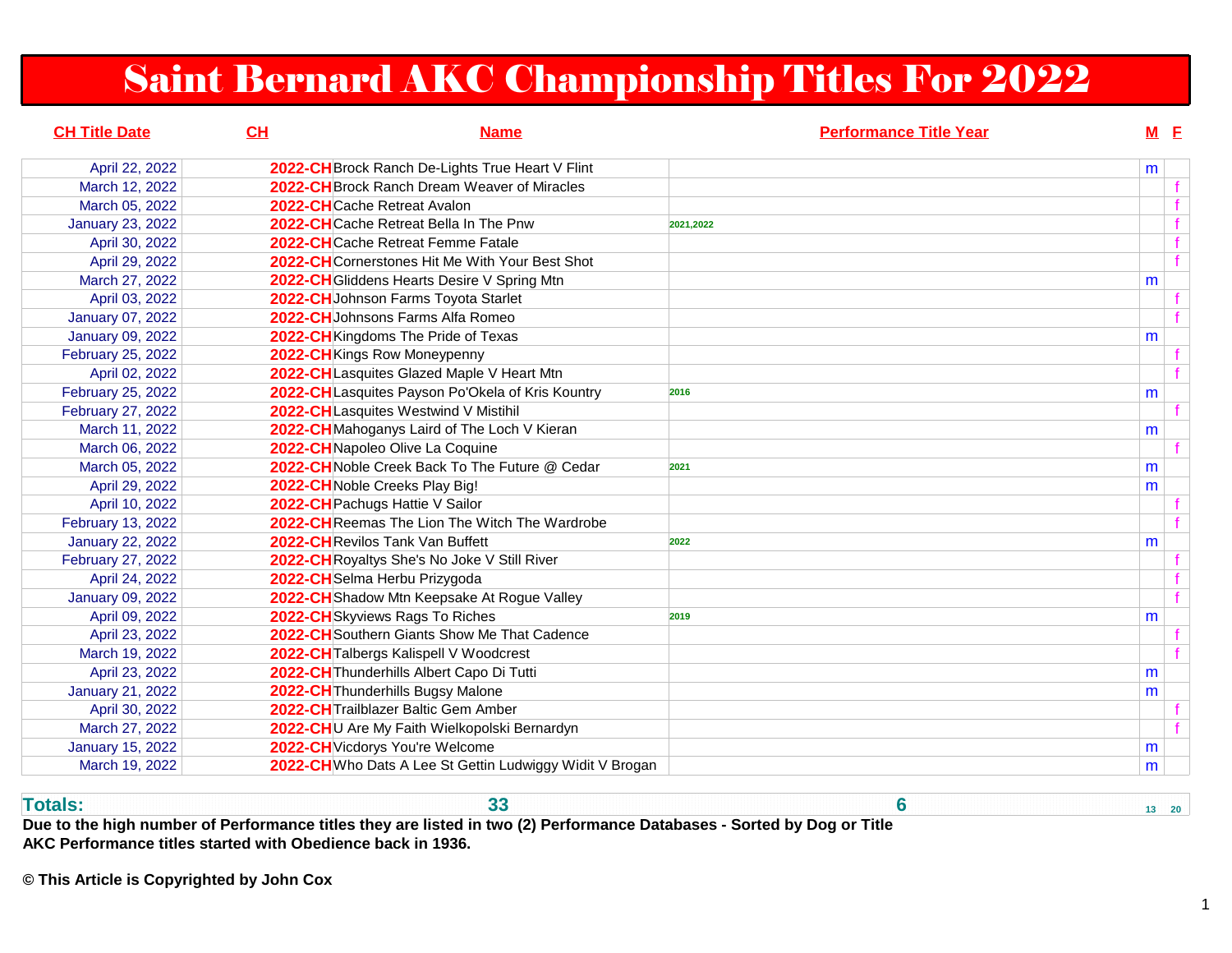# Saint Bernard AKC Grand Championship Titles For 2022

| <b>GCH Title Date</b>   | <b>CH Title Date</b> | <u>СН</u>                           | <b>Name</b>                                                      | <b>Performance Title Year</b> | <u>M F</u> |  |
|-------------------------|----------------------|-------------------------------------|------------------------------------------------------------------|-------------------------------|------------|--|
| March 18, 2022          | September 27, 2021   |                                     | 2022-GCH/2021-CHCornerstones Lets Give'M Something To Talk About |                               |            |  |
| April 16, 2022          | May 08, 2021         |                                     | 2022-GCH/2021-CH Eastgates And They Call Him The Streak          |                               | m          |  |
| March 06, 2022          | June 19, 2021        | 2022-GCH/2021-CH Fuzzy Bears Amore' |                                                                  | 2020, 2021, 2022              | m          |  |
| April 21, 2022          | November 20, 2021    |                                     | 2022-GCH/2021-CH Hicountry Pnw Rainshadow                        | 2021,2022                     |            |  |
| <b>January 08, 2022</b> | October 30, 2021     |                                     | 2022-GCH/2021-CH Kris Kountry Three Card Monte V Northstar       |                               | m          |  |
| March 06, 2022          | January 04, 2020     |                                     | 2022-GCH/2020-CHRoyaltys Go For The Gold                         |                               |            |  |
| February 05, 2022       | July 12, 2019        |                                     | 2022-GCH/2019-CH Sandy Pits Jaguar Xk Coupe'R                    | 2021                          | m          |  |
| April 21, 2022          | November 22, 2020    |                                     | 2022-GCH/2020-CH Serpentinas Fire Storm V Skydancer              |                               | m          |  |
| February 20, 2022       | April 24, 2021       |                                     | 2022-GCH/2021-CHSkydancer Seabright Beach                        |                               |            |  |
| February 05, 2022       | August 29, 2021      | 2022-GCH/2021-CH Szajdas Rampage    |                                                                  |                               |            |  |
| <b>January 16, 2022</b> | July 10, 2021        |                                     | 2022-GCH/2021-CH Vicdorys You'Re So Cold                         | 2020, 2021, 2022              |            |  |
|                         |                      |                                     |                                                                  |                               |            |  |

**Totals:**

**11 4 5 6**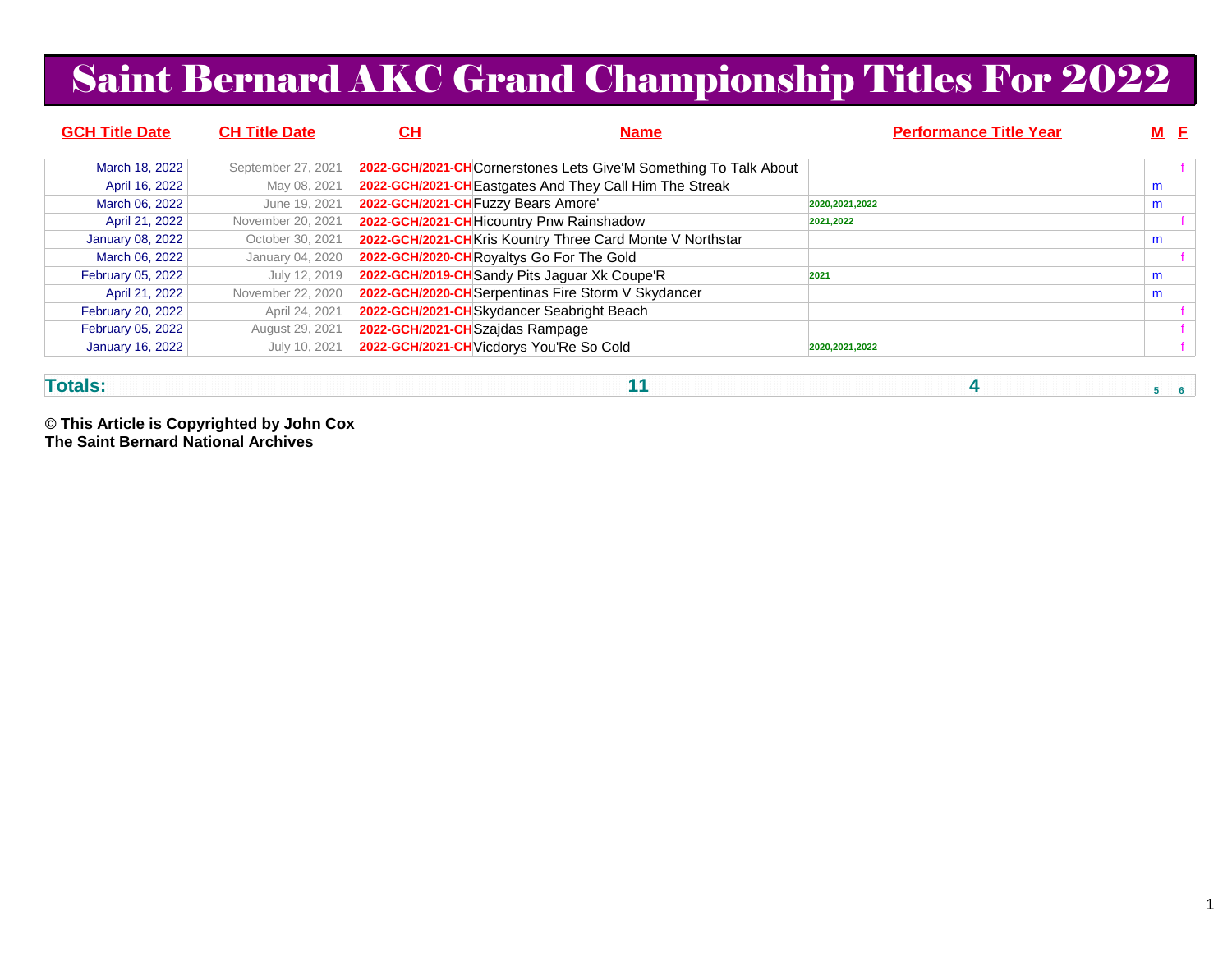#### Saint Bernard AKC Grand Championship Level Titles For 2022

| <b>CH Title Date</b> |                        | <b>GCH Title Date GCH Level Date</b> | <b>GCH Level</b> | <b>Name</b>                        | <b>Performance Title Year</b> |                         | <u>M F</u> |
|----------------------|------------------------|--------------------------------------|------------------|------------------------------------|-------------------------------|-------------------------|------------|
| (1) Bronze           |                        |                                      |                  |                                    |                               |                         |            |
| June 07, 2021        | July 15, 2021          | <b>February 04, 2022</b>             | (1) Bronze       | Brandau Ridge Big Easy             | 2021                          | m                       |            |
| May 22, 2021         | <b>August 06, 2021</b> | March 06, 2022                       | (1) Bronze       | Gliddens Secret Crush V Spring Mtn |                               |                         |            |
| November 28, 2020    | June 26, 2021          | <b>February 27, 2022</b>             | (1) Bronze       | Kudos Crown Royal V Regalbear      | 2019,2020,2021,2022           | m                       |            |
| February 08, 2020    | November 06, 2021      | March 11, 2022                       | (1) Bronze       | Ramblewoods Chloe                  |                               |                         |            |
| <b>Totals:</b>       |                        |                                      |                  |                                    |                               | $\overline{2}$          |            |
| (4) Platinum         |                        |                                      |                  |                                    |                               |                         |            |
| February 08, 2018    | March 04, 2018         | April 08, 2022                       | (4) Platinum     | Kris Kountry Poker Face            | 2019,2020                     | m                       |            |
| <b>Totals:</b>       |                        |                                      |                  |                                    |                               |                         |            |
|                      |                        |                                      |                  |                                    |                               |                         |            |
| <b>Totals:</b>       |                        |                                      |                  |                                    |                               | $\overline{\mathbf{3}}$ |            |

**Bronze Level 100 Points Silver Level 200 Points Gold Level 400 PointsPlatinum Level 800 Points**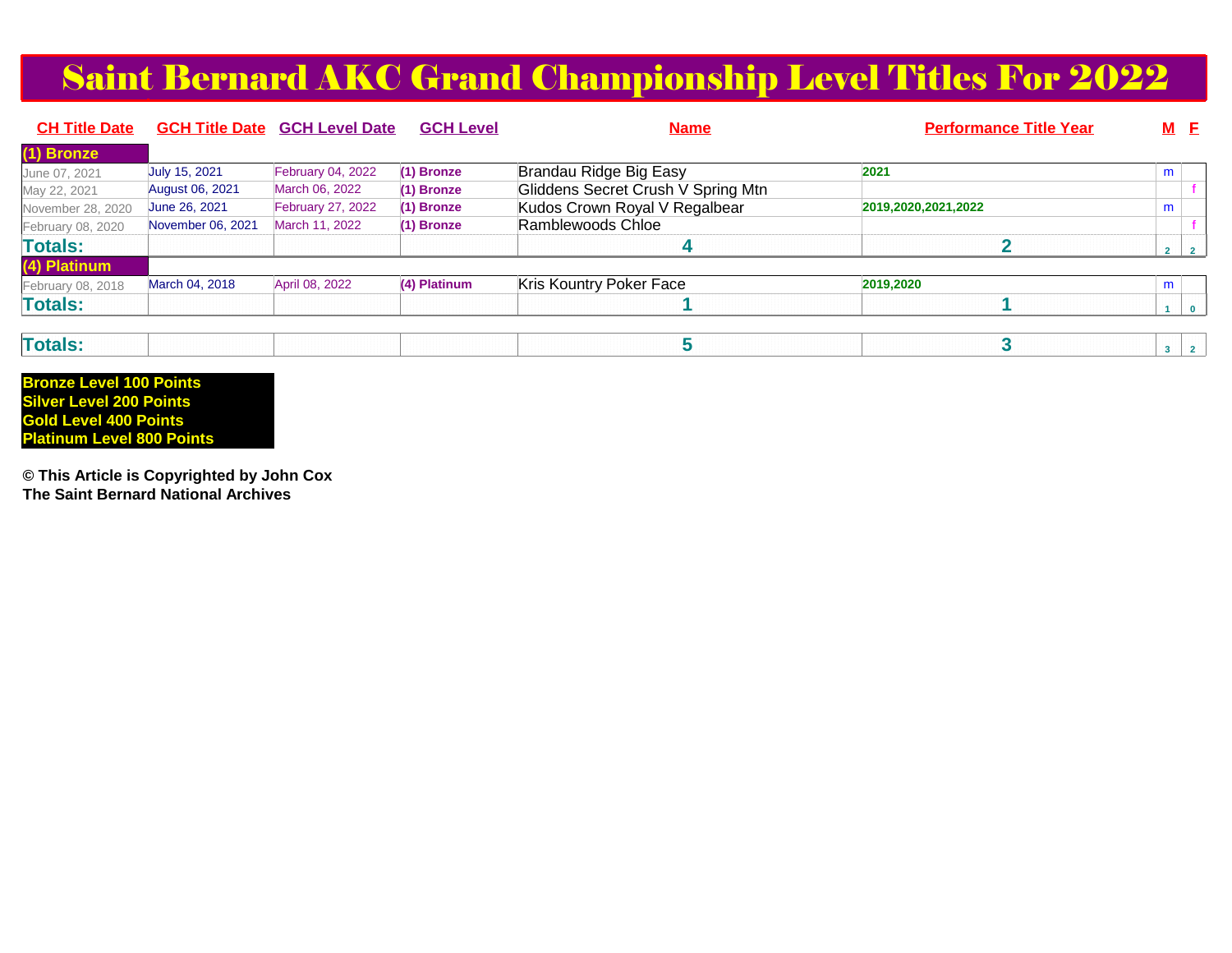#### Saint Bernard AKC \*NOHS\* Achievements Levels For 2022

| <b>Level</b>   | <b>Achievement Date</b> | <b>GCH Title</b> | <b>Name</b>                               | <b>Performance Title</b>  | <u>M</u> |  |
|----------------|-------------------------|------------------|-------------------------------------------|---------------------------|----------|--|
| (1) Bronze     |                         |                  |                                           |                           |          |  |
| (1) Bronze     | May 12, 2022            |                  | <b>GCHB</b> Kudos Crown Royal V Regalbear | See Performance Databases | m        |  |
| <b>Totals:</b> |                         |                  |                                           |                           |          |  |
|                |                         |                  |                                           |                           |          |  |
| <b>Totals:</b> |                         |                  |                                           |                           |          |  |

**NOHS Bronze Level 250 Points NOHS Silver Level 500 Points NOHS Gold Level 1000 PointsNOHS Platinum Level 2000 Points**

 **The NOHS Achievements are not \*titles\* The column GCH Title shows the AKC Title that dog has earned in the Regular series**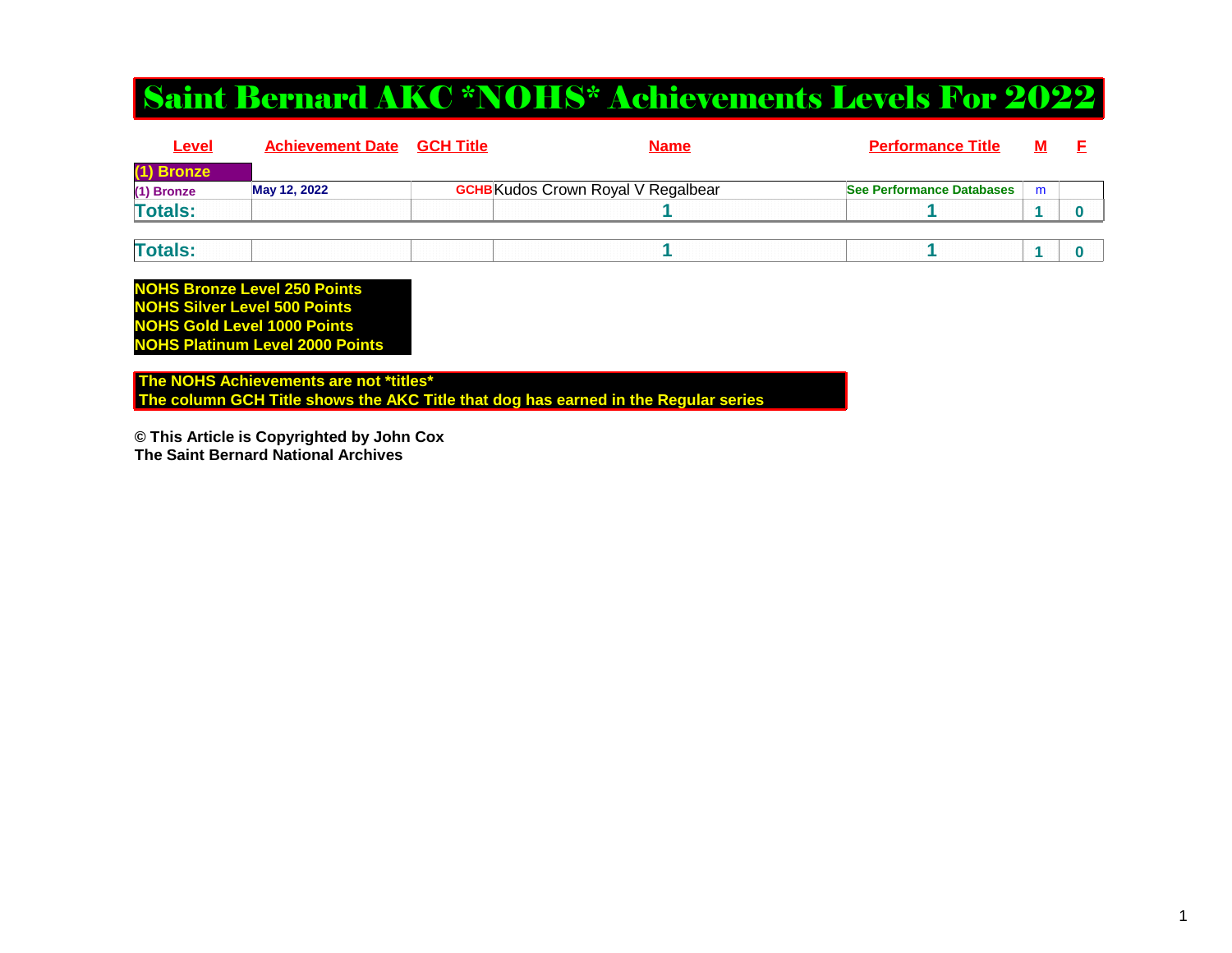### Saint Bernard AKC Performance Titles For 2022

| CH                      | <b>Name</b>                                           | <b>Titles</b>  | <b>Date</b>              | М              | E            |
|-------------------------|-------------------------------------------------------|----------------|--------------------------|----------------|--------------|
| <b>ATT</b>              |                                                       |                |                          |                |              |
| 2022                    |                                                       |                |                          |                |              |
|                         | 2022-CHRevilos Tank Van Buffett                       | <b>ATT</b>     | <b>April 24, 2022</b>    | m              |              |
|                         | Shadow Mtn Kaboom of Thunder                          | <b>ATT</b>     | <b>February 13, 2022</b> | m              |              |
|                         | $\overline{2}$                                        | $\overline{2}$ |                          | $\overline{2}$ | $\mathbf{0}$ |
| <b>BCAT</b>             |                                                       |                |                          |                |              |
| 2022                    |                                                       |                |                          |                |              |
|                         | 2022-RACH Swissmiss Shayna Snowflake                  | <b>BCAT</b>    | April 17, 2022           |                |              |
|                         | 1                                                     | 1              |                          | $\mathbf 0$    |              |
| <b>CGC</b>              |                                                       |                |                          |                |              |
| 2022                    |                                                       |                |                          |                |              |
|                         | <b>Addy May</b>                                       | <b>CGC</b>     | April 09, 2022           |                |              |
|                         | <b>Granites Pennys From Heaven</b>                    | <b>CGC</b>     | <b>February 20, 2022</b> |                |              |
|                         | Leda                                                  | <b>CGC</b>     | <b>March 22, 2022</b>    |                |              |
|                         | Mack T Dowling                                        | CGC            | April 22, 2022           | m              |              |
|                         | Masquerades Winston, Victory At All Cost V Zettersten | <b>CGC</b>     | <b>February 07, 2022</b> | m              |              |
|                         | 2020-CH Sandrimars Come Monday V Revilo               | <b>CGC</b>     | <b>January 21, 2022</b>  |                |              |
|                         | Slatons Moose Leeson                                  | <b>CGC</b>     | <b>January 16, 2022</b>  | m              |              |
|                         | Thunder Kegs 'Cuz I Can                               | CGC            | <b>February 05, 2022</b> |                |              |
|                         | <b>Tiny Guittar</b>                                   | <b>CGC</b>     | <b>April 14, 2022</b>    | m              |              |
|                         | <b>Titan XXVI</b>                                     | <b>CGC</b>     | <b>March 25, 2022</b>    | m              |              |
|                         | Twin Hickory Jokers 'R Wild                           | <b>CGC</b>     | <b>January 19, 2022</b>  | m              |              |
|                         | Whiskey Washington                                    | <b>CGC</b>     | April 11, 2022           | m              |              |
| $\overline{\mathbf{1}}$ | 12                                                    | 12             |                          | $\overline{7}$ | 5            |
| <b>CGCA</b>             |                                                       |                |                          |                |              |
| 2022                    |                                                       |                |                          |                |              |
|                         | 2022-CHCache Retreat Bella In The Pnw                 | <b>CGCA</b>    | <b>January 21, 2022</b>  |                |              |
|                         | 2022-GCH/2021-CH Hicountry Pnw Rainshadow             | <b>CGCA</b>    | <b>January 21, 2022</b>  |                | f            |
|                         | 2021-CH Mistihil Stormy Weather By Rowdy              | <b>CGCA</b>    | <b>March 13, 2022</b>    |                |              |
|                         | 2021-GCH/2021-CHReemas Fuzzy And Blue                 | <b>CGCA</b>    | <b>February 16, 2022</b> | m              |              |
|                         | Shadow Mtn Kaboom of Thunder                          | <b>CGCA</b>    | April 10, 2022           | m              |              |
|                         | <b>Titan XXVI</b>                                     | <b>CGCA</b>    | <b>March 25, 2022</b>    | m              |              |
| 4                       | 6                                                     | 6              |                          | 3              | 3            |
| <b>CGCU</b>             |                                                       |                |                          |                |              |
| 2022                    |                                                       |                |                          |                |              |
|                         | 2022-CHCache Retreat Bella In The Pnw                 | <b>CGCU</b>    | <b>January 21, 2022</b>  |                |              |
|                         | Cascades Avalanche At Paradise                        | <b>CGCU</b>    | March 13, 2022           |                | $\mathbf{f}$ |
|                         | 2022-GCH/2021-CH Hicountry Pnw Rainshadow             | <b>CGCU</b>    | <b>January 21, 2022</b>  |                |              |
|                         |                                                       |                |                          |                |              |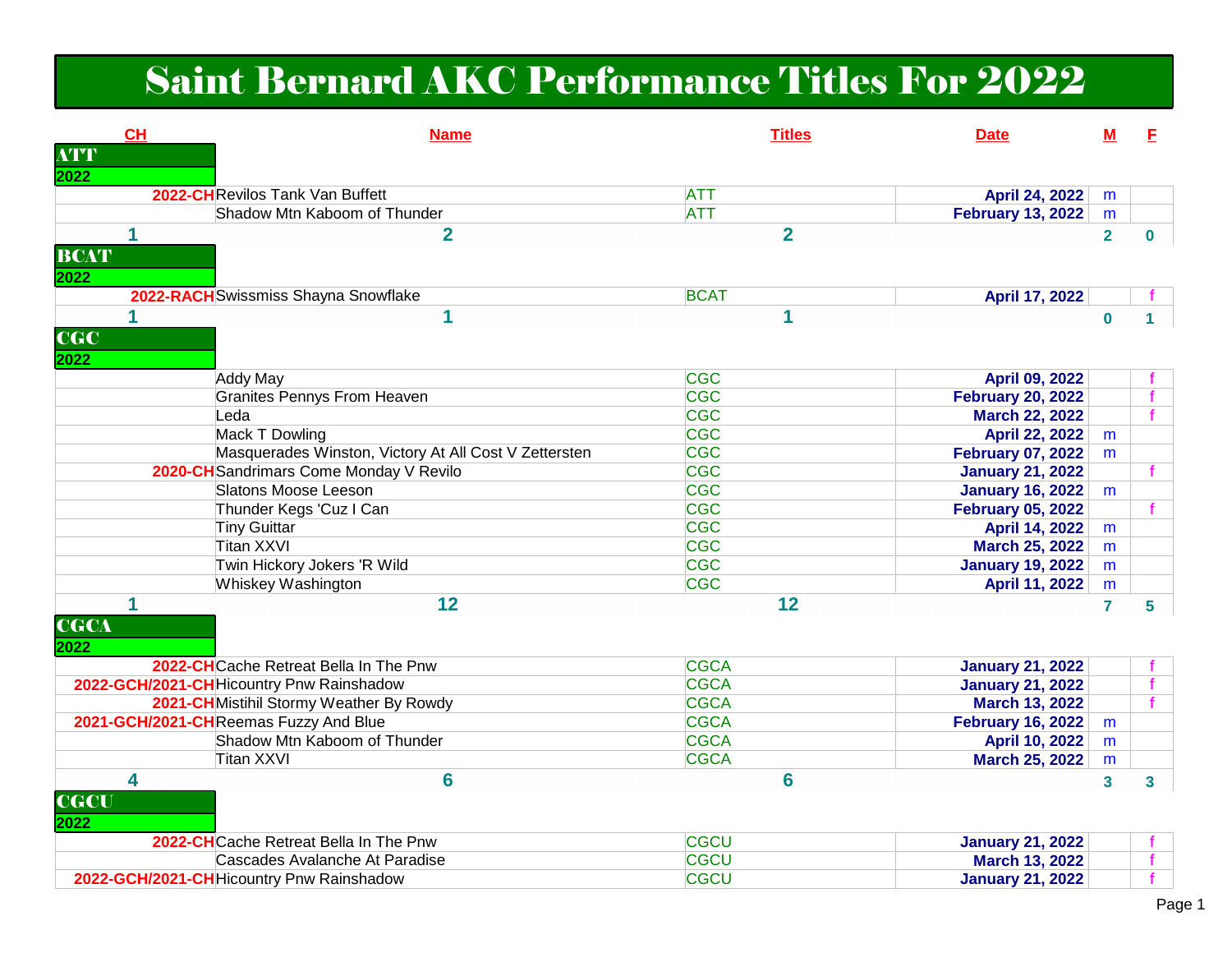| CL                                           | <b>Name</b>                                    | <b>Titles</b><br><b>Date</b>               | ${\bf M}$      | E               |
|----------------------------------------------|------------------------------------------------|--------------------------------------------|----------------|-----------------|
|                                              | 2020-CH Kris Kountry Queen of Hearts V Poker   | <b>CGCU</b><br><b>February 19, 2022</b>    |                |                 |
|                                              | 2018-CH Mistihil Pollyanna Rules               | <b>CGCU</b><br><b>February 27, 2022</b>    |                |                 |
|                                              | 2021-CH Mistihil Stormy Weather By Rowdy       | <b>CGCU</b><br>March 13, 2022              |                |                 |
|                                              | Shadow Mtn Kaboom of Thunder                   | <b>CGCU</b><br>April 09, 2022              | m              |                 |
|                                              | Titan XXVI                                     | <b>CGCU</b><br><b>March 25, 2022</b>       | m              |                 |
| 5<br><b>FDC</b><br>2022                      | 8                                              | 8                                          | $\overline{2}$ | $6\phantom{1}6$ |
|                                              | 2022-RACH Swissmiss Shayna Snowflake           | <b>FDC</b><br>April 30, 2022               |                |                 |
| <b>MFPB</b><br>2022                          | 1                                              |                                            | $\bf{0}$       | 1               |
|                                              | 2022-RACH Swissmiss Shayna Snowflake           | <b>MFPB</b><br>April 15, 2022              |                |                 |
|                                              | 1                                              |                                            | $\bf{0}$       |                 |
| <b>NSD</b><br>2022                           |                                                |                                            |                |                 |
|                                              | James P Sullivan                               | <b>NSD</b><br><b>January 03, 2022</b>      | m              |                 |
| $\bf{0}$                                     | 1                                              | 1                                          | $\mathbf{1}$   | $\bf{0}$        |
| <b>OSD</b><br>2022<br>$\bf{0}$<br><b>PCD</b> | James P Sullivan<br>1                          | <b>OSD</b><br><b>January 03, 2022</b><br>1 | m<br>1         | $\mathbf{0}$    |
| 2022                                         | 2021-CHMistihil Stormy Weather By Rowdy        | <b>PCD</b><br><b>January 22, 2022</b>      |                |                 |
| 1<br><b>PSD</b><br>2022                      |                                                | 1                                          | $\bf{0}$       |                 |
|                                              | 2022-GCH/2021-CH Fuzzy Bears Amore'            | <b>PSD</b><br><b>January 11, 2022</b>      | m              |                 |
| 1<br><b>RACH</b><br>2022                     | 1                                              | 1                                          | $\mathbf{1}$   | $\mathbf 0$     |
|                                              | 2022-RACH Swissmiss Shayna Snowflake           | <b>RACH</b><br><b>March 04, 2022</b>       |                |                 |
| <b>RATO</b><br>2022                          |                                                |                                            | $\bf{0}$       | $\mathbf{1}$    |
|                                              | 2021-GCH/2020-CH Kudos Crown Royal V Regalbear | <b>RATO</b><br><b>February 12, 2022</b>    | m              |                 |
| 1<br>RI                                      |                                                |                                            | $\mathbf 1$    | $\mathbf{0}$    |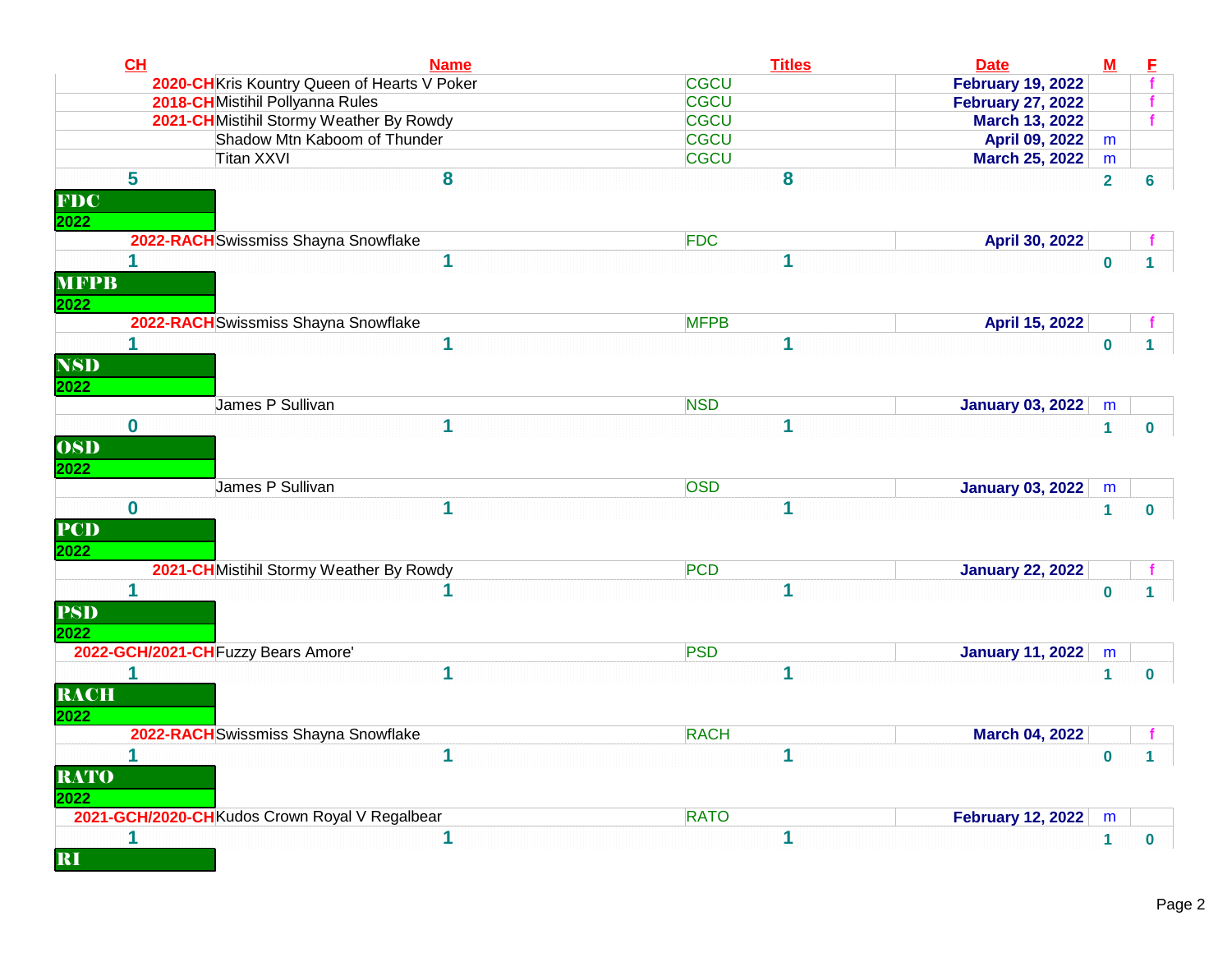| 2022                | CH               | <b>Name</b>                                      | <b>Titles</b>   | <b>Date</b>              | <u>M</u>     | E              |
|---------------------|------------------|--------------------------------------------------|-----------------|--------------------------|--------------|----------------|
|                     |                  | 2016-GCH/2015-CHKudos To Troopers Sonny Boy      | R <sub>l</sub>  | <b>March 06, 2022</b>    | m            |                |
|                     |                  | Sadie Hunter                                     | R <sub>l</sub>  | <b>January 14, 2022</b>  |              |                |
|                     |                  | 2022-GCH/2021-CH Vicdorys You'Re So Cold         | R <sub>l</sub>  | April 24, 2022           |              |                |
|                     |                  | Wild Turkey American Pie                         | R <sub>l</sub>  | April 16, 2022           |              |                |
| RM<br>2022          | $\overline{2}$   | 4                                                | 4               |                          | 1            | 3              |
|                     |                  | My Penny From Heaven                             | <b>RM</b>       | <b>February 26, 2022</b> |              |                |
| RM3<br>2022         | $\bf{0}$         | 1                                                |                 |                          | $\mathbf 0$  |                |
|                     |                  | 2022-RACH Swissmiss Shayna Snowflake             | RM <sub>3</sub> | <b>February 05, 2022</b> |              |                |
| RN<br>2022          |                  | 1                                                |                 |                          | $\mathbf 0$  |                |
|                     |                  | Cascades Avalanche At Paradise                   | <b>RN</b>       | April 02, 2022           |              |                |
| <b>SBN</b><br>2022  | $\bf{0}$         |                                                  |                 |                          | $\bf{0}$     |                |
|                     |                  | 2022-RACH Swissmiss Shayna Snowflake             | <b>SBN</b>      | April 02, 2022           |              |                |
| <b>SCME</b><br>2022 |                  | 1                                                |                 |                          | $\mathbf{0}$ |                |
|                     |                  | Brandau Ridge Takn A Walk Ur Heart               | <b>SCME</b>     | <b>February 13, 2022</b> |              |                |
| SCN<br>2022         | $\bf{0}$         | 1                                                |                 |                          | $\mathbf 0$  |                |
|                     |                  | 2022-RACH Swissmiss Shayna Snowflake             | <b>SCN</b>      | April 02, 2022           |              |                |
|                     |                  | 2021-CH Wild Turkey American Honey               | <b>SCN</b>      | <b>March 06, 2022</b>    |              |                |
| <b>SIM</b><br>2022  | 3                | 2021-GCH/2020-CHWild Turkey American Spirit<br>3 | <b>SCN</b><br>3 | <b>March 06, 2022</b>    | m<br>1       | $\overline{2}$ |
|                     |                  | Brandau Ridge Takn A Walk Ur Heart               | <b>SIM</b>      | <b>February 12, 2022</b> |              |                |
| <b>SIN</b><br>2022  | $\boldsymbol{0}$ | 1                                                | 1               |                          | $\mathbf 0$  | 1 <sup>1</sup> |
|                     |                  | 2021-CH Wild Turkey American Honey               | <b>SIN</b>      | <b>March 06, 2022</b>    |              |                |
|                     |                  | 2021-GCH/2020-CH Wild Turkey American Spirit     | <b>SIN</b>      | <b>March 06, 2022</b>    | m            |                |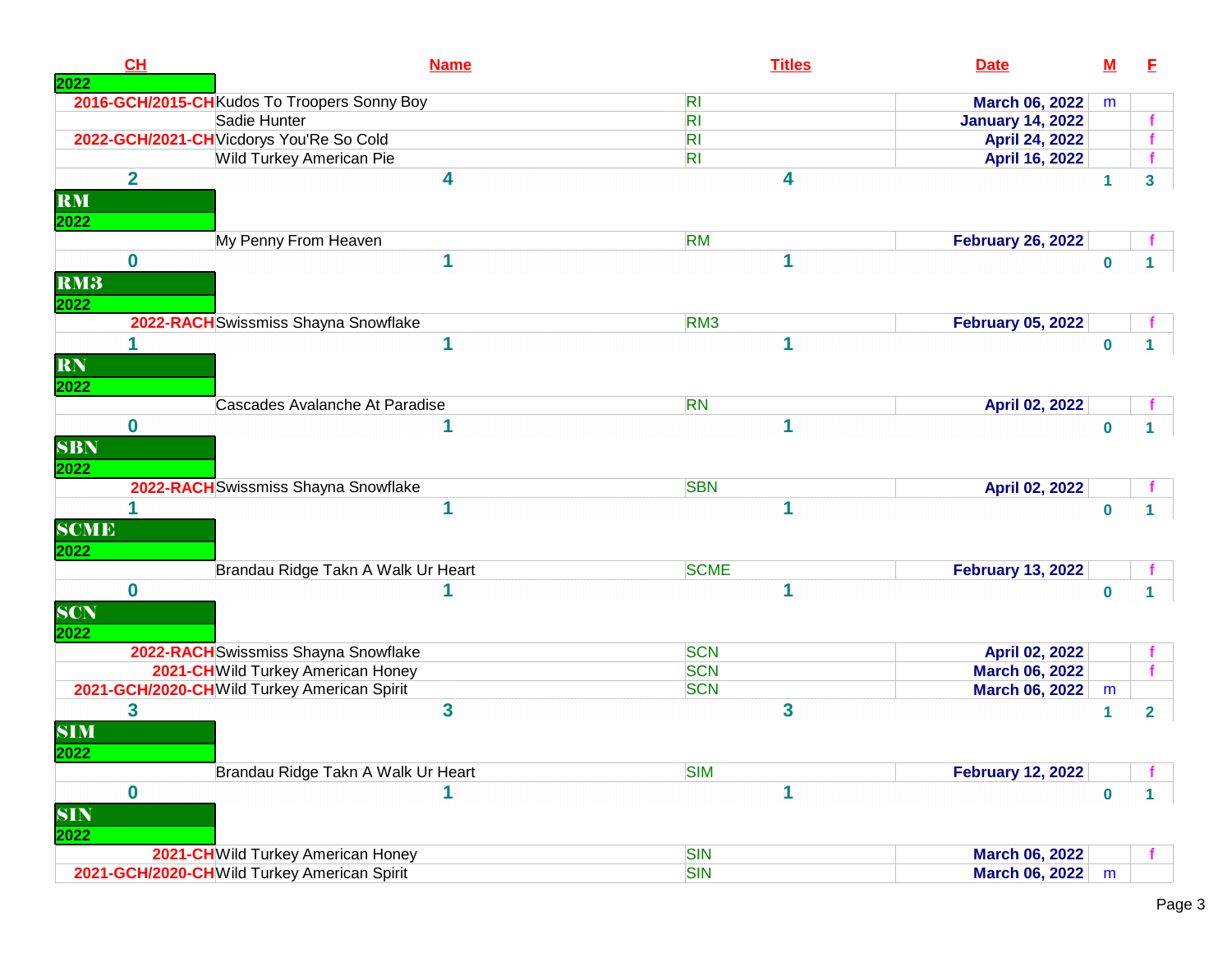| C <sub>H</sub>               | <b>Name</b>                                           | <b>Titles</b>  | <b>Date</b>              | $\underline{\mathbf{M}}$ |  |
|------------------------------|-------------------------------------------------------|----------------|--------------------------|--------------------------|--|
| $\overline{2}$               | $\overline{2}$                                        | $\overline{2}$ |                          |                          |  |
| <b>SWN</b>                   |                                                       |                |                          |                          |  |
|                              |                                                       |                |                          |                          |  |
|                              | 2022-RACH Swissmiss Shayna Snowflake                  | <b>SWN</b>     | April 02, 2022           |                          |  |
| <b>THDD</b>                  | 1                                                     |                |                          | $\mathbf 0$              |  |
|                              |                                                       |                |                          |                          |  |
|                              | <b>Howesound Renewed Gratitude</b>                    | <b>THDD</b>    | <b>January 07, 2022</b>  | m                        |  |
| $\bf{0}$<br>ThDX             | 1                                                     |                |                          | $\mathbf{1}$             |  |
|                              | 2017-GCH/2016-CH Gliddens Yosminty Sam I Am           | <b>ThDX</b>    | <b>March 29, 2022</b>    | m                        |  |
| 1                            | 1                                                     | 1              |                          | $\mathbf{1}$             |  |
| <b>TKE</b>                   |                                                       |                |                          |                          |  |
|                              | Kudos Fits The Bill Regalbear                         | <b>TKE</b>     | <b>January 21, 2022</b>  | m                        |  |
| $\bf{0}$                     | 1                                                     |                |                          | $\mathbf{1}$             |  |
|                              |                                                       |                |                          |                          |  |
|                              | Brody Douglas Sampson of Hay Creek Saints & Danes     | <b>TKI</b>     | <b>February 17, 2022</b> | m                        |  |
| $\bf{0}$<br>TKN              |                                                       |                |                          | $\mathbf{1}$             |  |
|                              | Brody Douglas Sampson of Hay Creek Saints & Danes     | <b>TKN</b>     | <b>February 17, 2022</b> | m                        |  |
|                              | 2021-GCH/2021-CHLasquites A Who Dat On The Ponderosa  | <b>TKN</b>     | <b>February 17, 2022</b> | m                        |  |
|                              | Masquerades Winston, Victory At All Cost V Zettersten | <b>TKN</b>     | <b>February 17, 2022</b> | m                        |  |
|                              | Nordogs Stoic Red Cedar V Empty Keg                   | <b>TKN</b>     | <b>January 07, 2022</b>  | m                        |  |
|                              | 2020-CH Sandrimars Come Monday V Revilo               | <b>TKN</b>     | <b>January 22, 2022</b>  |                          |  |
|                              | Thunder Kegs 'Cuz I Can                               | <b>TKN</b>     | <b>February 24, 2022</b> |                          |  |
| $\overline{2}$<br><b>TKP</b> | 6                                                     | 6              |                          | 4                        |  |
|                              | 2022-RACH Swissmiss Shayna Snowflake                  | <b>TKP</b>     | <b>January 08, 2022</b>  |                          |  |
|                              |                                                       |                |                          | $\mathbf 0$              |  |
| <b>VHMA</b>                  |                                                       |                |                          |                          |  |
|                              | Cascades Avalanche At Paradise                        | <b>VHMA</b>    | <b>January 19, 2022</b>  |                          |  |
|                              | 2018-CH Mistihil Pollyanna Rules                      | <b>VHMA</b>    | <b>February 27, 2022</b> |                          |  |
| 1<br><b>VSWE</b>             | $\overline{\mathbf{2}}$                               | $\overline{2}$ |                          | $\mathbf{0}$             |  |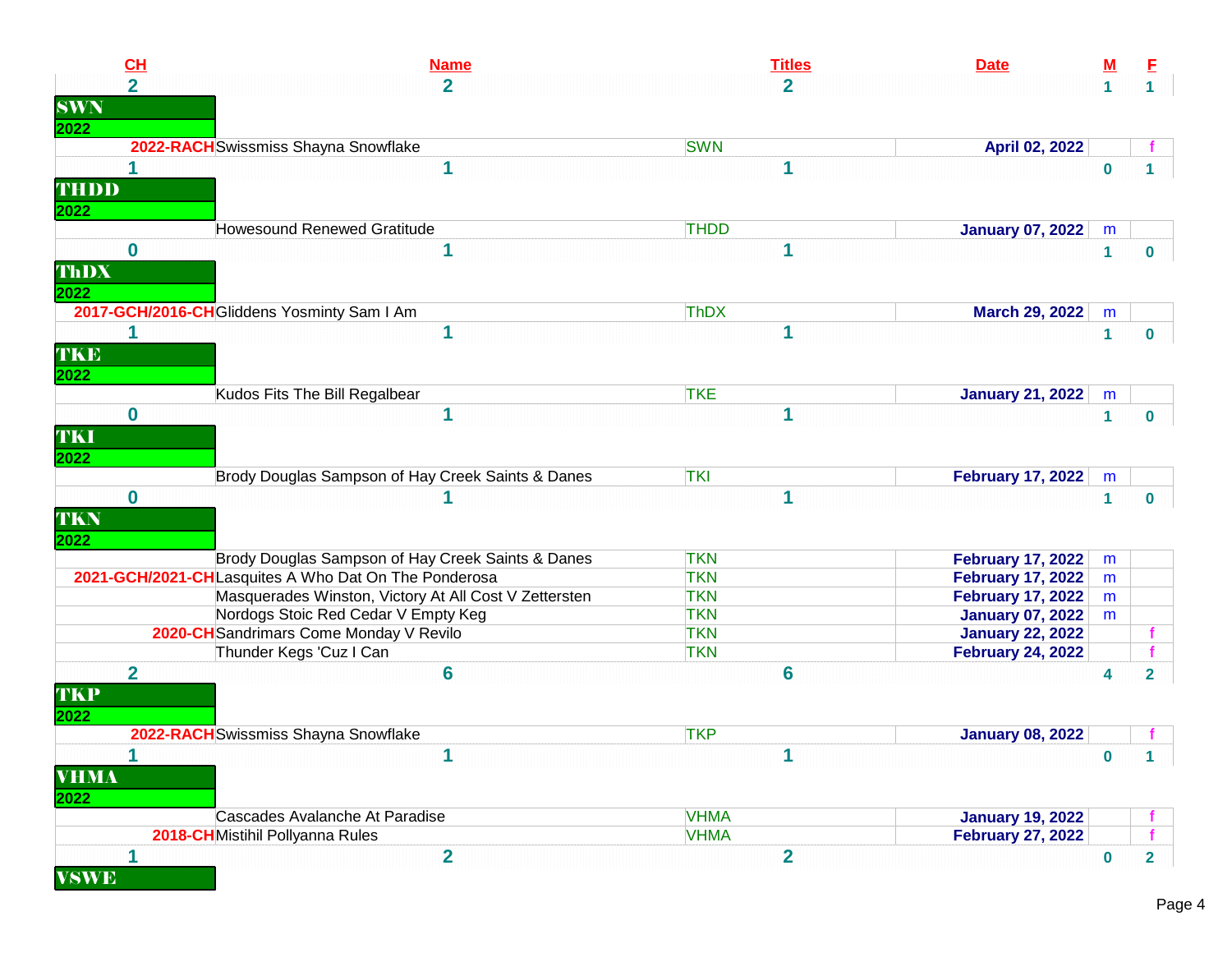|                         | <u>Name</u>               | <b>Titles</b> | <b>Date</b>      |    |  |
|-------------------------|---------------------------|---------------|------------------|----|--|
| 202                     |                           |               |                  |    |  |
|                         | <b>Snowy Pines Athena</b> | <b>VSWE</b>   | January 10, 2022 |    |  |
|                         |                           |               |                  |    |  |
| <b>Overall Summary:</b> |                           |               |                  |    |  |
|                         | $\sim$ $\sim$             | _______       |                  | 29 |  |

**Due to the high number of Performance titles they are listed in two (2) Performance Databases - Sorted by Dog or Title AKC Performance titles started with Obedience back in 1936.**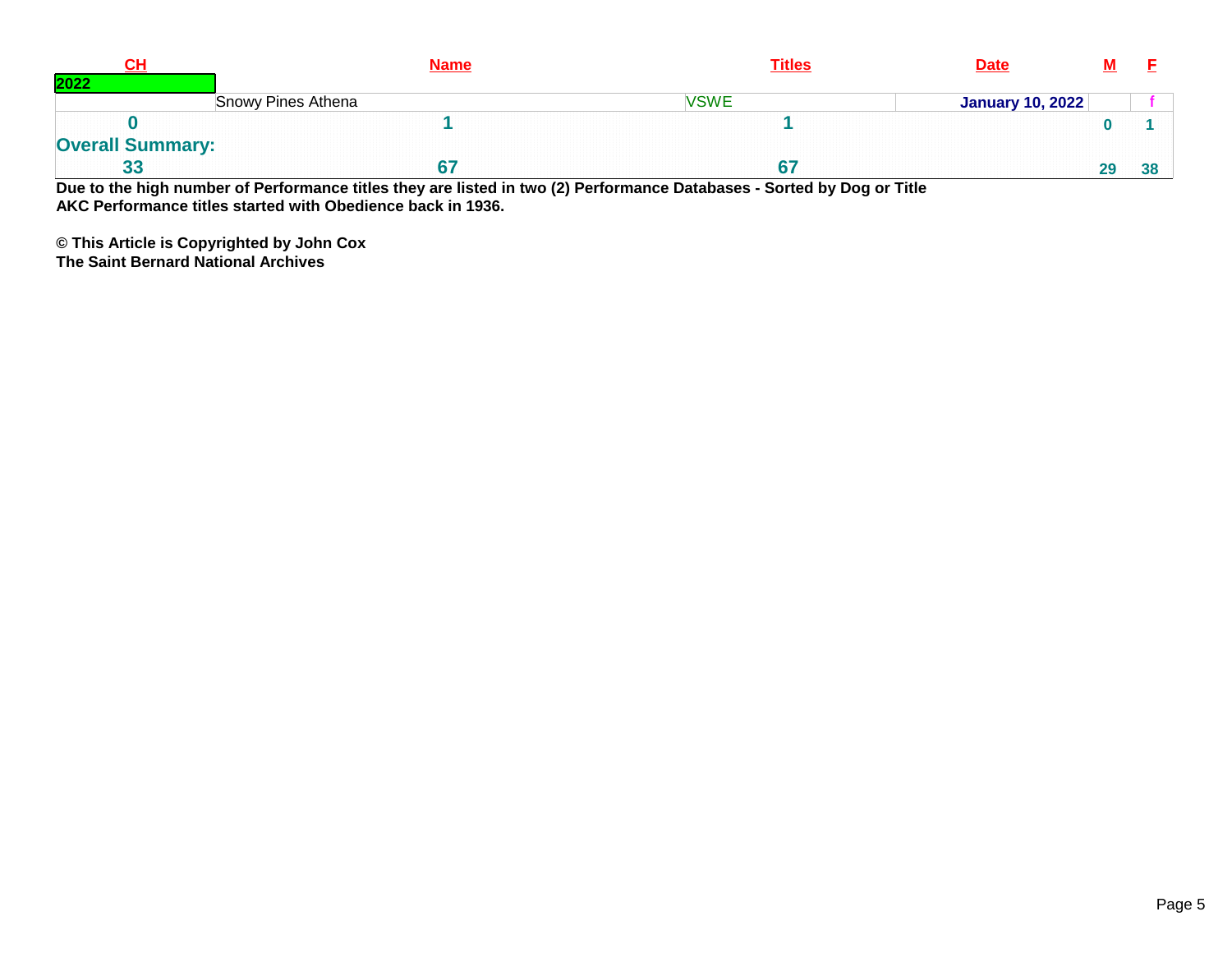# Saint Bernard Sires of AKC Titled Get For 2022

| <u>CH</u>                                                                    | <u>Sire</u>                                                                | <u>CH</u><br><u>Dam</u>                                                                              | CH | Get                                                                                | <b>Performance Title Year</b>           |        | $M$ E        |
|------------------------------------------------------------------------------|----------------------------------------------------------------------------|------------------------------------------------------------------------------------------------------|----|------------------------------------------------------------------------------------|-----------------------------------------|--------|--------------|
|                                                                              | 3g's Simon Sez Just Look At Me                                             | 3g's Penny Serenade                                                                                  |    | My Penny From Heaven                                                               | 2018,2019,2020,2022                     |        | $\mathbf{f}$ |
| <b>CH</b> Alpine Mtn Alf V Gruyere                                           |                                                                            | <b>CH</b> Slema Herbu Przygoda                                                                       |    | 2022-CH Southern Giants Show Me That Cadence                                       |                                         |        | $\mathbf{f}$ |
|                                                                              | Alpine Mtn Melburn V Cache Retreat                                         | <b>CH</b> Cache Retreat When One Is Amour                                                            |    | 2022-CHCache Retreat Bella In The Pnw                                              | 2021,2022                               |        | f            |
|                                                                              | <b>CH</b> Alpine Mtn Uncharted Territory                                   | <b>CH</b> Cache Retreat A Certain Flair                                                              |    | 2022-CHCache Retreat Femme Fatale                                                  |                                         |        | $\mathbf{f}$ |
| <b>GCHB</b> Berics Sweet Retreat                                             |                                                                            | <b>CH</b> Kings Mille Hemie of Fuzzy Bear "Loal Mae"                                                 |    | 2022-GCH/2021-CH Fuzzy Bears Amore'                                                | 2020, 2021, 2022                        | m      |              |
| <b>CH</b> Bernegardens Ragtime                                               |                                                                            | Skyviews Light Up The Night                                                                          |    | 2022-CH Skyviews Rags To Riches                                                    | 2019                                    | m      |              |
|                                                                              | <b>CH</b> Cache Retreat Quest For Gold                                     | <b>GCH</b> Alpine Mtn Hicountry Rose                                                                 |    | 2022-GCH/2021-CH Hicountry Pnw Rainshadow                                          | 2021,2022                               |        | f            |
|                                                                              | <b>GCH</b> Carmen Its A Grandslam V Royalty                                | Oisin Tuukka Rules The Ice V Royality                                                                |    | 2022-GCH/2020-CH Royaltys Go For The Gold                                          |                                         |        | f            |
| <b>CH</b> Carmen XX Paxton                                                   |                                                                            | Royaltys The Skys The Limit V Oisin                                                                  |    | 2022-CH Royaltys She's No Joke V Still River                                       |                                         |        | f            |
|                                                                              | <b>GCH</b> Cedar Lanes Hank O'Cornerstone                                  | <b>CH</b> Cretans Ziva V Kindgon Sts of Tx                                                           |    | 2022-CH Kingdoms The Pride of Texas                                                |                                         | m      |              |
| <b>GCHB</b> Cornerstones O Henry                                             |                                                                            | Opdykes Cheers To Cornerstone                                                                        |    | 2022-CHCornerstones Hit Me With Your Best Shot                                     |                                         |        | f            |
| <b>GCHB</b> Cornerstones O Henry                                             |                                                                            | Opdykes Chers To Cornerstone                                                                         |    | 2022-GCH/2021-CHCornerstones Lets Give'M Something To Talk About                   |                                         |        | f            |
|                                                                              | <b>CH</b> Countrysides Eastgates Rock of Ages                              | <b>CH</b> Brockranch Dream A Little Eastgate Dream of Me                                             |    | 2022-GCH/2021-CH Eastgates And They Call Him The Streak                            |                                         | m      |              |
|                                                                              | <b>CH</b> Dillons Speed Demon By Design                                    | Berics Penelope V Granite                                                                            |    | Granites Pennys From Heaven                                                        | 2022                                    |        | f            |
| <b>CH</b> Eastgates Nobility                                                 |                                                                            | <b>GCH</b> Brock Ranch Daydream Believer                                                             |    | 2022-CH Brock Ranch Dream Weaver of Miracles                                       |                                         |        | f            |
|                                                                              | Empty Keg Nordogs Amadeus "V" Vivacious Veracity                           | Nordogs Wendy, "Together For So Long"                                                                |    | Nordogs Stoic Red Cedar V Empty Keg                                                | 2021,2022                               | m      |              |
| Epic Dash                                                                    |                                                                            | Woodcrest Helga                                                                                      |    | 2022-CH Talbergs Kalispell V Woodcrest                                             |                                         |        |              |
|                                                                              | <b>CH</b> Gliddens VP Pence For Mountain Woods                             | <b>CH</b> Harmonys It's A Wonderful Life V Elba                                                      |    | Thunder Kegs 'Cuz I Can                                                            | 2022                                    |        | $\mathbf{f}$ |
| <b>CH</b> Johnson Farms Astro                                                |                                                                            | Johnson Farms Delorean                                                                               |    | 2022-CH Johnsons Farms Alfa Romeo                                                  |                                         |        | f            |
|                                                                              | King-Baronens Rules The World                                              | Mistihil Mystique                                                                                    |    | 2018-CH Mistihil Pollyanna Rules                                                   | 2014,2015,2017,2018,2019,2021,2022      |        | f            |
| <b>GCHP</b> Kris Kountry Poker Face                                          |                                                                            | <b>CH</b> Kris Kountry Kover Girl V Cosmo                                                            |    | 2022-GCH/2021-CHKris Kountry Three Card Monte V Northstar                          |                                         | m      |              |
| <b>GCHP</b> Kris Kountry Poker Face                                          |                                                                            | Kris Kountry Platinum Edition V Orlando                                                              |    | 2020-CH Kris Kountry Queen of Hearts V Poker                                       | 2019,2022                               |        | f            |
| <b>GCHP</b> Kris Kountry Poker Face                                          |                                                                            | <b>CH</b> Trailblazer Crystal Joy                                                                    |    | 2022-CH Trailblazer Baltic Gem Amber                                               |                                         |        | $\mathbf{f}$ |
|                                                                              | <b>CH</b> Kris Kountry Rolls Royce V Johnson Farms                         | <b>CH</b> Johnson Farms Matrix                                                                       |    | 2022-CH Johnson Farms Toyota Starlet                                               |                                         |        | f            |
| Large Paw Askan                                                              |                                                                            | Zelda Von Duewer Haus                                                                                |    | <b>Tiny Guittar</b>                                                                | 2022                                    | m      |              |
|                                                                              |                                                                            | Cretans In It To Whin It At Gliddens                                                                 |    | 2022-CH Gliddens Hearts Desire V Spring Mtn                                        |                                         |        |              |
|                                                                              | Large Paw Night Amber<br>Lasquites Delorean V Cooper                       | <b>CH</b> Westhavens Insider Trading For Reema                                                       |    | 2022-CH Reemas The Lion The Witch The Wardrobe                                     |                                         | m      | f            |
|                                                                              |                                                                            | Skydancers Ernestina                                                                                 |    | 2022-GCH/2021-CH Skydancer Seabright Beach                                         |                                         |        | f            |
| <b>GCHS</b> Lasquites Ian of Rolando                                         | <b>CH</b> Lasquites Hudson Orange Juice                                    | Mistihil Stormy Weather By Rowdy                                                                     |    | Cascades Avalanche At Paradise                                                     | 2021,2022                               |        |              |
|                                                                              | <b>CH</b> Lasquites Inman of Rolando                                       | Desertwinds Ameretto Lasquite                                                                        |    | 2021-GCH/2021-CHLasquites A Who Dat On The Ponderosa                               | 2022                                    |        |              |
|                                                                              | Lasquites Journey of Denver                                                | <b>CH</b> Rf Kris Kountry Rushing Aspens                                                             |    | 2022-CH Lasquites Payson Po'Okela of Kris Kountry                                  | 2016                                    | m      |              |
|                                                                              | Lasquites Kool Hand Luke                                                   | <b>CH</b> Country Havens Lady Paris V Kingsrog                                                       |    | 2022-GCH/2019-CH Sandy Pits Jaguar Xk Coupe'R                                      | 2021                                    | m<br>m |              |
|                                                                              | Lasquites Kool Hand Luke                                                   | Mistihil Quileute To Lasquite                                                                        |    | 2022-CHLasquites Westwind V Mistihil                                               |                                         |        |              |
|                                                                              | Lasquites Kool Hand Luke                                                   | Starlight Saints Diamond Dancer                                                                      |    | Howesound Renewed Gratitude                                                        | 2019,2021,2022                          |        |              |
|                                                                              |                                                                            |                                                                                                      |    |                                                                                    |                                         | m      | f            |
|                                                                              | Lasquites Sherman of Winter                                                | Desertwinds Ameretto Lasquite                                                                        |    | 2022-CH Lasquites Glazed Maple V Heart Mtn                                         | 2021,2022                               |        | $\mathbf{f}$ |
| <b>GCH</b> Lasquites Xavier V Horace<br><b>GCH</b> Lasquites Xavier V Horace |                                                                            | <b>GCHG</b> Westhavens When You Wish Upon A Star<br><b>GCHG</b> Westhavens When You Wish Upon A Star |    | 2021-CH Wild Turkey American Honey<br>Wild Turkey American Pie                     | 2021,2022                               |        |              |
| <b>GCH</b> Lasquites Xavier V Horace                                         |                                                                            | <b>GCHG</b> Westhavens When You Wish Upon A Star                                                     |    | 2021-GCH/2020-CH Wild Turkey American Spirit                                       | 2022                                    |        |              |
|                                                                              |                                                                            |                                                                                                      |    |                                                                                    |                                         | m      |              |
|                                                                              | Lincoln Navigator Ford Brandau                                             | Shelby Idleh of Brandauridge                                                                         |    | Brandau Ridge Takn A Walk Ur Heart<br>2022-CH Mahoganys Laird of The Loch V Kieran | 2015,2016,2017,2018,2019,2020,2021,2022 |        |              |
|                                                                              | <b>CH</b> Mahoganys Knickers In A Knot Vsanji<br>Mankinds Costco Nescaland | Mahoganys Go Your Own Way<br>Ines United of The Saints                                               |    | 2022-CH Selma Herbu Prizygoda                                                      |                                         | m      |              |
|                                                                              |                                                                            |                                                                                                      |    | 2021-GCH/2020-CH Kudos Crown Royal V Regalbear                                     | 2019,2020,2021,2022                     |        |              |
|                                                                              | Meadowbark Goober V Regalbear                                              | Kudos To Troopers Easy River                                                                         |    |                                                                                    |                                         | m      |              |
|                                                                              | Meadowbark Goober V Regalbear                                              | Kudos To Troopers Easy River                                                                         |    | Kudos Fits The Bill Regalbear                                                      | 2019,2020,2022                          | m      |              |
|                                                                              | Mighty Carson Johnson                                                      | Hickory Hollows Ethel Mae                                                                            |    | Snowy Pines Athena                                                                 | 2020, 2021, 2022                        |        |              |
|                                                                              | Mountains Woods Amos What A Surprise V Cornersto                           | Mtn Wds Mystique V Chateau Pintn                                                                     |    | Masquerades Winston, Victory At All Cost V Zetterster2022                          |                                         | m      |              |
| Mt View Jd                                                                   |                                                                            | Hay Creeks Miss Margherita                                                                           |    | Brody Douglas Sampson of Hay Creek Saints & Danes2021,2022                         |                                         | m      | f            |
| Napoleo Kai                                                                  |                                                                            | <b>CH</b> Napoleo Jade La Perie                                                                      |    | 2022-CH Napoleo Olive La Coquine                                                   |                                         |        | f            |
|                                                                              | <b>CH</b> New Sage Ensign C R Stoan                                        | <b>CH</b> Lasquites Easyrider V Pachaug                                                              |    | 2022-CH Pachugs Hattie V Sailor                                                    |                                         |        |              |
|                                                                              | <b>CH</b> New Sage Xecutive of Lasquite                                    | Wintercrest Trickortreat V Kings Row                                                                 |    | 2022-CH Kings Row Moneypenny                                                       |                                         |        |              |
|                                                                              | <b>GCHS</b> Noble Creeks Don'T Stop Believin                               | <b>GCH</b> Kris Kountry Shes All That!                                                               |    | 2022-CH Noble Creek Back To The Future @ Cedar                                     | 2021                                    | m      |              |
|                                                                              | <b>GCHS</b> Noble Creeks Don'T Stop Believin                               | <b>GCH</b> Kris Kountry Shes All That!                                                               |    | 2022-CH Noble Creeks Play Big!                                                     |                                         | m      |              |
| Odysseus Davis Grant                                                         |                                                                            | Calypso Ann Grant                                                                                    |    | Whiskey Washington                                                                 | 2022                                    | m      |              |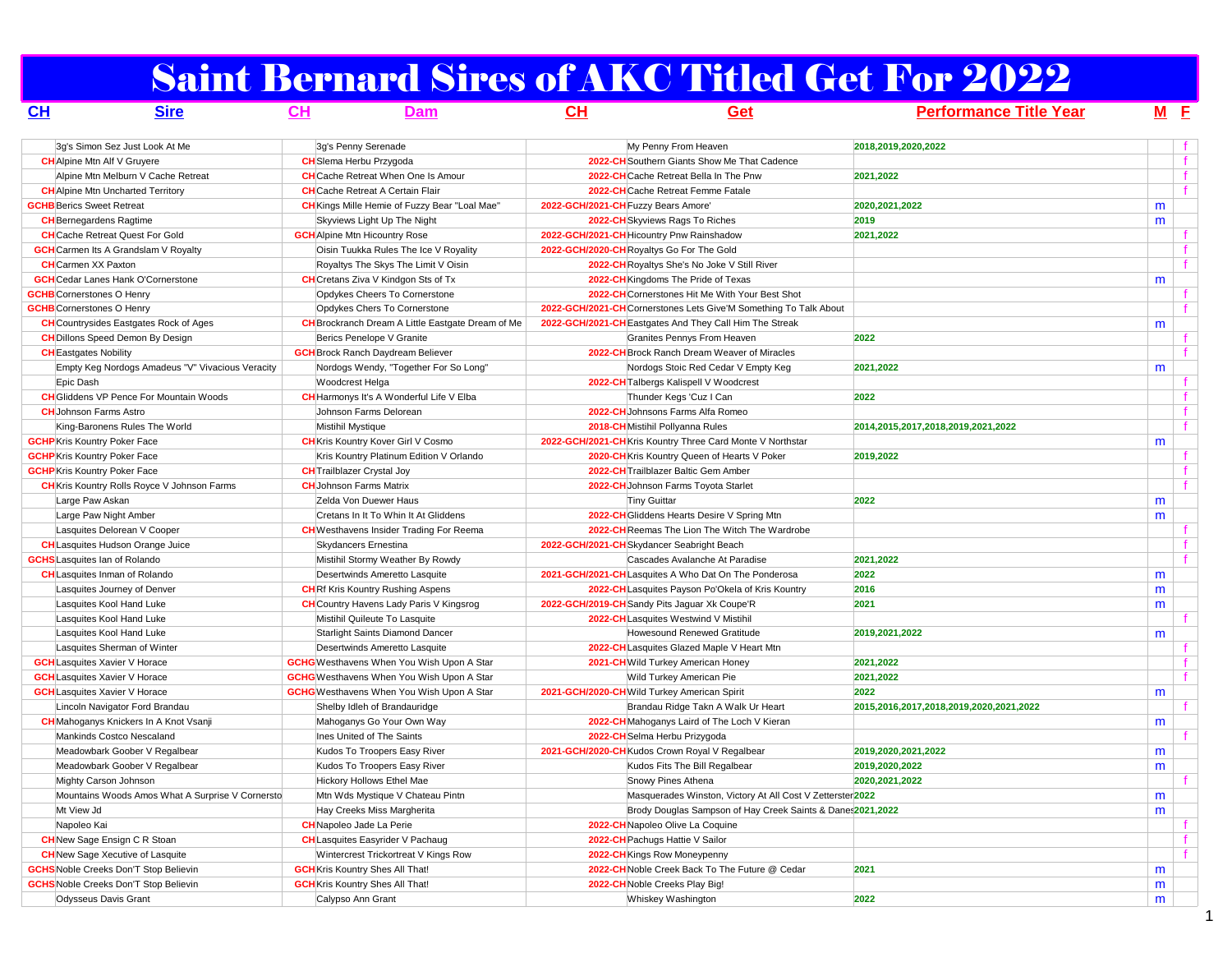| <b>CH</b><br><b>Sire</b>                                | CН | Dam                                                      | <b>CH</b>                                    | Get                                                     | <b>Performance Title Year</b> | M E |  |
|---------------------------------------------------------|----|----------------------------------------------------------|----------------------------------------------|---------------------------------------------------------|-------------------------------|-----|--|
| Platon Wiekopolski Bernardyn                            |    | Berngardens Tea Buiscet                                  |                                              | 2022-CHU Are My Faith Wielkopolski Bernardyn            |                               |     |  |
| <b>CH</b> Reema Azure Pacific V Shadow Mtn              |    | <b>CH</b> Westhavens Insider Trading For Reema           | 2021-GCH/2021-CH Reemas Fuzzy And Blue       |                                                         | 2021.2022                     | m   |  |
| Roofus Benefield                                        |    | Charolette Phelps                                        | Leda                                         |                                                         | 2022                          |     |  |
| Rufas Bontrager                                         |    | D&G Twlight Sweet Sally                                  | Addy May                                     |                                                         | 2022                          |     |  |
| <b>GCHS</b> Sandrimars Buffett Rocks Revilo             |    | <b>CH</b> Vicdorys Vanity Fair For Revilo                | 2022-CH Revilos Tank Van Buffett             |                                                         | 2022                          | m   |  |
| Shadow Mtn Easley                                       |    | <b>CH</b> Shadow Mtn Dear Abby                           |                                              | Shadow Mtn Kaboom of Thunder                            | 2021,2022                     | m   |  |
| <b>CH</b> Shadow Mtn Easley                             |    | <b>CH</b> Shadow Mtn Dear Abby                           |                                              | 2022-CH Shadow Mtn Keepsake At Roque Valley             |                               |     |  |
| Skydancers Bubba V Serpentina                           |    | Serpentinas Kiss From A Rose                             |                                              | 2022-GCH/2020-CH Serpentinas Fire Storm V Skydancer     |                               | m   |  |
| <b>CH</b> Slatons Artful Move                           |    | <b>GCHG</b> Gliddens Lady Isabella                       | 2017-GCH/2016-CH Gliddens Yosminty Sam I Am  |                                                         | 2015,2018,2019,2020,2022      | m   |  |
| <b>GCHB</b> Slatons Blue Light Speical V Pachung Saints |    | <b>CH</b> Azajdas Drunk On You                           | 2022-GCH/2021-CH Szajdas Rampage             |                                                         |                               |     |  |
| Slatons R-U-Ben                                         |    | Slatons Surely The Best                                  |                                              | Slatons Moose Leeson                                    | 2022                          | m   |  |
| Southern Comforts Bodacious Bo                          |    | Southern Comforts Shilo                                  | Mack T Dowling                               |                                                         | 2022                          | m   |  |
| <b>CH</b> Stoans Rowdy Buck of Oz                       |    | <b>CH</b> Mistihil Promises Promises Rules               |                                              | 2021-CHMistihil Stormy Weather By Rowdy                 | 2018,2019,2021,2022           |     |  |
| <b>GCHB</b> Thunderhills Hazel of Cannery Row           |    | Westhavens V Thunderhills Black Magic Woman              |                                              | 2022-CH Thunderhills Albert Capo Di Tutti               |                               | m   |  |
| <b>GCHB</b> Thunderhills Hazel of Cannery Row           |    | Westhavens V Thunderhills Black Magic Woman              |                                              | 2022-CH Thunderhills Bugsy Malone                       |                               | m   |  |
| <b>CH</b> Trademarks In Like Flint @ Eastgate           |    | <b>CH</b> Brock Ranch Sunny De-Lights Voyage To Eastgate |                                              | 2022-CH Brock Ranch De-Lights True Heart V Flint        |                               | m   |  |
| <b>GCHG</b> Twin Hickory Americas Anderson Cooper       |    | <b>CH</b> Rf Squire Americas Twin Hickory                |                                              | Twin Hickory Jokers 'R Wild                             | 2021,2022                     | m   |  |
| Unknown                                                 |    | Unknown                                                  |                                              | 2022-RACH Swissmiss Shayna Snowflake                    | 2018,2019,2020,2021,2022      |     |  |
| Unknown                                                 |    | Unknown                                                  | Sadie Hunter                                 |                                                         | 2018,2020,2021,2022           |     |  |
| Unknown                                                 |    | Unknown                                                  |                                              | James P Sullivan                                        | 2019,2020,2021,2022           | m   |  |
| <b>CH</b> Vicdorys Jem Stone Sandcastle                 |    | <b>CH</b> Vicdorys Vanity Fair For Revilo                |                                              | 2022-CH Vicdorys You're Welcome                         |                               | m   |  |
| <b>CH</b> Vicdorys Jem Stone Sandcastle                 |    | <b>CH</b> Vicdorys Vanity Fair For Revilo                | 2022-GCH/2021-CH Vicdorys You'Re So Cold     |                                                         | 2020.2021.2022                |     |  |
| <b>CH</b> Who Dats A Lee Saint Fire On The Bayou        |    | <b>CH</b> Westhaens Bridezilla                           |                                              | 2022-CHWho Dats A Lee St Gettin Ludwiggy Widit V Brogan |                               | m   |  |
| Wolfs On The Brinks                                     |    | Wolfs My O My Ashkii                                     | <b>Titan XXVI</b>                            |                                                         | 2022                          | m   |  |
| Xavier Transylvania Giant                               |    | <b>CH</b> Cache Retreat When One Is Amour                | 2022-CHCache Retreat Avalon                  |                                                         |                               |     |  |
| <b>GCHB</b> Yukons Easy Trooper                         |    | Trusts Honor Roll V Kudos                                | 2016-GCH/2015-CH Kudos To Troopers Sonny Boy |                                                         | 2015,2022                     | m   |  |

| <b>Totals</b> |
|---------------|
|               |

**Due to the high number of Performance titles they are listed in two (2) Performance Databases - Sorted by Dog or TitleAKC Performance titles started with Obedience back in 1936.**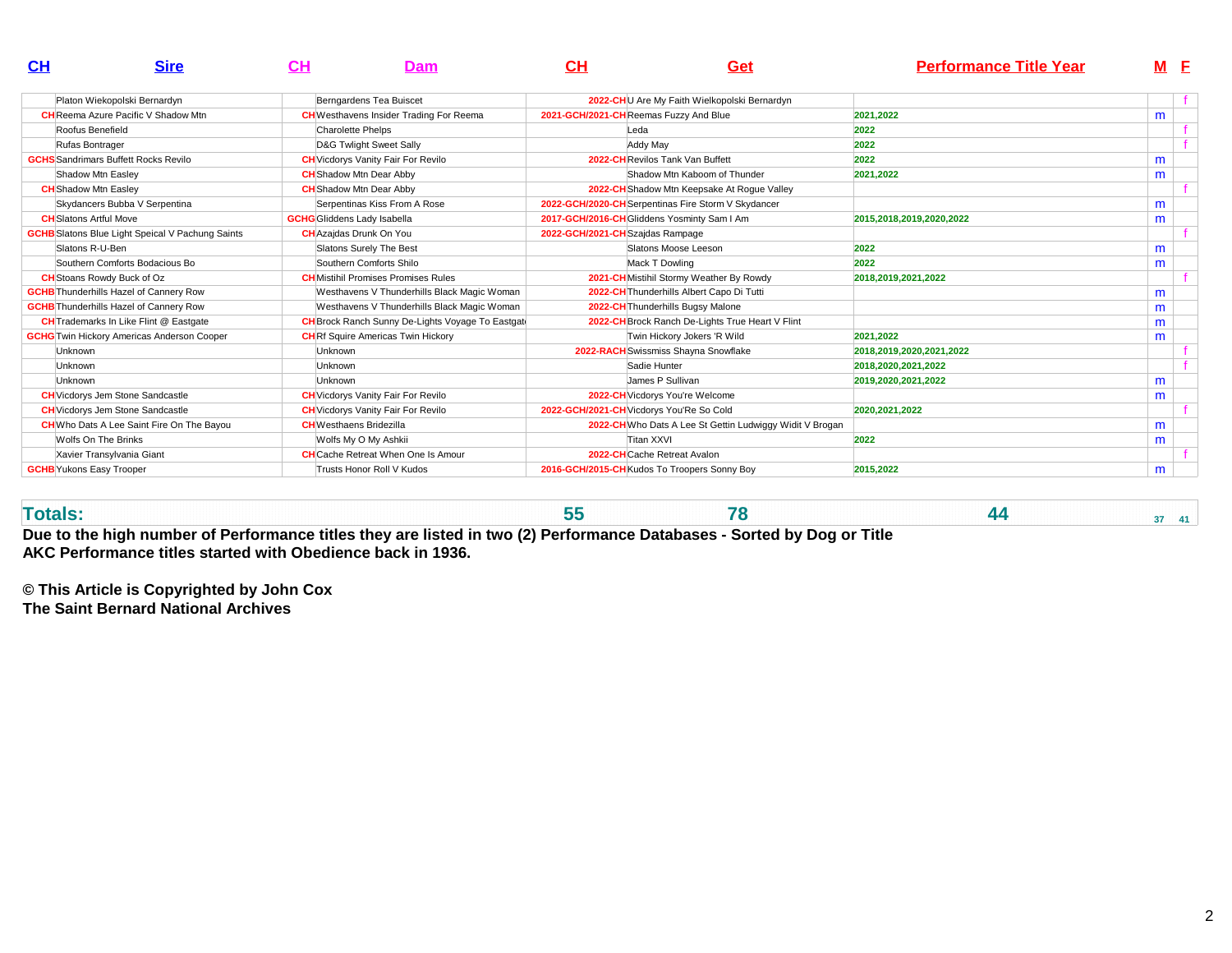## Saint Bernard Dams of AKC Titled Get For 2022

| <u>CH</u><br>Dam                                         | $\mathbf{C}$ H                       | <b>Sire</b>                                             | <u>CH</u>                        | Get                                                               | <b>Performance Title Year</b>           | M E |              |
|----------------------------------------------------------|--------------------------------------|---------------------------------------------------------|----------------------------------|-------------------------------------------------------------------|-----------------------------------------|-----|--------------|
| 3g's Penny Serenade                                      |                                      | 3q's Simon Sez Just Look At Me                          |                                  | My Penny From Heaven                                              | 2018.2019.2020.2022                     |     | f            |
| <b>GCH</b> Alpine Mtn Hicountry Rose                     |                                      | <b>CH</b> Cache Retreat Quest For Gold                  |                                  | 2022-GCH/2021-CH Hicountry Pnw Rainshadow                         | 2021,2022                               |     | $\mathbf{f}$ |
| <b>CH</b> Azajdas Drunk On You                           |                                      | <b>GCHB</b> Slatons Blue Light Speical V Pachung Saints | 2022-GCH/2021-CH Szajdas Rampage |                                                                   |                                         |     | $\mathbf{f}$ |
| Berics Penelope V Granite                                |                                      | <b>CH</b> Dillons Speed Demon By Design                 |                                  | Granites Pennys From Heaven                                       | 2022                                    |     | $\mathbf{f}$ |
| Berngardens Tea Buiscet                                  |                                      | Platon Wiekopolski Bernardyn                            |                                  | 2022-CHU Are My Faith Wielkopolski Bernardyn                      |                                         |     | f            |
| <b>GCH</b> Brock Ranch Daydream Believer                 | <b>CH</b> Eastgates Nobility         |                                                         |                                  | 2022-CH Brock Ranch Dream Weaver of Miracles                      |                                         |     | f            |
| <b>CH</b> Brock Ranch Sunny De-Lights Voyage To Eastgate |                                      | <b>CH</b> Trademarks In Like Flint @ Eastgate           |                                  | 2022-CH Brock Ranch De-Lights True Heart V Flint                  |                                         | m   |              |
| <b>CH</b> Brockranch Dream A Little Eastgate Dream of Me |                                      | <b>CH</b> Countrysides Eastgates Rock of Ages           |                                  | 2022-GCH/2021-CH Eastgates And They Call Him The Streak           |                                         | m   |              |
| <b>CH</b> Cache Retreat A Certain Flair                  |                                      | <b>CH</b> Alpine Mtn Uncharted Territory                |                                  | 2022-CH Cache Retreat Femme Fatale                                |                                         |     | f            |
| <b>CH</b> Cache Retreat When One Is Amour                |                                      | Alpine Mtn Melburn V Cache Retreat                      |                                  | 2022-CH Cache Retreat Bella In The Pnw                            | 2021,2022                               |     | $\mathbf{f}$ |
| <b>CH</b> Cache Retreat When One Is Amour                |                                      | Xavier Transylvania Giant                               |                                  | 2022-CHCache Retreat Avalon                                       |                                         |     | f            |
| Calypso Ann Grant                                        |                                      | Odysseus Davis Grant                                    |                                  | Whiskey Washington                                                | 2022                                    | m   |              |
| Charolette Phelps                                        | Roofus Benefield                     |                                                         |                                  | Leda                                                              | 2022                                    |     | f.           |
| <b>CH</b> Country Havens Lady Paris V Kingsrog           |                                      | Lasquites Kool Hand Luke                                |                                  | 2022-GCH/2019-CH Sandy Pits Jaguar Xk Coupe'R                     | 2021                                    | m   |              |
| Cretans In It To Whin It At Gliddens                     |                                      | Large Paw Night Amber                                   |                                  | 2022-CH Gliddens Hearts Desire V Spring Mtn                       |                                         | m   |              |
| <b>CH</b> Cretans Ziva V Kindgon Sts of Tx               |                                      | <b>GCH</b> Cedar Lanes Hank O'Cornerstone               |                                  | 2022-CH Kingdoms The Pride of Texas                               |                                         | m   |              |
| D&G Twlight Sweet Sally                                  | Rufas Bontrager                      |                                                         |                                  | Addy May                                                          | 2022                                    |     | $\mathbf{f}$ |
| Desertwinds Ameretto Lasquite                            |                                      | <b>CH</b> Lasquites Inman of Rolando                    |                                  | 2021-GCH/2021-CHLasquites A Who Dat On The Ponderosa              | 2022                                    | m   |              |
| Desertwinds Ameretto Lasquite                            |                                      | Lasquites Sherman of Winter                             |                                  | 2022-CH Lasquites Glazed Maple V Heart Mtn                        |                                         |     | f.           |
| <b>GCHG</b> Gliddens Lady Isabella                       | <b>CH</b> Slatons Artful Move        |                                                         |                                  | 2017-GCH/2016-CH Gliddens Yosminty Sam I Am                       | 2015,2018,2019,2020,2022                | m   |              |
| <b>CH</b> Harmonys It's A Wonderful Life V Elba          |                                      | <b>CH</b> Gliddens VP Pence For Mountain Woods          |                                  | Thunder Kegs 'Cuz I Can                                           | 2022                                    |     | $\mathbf{f}$ |
| Hay Creeks Miss Margherita                               | Mt View Jd                           |                                                         |                                  | Brody Douglas Sampson of Hay Creek Saints & Danes 2021,2022       |                                         | m   |              |
| Hickory Hollows Ethel Mae                                |                                      | Mighty Carson Johnson                                   |                                  | Snowy Pines Athena                                                | 2020, 2021, 2022                        |     | f            |
| Ines United of The Saints                                |                                      | Mankinds Costco Nescaland                               |                                  | 2022-CH Selma Herbu Prizygoda                                     |                                         |     | f            |
| Johnson Farms Delorean                                   | <b>CH</b> Johnson Farms Astro        |                                                         |                                  | 2022-CH Johnsons Farms Alfa Romeo                                 |                                         |     | $\mathbf{f}$ |
| <b>CH</b> Johnson Farms Matrix                           |                                      | <b>CH</b> Kris Kountry Rolls Royce V Johnson Farms      |                                  | 2022-CH Johnson Farms Toyota Starlet                              |                                         |     | $\mathbf{f}$ |
| CH Kings Mille Hemie of Fuzzy Bear "Loal Mae"            | <b>GCHB</b> Berics Sweet Retreat     |                                                         |                                  | 2022-GCH/2021-CH Fuzzy Bears Amore'                               | 2020, 2021, 2022                        | m   |              |
| <b>CH</b> Kris Kountry Kover Girl V Cosmo                | <b>GCHP</b> Kris Kountry Poker Face  |                                                         |                                  | 2022-GCH/2021-CH Kris Kountry Three Card Monte V Northstar        |                                         | m   |              |
| Kris Kountry Platinum Edition V Orlando                  | <b>GCHP</b> Kris Kountry Poker Face  |                                                         |                                  | 2020-CH Kris Kountry Queen of Hearts V Poker                      | 2019,2022                               |     |              |
| <b>GCH</b> Kris Kountry Shes All That!                   |                                      | <b>GCHS</b> Noble Creeks Don'T Stop Believin            |                                  | 2022-CH Noble Creek Back To The Future @ Cedar                    | 2021                                    | m   |              |
| <b>GCH</b> Kris Kountry Shes All That!                   |                                      | <b>GCHS</b> Noble Creeks Don'T Stop Believin            |                                  | 2022-CH Noble Creeks Play Big!                                    |                                         | m   |              |
| Kudos To Troopers Easy River                             |                                      | Meadowbark Goober V Regalbear                           |                                  | 2021-GCH/2020-CH Kudos Crown Royal V Regalbear                    | 2019,2020,2021,2022                     | m   |              |
| Kudos To Troopers Easy River                             |                                      | Meadowbark Goober V Regalbear                           |                                  | Kudos Fits The Bill Regalbear                                     | 2019,2020,2022                          | m   |              |
| <b>CH</b> Lasquites Easyrider V Pachaug                  |                                      | <b>CH</b> New Sage Ensign C R Stoan                     |                                  | 2022-CH Pachugs Hattie V Sailor                                   |                                         |     | f            |
| Mahoganys Go Your Own Way                                |                                      | <b>CH</b> Mahoganys Knickers In A Knot Vsanji           |                                  | 2022-CH Mahoganys Laird of The Loch V Kieran                      |                                         | m   |              |
| Mistihil Mystique                                        |                                      | King-Baronens Rules The World                           |                                  | 2018-CH Mistihil Pollyanna Rules                                  | 2014,2015,2017,2018,2019,2021,2022      |     | f            |
| <b>CH</b> Mistihil Promises Promises Rules               |                                      | <b>CH</b> Stoans Rowdy Buck of Oz                       |                                  | 2021-CH Mistihil Stormy Weather By Rowdy                          | 2018, 2019, 2021, 2022                  |     |              |
| Mistihil Quileute To Lasquite                            |                                      | Lasquites Kool Hand Luke                                |                                  | 2022-CHLasquites Westwind V Mistihil                              |                                         |     | $\mathbf{f}$ |
| Mistihil Stormy Weather By Rowdy                         | <b>GCHS</b> Lasquites Ian of Rolando |                                                         |                                  | Cascades Avalanche At Paradise                                    | 2021.2022                               |     | f.           |
| Mtn Wds Mystique V Chateau Pintn                         |                                      | Mountains Woods Amos What A Surprise V Cornersto        |                                  | Masquerades Winston, Victory At All Cost V Zettersten 2022        |                                         | m   |              |
| <b>CH</b> Napoleo Jade La Perie                          | Napoleo Kai                          |                                                         |                                  | 2022-CH Napoleo Olive La Coquine                                  |                                         |     |              |
| Nordogs Wendy, "Together For So Long"                    |                                      | Empty Keg Nordogs Amadeus "V" Vivacious Veracity        |                                  | Nordogs Stoic Red Cedar V Empty Keg                               | 2021,2022                               | m   |              |
| Oisin Tuukka Rules The Ice V Royality                    |                                      | <b>GCH</b> Carmen Its A Grandslam V Royalty             |                                  | 2022-GCH/2020-CH Royaltys Go For The Gold                         |                                         |     | f            |
| Opdykes Cheers To Cornerstone                            | <b>GCHB</b> Cornerstones O Henry     |                                                         |                                  | 2022-CH Cornerstones Hit Me With Your Best Shot                   |                                         |     | f            |
| Opdykes Chers To Cornerstone                             | <b>GCHB</b> Cornerstones O Henry     |                                                         |                                  | 2022-GCH/2021-CH Cornerstones Lets Give'M Something To Talk About |                                         |     | f            |
| <b>CH</b> Rf Kris Kountry Rushing Aspens                 |                                      | Lasquites Journey of Denver                             |                                  | 2022-CH Lasquites Payson Po'Okela of Kris Kountry                 | 2016                                    | m   |              |
| <b>CH</b> Rf Squire Americas Twin Hickory                |                                      | <b>GCHG</b> Twin Hickory Americas Anderson Cooper       |                                  | Twin Hickory Jokers 'R Wild                                       | 2021,2022                               | m   |              |
| Royaltys The Skys The Limit V Oisin                      | <b>CH</b> Carmen XX Paxton           |                                                         |                                  | 2022-CH Royaltys She's No Joke V Still River                      |                                         |     | f.           |
| Serpentinas Kiss From A Rose                             |                                      | Skydancers Bubba V Serpentina                           |                                  | 2022-GCH/2020-CH Serpentinas Fire Storm V Skydancer               |                                         | m   |              |
| <b>CH</b> Shadow Mtn Dear Abby                           | Shadow Mtn Easley                    |                                                         |                                  | Shadow Mtn Kaboom of Thunder                                      | 2021,2022                               | m   |              |
| <b>CH</b> Shadow Mtn Dear Abby                           | <b>CH</b> Shadow Mtn Easley          |                                                         |                                  | 2022-CH Shadow Mtn Keepsake At Rogue Valley                       |                                         |     | f.           |
| Shelby Idleh of Brandauridge                             |                                      | Lincoln Navigator Ford Brandau                          |                                  | Brandau Ridge Takn A Walk Ur Heart                                | 2015,2016,2017,2018,2019,2020,2021,2022 |     |              |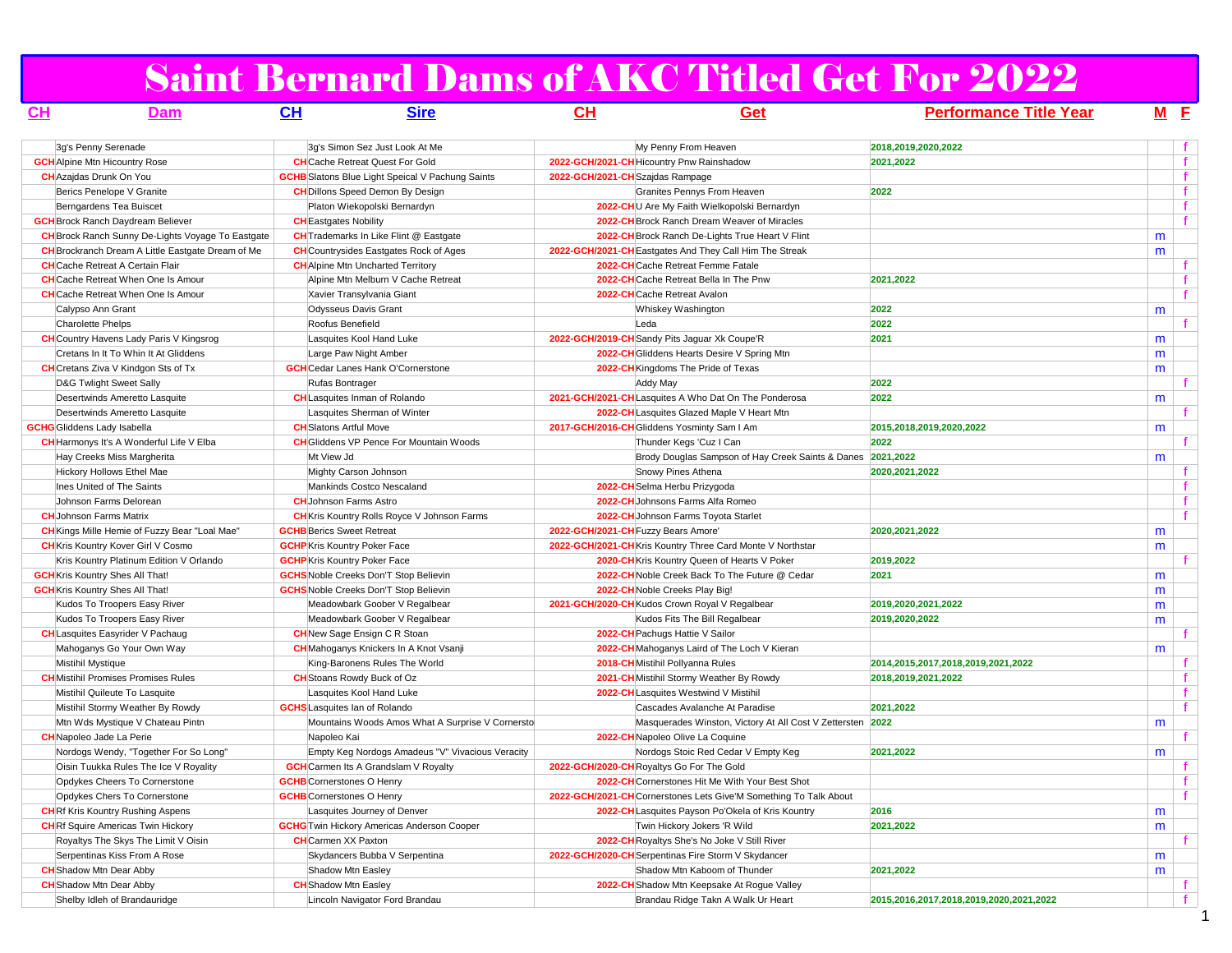| <b>CH</b><br><b>Dam</b>                          | $\mathbf{C}$ H<br><b>Sire</b>                    | <u>СН</u> | Get                                                     | <b>Performance Title Year</b> |   | M E |
|--------------------------------------------------|--------------------------------------------------|-----------|---------------------------------------------------------|-------------------------------|---|-----|
| Skydancers Ernestina                             | <b>CH</b> Lasquites Hudson Orange Juice          |           | 2022-GCH/2021-CH Skydancer Seabright Beach              |                               |   |     |
| Skyviews Light Up The Night                      | <b>CH</b> Bernegardens Ragtime                   |           | 2022-CH Skyviews Rags To Riches                         | 2019                          | m |     |
| Slatons Surely The Best                          | Slatons R-U-Ben                                  |           | Slatons Moose Leeson                                    | 2022                          | m |     |
| <b>CH</b> Slema Herbu Przygoda                   | <b>CH</b> Alpine Mtn Alf V Gruyere               |           | 2022-CH Southern Giants Show Me That Cadence            |                               |   |     |
| Southern Comforts Shilo                          | Southern Comforts Bodacious Bo                   |           | Mack T Dowling                                          | 2022                          | m |     |
| Starlight Saints Diamond Dancer                  | Lasquites Kool Hand Luke                         |           | Howesound Renewed Gratitude                             | 2019.2021.2022                | m |     |
| <b>CH</b> Trailblazer Crystal Joy                | <b>GCHP</b> Kris Kountry Poker Face              |           | 2022-CH Trailblazer Baltic Gem Amber                    |                               |   |     |
| Trusts Honor Roll V Kudos                        | <b>GCHB</b> Yukons Easy Trooper                  |           | 2016-GCH/2015-CH Kudos To Troopers Sonny Boy            | 2015,2022                     | m |     |
| Unknown                                          | Unknown                                          |           | James P Sullivan                                        | 2019,2020,2021,2022           | m |     |
| Unknown                                          | Unknown                                          |           | Sadie Hunter                                            | 2018,2020,2021,2022           |   |     |
| <b>Unknown</b>                                   | Unknown                                          |           | 2022-RACH Swissmiss Shayna Snowflake                    | 2018,2019,2020,2021,2022      |   |     |
| <b>CH</b> Vicdorys Vanity Fair For Revilo        | <b>GCHS</b> Sandrimars Buffett Rocks Revilo      |           | 2022-CH Revilos Tank Van Buffett                        | 2022                          | m |     |
| <b>CH</b> Vicdorys Vanity Fair For Revilo        | <b>CH</b> Vicdorys Jem Stone Sandcastle          |           | 2022-GCH/2021-CH Vicdorys You'Re So Cold                | 2020, 2021, 2022              |   |     |
| <b>CH</b> Vicdorys Vanity Fair For Revilo        | <b>CH</b> Vicdorys Jem Stone Sandcastle          |           | 2022-CH Vicdorys You're Welcome                         |                               | m |     |
| <b>CH</b> Westhaens Bridezilla                   | <b>CH</b> Who Dats A Lee Saint Fire On The Bayou |           | 2022-CHWho Dats A Lee St Gettin Ludwiggy Widit V Brogan |                               | m |     |
| <b>CH</b> Westhavens Insider Trading For Reema   | Lasquites Delorean V Cooper                      |           | <b>2022-CH</b> Reemas The Lion The Witch The Wardrobe   |                               |   |     |
| <b>CH</b> Westhavens Insider Trading For Reema   | <b>CH</b> Reema Azure Pacific V Shadow Mtn       |           | 2021-GCH/2021-CH Reemas Fuzzy And Blue                  | 2021,2022                     | m |     |
| Westhavens V Thunderhills Black Magic Woman      | <b>GCHB</b> Thunderhills Hazel of Cannery Row    |           | 2022-CH Thunderhills Albert Capo Di Tutti               |                               | m |     |
| Westhavens V Thunderhills Black Magic Woman      | <b>GCHB</b> Thunderhills Hazel of Cannery Row    |           | 2022-CH Thunderhills Bugsy Malone                       |                               | m |     |
| <b>GCHG</b> Westhavens When You Wish Upon A Star | <b>GCH</b> Lasquites Xavier V Horace             |           | 2021-CH Wild Turkey American Honey                      | 2021,2022                     |   |     |
| <b>GCHG</b> Westhavens When You Wish Upon A Star | <b>GCH</b> Lasquites Xavier V Horace             |           | Wild Turkey American Pie                                | 2021,2022                     |   |     |
| <b>GCHG</b> Westhavens When You Wish Upon A Star | <b>GCH</b> Lasquites Xavier V Horace             |           | 2021-GCH/2020-CH Wild Turkey American Spirit            | 2022                          | m |     |
| Wintercrest Trickortreat V Kings Row             | <b>CH</b> New Sage Xecutive of Lasquite          |           | 2022-CH Kings Row Moneypenny                            |                               |   |     |
| Wolfs My O My Ashkii                             | Wolfs On The Brinks                              |           | <b>Titan XXVI</b>                                       | 2022                          | m |     |
| Woodcrest Helga                                  | Epic Dash                                        |           | 2022-CH Talbergs Kalispell V Woodcrest                  |                               |   |     |
| Zelda Von Duewer Haus                            | Large Paw Askan                                  |           | <b>Tiny Guittar</b>                                     | 2022                          | m |     |

| Due to the high number of Derformance titles they are listed in two (2) Derformance Detabases. Certed by Dea or Title |  |  |  |  |  |  |  |  |  |  |  |  |  |  |  |  |  |  |  |  |  |  |  |  |  |  |  |  |  |  |  |  |  |
|-----------------------------------------------------------------------------------------------------------------------|--|--|--|--|--|--|--|--|--|--|--|--|--|--|--|--|--|--|--|--|--|--|--|--|--|--|--|--|--|--|--|--|--|
|                                                                                                                       |  |  |  |  |  |  |  |  |  |  |  |  |  |  |  |  |  |  |  |  |  |  |  |  |  |  |  |  |  |  |  |  |  |
|                                                                                                                       |  |  |  |  |  |  |  |  |  |  |  |  |  |  |  |  |  |  |  |  |  |  |  |  |  |  |  |  |  |  |  |  |  |
|                                                                                                                       |  |  |  |  |  |  |  |  |  |  |  |  |  |  |  |  |  |  |  |  |  |  |  |  |  |  |  |  |  |  |  |  |  |
|                                                                                                                       |  |  |  |  |  |  |  |  |  |  |  |  |  |  |  |  |  |  |  |  |  |  |  |  |  |  |  |  |  |  |  |  |  |
|                                                                                                                       |  |  |  |  |  |  |  |  |  |  |  |  |  |  |  |  |  |  |  |  |  |  |  |  |  |  |  |  |  |  |  |  |  |

**Due to the high number of Performance titles they are listed in two (2) Performance Databases - Sorted by Dog or TitleAKC Performance titles started with Obedience back in 1936.**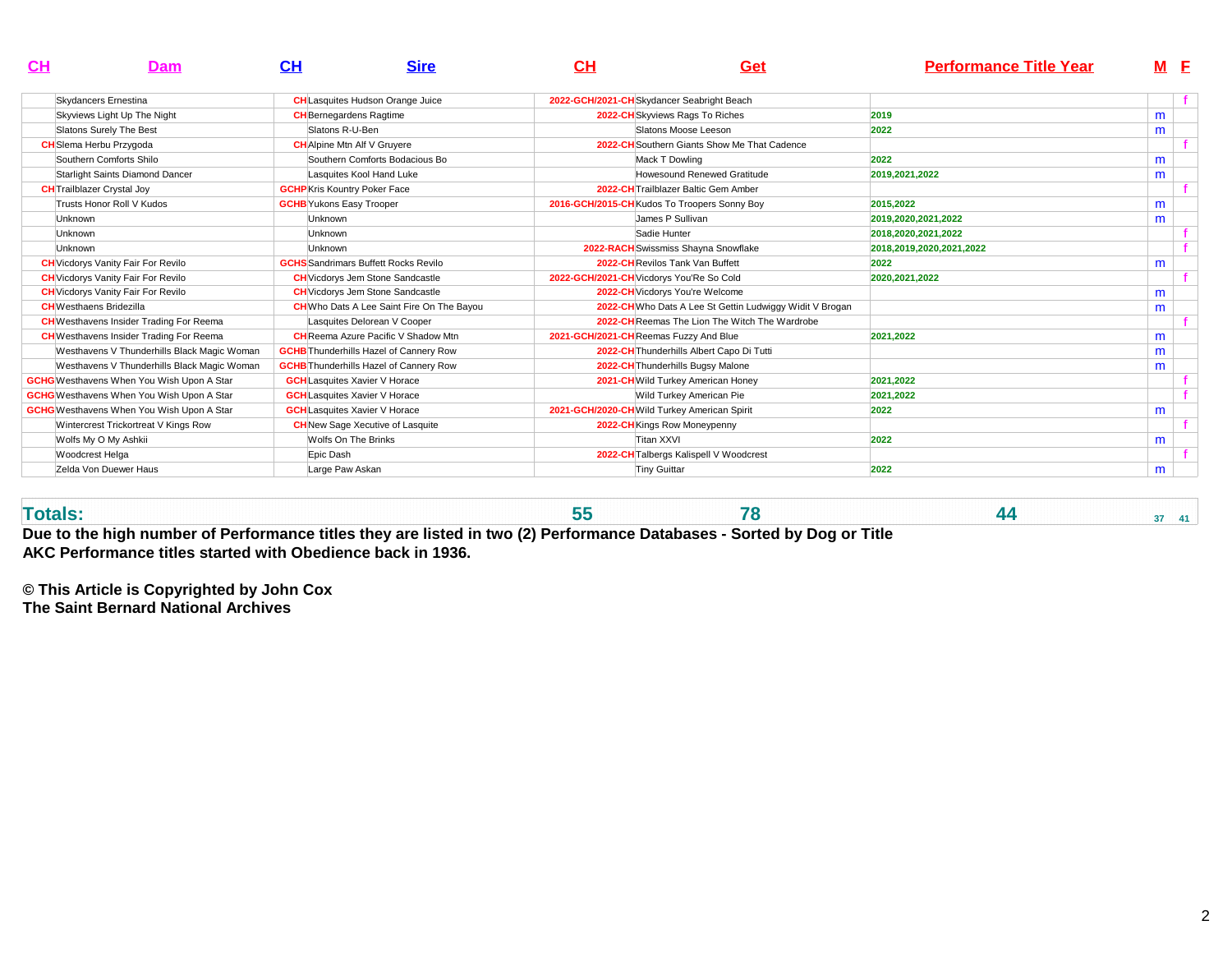### Saint Bernard AKC \*NOHS\* Best In Show Wins For 2022

| CL                   | <b>Name</b>                                  | <b>AKC Performance Titles</b> | <b>Date</b>                        | <b>Show</b> | $\#$ of P. BIS $\#$ BIS RBIS M E |    |   |   |  |
|----------------------|----------------------------------------------|-------------------------------|------------------------------------|-------------|----------------------------------|----|---|---|--|
|                      | <b>GCHS Lasquites Ian of Rolando</b>         |                               |                                    |             |                                  |    |   | m |  |
|                      |                                              | <b>FDC CDC ATT</b>            | March 20, 2022 Cabrillo KC, CA     |             | <b>65 BIS</b>                    | 9  |   |   |  |
| <b>Dog's Totals:</b> |                                              |                               |                                    |             |                                  |    | 0 |   |  |
|                      | <b>GCHP Vicdorys Unleash The Dark Knight</b> |                               |                                    |             |                                  |    |   | m |  |
|                      |                                              | <b>RN CGCA</b>                | January 16, 2022 Gig Harbor KC, WA |             | <b>94 BIS</b>                    | 10 |   |   |  |
| <b>Dog's Totals:</b> |                                              |                               |                                    |             |                                  |    | 0 |   |  |
|                      |                                              |                               |                                    |             |                                  |    |   |   |  |
|                      |                                              |                               |                                    |             |                                  |    |   |   |  |
| <b>Totals:</b>       |                                              |                               |                                    |             |                                  |    |   |   |  |

**<sup>2</sup><sup>0</sup>**

**# of P. = Number of placements in Group at the time of the BIS win**

**Comp. = Number of dogs in competition at the show**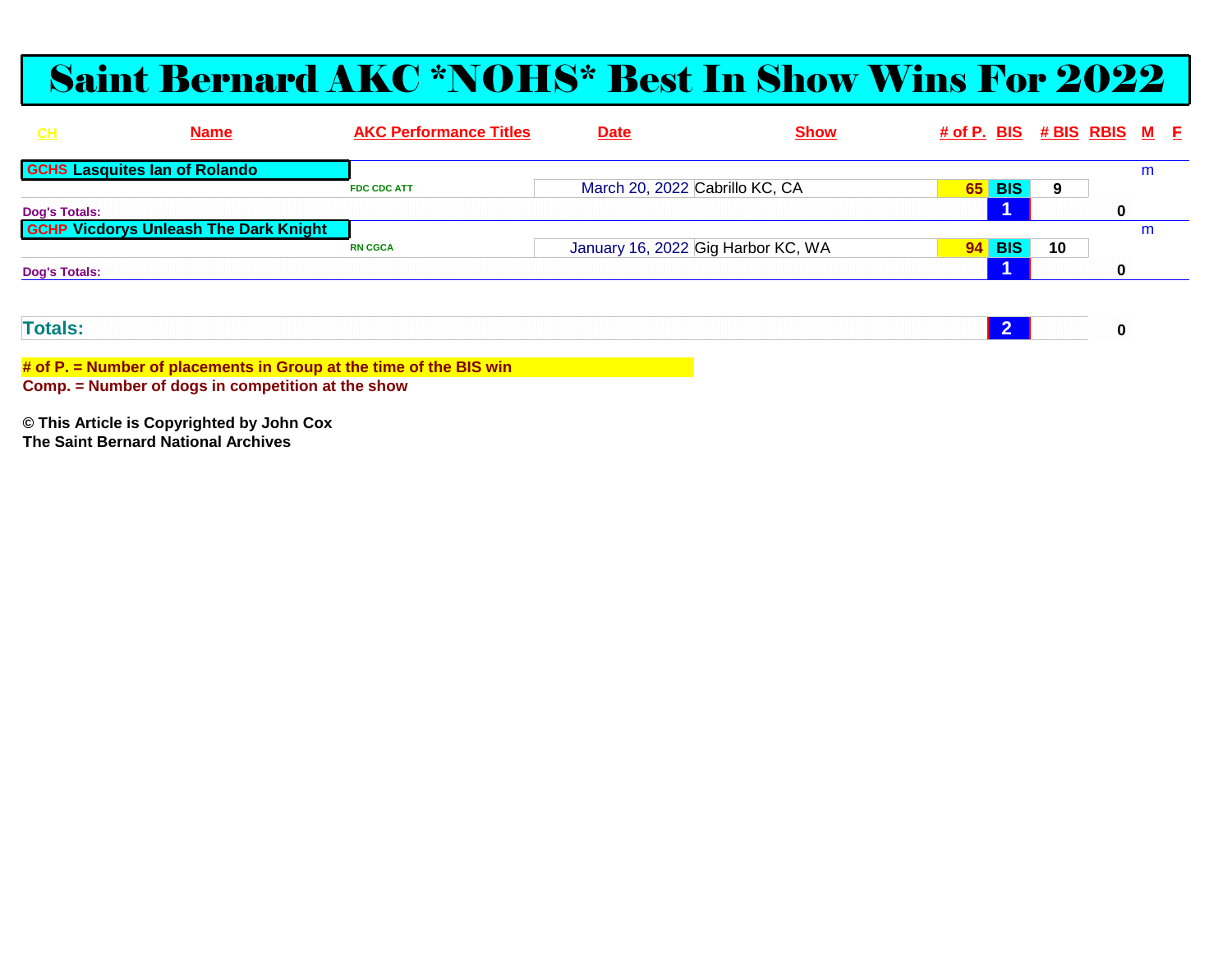#### Saint Bernard AKC \*NOHS\* Reserve Best In Show Wins For 2022

| CH                   | <b>Name</b>                          | <b>AKC Performance Titles</b> | <b>Date</b> | <b>Show</b>                         | <u># of P. RBIS # RBIS M F</u> |                |   |   |
|----------------------|--------------------------------------|-------------------------------|-------------|-------------------------------------|--------------------------------|----------------|---|---|
|                      | <b>GCHS Lasquites lan of Rolando</b> |                               |             |                                     |                                |                |   | m |
|                      |                                      | <b>FDC CDC ATT</b>            |             | April 29, 2022 Yakima Valley KC, WA |                                | <b>73 RBIS</b> | 4 |   |
|                      |                                      | <b>FDC CDC ATT</b>            |             | May 08, 2022 Intermountain KC, UT   |                                | <b>75 RBIS</b> |   |   |
| <b>Dog's Totals:</b> |                                      |                               |             |                                     |                                |                |   |   |
|                      |                                      |                               |             |                                     |                                |                |   |   |
|                      |                                      |                               |             |                                     |                                |                |   |   |
| <b>Totals:</b>       |                                      |                               |             |                                     |                                | $\mathcal{P}$  |   |   |
|                      |                                      |                               |             |                                     |                                |                |   |   |

**# of P. = Number of placements in Group at the time of the RBIS win**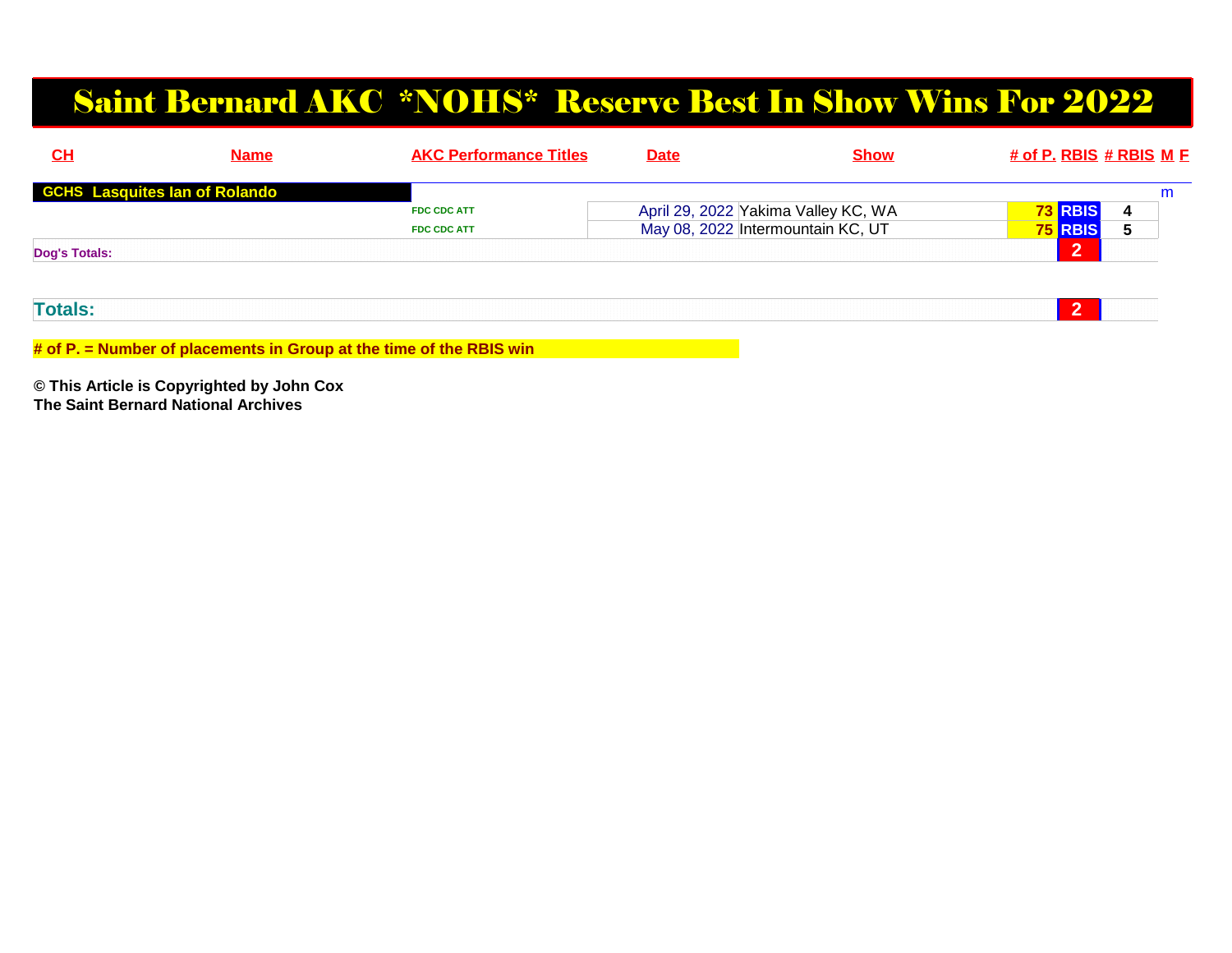## Saint Bernard AKC Group Placements For 2022

| CL                                   | <b>Name</b>                                          | <b>AKC Titles M E</b> | <b>Date</b>                          | <b>Show</b>                                     | $\perp$        | 2            | $\overline{3}$          |              | 4 # of P. BIS RBIS Comp. |                         |                |             |
|--------------------------------------|------------------------------------------------------|-----------------------|--------------------------------------|-------------------------------------------------|----------------|--------------|-------------------------|--------------|--------------------------|-------------------------|----------------|-------------|
| <b>GCHB Brandauridge Big Easy</b>    |                                                      | m                     |                                      |                                                 |                |              |                         |              |                          |                         |                |             |
| <b>CGC</b>                           |                                                      |                       | January 15, 2022 Winnegamie DC, WI   |                                                 |                |              | 3                       |              | 6                        |                         |                |             |
| <b>CGC</b>                           |                                                      |                       | January 16, 2022 Winnegamie DC, WI   |                                                 |                | $\mathbf{2}$ |                         |              | $\overline{7}$           |                         |                |             |
| <b>CGC</b>                           |                                                      |                       | March 06, 2022 Belle City KC, MO     |                                                 | $\mathbf{1}$   |              |                         |              | $\overline{\bf 8}$       |                         |                |             |
| <b>CGC</b>                           |                                                      |                       |                                      | March 26, 2022 Clinton Iowa KC, IA              |                | $\mathbf{2}$ |                         |              | $9\,$                    |                         |                |             |
| <b>CGC</b>                           |                                                      |                       |                                      | March 27, 2022 Clinton Iowa KC, IA              |                | $\mathbf{2}$ |                         |              | 10                       |                         |                |             |
| <b>CGC</b>                           |                                                      |                       |                                      | April 03, 2022 Warren County KC of Ohio         |                |              | 3                       |              | 11                       |                         |                |             |
| <b>CGC</b>                           |                                                      |                       |                                      | April 10, 2022 Fort St. Clair KC, OH            |                |              |                         | 4            | 12                       |                         |                |             |
| <b>Dog's Totals:</b>                 |                                                      |                       |                                      | 7                                               |                | 3            | $\overline{2}$          | 1            | $\overline{7}$           | $\overline{0}$          | $\mathbf{0}$   | $\mathbf 0$ |
|                                      | CH Kris Kountry Kryskara "The Gambler" Von Joy       | m                     |                                      |                                                 |                |              |                         |              |                          |                         |                |             |
| <b>CGC TKN</b>                       |                                                      |                       |                                      | April 23, 2022 Northwest Arkansas KC, AR        |                |              |                         | 4            | $\mathbf{1}$             |                         |                |             |
| <b>Dog's Totals:</b>                 |                                                      |                       |                                      | 1                                               | $\mathbf{0}$   | $\mathbf{0}$ | $\overline{\mathbf{0}}$ | 1            | $\overline{1}$           | $\overline{\mathbf{0}}$ | $\mathbf{0}$   | 0           |
| <b>GCHG Kris Kountry Poker Face</b>  |                                                      | m                     |                                      |                                                 |                |              |                         |              |                          |                         |                |             |
| <b>CGCA TKN</b>                      |                                                      |                       |                                      | April 02, 2022 Scottsbluff KC, NE               |                |              |                         | 4            | 58                       |                         |                |             |
| <b>Dog's Totals:</b>                 |                                                      |                       |                                      |                                                 | $\mathbf{0}$   | $\mathbf{0}$ | $\overline{\mathbf{0}}$ | 1            | $\vert$ 1                | $\overline{0}$          | $\mathbf{0}$   | $\mathbf 0$ |
|                                      | <b>GCH Kris Kountry Three Card Monte V Northstar</b> | m                     |                                      |                                                 |                |              |                         |              |                          |                         |                |             |
|                                      |                                                      |                       |                                      | March 05, 2022 1st Co. Government Foot Guard, C |                |              | 3                       |              | $\mathbf{1}$             |                         |                |             |
| <b>Dog's Totals:</b>                 |                                                      |                       |                                      |                                                 | $\mathbf{0}$   | $\mathbf{0}$ | $\blacktriangleleft$    | $\mathbf 0$  | $\overline{1}$           | $\mathbf{0}$            | $\mathbf{0}$   | $\mathbf 0$ |
|                                      | <b>GCH</b> Lasquites A Who Dat On The Ponderosa      | m                     |                                      |                                                 |                |              |                         |              |                          |                         |                |             |
| <b>TKN</b>                           |                                                      |                       | February 27, 2022 Linn County KC, OR |                                                 |                |              | 3                       |              | 5                        |                         |                |             |
| <b>TKN</b>                           |                                                      |                       |                                      | March 12, 2022 Silver Falls KC, OR              |                |              |                         | 4            | $6\overline{6}$          |                         |                |             |
| <b>TKN</b>                           |                                                      |                       | March 17, 2022 Shasta KC, CA         |                                                 |                |              | 3                       |              | $\overline{7}$           |                         |                |             |
| <b>TKN</b>                           |                                                      |                       | April 23, 2022 Tacoma KC, WA         |                                                 |                |              | 3                       |              | $\overline{\bf 8}$       |                         |                |             |
| <b>TKN</b>                           |                                                      |                       | April 24, 2022 Tacoma KC, WA         |                                                 |                | $\mathbf{2}$ |                         |              | $\overline{9}$           |                         |                |             |
| <b>Dog's Totals:</b>                 |                                                      |                       |                                      | 5                                               | $\mathbf{0}$   | 1            | 3                       | $\mathbf 1$  | 5 <sup>1</sup>           | $\overline{\mathbf{0}}$ | $\mathbf{0}$   | 0           |
| <b>GCHS Lasquites lan of Rolando</b> |                                                      | m                     |                                      |                                                 |                |              |                         |              |                          |                         |                |             |
| <b>CGC</b>                           |                                                      |                       |                                      | March 18, 2022 Mt Palomar KC, CA                |                |              |                         | 4            | 26                       |                         |                |             |
| <b>CGC</b>                           |                                                      |                       | March 19, 2022 Cabrillo KC, CA       |                                                 |                |              | 3                       |              | $\overline{27}$          |                         |                |             |
| <b>CGC</b>                           |                                                      |                       |                                      | April 09, 2022 Lizard Butte KC, ID              |                |              |                         | 4            | 28                       |                         |                |             |
| <b>CGC</b>                           |                                                      |                       |                                      | April 10, 2022 Lizard Butte KC, ID              | $\mathbf 1$    |              |                         |              | 29                       |                         |                |             |
| <b>CGC</b>                           |                                                      |                       |                                      | April 24, 2022 Lewis Clark KC, ID               |                |              | 3                       |              | 30                       |                         |                |             |
| <b>Dog's Totals:</b>                 |                                                      |                       |                                      | 5                                               |                | $\mathbf{0}$ | $\overline{2}$          | $\mathbf{2}$ | 50                       |                         | $\mathbf{0}$   | $\mathbf 0$ |
| <b>GCH Ramblewoods Chloe</b>         |                                                      |                       |                                      |                                                 |                |              |                         |              |                          |                         |                |             |
|                                      |                                                      |                       | March 10, 2022 Nashville KC, TX      |                                                 |                |              |                         | 4            | 1                        |                         |                |             |
| <b>Dog's Totals:</b>                 |                                                      |                       |                                      | 1                                               | $\overline{0}$ | $\bf{0}$     | $\overline{\mathbf{0}}$ | 1            | $\overline{1}$           | $\overline{0}$          | $\mathbf{0}$   | $\bf{0}$    |
| <b>GCH Slatons Kid Rock</b>          |                                                      | m                     |                                      |                                                 |                |              |                         |              |                          |                         |                |             |
|                                      |                                                      |                       |                                      | February 12, 2022 Oakland County KC, MI         |                |              |                         | 4            | 9                        |                         |                |             |
| <b>Dog's Totals:</b>                 |                                                      |                       |                                      | 1                                               | $\mathbf{0}$   | $\mathbf{0}$ | $\overline{\mathbf{0}}$ | 1            |                          | 10                      | $\overline{0}$ | $\mathbf 0$ |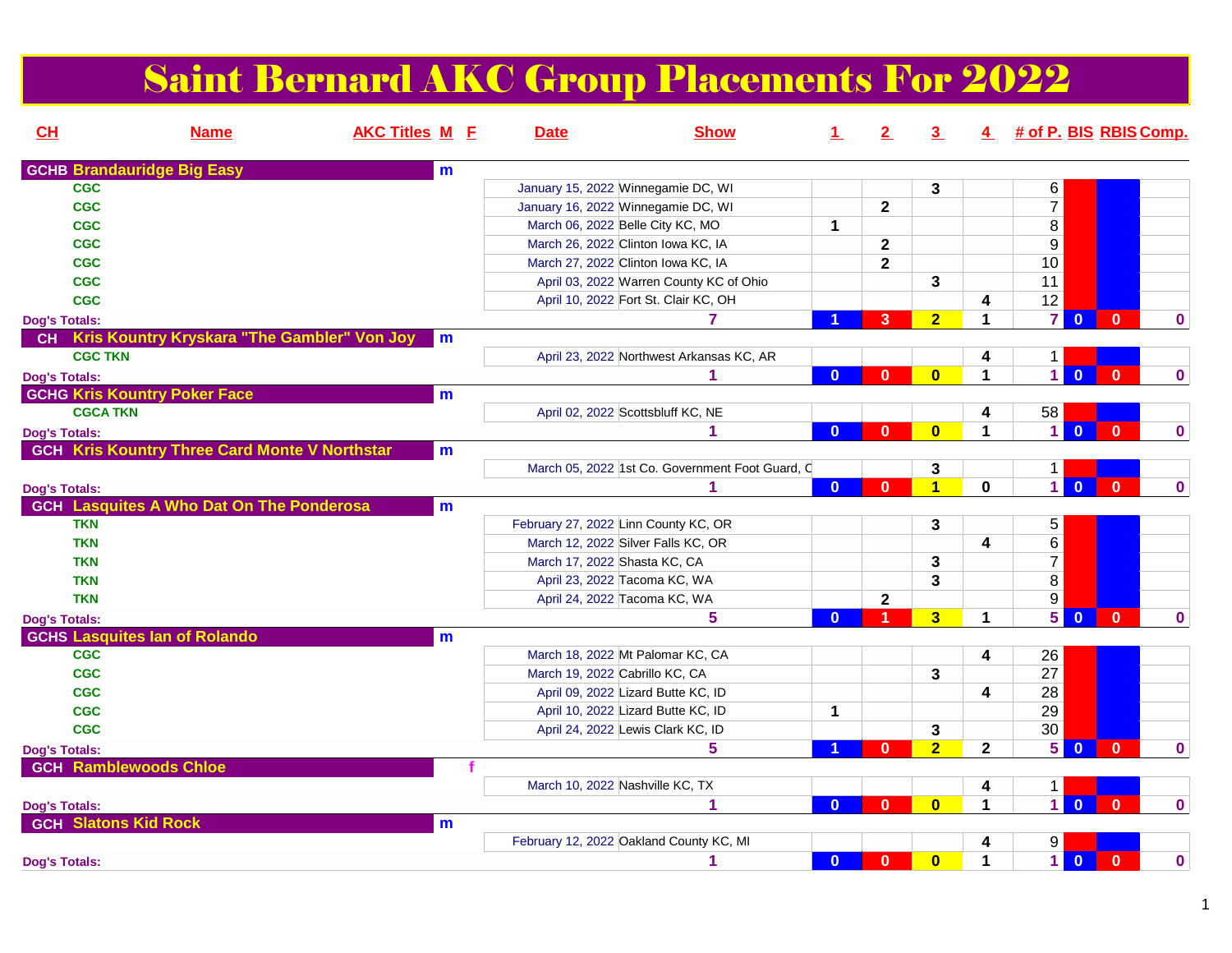| CH                   | <b>Name</b>                                  | <b>AKC Titles M E</b> |     | <b>Date</b> | <b>Show</b>                             |              |          |   |          | 4 # of P. BIS RBIS Comp. |                         |              |
|----------------------|----------------------------------------------|-----------------------|-----|-------------|-----------------------------------------|--------------|----------|---|----------|--------------------------|-------------------------|--------------|
|                      | <b>GCHP Vicdorys Unleash The Dark Knight</b> |                       | l m |             |                                         |              |          |   |          |                          |                         |              |
|                      | <b>RN CGCA</b>                               |                       |     |             | January 16, 2022 Gig Harbor KC, WA      |              |          | 3 |          | 25                       |                         |              |
|                      | <b>RN CGCA</b>                               |                       |     |             | January 17, 2022 Puyallup Valley DF, WA |              |          |   |          | 26 <sub>1</sub>          |                         |              |
| <b>Dog's Totals:</b> |                                              |                       |     |             | 2                                       |              | $\Omega$ |   | $\bf{0}$ |                          | $\bf{0}$                | $\mathbf{0}$ |
|                      | <b>Overall Group Totals:</b>                 |                       |     |             | 24                                      | $\mathbf{R}$ |          | 9 | - 8      |                          | $\overline{\mathbf{0}}$ |              |
| .                    |                                              |                       |     |             |                                         |              |          |   |          |                          |                         |              |

**# of P. = Number of placements in Group Comp. = Number of dogs in competition at the show**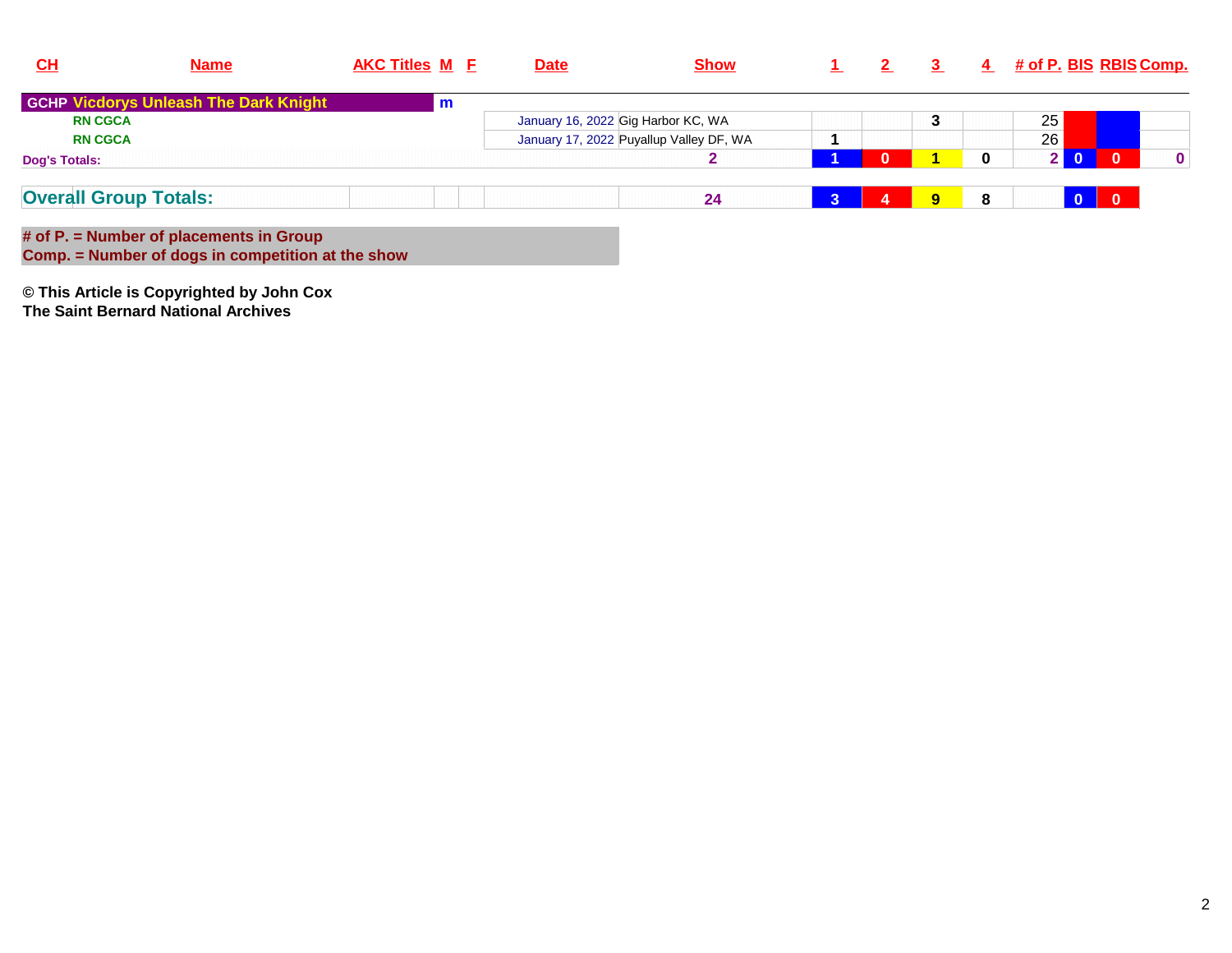# Saint Bernard AKC \*NOHS\* Group Placements For 2022

| CL                   | <b>Name</b>                                       | <b>AKC Titles M E</b> |   | <b>Date</b>                                  | <b>Show</b>                              | $\mathbf{1}$ | $\mathbf{2}$            | $\overline{3}$          |              | 4 # of P. BIS RBIS |                |              |
|----------------------|---------------------------------------------------|-----------------------|---|----------------------------------------------|------------------------------------------|--------------|-------------------------|-------------------------|--------------|--------------------|----------------|--------------|
|                      | <b>GCH Baronhorn Lucerne</b>                      |                       | m |                                              |                                          |              |                         |                         |              |                    |                |              |
|                      |                                                   |                       |   | March 05, 2022 Belle-City KC, MO             |                                          |              |                         |                         | 4            | 13                 |                |              |
| <b>Dog's Totals:</b> |                                                   |                       |   |                                              | 1                                        | $\mathbf{0}$ | $\mathbf{0}$            | $\overline{\mathbf{0}}$ | $\mathbf{1}$ | $\vert$ 1          | $\mathbf{0}$   | $\mathbf{0}$ |
|                      | <b>GCH Brandauridge Big Easy</b>                  |                       | m |                                              |                                          |              |                         |                         |              |                    |                |              |
| <b>CGC</b>           |                                                   |                       |   | January 15, 2022 Winnegamie DC, WI           |                                          | 1            |                         |                         |              | 13                 |                |              |
| <b>Dog's Totals:</b> |                                                   |                       |   |                                              | 1                                        |              | $\mathbf{0}$            | $\mathbf{0}$            | $\mathbf 0$  | $\vert$            | $\overline{0}$ | $\bf{0}$     |
|                      | <b>GCH Eastgates And They Call Him The Streak</b> |                       | m |                                              |                                          |              |                         |                         |              |                    |                |              |
|                      |                                                   |                       |   | February 13, 2022 Oakland County KC, MI      |                                          |              |                         |                         | 4            | 3                  |                |              |
|                      |                                                   |                       |   | April 16, 2022 Steel City KC, IN             |                                          |              |                         | 3                       |              | 4                  |                |              |
|                      |                                                   |                       |   | April 17, 2022 Steel City KC, IN             |                                          |              | $\overline{\mathbf{2}}$ |                         |              | $\overline{5}$     |                |              |
| <b>Dog's Totals:</b> |                                                   |                       |   |                                              | 3                                        | $\mathbf{0}$ | 1                       | $\overline{\mathbf{1}}$ | 1            | 3 <sup>1</sup>     | $\overline{0}$ | $\mathbf{0}$ |
|                      | <b>GCH Empty Kegs Jim Dandy</b>                   |                       | m |                                              |                                          |              |                         |                         |              |                    |                |              |
|                      |                                                   |                       |   | September 16, 2022 Greater Lafayette KC IN   |                                          |              |                         | 3                       |              | $\overline{7}$     |                |              |
| <b>Dog's Totals:</b> |                                                   |                       |   |                                              | 1                                        | $\mathbf{0}$ | $\bf{0}$                | $\overline{1}$          | $\mathbf 0$  | $\vert$            | $\overline{0}$ | $\mathbf{0}$ |
|                      | <b>Kingdoms Lone Star Licensed To Carry</b>       |                       |   |                                              |                                          |              |                         |                         |              |                    |                |              |
|                      |                                                   |                       |   | February 05, 2022 KC of Texarkana, AR        |                                          |              |                         | 3                       |              | $\mathbf 1$        |                |              |
| <b>Dog's Totals:</b> |                                                   |                       |   |                                              | 1                                        | $\mathbf{0}$ | $\mathbf{0}$            | $\blacktriangleleft$    | $\mathbf 0$  | $\overline{1}$     | $\mathbf{0}$   | $\mathbf{0}$ |
|                      | <b>GCHB Kudos Crown Royal V Regalbear</b>         |                       | m |                                              |                                          |              |                         |                         |              |                    |                |              |
|                      | <b>See Performance Database</b>                   |                       |   | February 19, 2022 Sun Maid KC, of Fresno, CA |                                          |              |                         | 3                       |              | 4                  |                |              |
|                      | <b>See Performance Database</b>                   |                       |   | February 20, 2022 Sun Maid KC, of Fresno, CA |                                          |              |                         | $\mathbf{3}$            |              | 5                  |                |              |
|                      | <b>See Performancd Database</b>                   |                       |   | March 19, 2022 Shasta KC, CA                 |                                          | 1            |                         |                         |              | 6                  |                |              |
|                      | <b>See Performancd Database</b>                   |                       |   | March 20, 2022 Shasta KC, CA                 |                                          |              |                         | $\mathbf{3}$            |              | $\overline{7}$     |                |              |
|                      | <b>See Performancd Database</b>                   |                       |   | May 12, 2022 Gold Country KC, CA             |                                          |              |                         | 3                       |              | $\overline{8}$     |                |              |
|                      | <b>See Performancd Database</b>                   |                       |   | May 15, 2022 Two Cities KC, CA               |                                          |              |                         |                         | 4            | 9                  |                |              |
| <b>Dog's Totals:</b> |                                                   |                       |   |                                              | 6                                        |              | $\Omega$                | 4                       |              | 6 <sup>1</sup>     | $\overline{0}$ | $\mathbf 0$  |
|                      | <b>GCHS Lasquites Ian of Rolando</b>              |                       | m |                                              |                                          |              |                         |                         |              |                    |                |              |
|                      | <b>FDC CDC ATT</b>                                |                       |   | January 29, 2022 Kachina KC, AZ              |                                          |              |                         |                         | 4            | 61                 |                |              |
|                      | <b>FDC CDC ATT</b>                                |                       |   | February 03, 2022 WDC of Arizona, AZ         |                                          |              | $\overline{\mathbf{2}}$ |                         |              | 62                 |                |              |
|                      | <b>FDC CDC ATT</b>                                |                       |   | March 05, 2022 KC of Beverly Hills, CA       |                                          | 1            |                         |                         |              | 63                 |                |              |
|                      | <b>FDC CDC ATT</b>                                |                       |   | March 06, 2022 KC of Beverly Hills, CA       |                                          |              | $\mathbf{2}$            |                         |              | 64                 |                |              |
|                      | <b>FDC CDC ATT</b>                                |                       |   | March 20, 2022 Cabrillo KC, CA               |                                          | 1            |                         |                         |              |                    | 65 BIS         |              |
|                      | <b>FDC CDC ATT</b>                                |                       |   | April 08, 2022 Lizard Butte KC, ID           |                                          |              | $\mathbf{2}$            |                         |              | 66                 |                |              |
|                      | <b>FDC CDC ATT</b>                                |                       |   | April 10, 2022 Lizard Butte KC, ID           |                                          |              |                         | 3                       |              | 67                 |                |              |
|                      | <b>FDC CDC ATT</b>                                |                       |   |                                              | April 16, 2022 Ephrata-Moses Lake KC, WA |              |                         | $\mathbf{3}$            |              | 68                 |                |              |
|                      | <b>FDC CDC ATT</b>                                |                       |   |                                              | April 17, 2022 Ephrata-Moses Lake KC, WA |              |                         | 3                       |              | 69                 |                |              |
|                      | <b>FDC CDC ATT</b>                                |                       |   | April 22, 2022 Palouse Hills DF, ID          |                                          |              |                         | 3                       |              | 70                 |                |              |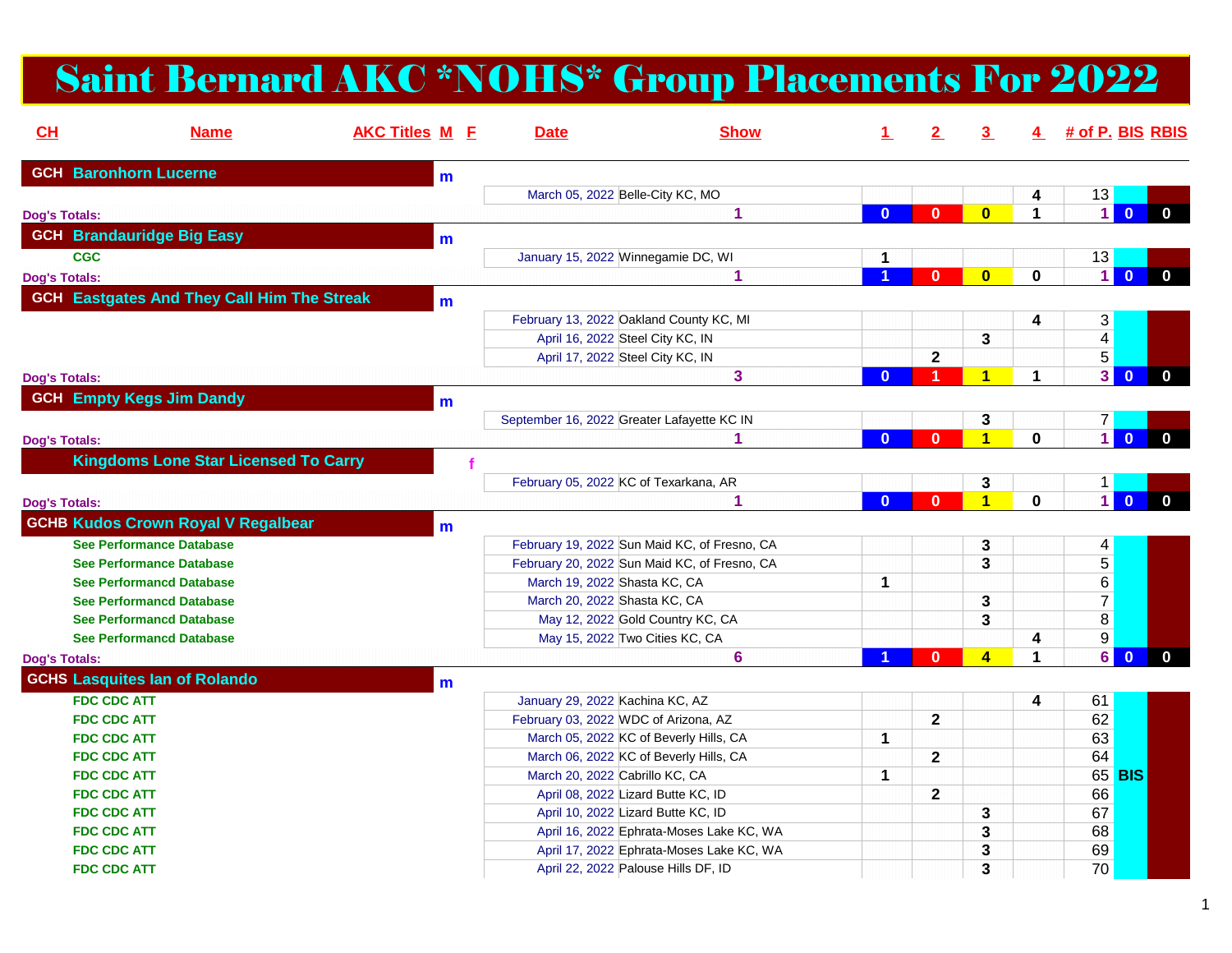| CH                           | <b>Name</b>                                    | <b>AKC Titles M F</b> | <b>Date</b>                                                      | <b>Show</b>                                                 | $\mathbf{1}$   | 2 <sup>1</sup> | 3 <sup>1</sup>          |              |                                  | 4 # of P. BIS RBIS                      |
|------------------------------|------------------------------------------------|-----------------------|------------------------------------------------------------------|-------------------------------------------------------------|----------------|----------------|-------------------------|--------------|----------------------------------|-----------------------------------------|
| <b>FDC CDC ATT</b>           |                                                |                       | April 23, 2022 Palouse Hills DF, ID                              |                                                             |                | $\mathbf{2}$   |                         |              | 71                               |                                         |
| <b>FDC CDC ATT</b>           |                                                |                       | April 24, 2022 Lewis-Clark KC, ID                                |                                                             |                | $\mathbf{2}$   |                         |              | 72                               |                                         |
| <b>FDC CDC ATT</b>           |                                                |                       | April 29, 2022 Yakima Valley KC, WA                              |                                                             | 1              |                |                         |              | 73                               | <b>RBIS</b>                             |
| <b>FDC CDC ATT</b>           |                                                |                       | May 06, 2022 Utah Valley KC, UT                                  |                                                             |                |                |                         | 4            | 74                               |                                         |
| <b>FDC CDC ATT</b>           |                                                |                       | May 08, 2022 Intermountain KC, UT                                |                                                             | 1              |                |                         |              | 75                               | <b>RBIS</b>                             |
| <b>FDC CDC ATT</b>           |                                                |                       | May 19, 2022 Mount Ogden KC, UT                                  |                                                             |                | $\mathbf{2}$   |                         |              | 76                               |                                         |
| <b>Dog's Totals:</b>         |                                                |                       |                                                                  | 16                                                          | 4              | 6              | $\overline{\mathbf{4}}$ | $\mathbf 2$  | 16                               | $\overline{2}$                          |
|                              | <b>Napoleo Olive La Coquine</b>                |                       |                                                                  |                                                             |                |                |                         |              |                                  |                                         |
|                              |                                                |                       |                                                                  | March 05, 2022 First Co. Governors Foot Guard Athletic A, I |                | $\mathbf{2}$   |                         |              | $\mathbf{1}$                     |                                         |
| <b>Dog's Totals:</b>         |                                                |                       |                                                                  |                                                             | $\Omega$       | 1              | $\mathbf{0}$            | $\mathbf{0}$ | $\mathbf{1}$                     | $\overline{0}$<br>$\mathbf{0}$          |
|                              | <b>GCH Oisin Top O' The Hill</b>               | m                     |                                                                  |                                                             |                |                |                         |              |                                  |                                         |
|                              |                                                |                       | April 09, 2022 Troy KC, MA                                       |                                                             |                | $\mathbf{2}$   |                         |              | 5                                |                                         |
|                              |                                                |                       | April 10, 2022 Trap Falls KC, MA                                 |                                                             |                |                |                         | 4            | $\overline{6}$                   |                                         |
| <b>Dog's Totals:</b>         |                                                |                       |                                                                  | $\overline{2}$                                              | $\mathbf{0}$   | 1              | $\bf{0}$                | $\mathbf{1}$ | 2 <sup>1</sup>                   | $\overline{\mathbf{0}}$<br>$\mathbf 0$  |
|                              | CH Royaltys She's No Joke V Still River        |                       |                                                                  |                                                             |                |                |                         |              |                                  |                                         |
|                              |                                                |                       |                                                                  |                                                             |                |                |                         |              |                                  |                                         |
|                              |                                                |                       | February 27, 2022 Rockland County KC, MA                         |                                                             |                |                |                         | 4            | 1.                               |                                         |
| <b>Dog's Totals:</b>         |                                                |                       |                                                                  | 1                                                           | $\overline{0}$ | $\mathbf{0}$   | $\overline{\mathbf{0}}$ | $\mathbf{1}$ | $\mathbf{1}$                     | $\mathbf{0}$<br>$\mathbf{0}$            |
|                              | <b>GCHB Royaltys Total Eclipse of My Heart</b> |                       |                                                                  |                                                             |                |                |                         |              |                                  |                                         |
|                              |                                                |                       | January 09, 2022 Merrimack Valley KC, MA                         |                                                             |                |                | 3                       |              | 3                                |                                         |
| <b>Dog's Totals:</b>         |                                                |                       |                                                                  |                                                             | $\mathbf{0}$   | $\mathbf{0}$   | 1                       | 0            | $\blacksquare$                   | $\overline{\mathbf{0}}$<br>$\mathbf{0}$ |
|                              | CH Shadow Mtn Bumble By George                 | m                     |                                                                  |                                                             |                |                |                         |              |                                  |                                         |
|                              |                                                |                       | May 12, 2022 Klamath DF, OR                                      |                                                             |                |                |                         | 4            | $\overline{c}$                   |                                         |
| <b>Dog's Totals:</b>         |                                                |                       |                                                                  | 1                                                           | $\mathbf{0}$   | $\bf{0}$       | $\bf{0}$                | $\mathbf{1}$ | $\overline{1}$                   | $\mathbf{0}$<br>$\bf{0}$                |
| <b>GCHB Slatons Kid Rock</b> |                                                | m                     |                                                                  |                                                             |                |                |                         |              |                                  |                                         |
|                              |                                                |                       | July 10, 2022 Ann Arbor KC, MI                                   |                                                             |                | $\mathbf{2}$   |                         |              | 25                               |                                         |
|                              |                                                |                       | July 11, 2022 Ann Arbor KC, MI                                   |                                                             | $\mathbf{1}$   |                |                         |              | 26                               |                                         |
| <b>Dog's Totals:</b>         |                                                |                       |                                                                  | $\overline{2}$                                              |                |                | $\bf{0}$                | 0            | $\overline{2}$                   | $\mathbf{0}$<br>$\mathbf{0}$            |
|                              | CH Thunderhills Bugsy Malone                   |                       |                                                                  |                                                             |                |                |                         |              |                                  |                                         |
|                              |                                                | m                     |                                                                  |                                                             |                |                |                         |              |                                  |                                         |
|                              |                                                |                       | March 24, 2022 San Mateo KC, CA<br>March 26, 2022 Oakland KC, CA |                                                             |                |                |                         | 4            | $\overline{c}$<br>$\overline{3}$ |                                         |
|                              |                                                |                       |                                                                  | $\overline{2}$                                              | $\mathbf{0}$   | $\mathbf{2}$   | $\bf{0}$                | 1            | 2 <sup>1</sup>                   | $\overline{0}$<br>$\mathbf{0}$          |
| <b>Dog's Totals:</b>         |                                                |                       |                                                                  |                                                             |                |                |                         |              |                                  |                                         |
|                              | <b>Utima Thules Xerex</b>                      | $\mathbf{m}$          |                                                                  |                                                             |                |                |                         |              |                                  |                                         |
|                              |                                                |                       | April 03, 2022 Finger Lakes KC, NY                               |                                                             |                |                |                         | 4            | $\mathbf{1}$                     |                                         |
| <b>Dog's Totals:</b>         |                                                |                       |                                                                  | 1                                                           | $\overline{0}$ | $\bf{0}$       | $\bf{0}$                | $\mathbf 1$  | $\mathbf{1}$                     | $\overline{\mathbf{0}}$<br>$\mathbf 0$  |
|                              | <b>GCHP Vicdorys Unleash The Dark Knight</b>   | $\mathbf{m}$          |                                                                  |                                                             |                |                |                         |              |                                  |                                         |
| <b>RN CGCA</b>               |                                                |                       | January 15, 2022 Seattle, KC WA                                  |                                                             |                | $\mathbf{2}$   |                         |              | 93                               |                                         |
| <b>RN CGCA</b>               |                                                |                       | January 16, 2022 Gig Harbor KC, WA                               |                                                             | 1              |                |                         |              |                                  | 94 BIS                                  |
| <b>Dog's Totals:</b>         |                                                |                       |                                                                  | $\overline{2}$                                              | и              | 1              | $\bf{0}$                | 0            | 2                                | $\blacktriangleleft$<br>$\mathbf 0$     |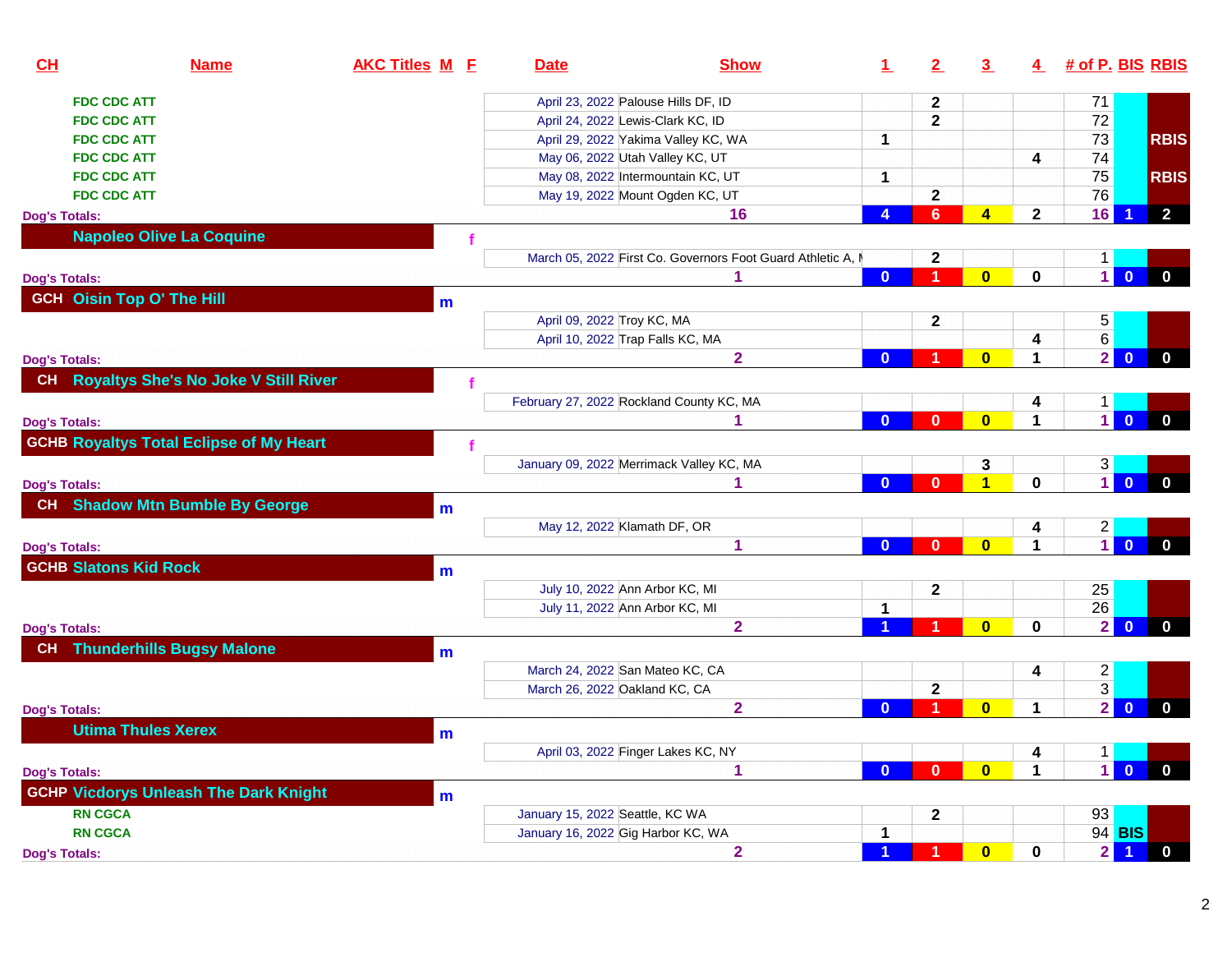| <b>Name</b>                             | <b>AKC Titles M E</b> | <b>Date</b> | Show |    |                 |    | $4$ # of P. BIS RBIS |                  |
|-----------------------------------------|-----------------------|-------------|------|----|-----------------|----|----------------------|------------------|
| <b>Overall Group Totals:</b>            |                       |             |      | 12 | 12 <sup>2</sup> | 10 |                      | $\blacksquare$ 2 |
| # of P. = Number of placements in Group |                       |             |      |    |                 |    |                      |                  |

**# of P. = Number of placements in Group Comp. = Number of dogs in competition at the show**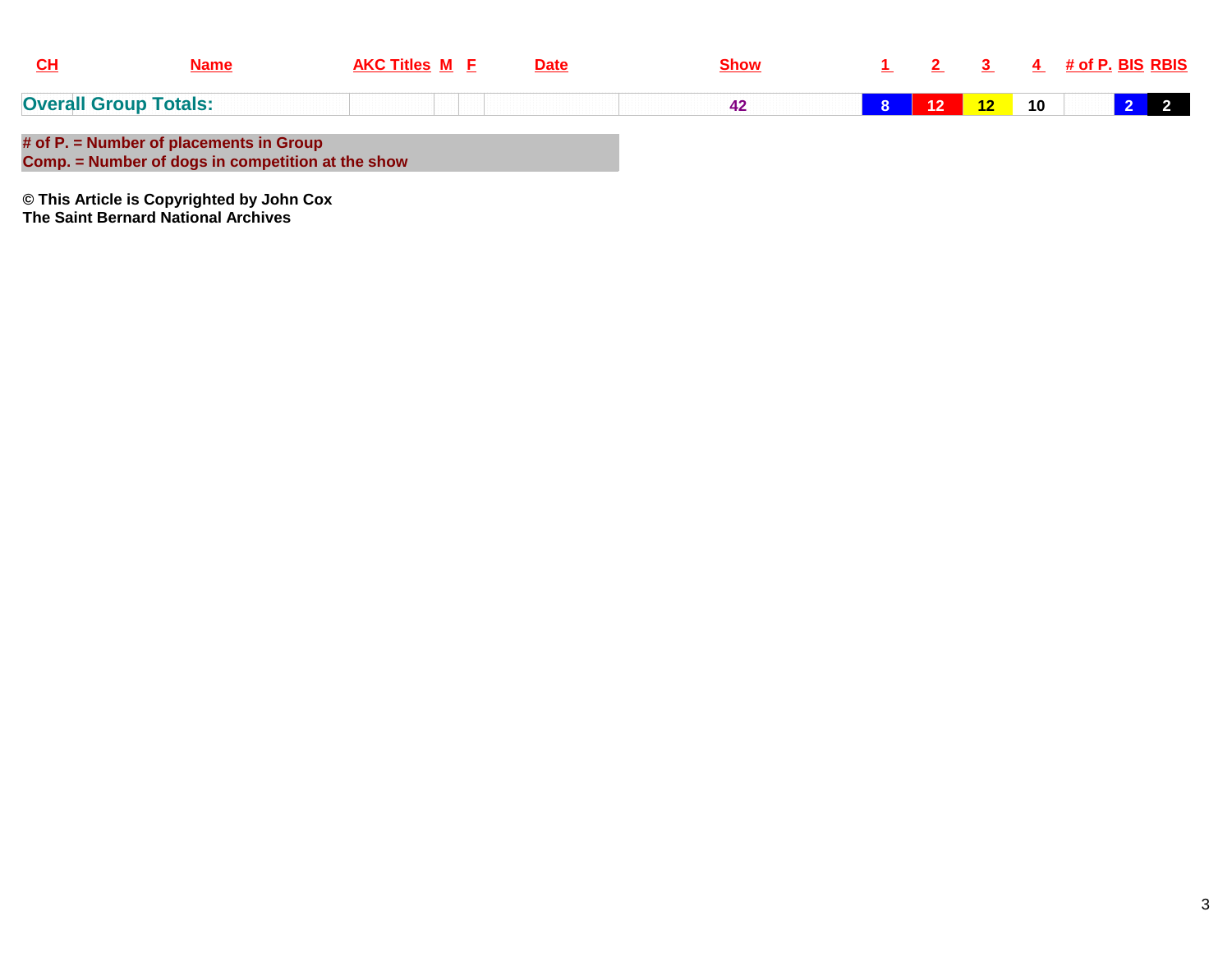# Saint Bernard Specialty Show Wins For 2022

| CL            | <b>Name</b>                                            | <b>MEAKC Titles</b> | <b>Date</b> | <b>Show</b>                                 |                |                            | <b>BOB BOS W COMP.</b>        | <b>HIT</b>   | T.          |
|---------------|--------------------------------------------------------|---------------------|-------------|---------------------------------------------|----------------|----------------------------|-------------------------------|--------------|-------------|
|               | <b>Independent Specialty Shows, Trials &amp; Tests</b> |                     |             |                                             |                |                            |                               |              |             |
|               | <b>GCH</b> Alpine Mtn Gordon V Notorious               |                     |             |                                             |                |                            |                               |              |             |
|               |                                                        |                     |             | March 04, 2022 SBC of Greater St. Louis, MO | <b>BOB</b>     |                            | 6<br>27                       |              |             |
|               |                                                        |                     |             | March 05, 2022 Heart of America SBC, MO     | <b>BOB</b>     |                            | $\overline{7}$<br>25          |              |             |
|               |                                                        |                     |             | March 06, 2022 SBC of Greater St. Louis, MO | <b>BOB</b>     |                            | $\overline{8}$<br>19          |              |             |
|               |                                                        |                     |             | April 08, 2022 Northern Illinois SBC, WI    | <b>BOB</b>     |                            | 9<br>19                       |              |             |
|               |                                                        |                     |             | April 08, 2022 Northern Illinois SBC, WI    | <b>BOB</b>     | 10                         | 16                            |              |             |
|               |                                                        |                     |             | April 09, 2022 Greater Milwaukee SBC, WI    | <b>BOB</b>     | 11                         | 15                            |              |             |
| Dog's totals: |                                                        |                     |             | 6                                           | -6             | $\mathbf{0}$               | $6\phantom{a}$<br>121         |              | $\bf{0}$    |
|               | <b>Alpine Mtn Honey V Royal Treasures</b>              |                     |             |                                             |                |                            |                               |              |             |
|               |                                                        |                     |             | April 09, 2022 Greater Milwaukee SBC, WI    |                | <b>BOS</b><br>$\mathbf{1}$ | 17                            |              |             |
| Dog's totals: |                                                        |                     |             |                                             | $\Omega$       |                            | 17<br>$\blacksquare$          | $\bf{0}$     | $\mathbf 0$ |
|               | <b>GCHB</b> Brandauridge Big Easy                      | m                   |             |                                             |                |                            |                               |              |             |
|               | <b>CGC</b>                                             |                     |             | March 18, 2022 Middle Atlantic SBC, PA      | <b>BOB</b>     |                            | $\mathbf{1}$<br>17            |              |             |
|               | CGC                                                    |                     |             | March 19, 2022 Middle Atlantic SBC, PA      | <b>BOB</b>     |                            | $\overline{2}$<br>17          |              |             |
| Dog's totals: |                                                        |                     |             | $\mathbf{2}$                                | $\overline{2}$ | $\mathbf{0}$               | $\overline{\mathbf{2}}$<br>34 | $\bf{0}$     | $\bf{0}$    |
| CH            | <b>Bulabos Bayb Guinness AT Mistihil</b>               |                     |             |                                             |                |                            |                               |              |             |
|               |                                                        |                     |             | February 13, 2022 SBC of Puget Sound, WA    | <b>BOB</b>     |                            | $\mathbf{1}$<br>24            |              |             |
| Dog's totals: |                                                        |                     |             |                                             |                | $\mathbf{0}$               | $\mathbf{1}$<br>24            | $\mathbf{0}$ | $\bf{0}$    |
| <b>GCH</b>    | <b>Cornerstones Lets Give Them Something To Talk</b>   |                     |             |                                             |                |                            |                               |              |             |
|               |                                                        |                     |             | March 04, 2022 Heart of America SBC, MO     |                | <b>BOS</b>                 | $\overline{c}$<br>27          |              |             |
|               |                                                        |                     |             | March 04, 2022 SBC of Greater St. Louis, MO |                | <b>BOS</b>                 | $\overline{3}$<br>27          |              |             |
|               |                                                        |                     |             | March 06, 2022 SBC of Greater St. Louis, MO |                | <b>BOS</b>                 | $\overline{4}$<br>19          |              |             |
|               |                                                        |                     |             | March 18, 2022 Middle Atlantic SBC, PA      |                | <b>BOS</b>                 | $\overline{5}$<br>17          |              |             |
|               |                                                        |                     |             | March 19, 2022 Middle Atlantic SBC, PA      |                | <b>BOS</b>                 | 6<br>17                       |              |             |
|               |                                                        |                     |             | April 08, 2022 Northern Illinois SBC, WI    |                | <b>BOS</b>                 | 16<br>$\overline{7}$          |              |             |
|               |                                                        |                     |             | April 08, 2022 Northern Illinois SBC, WI    |                | <b>BOS</b>                 | $\overline{8}$<br>19          |              |             |
|               |                                                        |                     |             | April 09, 2022 Greater Milwaukee SBC, WI    |                | <b>BOS</b>                 | 9<br>15                       |              |             |
|               |                                                        |                     |             | April 29, 2022 Greater Washington SBC, MD   | <b>BOB</b>     | $\overline{10}$            | 18                            |              |             |
| Dog's totals: |                                                        |                     |             | 9                                           |                | 8                          | 175<br>9                      | $\Omega$     | $\bf{0}$    |
| <b>GCH</b>    | <b>Fuzzy Bears Amore"</b>                              | lm.                 |             |                                             |                |                            |                               |              |             |
|               | See Performance Database                               |                     |             | April 29, 2022 Greater Washington SBC, MI   |                | <b>BOS</b>                 | 18<br>$\mathbf{1}$            |              |             |
| Dog's totals: |                                                        |                     |             |                                             | $\Omega$       |                            | 18<br>$\blacktriangleleft$    | $\mathbf{0}$ | $\mathbf 0$ |
| <b>GCH</b>    | <b>Gliddens Secret Crush V Spring Mtn</b>              |                     |             |                                             |                |                            |                               |              |             |
|               |                                                        |                     |             | April 30, 2022 Greater Washington SBC, MD   |                | BOS <sup>3</sup>           | 16                            |              |             |
| Dog's totals: |                                                        |                     |             |                                             | $\Omega$       |                            | 16<br>$\mathbf{1}$            | $\mathbf{0}$ | $\mathbf 0$ |
| CH            | <b>Jamelles Harper Bizarre</b>                         |                     |             |                                             |                |                            |                               |              |             |
|               |                                                        |                     |             | February 26, 2022 SBC of San Diego, CA      |                | <b>BOS</b>                 | $\mathbf{1}$<br>21            |              |             |
| Dog's totals: |                                                        |                     |             |                                             | $\mathbf{0}$   |                            | $\mathbf 1$<br>21             | $\bf{0}$     | $\mathbf 0$ |
|               |                                                        |                     |             |                                             |                |                            |                               |              |             |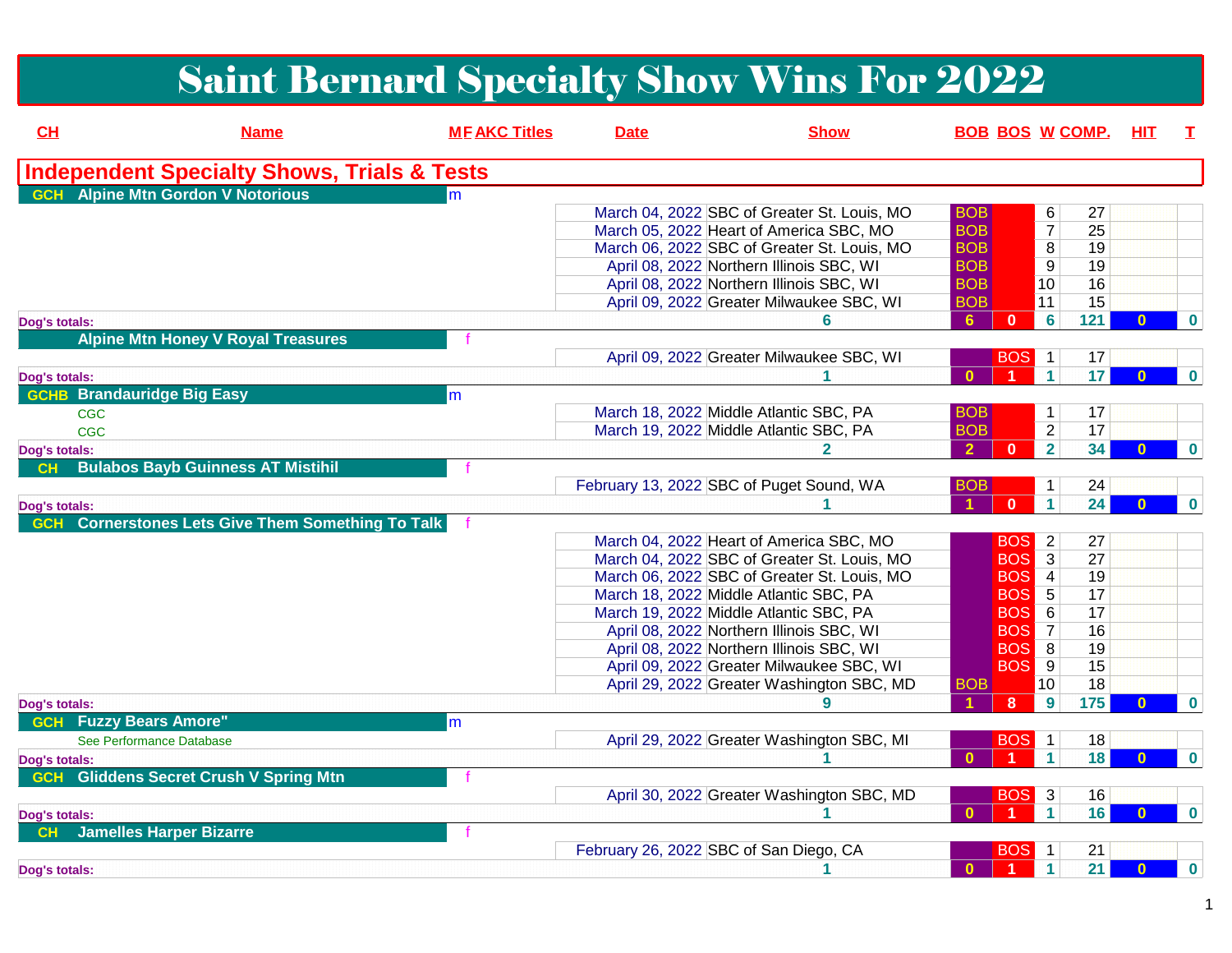| CL            | <b>Name</b>                                                                                           | <b>ME AKC Titles</b> | <b>Date</b> | <b>Show</b>                               |                 |              | <b>BOB BOS W COMP.</b> |    | <u>HIT</u>   | T                       |
|---------------|-------------------------------------------------------------------------------------------------------|----------------------|-------------|-------------------------------------------|-----------------|--------------|------------------------|----|--------------|-------------------------|
| CH            | <b>Kings Row Moneypenny</b>                                                                           |                      |             |                                           |                 |              |                        |    |              |                         |
|               |                                                                                                       |                      |             | February 25, 2022 SBC of San Diego, CA    |                 | <b>BOS</b>   |                        | 21 |              |                         |
| Dog's totals: |                                                                                                       |                      |             |                                           | $\mathbf{0}$    |              | 1                      | 21 | $\bf{0}$     | $\mathbf 0$             |
| <b>GCH</b>    | Lasquites A Who Dat On The Ponderosa                                                                  | lm                   |             |                                           |                 |              |                        |    |              |                         |
|               | <b>TKN</b>                                                                                            |                      |             | March 04, 2022 Heart of America SBC, MO   | <b>BOB</b>      |              | 1.                     | 27 |              |                         |
| Dog's totals: |                                                                                                       |                      |             |                                           |                 | $\mathbf{0}$ | 1                      | 27 | $\bf{0}$     | $\bf{0}$                |
|               | <b>GCHS</b> Lasquites lan of Rolando                                                                  | lm                   |             |                                           |                 |              |                        |    |              |                         |
|               | <b>CGC ATT FDC</b>                                                                                    |                      |             | February 25, 2022 SBC of San Diego, CA    | <b>BOB</b>      |              | $\mathbf{2}$           | 21 |              |                         |
|               | <b>CGC ATT FDC</b>                                                                                    |                      |             | February 26, 2022 SBC of San Diego, CA    | <b>BOB</b>      |              | $\overline{3}$         | 21 |              |                         |
| Dog's totals: |                                                                                                       |                      |             |                                           | $\overline{2}$  | $\mathbf{0}$ | $\overline{2}$         | 42 | $\bf{0}$     | $\bf{0}$                |
| <b>CH</b>     | <b>Ramblewoods Chloe</b>                                                                              |                      |             |                                           |                 |              |                        |    |              |                         |
|               |                                                                                                       |                      |             | March 05, 2022 Heart of America SBC, MO   |                 | <b>BOS</b> 5 |                        | 25 |              |                         |
| Dog's totals: |                                                                                                       |                      |             |                                           |                 |              | 1                      | 25 | $\bf{0}$     | $\bf{0}$                |
| <b>GCH</b>    | <b>Shadow Mtn Zeppelin</b>                                                                            | lm                   |             |                                           |                 |              |                        |    |              |                         |
|               |                                                                                                       |                      |             | February 13, 2022 SBC of Puget Sound, WA  |                 | <b>BOS</b> 4 |                        | 24 |              |                         |
| Dog's totals: |                                                                                                       |                      |             |                                           | $\Omega$        |              | 1                      | 24 | $\bf{0}$     | $\overline{\mathbf{0}}$ |
| CH            | <b>Who Dat's Legend</b>                                                                               | Im                   |             |                                           |                 |              |                        |    |              |                         |
|               |                                                                                                       |                      |             | April 09, 2022 Greater Milwaukee SBC, WI  | <b>BOB</b>      |              | $\mathbf{1}$           | 17 |              |                         |
|               |                                                                                                       |                      |             | April 30, 2022 Greater Washington SBC, MD | <b>BOB</b>      |              | $\overline{2}$         | 16 |              |                         |
| Dog's totals: |                                                                                                       |                      |             | 2                                         | $\overline{2}$  | $\bf{0}$     | 2 <sup>1</sup>         | 33 | $\bf{0}$     | $\mathbf 0$             |
|               | <b>Overall totals:</b>                                                                                |                      |             |                                           | 15 <sub>1</sub> | 15           |                        |    | $\mathbf{0}$ |                         |
|               | <b>BOS was first awarded in 1942</b><br>There were NO National Specialties in 1944, 1945, 1947 & 1962 |                      |             |                                           |                 |              |                        |    |              |                         |

There were NO National Specialties in 1944, 1945, 1947 & 1962<br>W = Number of BOB/BOS win at independent specialty shows<br>Comp. = Number of dogs in competition at the show<br>T = Number of HIT win at independent specialty trials

**\* = AKC Rescinded award**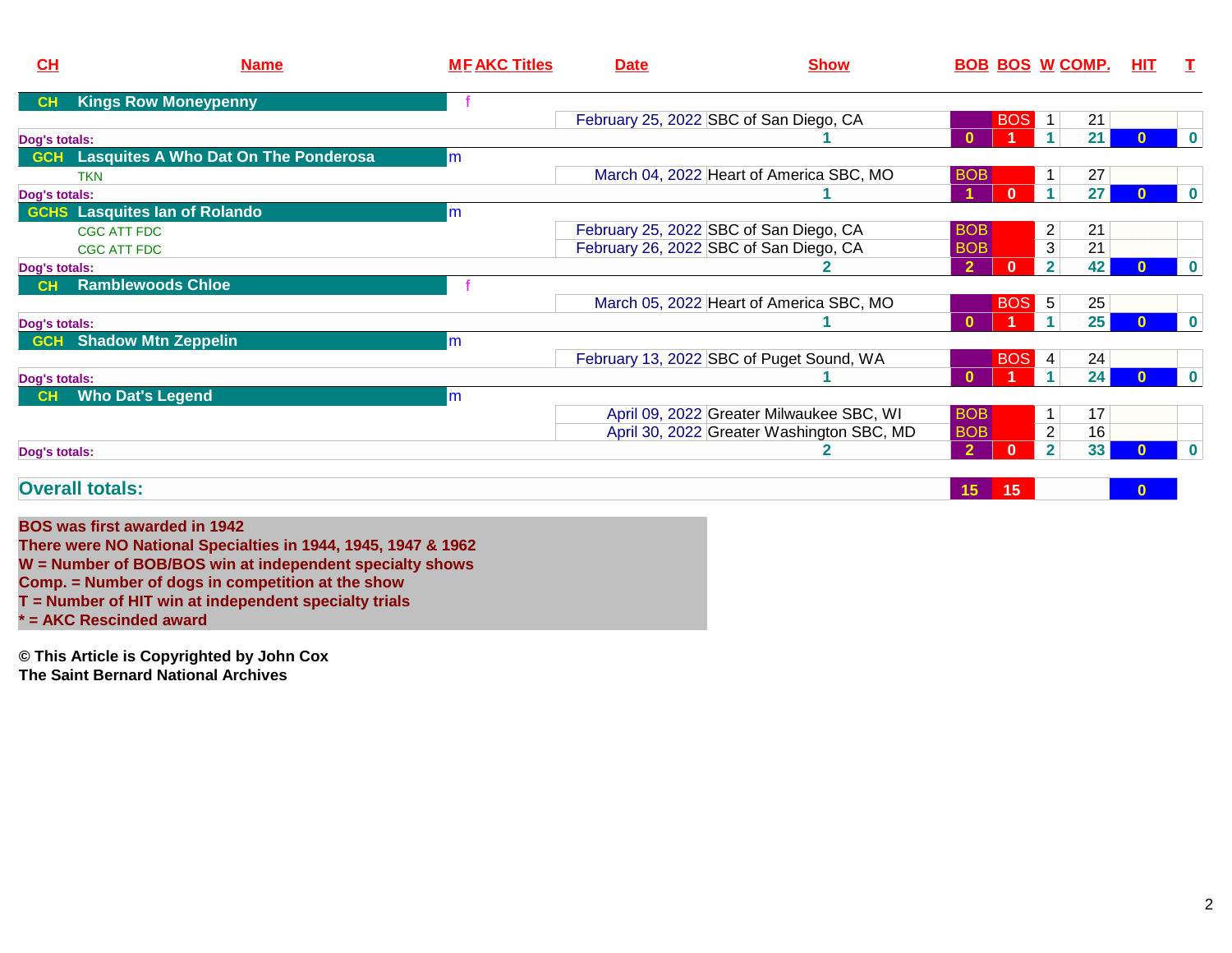#### Saint Bernard AKC Obedience Trials & Tracking Tests For 20

| <u>СН</u>     | <b>AKC Performance Titles</b>                     | <u>Date</u> | <b>Trial or Test</b>              | Track | <b>NA</b>  | <b>NB</b> | OA         | <b>OB</b>  | UА         | <b>UB</b>  |                |              |                         |          | 1st 2nd 3rd 4th UDXHITM E |
|---------------|---------------------------------------------------|-------------|-----------------------------------|-------|------------|-----------|------------|------------|------------|------------|----------------|--------------|-------------------------|----------|---------------------------|
|               | 2021-CHMistihil Stormy Weather By Rowdy           |             |                                   |       |            |           |            |            |            |            |                |              |                         |          |                           |
| <b>Novice</b> |                                                   |             |                                   |       |            |           |            |            |            |            |                |              |                         |          |                           |
|               | 2021-CH See Performance DB For All Titles         |             | April 24, 2022 Lewis Clark KC, ID |       |            | 185.50    |            |            |            |            |                | $\mathbf{2}$ |                         |          |                           |
|               | <b>Class score averages and placement totals:</b> |             |                                   |       | <b>ERR</b> | 185.50    | <b>ERR</b> | <b>ERR</b> | <b>ERR</b> | <b>ERR</b> | $\mathbf{0}$   | -1           | $\overline{\mathbf{0}}$ | $\bf{0}$ |                           |
|               | Number of times qualifying and in each class:     |             |                                   | 0     | $\bf{0}$   |           | 0          | 0          | 0          | 0          |                |              |                         |          |                           |
|               | Overall class averages and placement totals:      |             |                                   |       | <b>ERR</b> | 185.50    | <b>ERR</b> | <b>ERR</b> | <b>ERR</b> | ERR        | $\overline{0}$ | -1           | $\overline{\mathbf{0}}$ | 0        |                           |
|               | <b>Overall qualifying scores:</b>                 |             |                                   |       | 0          |           | 0          | 0          | 0          | 0          |                |              |                         |          |                           |
|               |                                                   |             |                                   |       |            |           |            |            |            |            |                |              |                         |          |                           |

**Obedience Scores changed to current system in 1948. Prior to 1948 the scoring system was different. The Maximum Early Scores were: Novice 100 points, Open 250 points & Utility 400 points. Early Titles required ONLY TWO qualifying scores.**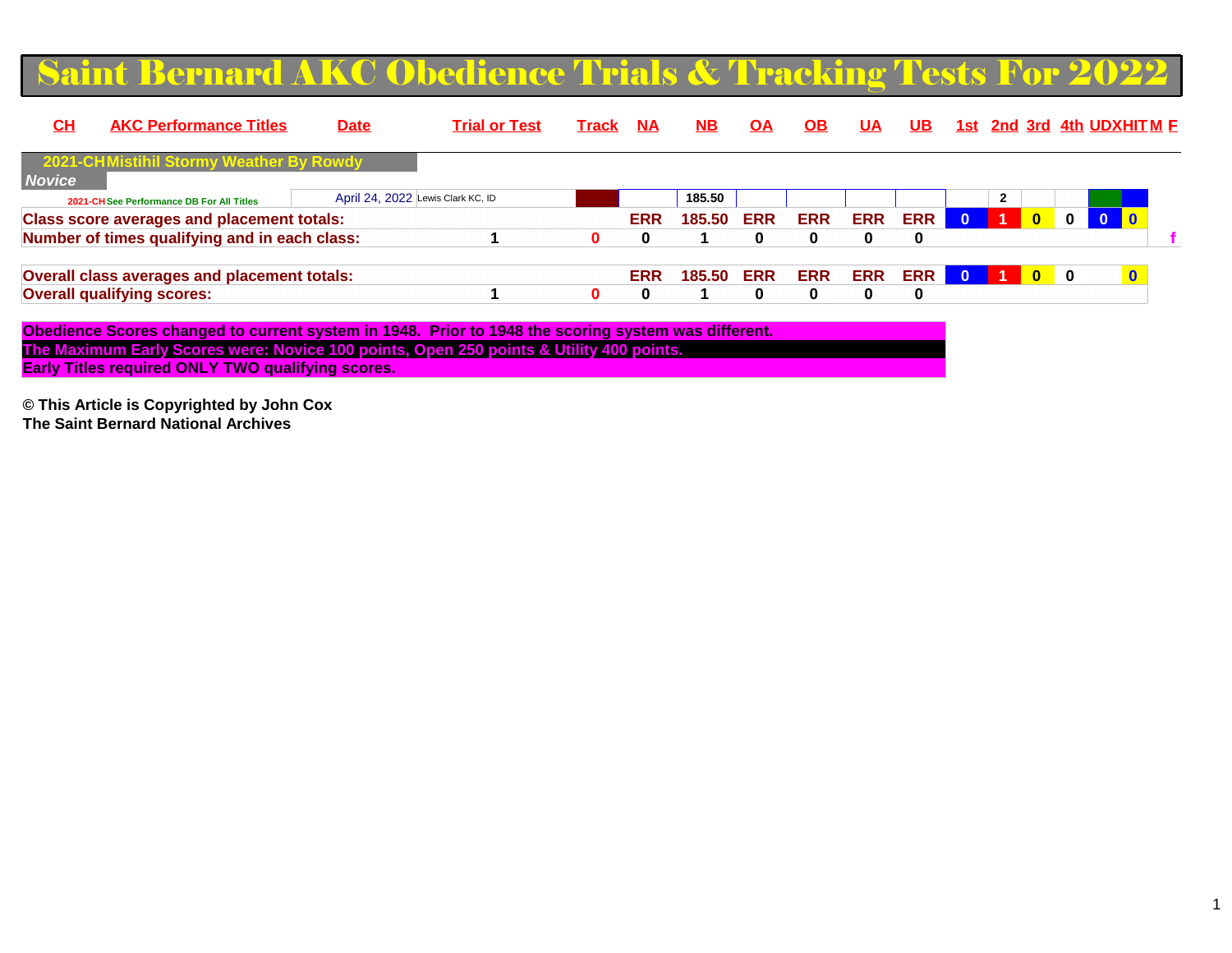# Saint Bernard AKC Novice {CD} Obedience Scores For 2022

| C <sub>H</sub>                    | <b>AKC Performance Titles</b>                                                                   | <b>Date</b> | <u>Trial</u>                      | <u>NA</u>  | NB.        |                         |                |                         |              | <u>1st 2nd 3rd 4th HIT A N S M F</u> |  |  |  |
|-----------------------------------|-------------------------------------------------------------------------------------------------|-------------|-----------------------------------|------------|------------|-------------------------|----------------|-------------------------|--------------|--------------------------------------|--|--|--|
|                                   | 2021-CHMistihil Stormy Weather By Rowdy                                                         |             |                                   |            |            |                         |                |                         |              |                                      |  |  |  |
|                                   | 2021-CH See Performance DB For All Titles                                                       |             | April 24, 2022 Lewis Clark KC, ID |            | 185.50     |                         | $\overline{2}$ |                         |              |                                      |  |  |  |
|                                   | <b>Class score averages and placement totals:</b>                                               |             |                                   | <b>ERR</b> | 185.50     | $\overline{\mathbf{0}}$ | $\overline{1}$ | $\overline{\mathbf{0}}$ | $\mathbf{0}$ |                                      |  |  |  |
|                                   | Number of times qualifying and in each class:                                                   |             |                                   | 0          |            |                         |                |                         |              |                                      |  |  |  |
|                                   | Overall class averages and placement totals:                                                    |             |                                   | <b>ERR</b> | 185.50 0 1 |                         |                | $\overline{\mathbf{0}}$ | $\mathbf{0}$ |                                      |  |  |  |
| <b>Overall qualifying scores:</b> |                                                                                                 |             |                                   | 0          |            |                         |                |                         |              |                                      |  |  |  |
|                                   | *Code* A = All Breed Trial; N = SBC of America's Trial; S = Saint Bernard Independent Specialty |             |                                   |            |            |                         |                |                         |              |                                      |  |  |  |

**The HIT (High In Trial) total reflects ONLY the HITs from the Novice Classes.**

**The Dog may have earned other HITs from the Open or Utility not shown on the Novice Report**

**Obedience Scores changed to current system in 1948. Prior to 1948 the scoring system was different.**

**The Maximum Early Scores were: Novice 100 points, Open 250 points & Utility 400 points.**

**Early Titles required ONLY TWO qualifying scores.**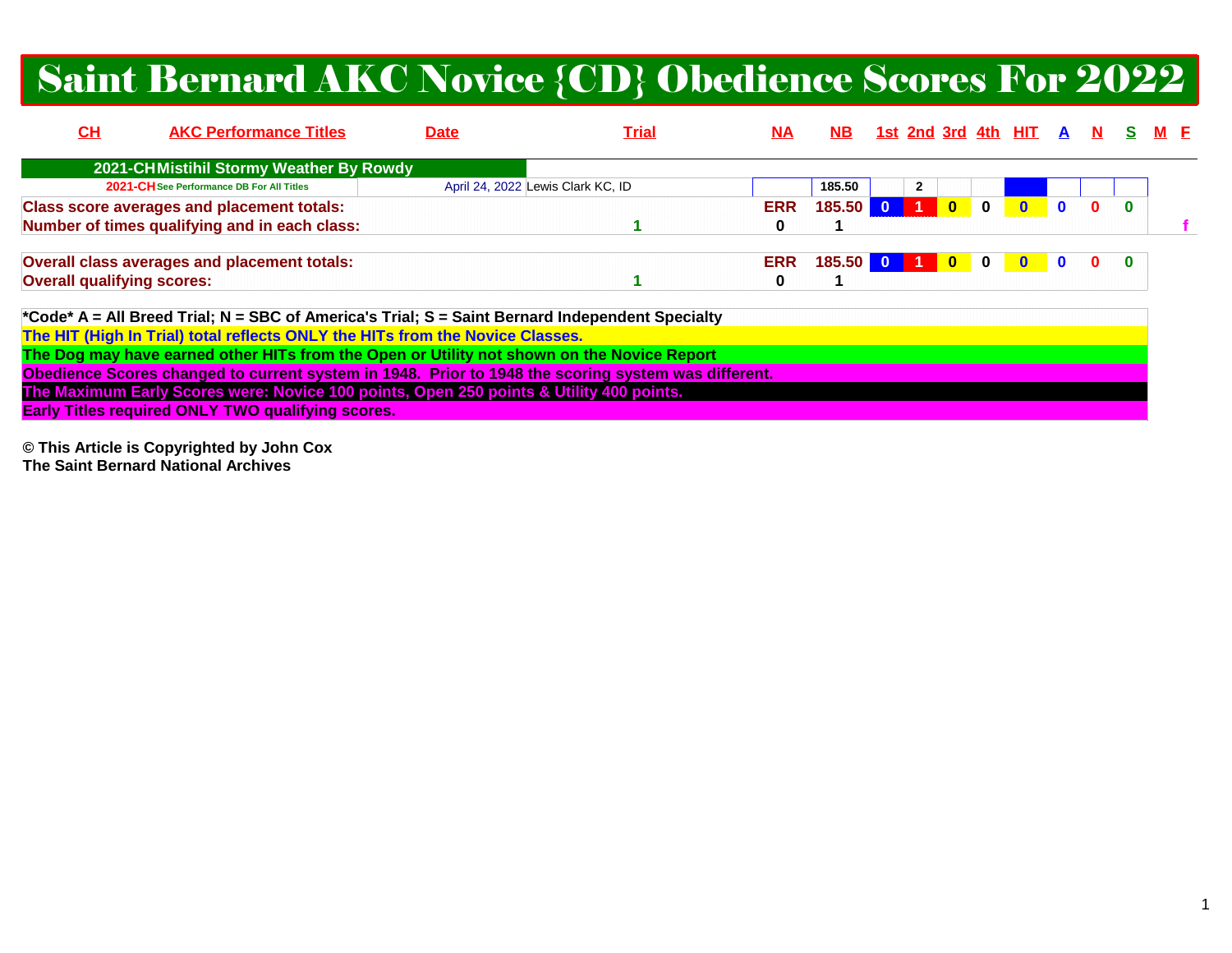#### Saint Bernard {Preferred} AKC High In Trial Breakdown For 2022

| $CH$                    | <b>AKC Performance Titles</b>                             | Date | <b>Trial</b>                       | <b>PCD</b> |            | <b>PCDX PUTD HIT A N S Code M E</b> |  |              |  |  |
|-------------------------|-----------------------------------------------------------|------|------------------------------------|------------|------------|-------------------------------------|--|--------------|--|--|
|                         | <b>Mistihil Stormy Weather By Rowdy</b>                   |      |                                    |            |            |                                     |  |              |  |  |
| <b>Preferred-Novice</b> |                                                           |      |                                    |            |            |                                     |  |              |  |  |
|                         | PCD BN RE FDC BCAT CGC TKI ATT                            |      | January 22, 2022 DFA of Oregon, OR | 170.00     |            |                                     |  |              |  |  |
|                         | High In Trial summary and type of show breakdowns:        |      |                                    |            |            |                                     |  | $\mathbf{a}$ |  |  |
|                         | Overall class score averages and type of show breakdowns: |      |                                    | 170        | <b>ERR</b> | <b>ERR</b>                          |  |              |  |  |
|                         | Overall number of qualifying scores in each class:        |      |                                    |            | 0          | 0                                   |  |              |  |  |

**HIT = Total Number of {Preferred} High In Trials HIT = Number of High in Trials in Preferred Novice, Preferred Open or Preferred Utility \*Code\* A = All Breed Trial; N = SBC of America's Trial; S = Saint Bernard Independent Specialty# = Number of Qualifying Scores in the Preferred Classes at the time of the Preferred High In Trial**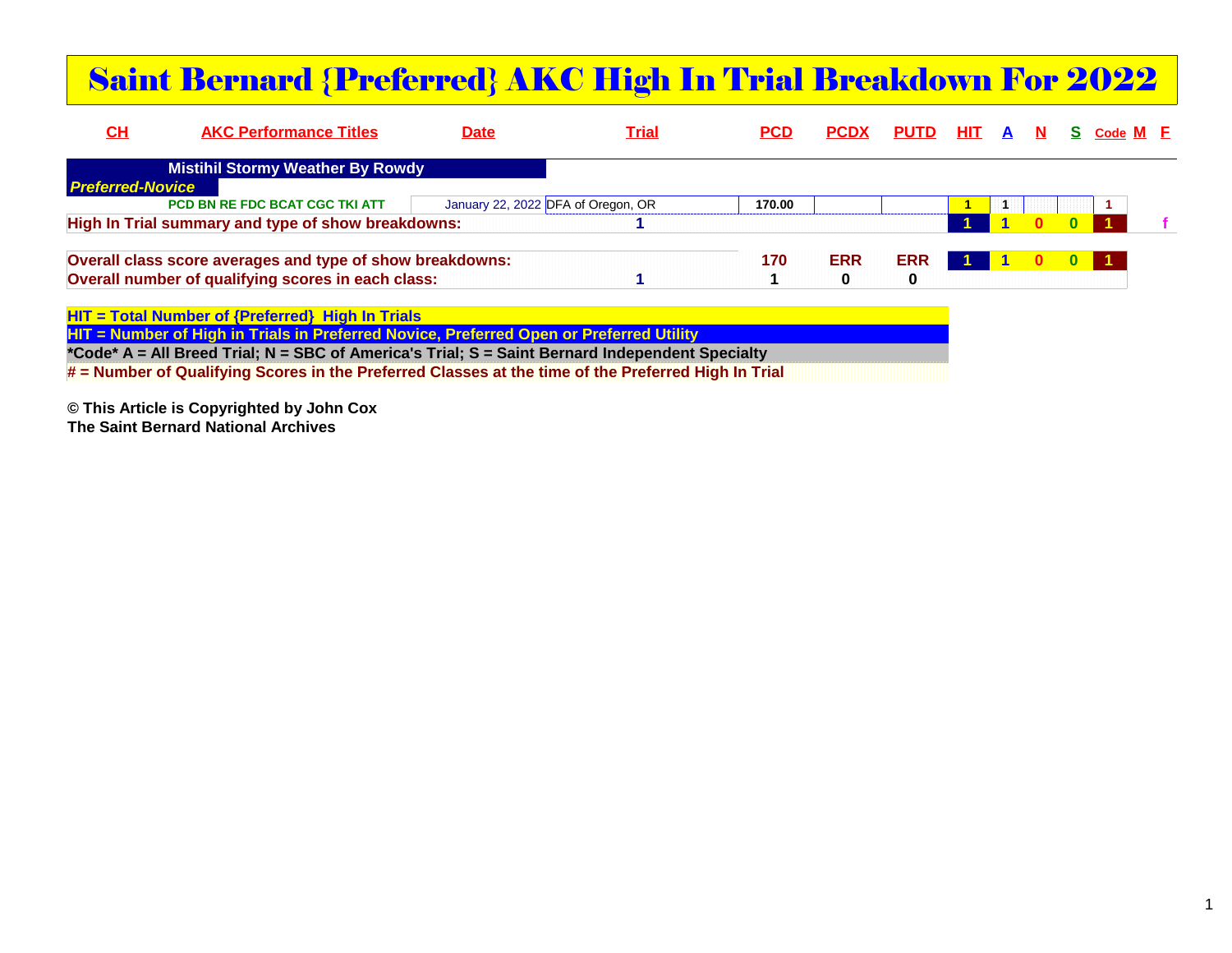#### Saint Bernard Summary of AKC Obedience Optional Titling Classes of:Preferred-Novice, Preferred-Open & Preferred-Utility For 2022

| CL                                | <b>AKC Performance Titles</b>                     | <b>Date</b>                        | <b>Trial or Test</b> | <b>Novice</b> | <b>Open</b> | Preferred Preferred Preferred 1st 2nd 3rd 4th HC HIT M F<br><b>Utility</b> |               |              |          |  |
|-----------------------------------|---------------------------------------------------|------------------------------------|----------------------|---------------|-------------|----------------------------------------------------------------------------|---------------|--------------|----------|--|
|                                   | <b>Mistihil Stormy Weather By Rowdy</b>           |                                    |                      |               |             |                                                                            |               |              |          |  |
| <b>Preferred-Novice</b>           |                                                   |                                    |                      |               |             |                                                                            |               |              |          |  |
|                                   | PCD BN RE FDC BCAT CGC TKI ATT                    | January 22, 2022 DFA of Oregon, OR |                      | 170.00        |             |                                                                            |               |              |          |  |
|                                   | PCD BN RE FDC BCAT CGC TKI ATT                    | January 23, 2022 Taulatin KC, OR   |                      | 170.00        |             |                                                                            |               |              |          |  |
|                                   | <b>Class score averages and placement totals:</b> |                                    |                      | 170.00        | <b>ERR</b>  | <b>ERR</b>                                                                 | $\mathcal{P}$ | $\mathbf{0}$ | $\bf{0}$ |  |
|                                   | Number of times qualifying and in each class:     |                                    | ◠                    |               | 0           | 0                                                                          |               |              |          |  |
|                                   | Overall class averages and placement totals:      |                                    |                      | 170.00        | <b>ERR</b>  | <b>ERR</b>                                                                 |               | $\mathbf{0}$ | 0        |  |
| <b>Overall qualifying scores:</b> |                                                   |                                    | ◠                    |               | 0           | 0                                                                          |               |              |          |  |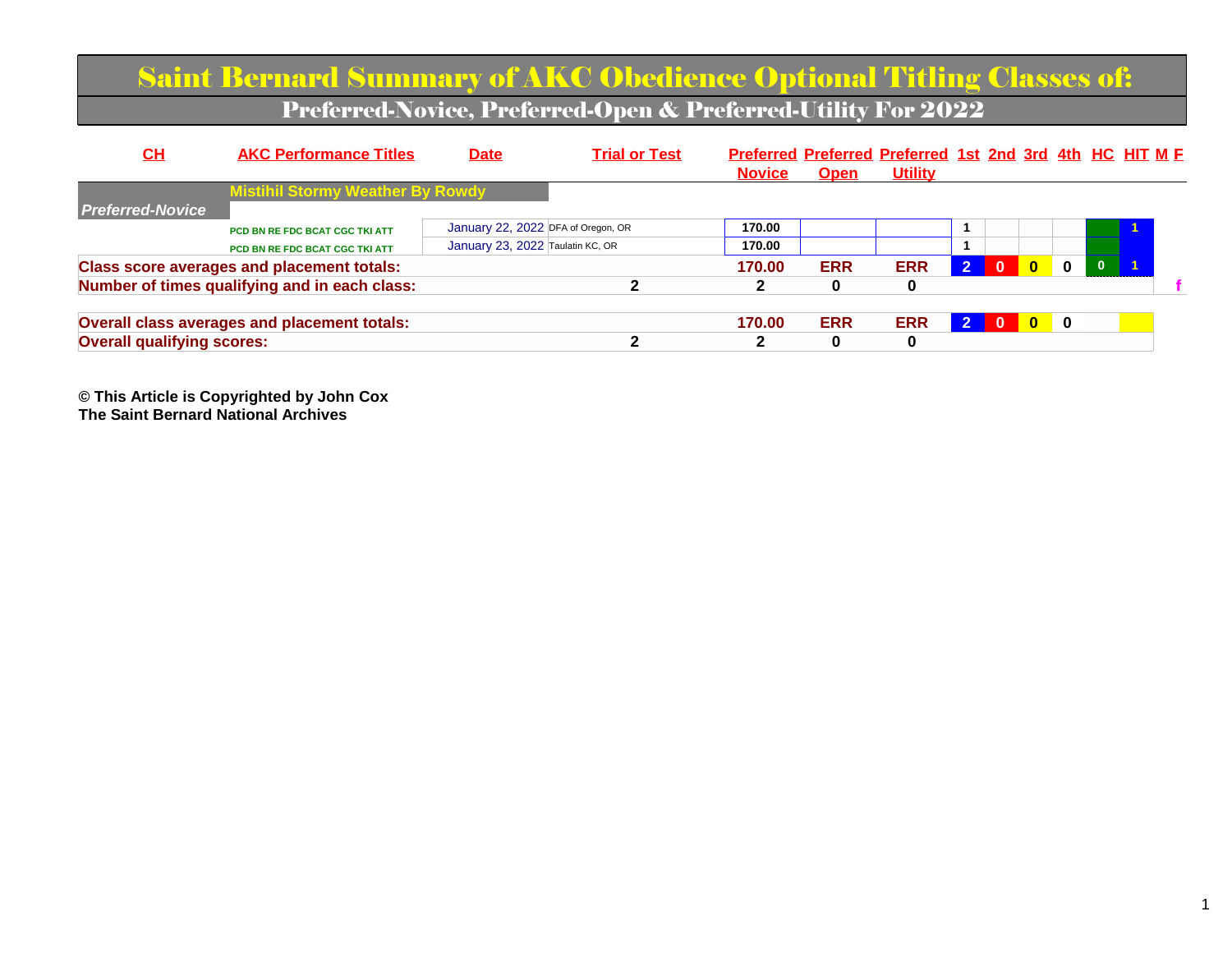#### Saint Bernard AKC Preferred-Novice {PCD} Obedience Scores For 2022

| <u>СН</u>                         | <b>AKC Performance Titles</b>                       | <b>Date</b>                      | <u>Trial</u>                       | <b>Preferred</b><br><b>Novice</b> | 1st. | 2nd | 3rd | 4th      |
|-----------------------------------|-----------------------------------------------------|----------------------------------|------------------------------------|-----------------------------------|------|-----|-----|----------|
|                                   | <b>Mistihil Stormy Weather By Rowdy</b>             |                                  |                                    |                                   |      |     |     |          |
|                                   | <b>PCD BN RE FDC BCAT CGC TKI ATT</b>               |                                  | January 22, 2022 DFA of Oregon, OR | 170.00                            |      |     |     |          |
|                                   | <b>PCD BN RE FDC BCAT CGC TKI ATT</b>               | January 23, 2022 Taulatin KC, OR |                                    | 170.00                            |      |     |     |          |
|                                   | <b>Class score averages and placement totals:</b>   |                                  |                                    | 170.00                            |      |     |     | 0        |
|                                   | Number of times qualifying and in each class:       |                                  |                                    |                                   |      |     |     |          |
|                                   | <b>Overall class averages and placement totals:</b> |                                  |                                    | 170.00                            |      |     |     | $\bf{0}$ |
| <b>Overall qualifying scores:</b> |                                                     |                                  |                                    | 2                                 |      |     |     |          |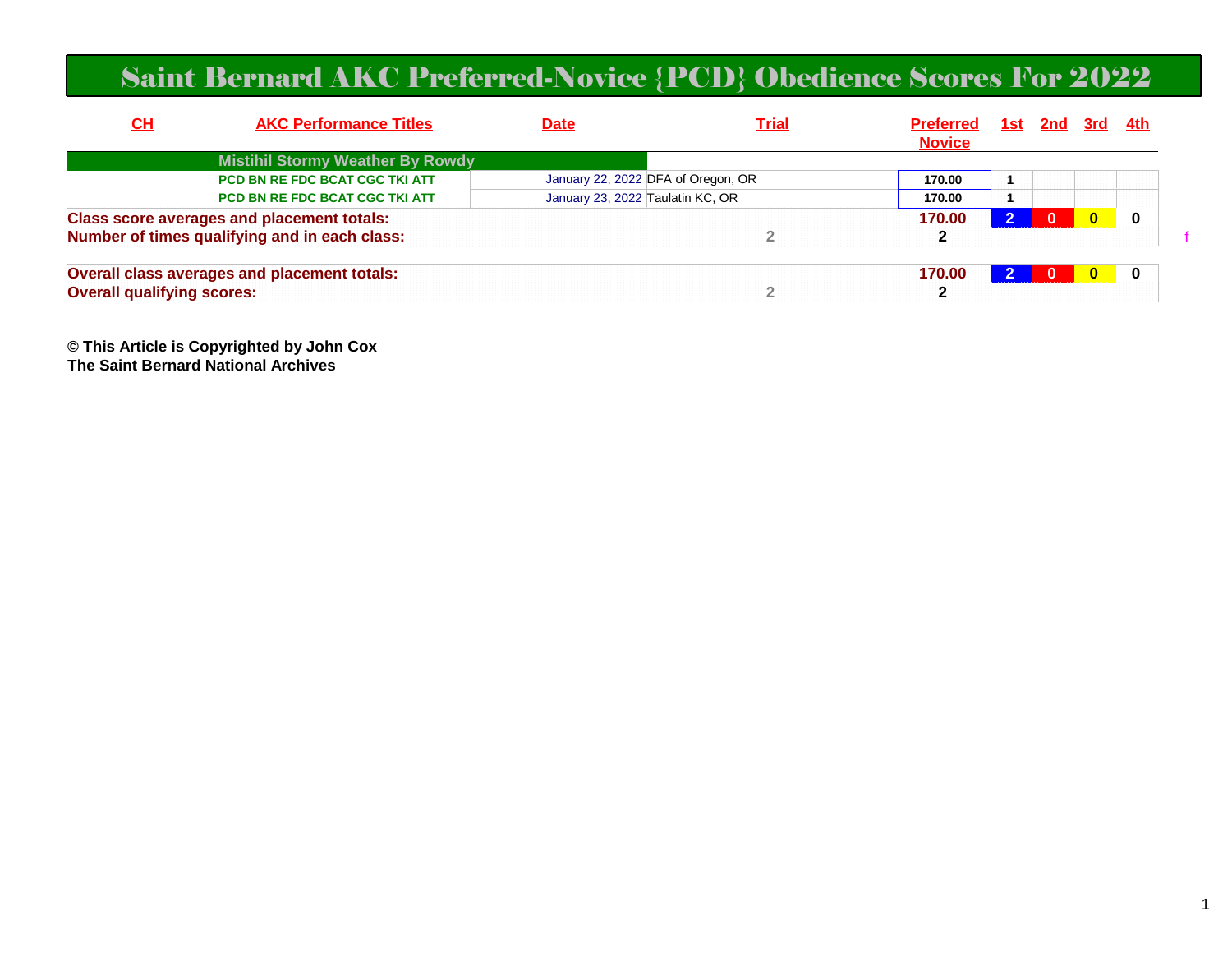#### Saint Bernard Summary of AKC Obedience Optional Titling Classes of:

#### Beginner Novice, Graduate Novice, Graduate Open & Versatility For 2022

| $CH$                              | <b>AKC Performance Titles</b>                                                                      | <b>Date</b> | <u>Trial</u>                        | BN A            | <b>BNB</b>      | <b>GN</b>       | <b>GO</b>       | VER             |              |              |                         | 1st 2nd 3rd 4th M F |  |
|-----------------------------------|----------------------------------------------------------------------------------------------------|-------------|-------------------------------------|-----------------|-----------------|-----------------|-----------------|-----------------|--------------|--------------|-------------------------|---------------------|--|
|                                   | <b>Lasquites Edison Let There Be Light</b>                                                         |             |                                     |                 |                 |                 |                 |                 |              |              |                         |                     |  |
| <b>BN</b>                         | <b>CGC</b>                                                                                         |             | January 15, 2022 Longs Peak DTC, OC | 189.00          |                 |                 |                 |                 |              |              | 3                       |                     |  |
|                                   | <b>Class score averages and placement totals:</b><br>Number of times qualifying and in each class: |             |                                     | 189.00          | <b>ERR</b><br>0 | <b>ERR</b><br>0 | <b>ERR</b>      | <b>ERR</b><br>0 | $\mathbf{0}$ | $\mathbf{0}$ | $\blacktriangleleft$    | $\bf{0}$            |  |
| <b>BN</b>                         | <b>Wild Turkey American Pie</b>                                                                    |             |                                     |                 |                 |                 |                 |                 |              |              |                         |                     |  |
|                                   | <b>BN</b>                                                                                          |             | January 15, 2022 Sacramento DTC, CA |                 | 200.00          |                 |                 |                 |              |              |                         |                     |  |
|                                   | <b>Class score averages and placement totals:</b><br>Number of times qualifying and in each class: |             |                                     | <b>ERR</b><br>0 | 200.00          | <b>ERR</b><br>0 | <b>ERR</b><br>0 | <b>ERR</b><br>0 |              | $\mathbf{0}$ | $\overline{\mathbf{0}}$ | $\mathbf{0}$        |  |
| <b>Overall qualifying scores:</b> | Overall class averages and placement totals:                                                       |             |                                     | 189.00          | 200.00          | <b>ERR</b><br>0 | <b>ERR</b>      | <b>ERR</b><br>0 |              | $\mathbf{0}$ | $\overline{1}$          | $\mathbf{0}$        |  |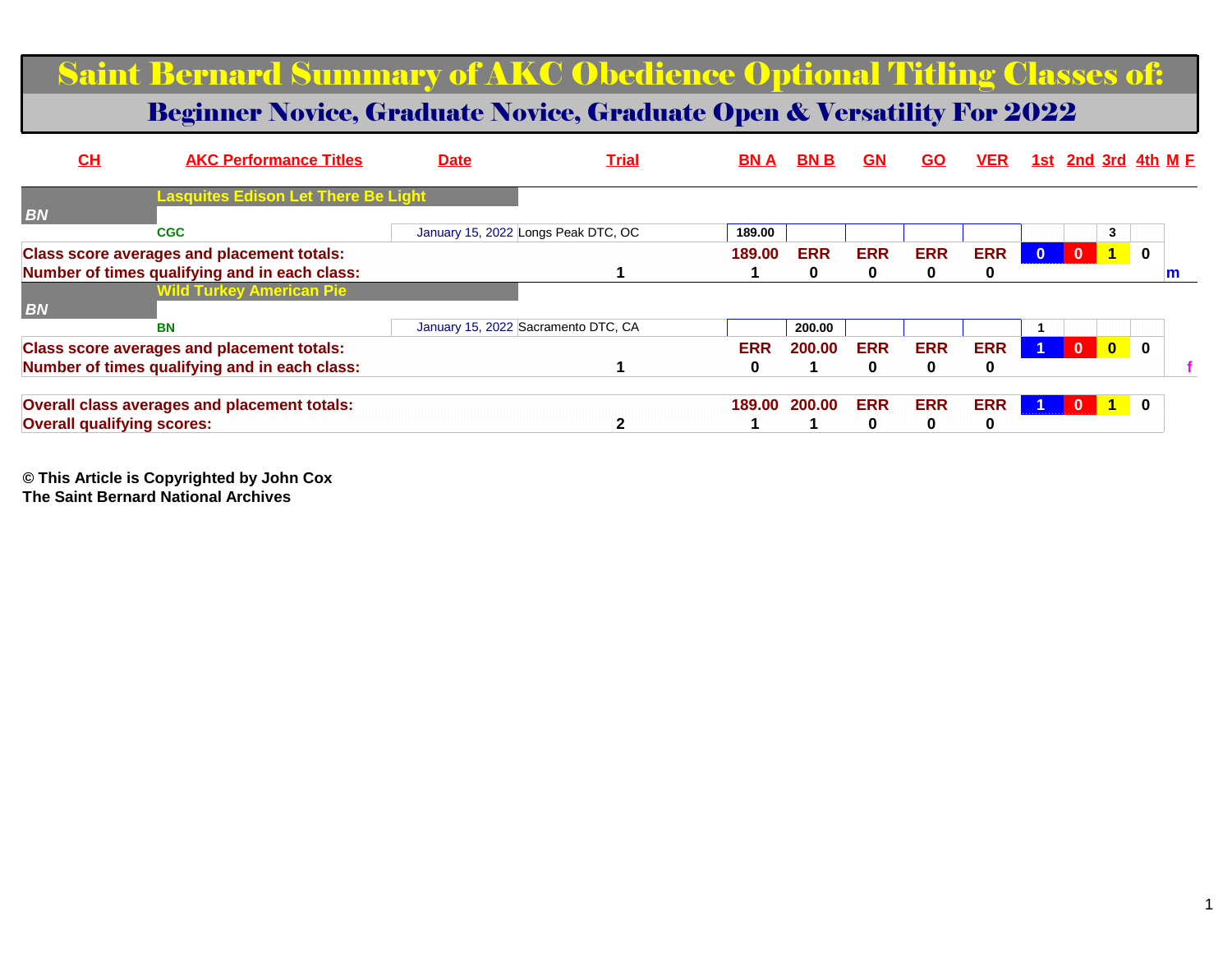#### Saint Bernard Beginner Novice {BN} Obedience Scores For 2022

| C <sub>H</sub>                    | <b>AKC Performance Titles</b>                     | <b>Date</b> | <u>Trial</u>                        | <b>BNA</b> | BN B       |              | <u>1st 2nd 3rd 4th M F</u> |   |             |   |  |
|-----------------------------------|---------------------------------------------------|-------------|-------------------------------------|------------|------------|--------------|----------------------------|---|-------------|---|--|
|                                   | <b>Lasquites Edison Let There Be Light</b>        |             |                                     |            |            |              |                            |   |             |   |  |
|                                   | <b>CGC</b>                                        |             | January 15, 2022 Longs Peak DTC, OC | 189.00     |            |              |                            | 3 |             |   |  |
|                                   | <b>Class score averages and placement totals:</b> |             |                                     | 189.00     | <b>ERR</b> | $\mathbf{0}$ | $\Omega$                   |   | $\bf{0}$    |   |  |
|                                   | Number of times qualifying and in each class:     |             |                                     |            | 0          |              |                            |   |             | m |  |
|                                   | <b>Wild Turkey American Pie</b>                   |             |                                     |            |            |              |                            |   |             |   |  |
|                                   | <b>BN</b>                                         |             | January 15, 2022 Sacramento DTC, CA |            | 200.00     |              |                            |   |             |   |  |
|                                   | <b>Class score averages and placement totals:</b> |             |                                     | <b>ERR</b> | 200.00     |              | $\mathbf{0}$               |   | 0           |   |  |
|                                   | Number of times qualifying and in each class:     |             |                                     | 0          |            |              |                            |   |             |   |  |
|                                   | Overall class averages and placement totals:      |             |                                     | 189.00     | 200.00     |              | $\bf{0}$                   |   | $\mathbf 0$ |   |  |
| <b>Overall qualifying scores:</b> |                                                   |             |                                     |            |            |              |                            |   |             |   |  |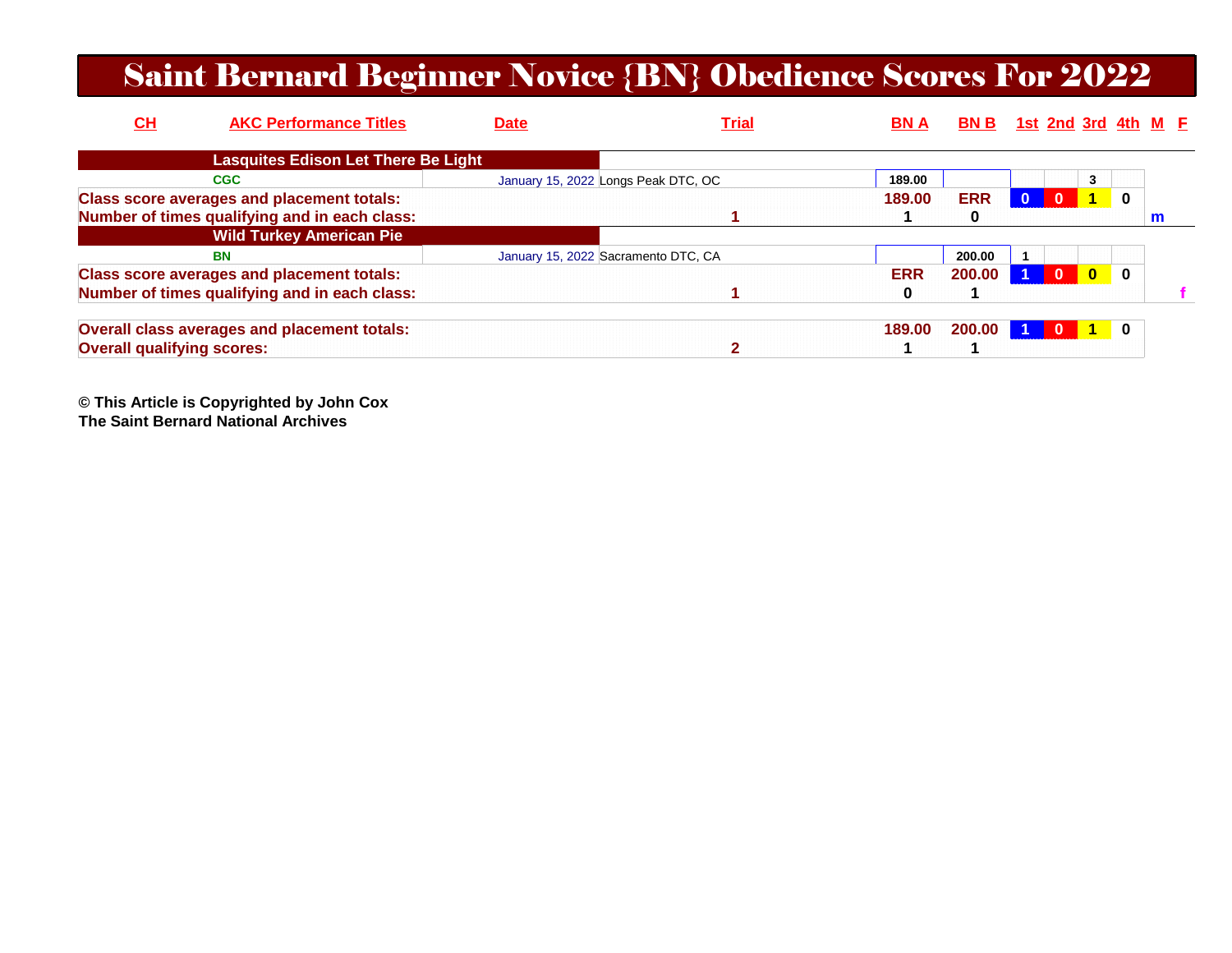# Saint Bernard Summary of AKC Rally Trials For 2022

| CH                     | <b>AKC Performance Titles</b>                 | <b>Date</b>                        | <b>Trial</b>                            |              |                 |                             |          |                            |             |              |             |                         |                |                         |              | RN-ARN-B RI RA-ARA-BRE-ARE-BRM 1st 2nd 3rd 4th RAE ME |
|------------------------|-----------------------------------------------|------------------------------------|-----------------------------------------|--------------|-----------------|-----------------------------|----------|----------------------------|-------------|--------------|-------------|-------------------------|----------------|-------------------------|--------------|-------------------------------------------------------|
|                        | <b>Cascades Avalanche At Paradise</b>         |                                    |                                         |              |                 |                             |          |                            |             |              |             |                         |                |                         |              |                                                       |
| (1) Novice             | <b>FDC CGC TKN VHMA</b>                       | January 22, 2022 DFA of Oregon, OR |                                         | 86           |                 |                             |          |                            |             |              |             |                         | $\mathbf{2}$   |                         |              |                                                       |
|                        |                                               |                                    |                                         |              |                 |                             |          |                            |             |              |             |                         |                |                         |              |                                                       |
| <b>Summary:</b>        |                                               |                                    |                                         | 86           | <b>ERR</b>      |                             |          | ERR ERR ERR ERR ERR        |             |              | ## 0        |                         | $\overline{1}$ | $\overline{\mathbf{0}}$ | $\mathbf 0$  | <b>ERR</b>                                            |
|                        | Number of times qualifying and in each class: |                                    | 1                                       | 1            | $\bf{0}$        | $\bf{0}$                    | $\bf{0}$ | 0                          | $\bf{0}$    | $\bf{0}$     | $\bf{0}$    |                         |                |                         |              |                                                       |
|                        | <b>RN FDC CGCU TKN VHMA VHMP</b>              |                                    | April 02, 2022 Washington State OTC, WA | 93           |                 |                             |          |                            |             |              |             |                         | $\mathbf{2}$   |                         |              |                                                       |
|                        | RN FDC CGCU TKN VHMA VHMP                     |                                    | April 03, 2022 Washington State OTC, WA | 84           |                 |                             |          |                            |             |              |             | $\mathbf{1}$            |                |                         |              |                                                       |
|                        | RN FDC CGCU TKN VHMA VHMP                     |                                    | April 23, 2022 Palouse Hills DF, WA     |              | $\overline{73}$ |                             |          |                            |             |              |             |                         | $\mathbf{2}$   |                         |              |                                                       |
| <b>Summary:</b>        |                                               |                                    |                                         | 89           | 73              |                             |          | <b>ERR ERR ERR ERR ERR</b> |             |              | #           | $\blacktriangleleft$    | $\overline{2}$ | $\bf{0}$                | $\bf{0}$     | <b>ERR</b>                                            |
|                        | Number of times qualifying and in each class: |                                    | 3                                       | $\mathbf{2}$ | 1               | $\bf{0}$                    | 0        | 0                          | $\mathbf 0$ | $\mathbf{0}$ | $\mathbf 0$ |                         |                |                         |              |                                                       |
|                        | 2021-CHFuzzy Bears Amore'                     |                                    |                                         |              |                 |                             |          |                            |             |              |             |                         |                |                         |              |                                                       |
| (4) Advanced Excellent |                                               |                                    |                                         |              |                 |                             |          |                            |             |              |             |                         |                |                         |              |                                                       |
|                        | 2021-CH See Performance DB For All Titles     |                                    | April 09, 2022 Trap Falls KC, MA        |              |                 |                             |          | 85                         |             |              |             |                         |                |                         |              |                                                       |
|                        | 2021-CH See Performance DB For All Titles     |                                    | April 09, 2022 Trap Falls KC, MA        |              |                 |                             |          |                            |             | 90           |             |                         |                |                         |              | $\overline{\mathbf{5}}$                               |
|                        | 2021-CH See Performance DB For All Titles     |                                    | April 10, 2022 Trap Falls KC, MA        |              |                 |                             |          | 93                         |             |              |             |                         |                |                         |              | $6\phantom{a}$                                        |
|                        | 2021-CH See Performance DB For All Titles     |                                    | April 10, 2022 Trap Falls KC, MA        |              |                 |                             |          |                            |             | 99           |             |                         |                |                         |              | $6\phantom{1}$                                        |
| <b>Summary:</b>        |                                               |                                    |                                         |              |                 | <b>ERR ERR ERR ERR</b>      |          | 89                         | <b>ERR</b>  | 95           | ##          | $\overline{0}$          | $\mathbf{0}$   | $\bf{0}$                | $\bf{0}$     | $6\overline{6}$                                       |
|                        | Number of times qualifying and in each class: |                                    | 4                                       | 0            | 0               | 0                           | 0        | 2                          | $\mathbf 0$ | $\mathbf{2}$ | $\mathbf 0$ |                         |                |                         |              | m                                                     |
|                        | <b>James P Sullivan</b>                       |                                    |                                         |              |                 |                             |          |                            |             |              |             |                         |                |                         |              |                                                       |
| (4) Advanced Excellent |                                               |                                    |                                         |              |                 |                             |          |                            |             |              |             |                         |                |                         |              |                                                       |
|                        | See Performance DB For All Titles             |                                    | April 09, 2022 Trap Falls KC, MA        |              |                 |                             |          | 85                         |             |              |             |                         |                |                         |              | 3                                                     |
|                        | See Performance DB For All Titles             |                                    | April 10, 2022 Trap Falls KC, MA        |              |                 |                             |          |                            |             | 83           |             |                         |                |                         |              | $\overline{\overline{3}}$                             |
|                        | See Performance DB For All Titles             |                                    | April 10, 2022 Trap Falls KC, MA        |              |                 |                             |          | 95                         |             |              |             |                         |                |                         |              | $\overline{\mathbf{4}}$                               |
|                        | See Performance DB For All Titles             |                                    | April 10, 2022 Trap Falls KC, MA        |              |                 |                             |          |                            |             | 93           |             |                         |                |                         |              | 4                                                     |
| <b>Summary:</b>        |                                               |                                    |                                         |              |                 | <b>ERR ERR ERR ERR</b>      |          | 90                         | <b>ERR</b>  | 88           | ##          | $\overline{\mathbf{0}}$ | $\mathbf{0}$   | $\bf{0}$                | $\mathbf{0}$ | $\overline{4}$                                        |
|                        | Number of times qualifying and in each class: |                                    | 4                                       | 0            | 0               | 0                           | 0        | $\mathbf{2}$               | $\bf{0}$    | $\mathbf{2}$ | $\bf{0}$    |                         |                |                         |              | m                                                     |
| <b>Master</b>          |                                               |                                    |                                         |              |                 |                             |          |                            |             |              |             |                         |                |                         |              |                                                       |
|                        | See Performance DB For All Titles             |                                    | April 09, 2022 Trap Falls KC, MA        |              |                 |                             |          |                            |             |              | 79          |                         |                |                         |              |                                                       |
| <b>Summary:</b>        |                                               |                                    |                                         |              |                 | ERR ERR ERR ERR ERR ERR ERR |          |                            |             |              | 79          | $\overline{\mathbf{0}}$ | $\overline{0}$ | $\overline{\mathbf{0}}$ | $\mathbf 0$  | <b>ERR</b>                                            |
|                        | Number of times qualifying and in each class: |                                    | 1                                       | 0            | $\Omega$        | $\Omega$                    | $\Omega$ | $\Omega$                   | $\bf{0}$    | $\bf{0}$     | 1           |                         |                |                         |              | m                                                     |
| <b>Intermediate</b>    | 2020-CHKudos Crown Royal V Regalbear          |                                    |                                         |              |                 |                             |          |                            |             |              |             |                         |                |                         |              |                                                       |
|                        | 2020-CH See Performance DB For All Titles     |                                    | March 05, 2022 Superstition KC, AZ      |              |                 | 93                          |          |                            |             |              |             |                         |                |                         |              |                                                       |
|                        | 2020-CH See Performance DB For All Titles     |                                    | March 06, 2022 Superstition KC, AZ      |              |                 | 85                          |          |                            |             |              |             |                         |                |                         |              |                                                       |
| <b>Summary:</b>        |                                               |                                    |                                         |              | <b>ERR ERR</b>  |                             |          | 89 ERR ERR ERR ERR         |             |              |             | $\#$ 0                  | $\mathbf{0}$   | $\overline{\mathbf{0}}$ | $\mathbf 0$  | <b>ERR</b>                                            |
|                        | Number of times qualifying and in each class: |                                    | $\mathbf{2}$                            | 0            | 0               | 2                           | O        | 0                          | 0           | 0            | 0           |                         |                |                         |              | m                                                     |
|                        | <b>Kudos to Troopers Sonny Boy</b>            |                                    |                                         |              |                 |                             |          |                            |             |              |             |                         |                |                         |              |                                                       |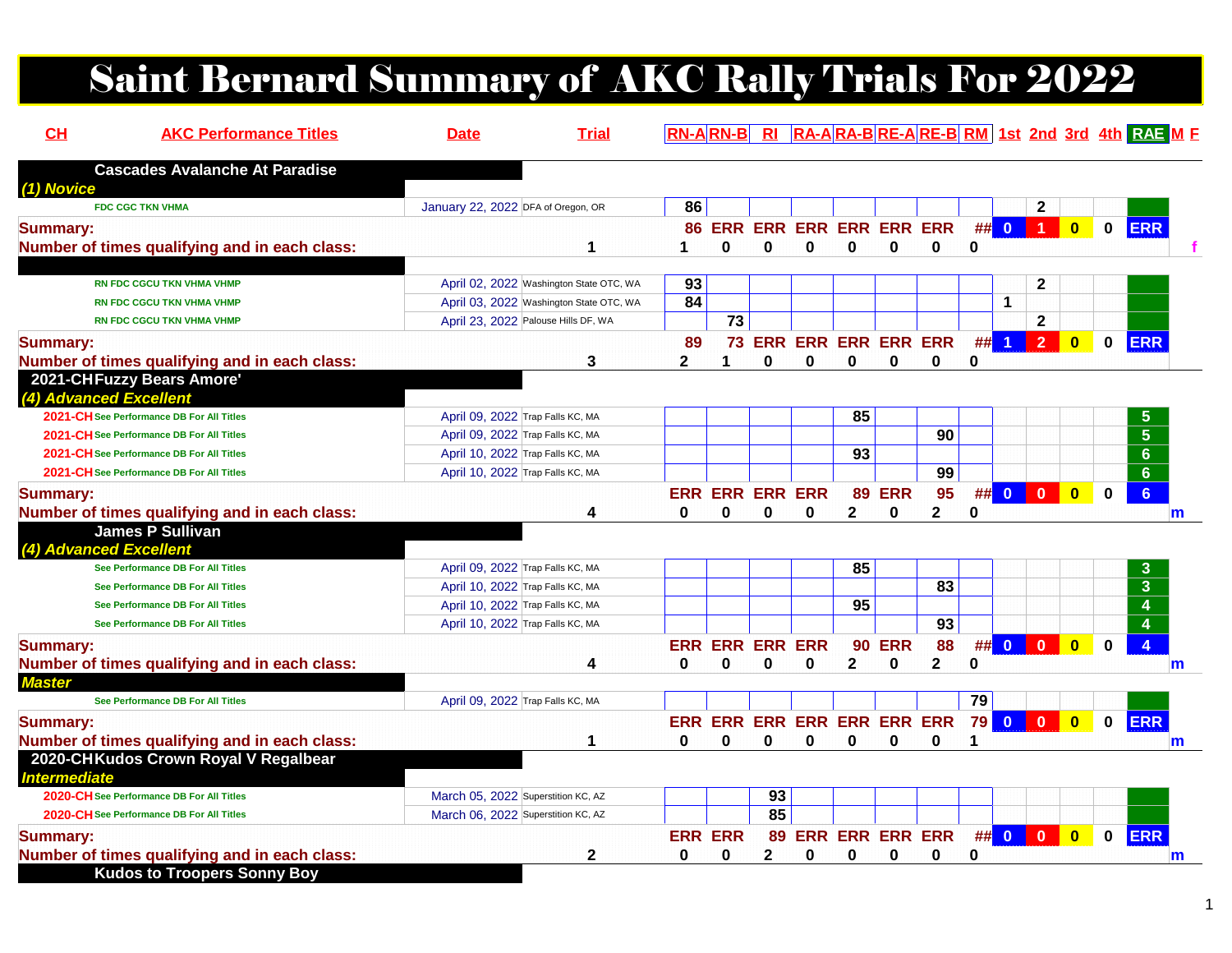**CH**

**AKC Performance Titles Date Trial RN-A RN-B RI RA-A RA-B RE-A RE-B RM 1st 2nd 3rd 4th RAE <sup>M</sup> <sup>F</sup>**

| <u>Intermediate</u>                                       |                                       |                                          |              |                             |                |              |                |               |                         |              |                         |                         |                         |              |                         |
|-----------------------------------------------------------|---------------------------------------|------------------------------------------|--------------|-----------------------------|----------------|--------------|----------------|---------------|-------------------------|--------------|-------------------------|-------------------------|-------------------------|--------------|-------------------------|
| <b>RN-2015</b>                                            | January 29, 2022 Kachina KC, AZ       |                                          |              |                             | 78             |              |                |               |                         |              |                         |                         |                         |              |                         |
| <b>Summary:</b>                                           |                                       |                                          |              | <b>ERR ERR</b>              |                |              |                |               | 78 ERR ERR ERR ERR      |              | ## 0                    | $\overline{\mathbf{0}}$ | $\bullet$               | $\mathbf 0$  | <b>ERR</b>              |
| Number of times qualifying and in each class:             |                                       | 1                                        | $\mathbf{0}$ | $\Omega$                    | 1              | $\mathbf{0}$ | $\bf{0}$       | $\bf{0}$      | $\mathbf{0}$            | 0            |                         |                         |                         |              | $\mathsf{m}$            |
| <b>Mistihil Stormy Weather By Rowdy</b>                   |                                       |                                          |              |                             |                |              |                |               |                         |              |                         |                         |                         |              |                         |
| (2) Advanced                                              |                                       |                                          |              |                             |                |              |                |               |                         |              |                         |                         |                         |              |                         |
| PCD BN FDC BCAT CGC, TKI, ATT, VHMA/RN, RI-2018/RE-2021   |                                       | February 13, 2022 SBC of Puget Sound, WA |              |                             |                |              | 78             |               |                         |              | 1                       |                         |                         |              |                         |
| PCD BN FDC BCAT CGCA CGCU TKE ATT VHMA VSWI/RN,RI-2018/RE |                                       | April 03, 2022 Washington State OTC, WA  |              |                             |                |              | 84             |               |                         |              |                         |                         |                         |              |                         |
| <b>Summary:</b>                                           |                                       |                                          |              | <b>ERR ERR</b>              | <b>ERR ERR</b> |              | 81             |               | <b>ERR ERR</b>          | #            | $\vert$ 1               | $\mathbf{0}$            | $\overline{\mathbf{0}}$ | $\mathbf 0$  | <b>ERR</b>              |
| Number of times qualifying and in each class:             |                                       | $\mathbf{2}$                             | $\Omega$     | $\bf{0}$                    | $\bf{0}$       | 0            | $\overline{2}$ | $\bf{0}$      | $\bf{0}$                | $\bf{0}$     |                         |                         |                         |              |                         |
| (3) Excellent                                             |                                       |                                          |              |                             |                |              |                |               |                         |              |                         |                         |                         |              |                         |
| BN BCAT TKI CGC ATT/RN,RI-2018/RA,RE-2021                 | January 23, 2022 Taulatin KC, OR      |                                          |              |                             |                |              |                |               | 70                      |              |                         |                         |                         | 4            |                         |
| PCD BN FDC BCAT CGCA CGCU TKE ATT VHMA VSWI/RN,RI-2018/RE |                                       | April 23, 2022 Palouse Hills DF, WA      |              |                             |                |              |                |               | $\overline{72}$         |              |                         |                         |                         |              |                         |
| <b>Summary:</b>                                           |                                       |                                          |              | ERR ERR ERR ERR ERR ERR     |                |              |                |               | 71                      |              | $\#$ $\#$ 0             | $\overline{\mathbf{0}}$ | $\overline{\mathbf{0}}$ | $\mathbf 1$  | <b>ERR</b>              |
| Number of times qualifying and in each class:             |                                       | $\mathbf{2}$                             | $\mathbf 0$  | 0                           | 0              | 0            | $\bf{0}$       | $\mathbf 0$   | $\overline{\mathbf{2}}$ | $\mathbf 0$  |                         |                         |                         |              |                         |
| (4) Advanced Excellent                                    |                                       |                                          |              |                             |                |              |                |               |                         |              |                         |                         |                         |              |                         |
| PCD BN FDC BCAT CGCA CGCU TKE ATT VHMA VSWI/RN,RI-2018/RE |                                       | April 25, 2022 Lewis Clark KC, ID        |              |                             |                |              | 75             |               |                         |              |                         |                         |                         |              |                         |
| PCD BN FDC BCAT CGCA CGCU TKE ATT VHMA VSWI/RN,RI-2018/RE |                                       | April 25, 2022 Lewis Clark KC, ID        |              |                             |                |              |                |               | $\overline{70}$         |              |                         |                         |                         |              | $\overline{\mathbf{3}}$ |
| <b>Summary:</b>                                           |                                       |                                          |              | <b>ERR ERR ERR ERR</b>      |                |              |                | <b>75 ERR</b> | 70                      | ##           | $\overline{\mathbf{0}}$ | $\mathbf{0}$            | $\overline{\mathbf{0}}$ | 0            | 3 <sup>°</sup>          |
| Number of times qualifying and in each class:             |                                       | $\mathbf{2}$                             | $\bf{0}$     | $\bf{0}$                    | 0              | 0            | 1              | $\bf{0}$      | 1                       | 0            |                         |                         |                         |              |                         |
| <b>My Penny From Heaven</b>                               |                                       |                                          |              |                             |                |              |                |               |                         |              |                         |                         |                         |              |                         |
| (4) Advanced Excellent                                    |                                       |                                          |              |                             |                |              |                |               |                         |              |                         |                         |                         |              |                         |
| CGC/RN, RI, RA-2019/RE-2020                               | January 08, 2022 Dayton DTC, OH       |                                          |              |                             |                |              | 86             |               |                         |              |                         |                         |                         |              |                         |
| CGC/RN, RI, RA-2019/RE-2020                               | January 08, 2022 Dayton DTC, OH       |                                          |              |                             |                |              |                |               | 93                      |              |                         |                         |                         |              | $\overline{7}$          |
| CGC/RN, RI, RA-2019/RE-2020                               | January 09, 2022 Dayton DTC, OH       |                                          |              |                             |                |              | 93             |               |                         |              |                         |                         |                         |              | $\overline{\mathbf{8}}$ |
| CGC/RN, RI, RA-2019/RE-2020                               | January 09, 2022 Dayton DTC, OH       |                                          |              |                             |                |              |                |               | 93                      |              |                         |                         |                         |              | $\overline{\mathbf{8}}$ |
| CGC/RN, RI, RA-2019/RE-2020                               | February 26, 2022 Columbus A-B TC, OH |                                          |              |                             |                |              | 93             |               |                         |              |                         |                         |                         |              | $\overline{9}$          |
| CGC/RN, RI, RA-2019/RE-2020                               | February 26, 2022 Columbus A-B TC, OH |                                          |              |                             |                |              |                |               | $\overline{70}$         |              |                         |                         |                         |              | $\overline{9}$          |
| CGC/RN, RI, RA-2019/RE-2020/RAE-2022                      |                                       | April 30, 2022 Columbus A-B TC, OH       |              |                             |                |              | 91             |               |                         |              |                         |                         |                         |              | $\overline{10}$         |
| CGC/RN, RI, RA-2019/RE-2020/RAE-2022                      |                                       | April 30, 2022 Columbus A-B TC, OH       |              |                             |                |              |                |               | 96                      |              |                         |                         |                         |              | 10                      |
| CGC/RN, RI, RA-2019/RE-2020/RAE-2022                      |                                       | April 30, 2022 Columbus A-B TC, OH       |              |                             |                |              | 94             |               |                         |              |                         |                         |                         |              | $\overline{11}$         |
| CGC/RN, RI, RA-2019/RE-2020/RAE-2022                      |                                       | April 30, 2022 Columbus A-B TC, OH       |              |                             |                |              |                |               | 83                      |              |                         |                         |                         |              | 11                      |
| <b>Summary:</b>                                           |                                       |                                          |              | <b>ERR ERR ERR ERR</b>      |                |              | 91             | <b>ERR</b>    | 87                      | #            | $\bullet$               | $\overline{\mathbf{0}}$ | $\overline{\mathbf{0}}$ | $\bf{0}$     | 11                      |
| Number of times qualifying and in each class:             |                                       | 10                                       | $\bf{0}$     | $\bf{0}$                    | 0              | 0            | 5              | 0             | 5                       | $\mathbf 0$  |                         |                         |                         |              |                         |
| <b>Master</b>                                             |                                       |                                          |              |                             |                |              |                |               |                         |              |                         |                         |                         |              |                         |
| CGC/RN, RI, RA-2019/RE-2020                               | January 08, 2022 Dayton DTC, OH       |                                          |              |                             |                |              |                |               |                         | 97           |                         |                         |                         |              |                         |
| CGC/RN, RI, RA-2019/RE-2020                               | February 26, 2022 Columbus A-B TC, OH |                                          |              |                             |                |              |                |               |                         | 74           |                         |                         |                         |              |                         |
| <b>Summary:</b>                                           |                                       |                                          |              | ERR ERR ERR ERR ERR ERR ERR |                |              |                |               |                         | <b>86</b>    | $\bullet$               | $\mathbf{0}$            | $\overline{\mathbf{0}}$ | $\mathbf{0}$ | <b>ERR</b>              |
| Number of times qualifying and in each class:             |                                       | $\mathbf{2}$                             | $\bf{0}$     | 0                           | $\bf{0}$       | 0            | 0              | $\bf{0}$      | 0                       | $\mathbf{2}$ |                         |                         |                         |              |                         |
| <b>Sadie Hunter</b>                                       |                                       |                                          |              |                             |                |              |                |               |                         |              |                         |                         |                         |              |                         |
| <b>Intermediate</b>                                       |                                       |                                          |              |                             |                |              |                |               |                         |              |                         |                         |                         |              |                         |
| <b>BN.CDX.TKN/RN-2018/RI-2022</b>                         | January 14, 2022 Sacramento DTC, CA   |                                          |              |                             | 98             |              |                |               |                         |              |                         | $\mathbf{2}$            |                         |              |                         |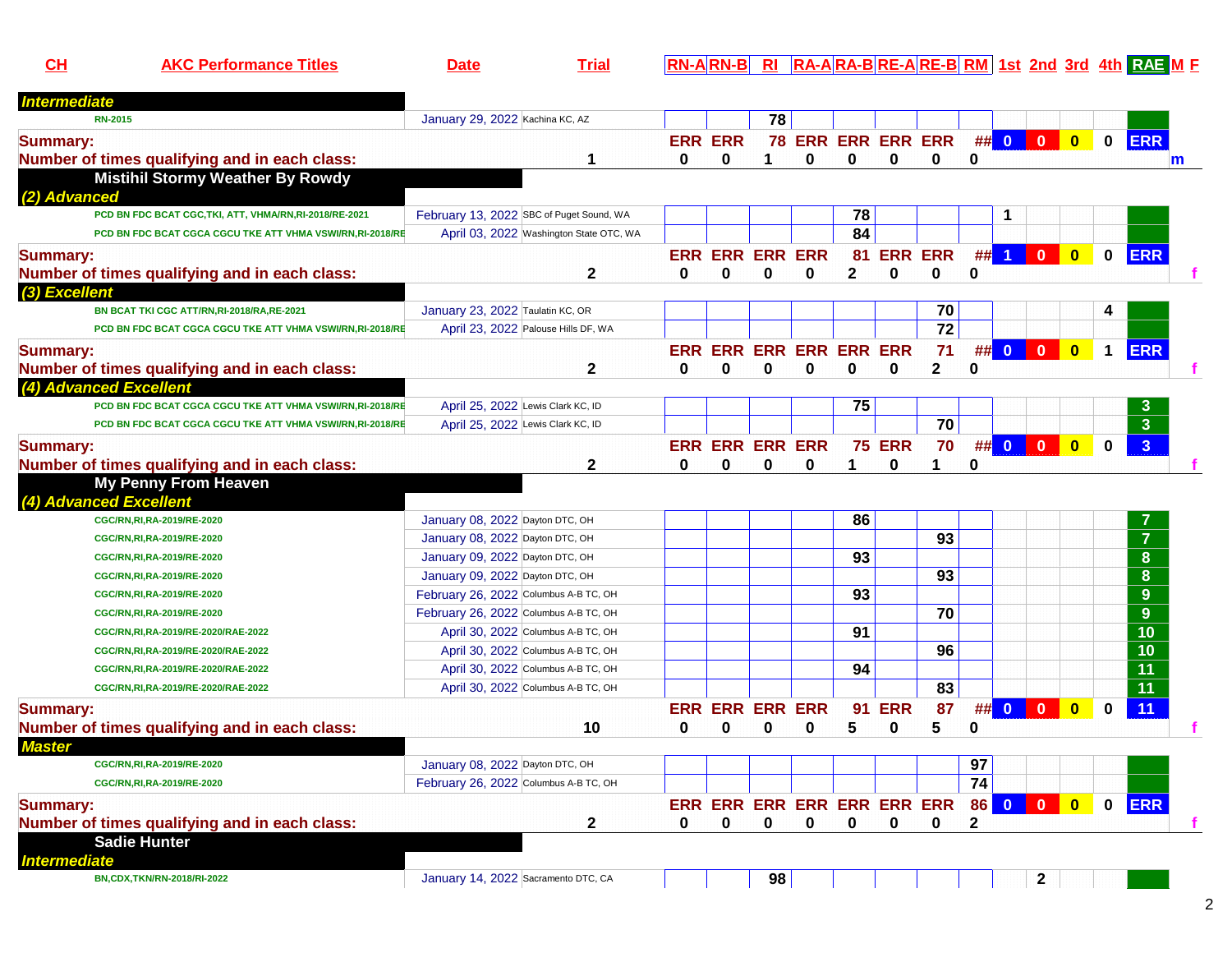| CL                        | <b>AKC Performance Titles</b>                                           | <b>Date</b>                         | <b>Trial</b>                                  |         | <b>RN-ARN-B</b>             | R <sub>l</sub>  |                    |             |                              |                       |     |              |                         |                         |              | RA-ARA-BRE-ARE-BRM 1st 2nd 3rd 4th RAE M F |    |
|---------------------------|-------------------------------------------------------------------------|-------------------------------------|-----------------------------------------------|---------|-----------------------------|-----------------|--------------------|-------------|------------------------------|-----------------------|-----|--------------|-------------------------|-------------------------|--------------|--------------------------------------------|----|
|                           | BN,CDX,TKN/RN-2018/RI-2022                                              | January 14, 2022 Sacramento DTC, CA |                                               |         |                             | 98              |                    |             |                              |                       |     |              |                         |                         |              |                                            |    |
| <b>Summary:</b>           |                                                                         |                                     |                                               |         | <b>ERR ERR</b>              |                 | 98 ERR ERR ERR ERR |             |                              |                       |     | ## 0 1       |                         | $\mathbf{0}$            | $\mathbf 1$  | <b>ERR</b>                                 |    |
|                           | Number of times qualifying and in each class:                           |                                     | 2                                             | 0       | 0                           | 2               | 0                  | 0           | 0                            | 0                     | 0   |              |                         |                         |              |                                            |    |
| (2) Advanced              | 2017-CHShadow Mtn Back To The Future                                    |                                     |                                               |         |                             |                 |                    |             |                              |                       |     |              |                         |                         |              |                                            |    |
| 2017-CH CGC, BN/RN-2021   |                                                                         | February 25, 2022 AKC Virtual Rally |                                               |         |                             |                 | 81                 |             |                              |                       |     |              |                         |                         |              |                                            |    |
| <b>Summary:</b>           |                                                                         |                                     |                                               |         | <b>ERR ERR ERR</b>          |                 | 81                 |             |                              | <b>ERR ERR ERR</b>    |     | ## 0         | $\overline{\mathbf{0}}$ | $\bullet$               | $\mathbf 0$  | <b>ERR</b>                                 |    |
|                           | Number of times qualifying and in each class:                           |                                     | 1                                             | 0       | $\bf{0}$                    | 0               | 1                  | 0           | $\bf{0}$                     | $\bf{0}$              | 0   |              |                         |                         |              | $\mathsf{m}$                               |    |
| <b>Intermediate</b>       | 2018-CHShadow Mtn Big Bang                                              |                                     |                                               |         |                             |                 |                    |             |                              |                       |     |              |                         |                         |              |                                            |    |
| 2018-CH CGC/RN-2021       |                                                                         | April 22, 2022 AKC Virtual Rally    |                                               |         |                             | 90              |                    |             |                              |                       |     |              |                         |                         |              |                                            |    |
| <b>Summary:</b>           |                                                                         |                                     |                                               |         | <b>ERR ERR</b>              |                 |                    |             |                              | 90 ERR ERR ERR ERR    |     |              | ## 0 0 0                | $\bullet$               | $\mathbf 0$  | <b>ERR</b>                                 |    |
|                           | Number of times qualifying and in each class:                           |                                     | 1                                             | 0       | $\bf{0}$                    | 1               | $\bf{0}$           | 0           | $\bf{0}$                     | 0                     | 0   |              |                         |                         |              |                                            |    |
| <b>Master</b>             | <b>Swissmiss Shayna Snowflake</b>                                       |                                     |                                               |         |                             |                 |                    |             |                              |                       |     |              |                         |                         |              |                                            |    |
|                           | See Performance Date/RN-2018/RA-2019/RE-2020/RM2,RAE-2021/RM3           | February 05, 2022 Medina KC, OH     |                                               |         |                             |                 |                    |             |                              |                       | 98  |              |                         |                         |              |                                            |    |
|                           | See Performance Date/RN-2018/RA-2019/RE-2020/RM2,RAE-2021/RM3           | February 05, 2022 Medina KC, OH     |                                               |         |                             |                 |                    |             |                              |                       | 100 |              |                         | 3                       |              |                                            |    |
|                           | See Performance Date/RN-2018/RA-2019/RE-2020/RM2,RAE-2021/RM3           | February 06, 2022 Medina KC, OH     |                                               |         |                             |                 |                    |             |                              |                       | 99  |              |                         |                         |              |                                            |    |
|                           | See Performance Date/RN-2018/RA-2019/RE-2020/RM2,RAE-2021/RM3           | February 06, 2022 Medina KC, OH     |                                               |         |                             |                 |                    |             |                              |                       | 90  |              |                         |                         |              |                                            |    |
|                           | 2022-RACH See Performance Date/RN-2018/RA-2019/RE-2020/RM2,RAE-2021/RM3 |                                     | March 04, 2022 German Shepherd DC of Northern |         |                             |                 |                    |             |                              |                       | 96  |              |                         |                         |              |                                            |    |
|                           | 2022-RACH See Performance Date/RN-2018/RA-2019/RE-2020/RM2,RAE-2021/RM3 |                                     | March 04, 2022 German Shepherd DC of Northern |         |                             |                 |                    |             |                              |                       | 95  |              |                         |                         |              |                                            |    |
|                           | 2022-RACH See Performance Date/RN-2018/RA-2019/RE-2020/RM2,RAE-2021/RM3 |                                     | March 12, 2022 Cleveland A-B TC, OH           |         |                             |                 |                    |             |                              |                       | 95  |              |                         |                         |              |                                            |    |
| <b>Summary:</b>           |                                                                         |                                     |                                               |         | ERR ERR ERR ERR ERR ERR ERR |                 |                    |             |                              |                       | 96  | $\mathbf{0}$ | $\mathbf{0}$            | $\mathbf{1}$            | $\bf{0}$     | <b>ERR</b>                                 |    |
|                           | Number of times qualifying and in each class:                           |                                     | $\overline{\mathbf{z}}$                       | 0       | $\bf{0}$                    | 0               | 0                  | 0           | 0                            | 0                     | 7   |              |                         |                         |              |                                            |    |
|                           | 2022-GCHVicdorys You'Re So Cold                                         |                                     |                                               |         |                             |                 |                    |             |                              |                       |     |              |                         |                         |              |                                            |    |
| <b>Intermediate</b>       |                                                                         |                                     |                                               |         |                             |                 |                    |             |                              |                       |     |              |                         |                         |              |                                            |    |
| 2022-GCH TKN/2021-RN      |                                                                         |                                     | March 26, 2022 Peninsula DFC, WA              |         |                             | 73              |                    |             |                              |                       |     |              |                         |                         |              |                                            |    |
| 2022-GCH TKN/2021-RN      |                                                                         | April 23, 2022 Tacoma KC, WA        |                                               |         |                             | 94              |                    |             |                              |                       |     |              |                         |                         |              |                                            |    |
|                           | 2022-GCH TKN/2021-RN/RI-2022                                            | April 24, 2022 Tacoma KC, WA        |                                               |         |                             | $\overline{78}$ |                    |             |                              |                       |     |              |                         |                         |              |                                            |    |
| <b>Summary:</b>           |                                                                         |                                     |                                               |         | <b>ERR ERR</b>              |                 |                    |             |                              | 82 ERR ERR ERR ERR    |     | ## 0 0       |                         | $\overline{\mathbf{0}}$ | $\mathbf{0}$ | <b>ERR</b>                                 |    |
|                           | Number of times qualifying and in each class:                           |                                     | 3                                             | 0       | 0                           | 3               | 0                  | 0           | 0                            | 0                     | 0   |              |                         |                         |              |                                            |    |
|                           | <b>Wild Turkey American Pie</b>                                         |                                     |                                               |         |                             |                 |                    |             |                              |                       |     |              |                         |                         |              |                                            |    |
| <b>Intermediate</b>       |                                                                         |                                     |                                               |         |                             |                 |                    |             |                              |                       |     |              |                         |                         |              |                                            |    |
|                           | <b>RN-2021</b>                                                          | January 14, 2022 Sacramento DTC, CA |                                               |         |                             | 98              |                    |             |                              |                       |     | 1            |                         |                         |              |                                            |    |
|                           | <b>RN-2021</b>                                                          | January 14, 2022 Sacramento DTC, CA |                                               |         |                             | 100             |                    |             |                              |                       |     |              |                         | 3                       |              |                                            |    |
|                           | RN-2021/RI-2022                                                         |                                     | April 16, 2022 Sacramneto KC, CA              |         |                             | 100             |                    |             |                              |                       |     | 1            |                         |                         |              |                                            |    |
| <b>Summary:</b>           |                                                                         |                                     |                                               |         | <b>ERR ERR</b>              |                 | 99 ERR ERR ERR ERR |             |                              |                       |     | ## 2 0       |                         | $\overline{1}$          | $\mathbf 0$  | <b>ERR</b>                                 |    |
|                           | Number of times qualifying and in each class:                           |                                     | 3                                             | 0       | 0                           | 3               | 0                  | $\mathbf 0$ | $\mathbf 0$                  | $\mathbf 0$           | 0   |              |                         |                         |              |                                            | f. |
|                           |                                                                         |                                     |                                               |         |                             |                 |                    |             |                              |                       |     |              |                         |                         |              |                                            |    |
|                           | <b>Overall Class Averages &amp; Placement Totals:</b>                   |                                     | 51                                            | 88<br>3 | 73<br>$\mathbf{1}$          | 90<br>12        | 81<br>1            | 12          | <b>88 ERR</b><br>$\mathbf 0$ | 84<br>12 <sup>7</sup> | 10  |              |                         | 92 4 4 2 2              |              |                                            |    |
| <b>Qualifying Scores:</b> |                                                                         |                                     |                                               |         |                             |                 |                    |             |                              |                       |     |              |                         |                         |              |                                            |    |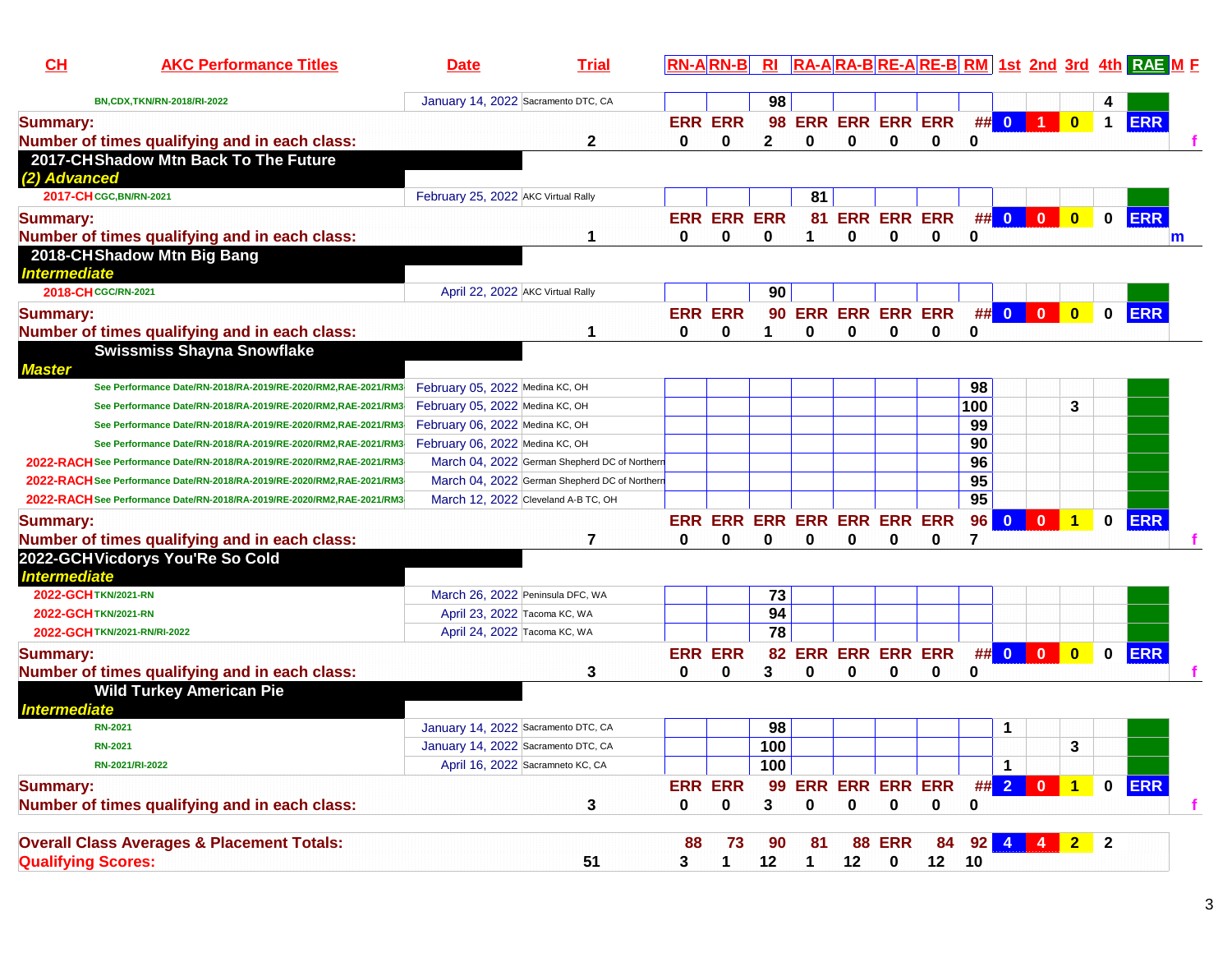### Saint Bernard Rally Novice {RN} Scores For 2022

| <u>СН</u>                 | <b>AKC Performance Titles</b>                         | <b>Date</b>                        | <b>Trial</b> | <b>RN-A</b> |            |   |                              | RN-B 1st 2nd 3rd 4th M E |
|---------------------------|-------------------------------------------------------|------------------------------------|--------------|-------------|------------|---|------------------------------|--------------------------|
|                           | <b>Cascades Avalanche At Paradise</b>                 |                                    |              |             |            |   |                              |                          |
|                           | <b>FDC CGC TKN VHMA</b>                               | January 22, 2022 DFA of Oregon, OR |              | 86          |            | 2 |                              |                          |
| <b>Summary:</b>           |                                                       |                                    |              | 86          | <b>ERR</b> |   | $\mathbf{0}$<br>$\Omega$     |                          |
|                           | Number of times qualifying and in each class:         |                                    |              |             | 0          |   |                              |                          |
|                           | <b>Overall Class Averages &amp; Placement Totals:</b> |                                    |              | 86          | ERR 0      |   | $\mathbf{0}$<br>$\mathbf{0}$ |                          |
| <b>Qualifying Scores:</b> |                                                       |                                    |              |             | 0          |   |                              |                          |

In the case of a Saint Bernard Specialty holding an all-breed trial with their specialty, two (2) placements are possible. One for the specialty and one for the all-breed.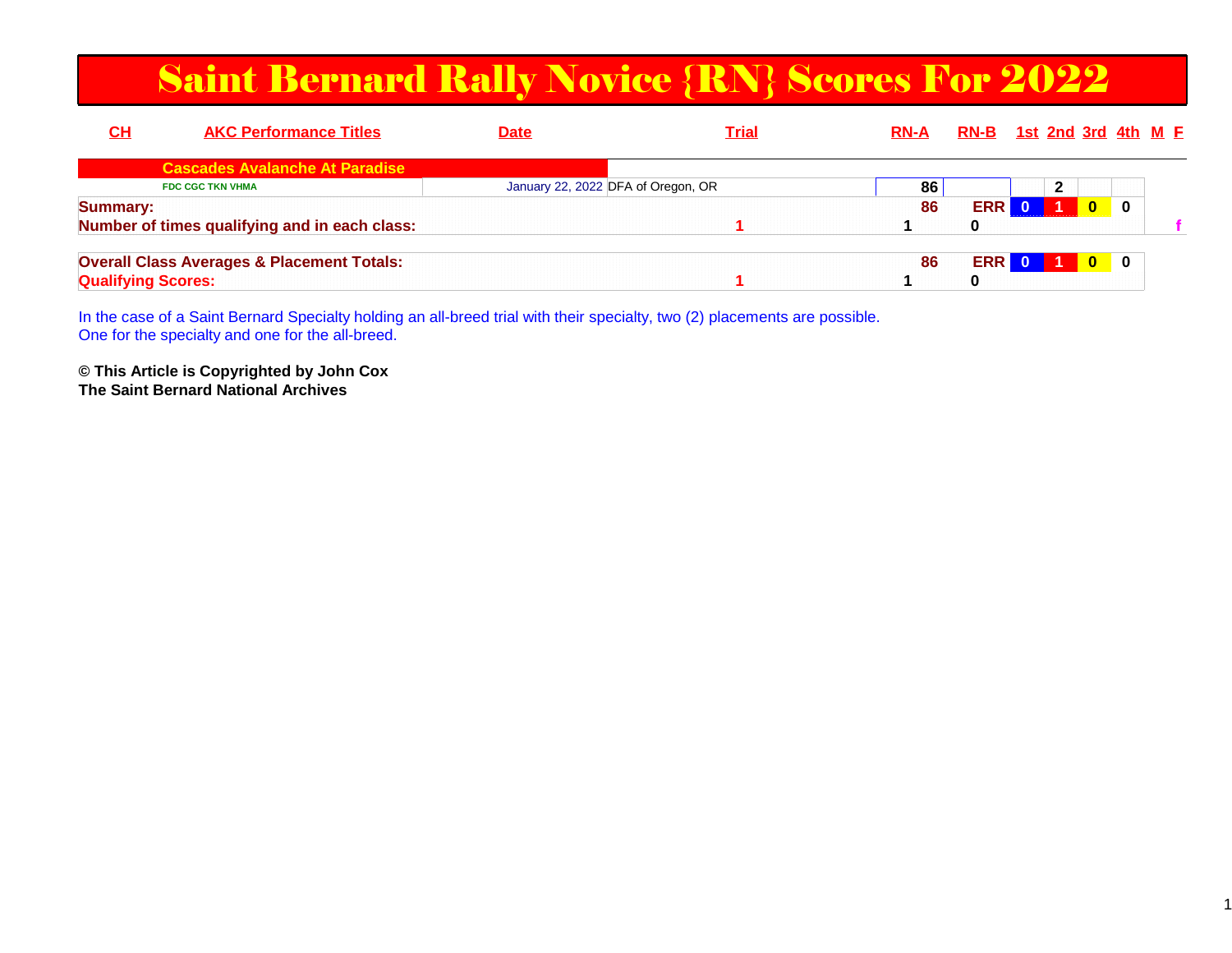# Saint Bernard Rally Intermediate {RI} Scores For 2022

| CH                           | <b>AKC Performance Titles</b>                         | <b>Date</b>                         | <b>Trial</b> | R1              | 1st 2nd 3rd 4th M E                                |                         |                         |   |
|------------------------------|-------------------------------------------------------|-------------------------------------|--------------|-----------------|----------------------------------------------------|-------------------------|-------------------------|---|
|                              | 2020-CHKudos Crown Royal V Regalbear                  |                                     |              |                 |                                                    |                         |                         |   |
| <b>Intermediate</b>          |                                                       |                                     |              |                 |                                                    |                         |                         |   |
|                              | 2020-CH See Performance DB For All Titles             | March 05, 2022 Superstition KC, AZ  |              | 93              |                                                    |                         |                         |   |
|                              | 2020-CH See Performance DB For All Titles             | March 06, 2022 Superstition KC, AZ  |              | 85              |                                                    |                         |                         |   |
| <b>Summary:</b>              |                                                       |                                     |              | 89              | $0$ 0                                              | $\mathbf{0}$            | $\bf{0}$                |   |
|                              | Number of times qualifying and in each class:         |                                     | $\mathbf 2$  | $\mathbf{2}$    |                                                    |                         |                         | m |
|                              | <b>Kudos to Troopers Sonny Boy</b>                    |                                     |              |                 |                                                    |                         |                         |   |
| Intermediate                 |                                                       |                                     |              |                 |                                                    |                         |                         |   |
| <b>RN-2015</b>               |                                                       | January 29, 2022 Kachina KC, AZ     |              | 78              |                                                    |                         |                         |   |
| <b>Summary:</b>              |                                                       |                                     |              | 78              | $\overline{\mathbf{0}}$<br>$\overline{\mathbf{0}}$ | $\overline{\mathbf{0}}$ | $\bf{0}$                |   |
|                              | Number of times qualifying and in each class:         |                                     |              |                 |                                                    |                         |                         | m |
|                              | <b>Sadie Hunter</b>                                   |                                     |              |                 |                                                    |                         |                         |   |
| Intermediate                 |                                                       |                                     |              |                 |                                                    |                         |                         |   |
|                              | BN,CDX,TKN/RN-2018/RI-2022                            | January 14, 2022 Sacramento DTC, CA |              | 98              | $\mathbf 2$                                        |                         |                         |   |
|                              | BN,CDX,TKN/RN-2018/RI-2022                            | January 14, 2022 Sacramento DTC, CA |              | 98              |                                                    |                         | $\overline{\mathbf{4}}$ |   |
| <b>Summary:</b>              |                                                       |                                     |              | 98              | $\bf{0}$                                           | $\bf{0}$                | $\mathbf{1}$            |   |
|                              | Number of times qualifying and in each class:         |                                     | $\mathbf 2$  | $\overline{2}$  |                                                    |                         |                         |   |
|                              | 2018-CHShadow Mtn Big Bang                            |                                     |              |                 |                                                    |                         |                         |   |
| <b>Intermediate</b>          |                                                       |                                     |              |                 |                                                    |                         |                         |   |
| 2018-CH CGC/RN-2021          |                                                       | April 22, 2022 AKC Virtual Rally    |              | 90              |                                                    |                         |                         |   |
| <b>Summary:</b>              |                                                       |                                     |              | 90              | $\overline{\mathbf{0}}$<br>$\mathbf{0}$            | $\bf{0}$                | 0                       |   |
|                              | Number of times qualifying and in each class:         |                                     | 1            | 1               |                                                    |                         |                         |   |
|                              | 2022-GCHVicdorys You'Re So Cold                       |                                     |              |                 |                                                    |                         |                         |   |
| Intermediate                 |                                                       |                                     |              |                 |                                                    |                         |                         |   |
| 2022-GCH TKN/2021-RN         |                                                       | March 26, 2022 Peninsula DFC, WA    |              | 73              |                                                    |                         |                         |   |
| 2022-GCH TKN/2021-RN         |                                                       | April 23, 2022 Tacoma KC, WA        |              | 94              |                                                    |                         |                         |   |
| 2022-GCH TKN/2021-RN/RI-2022 |                                                       | April 24, 2022 Tacoma KC, WA        |              | $\overline{78}$ |                                                    |                         |                         |   |
| <b>Summary:</b>              |                                                       |                                     |              | 82              | $\bf{0}$<br>$\mathbf{0}$                           | $\mathbf{0}$            | $\bf{0}$                |   |
|                              | Number of times qualifying and in each class:         |                                     | 3            | 3               |                                                    |                         |                         |   |
|                              | <b>Wild Turkey American Pie</b>                       |                                     |              |                 |                                                    |                         |                         |   |
| Intermediate                 |                                                       |                                     |              |                 |                                                    |                         |                         |   |
| <b>RN-2021</b>               |                                                       | January 14, 2022 Sacramento DTC, CA |              | 98              | 1                                                  |                         |                         |   |
| <b>RN-2021</b>               |                                                       | January 14, 2022 Sacramento DTC, CA |              | 100             |                                                    | 3                       |                         |   |
|                              | RN-2021/RI-2022                                       | April 16, 2022 Sacramneto KC, CA    |              | 100             | $\overline{\mathbf{1}}$                            |                         |                         |   |
| <b>Summary:</b>              |                                                       |                                     |              | 99              | $\overline{2}$<br>0                                | 1                       | $\bf{0}$                |   |
|                              | Number of times qualifying and in each class:         |                                     | 3            | 3               |                                                    |                         |                         |   |
|                              | <b>Overall Class Averages &amp; Placement Totals:</b> |                                     |              | 90              |                                                    |                         |                         |   |
| <b>Qualifying Scores:</b>    |                                                       |                                     | 12           | 12              |                                                    |                         |                         |   |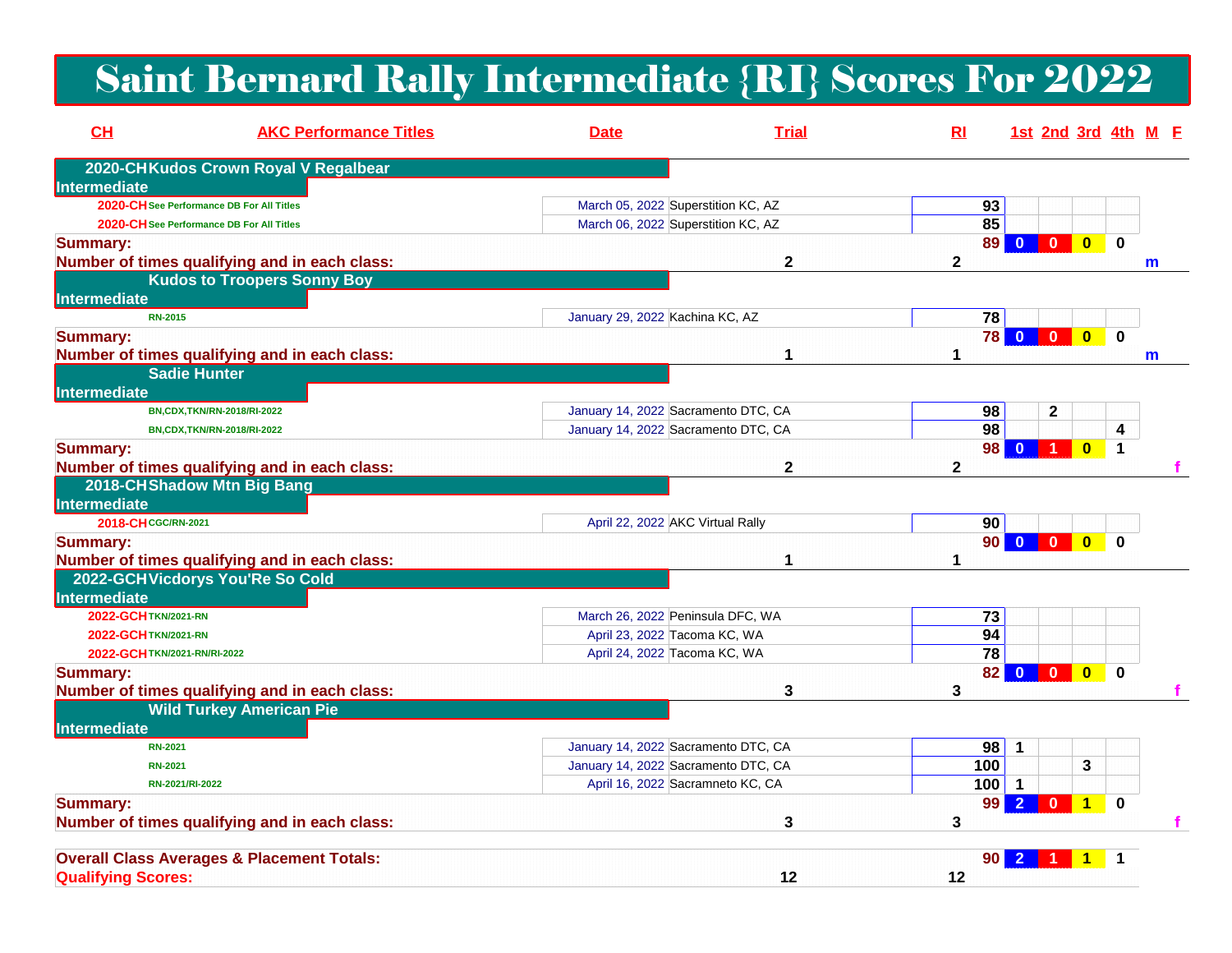# Saint Bernard Rally Advanced {RA} Scores For 2022

| CH                        | <b>AKC Performance Titles</b>                                  | <b>Date</b>                           | <b>Trial</b>                             | $RA-A$     |                 | RA-B 1st 2nd 3rd 4th RAE M E                                    |                                        |                                      |              |
|---------------------------|----------------------------------------------------------------|---------------------------------------|------------------------------------------|------------|-----------------|-----------------------------------------------------------------|----------------------------------------|--------------------------------------|--------------|
|                           | 2021-CHFuzzy Bears Amore'                                      |                                       |                                          |            |                 |                                                                 |                                        |                                      |              |
|                           | (4) Advanced Excellent                                         |                                       |                                          |            |                 |                                                                 |                                        |                                      |              |
|                           | 2021-CH See Performance DB For All Titles                      | April 09, 2022 Trap Falls KC, MA      |                                          |            | 85              |                                                                 |                                        |                                      |              |
|                           | 2021-CH See Performance DB For All Titles                      | April 10, 2022 Trap Falls KC, MA      |                                          |            | 93              |                                                                 |                                        | $6\phantom{a}$                       |              |
| <b>Summary:</b>           |                                                                |                                       |                                          | <b>ERR</b> |                 | 89 0<br>$\mathbf{0}$<br>$\bf{0}$                                | $\mathbf{0}$                           | 6 <sup>1</sup>                       |              |
|                           | Number of times qualifying and in each class:                  |                                       | 2                                        | 0          | $\mathbf 2$     |                                                                 |                                        |                                      | $\mathsf{m}$ |
|                           | <b>James P Sullivan</b>                                        |                                       |                                          |            |                 |                                                                 |                                        |                                      |              |
|                           | (4) Advanced Excellent                                         |                                       |                                          |            |                 |                                                                 |                                        |                                      |              |
|                           | See Performance DB For All Titles                              | April 09, 2022 Trap Falls KC, MA      |                                          |            | 85              |                                                                 |                                        | 3                                    |              |
|                           | See Performance DB For All Titles                              | April 10, 2022 Trap Falls KC, MA      |                                          |            | $\overline{95}$ |                                                                 |                                        | $\overline{4}$                       |              |
| <b>Summary:</b>           |                                                                |                                       |                                          | <b>ERR</b> |                 | $90$ 0<br>$\mathbf{0}$<br>$\mathbf{0}$                          | $\bf{0}$                               | $\overline{4}$                       |              |
|                           | Number of times qualifying and in each class:                  |                                       | $\mathbf{2}$                             | 0          | $\mathbf 2$     |                                                                 |                                        |                                      | m            |
| (2) Advanced              | <b>Mistihil Stormy Weather By Rowdy</b>                        |                                       |                                          |            |                 |                                                                 |                                        |                                      |              |
|                           | PCD BN FDC BCAT CGC, TKI, ATT, VHMA/RN, RI-2018/RE-2021        |                                       | February 13, 2022 SBC of Puget Sound, WA |            | 78              | $\mathbf 1$                                                     |                                        |                                      |              |
|                           | PCD BN FDC BCAT CGCA CGCU TKE ATT VHMA VSWI/RN,RI-2018/RE-2021 |                                       | April 03, 2022 Washington State OTC, WA  |            | 84              |                                                                 |                                        |                                      |              |
| <b>Summary:</b>           |                                                                |                                       |                                          | <b>ERR</b> | 81 I            | $\overline{\mathbf{0}}$<br>$\mathbf{0}$<br>$\blacktriangleleft$ | $\mathbf{0}$                           | <b>ERR</b>                           |              |
|                           | Number of times qualifying and in each class:                  |                                       | $\mathbf 2$                              | 0          | $\mathbf 2$     |                                                                 |                                        |                                      |              |
|                           | (4) Advanced Excellent                                         |                                       |                                          |            |                 |                                                                 |                                        |                                      |              |
|                           | PCD BN FDC BCAT CGCA CGCU TKE ATT VHMA VSWI/RN,RI-2018/RE-2021 | April 25, 2022 Lewis Clark KC, ID     |                                          |            | 75              |                                                                 |                                        | 3                                    |              |
| <b>Summary:</b>           |                                                                |                                       |                                          | <b>ERR</b> |                 | <b>750</b><br>$\overline{\mathbf{0}}$<br>$\mathbf{0}$           | $\bf{0}$                               | $\overline{\overline{\overline{3}}}$ |              |
|                           | Number of times qualifying and in each class:                  |                                       | 1                                        | 0          | $\mathbf 1$     |                                                                 |                                        |                                      |              |
|                           | <b>My Penny From Heaven</b>                                    |                                       |                                          |            |                 |                                                                 |                                        |                                      |              |
|                           | (4) Advanced Excellent                                         |                                       |                                          |            |                 |                                                                 |                                        |                                      |              |
|                           | CGC/RN, RI, RA-2019/RE-2020                                    | January 08, 2022 Dayton DTC, OH       |                                          |            | 86              |                                                                 |                                        | 7                                    |              |
|                           | CGC/RN, RI, RA-2019/RE-2020                                    | January 09, 2022 Dayton DTC, OH       |                                          |            | 93              |                                                                 |                                        | $\overline{\mathbf{8}}$              |              |
|                           | CGC/RN, RI, RA-2019/RE-2020                                    | February 26, 2022 Columbus A-B TC, OH |                                          |            | 93              |                                                                 |                                        | $\overline{9}$                       |              |
|                           | CGC/RN,RI,RA-2019/RE-2020/RAE-2022                             |                                       | April 30, 2022 Columbus A-B TC, OH       |            | 91              |                                                                 |                                        | $\overline{10}$                      |              |
|                           | CGC/RN,RI,RA-2019/RE-2020/RAE-2022                             |                                       | April 30, 2022 Columbus A-B TC, OH       |            | 94              |                                                                 |                                        | 11                                   |              |
| <b>Summary:</b>           |                                                                |                                       |                                          | <b>ERR</b> | 91              | $\mathbf{0}$<br>$\mathbf{0}$<br>$\bf{0}$                        | 0                                      | 11                                   |              |
|                           | Number of times qualifying and in each class:                  |                                       | 5                                        | 0          | 5               |                                                                 |                                        |                                      | f.           |
|                           | 2017-CHShadow Mtn Back To The Future                           |                                       |                                          |            |                 |                                                                 |                                        |                                      |              |
| (2) Advanced              |                                                                |                                       |                                          |            |                 |                                                                 |                                        |                                      |              |
|                           | 2017-CHCGC, BN/RN-2021                                         | February 25, 2022 AKC Virtual Rally   |                                          | 81         |                 |                                                                 |                                        |                                      |              |
| <b>Summary:</b>           |                                                                |                                       |                                          | 81         | ERR 0           | $\overline{\mathbf{0}}$                                         | $\overline{\mathbf{0}}$<br>$\mathbf 0$ | <b>ERR</b>                           |              |
|                           | Number of times qualifying and in each class:                  |                                       | 1                                        | 1          | 0               |                                                                 |                                        |                                      | m            |
|                           |                                                                |                                       |                                          |            |                 |                                                                 |                                        |                                      |              |
|                           | <b>Overall Class Averages &amp; Placement Totals:</b>          |                                       |                                          | 81         | 88              | $\mathbf{0}$                                                    | $\bf{0}$<br>$\bf{0}$                   |                                      |              |
| <b>Qualifying Scores:</b> |                                                                |                                       | 13                                       | 1          | 12              |                                                                 |                                        |                                      |              |
|                           |                                                                |                                       |                                          |            |                 |                                                                 |                                        |                                      |              |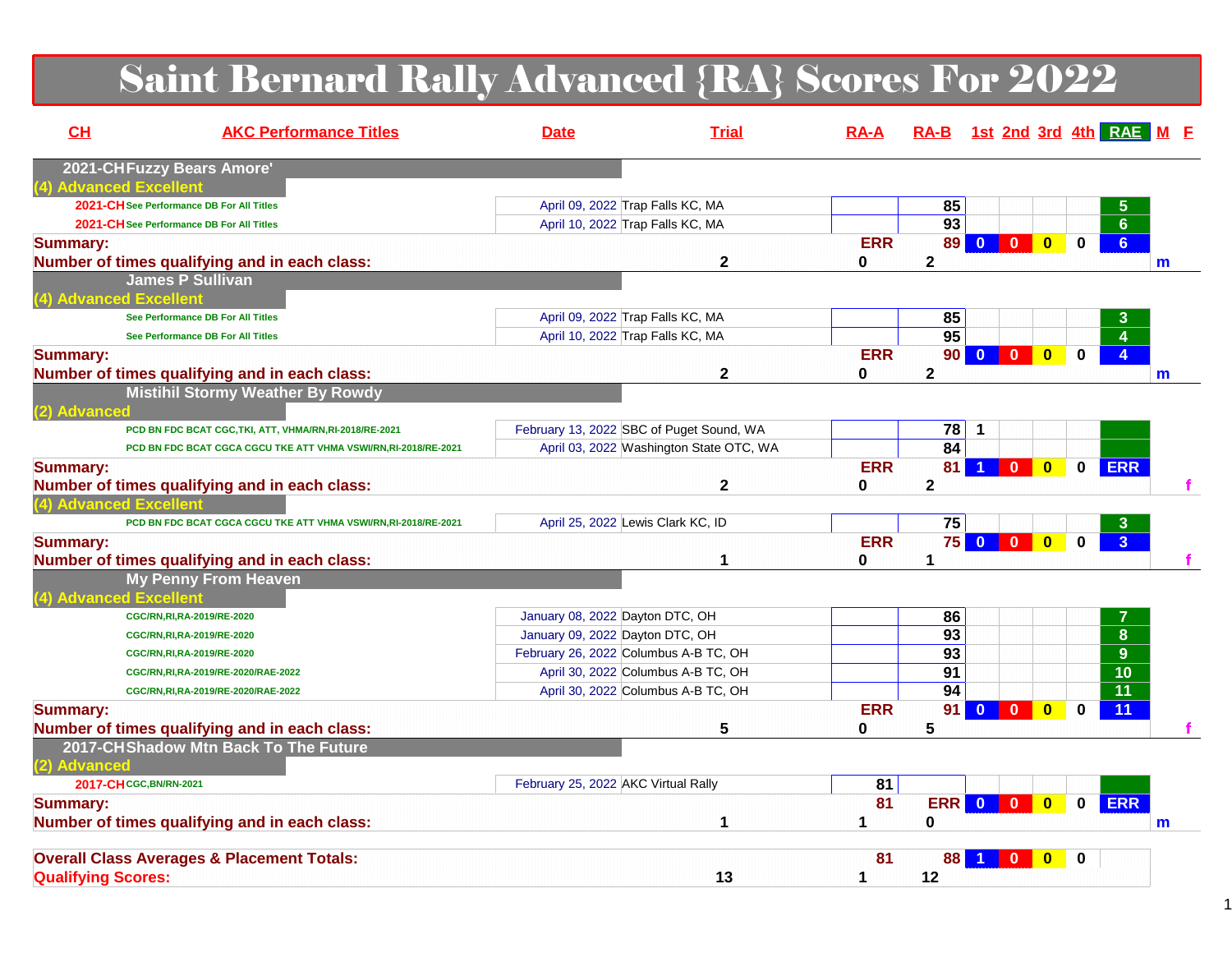## Saint Bernard Rally Excellent {RE} Scores For 2022

| CH                        | <b>AKC Performance Titles</b>                                  | <b>Date</b>                           | <b>Trial</b>   |                        |                      |                                         |                                                    |             | RE-A RE-B 1st 2nd 3rd 4th RAE M F |   |
|---------------------------|----------------------------------------------------------------|---------------------------------------|----------------|------------------------|----------------------|-----------------------------------------|----------------------------------------------------|-------------|-----------------------------------|---|
|                           | 2021-CHFuzzy Bears Amore'                                      |                                       |                |                        |                      |                                         |                                                    |             |                                   |   |
|                           | (4) Advanced Excellent                                         |                                       |                |                        |                      |                                         |                                                    |             |                                   |   |
|                           | 2021-CH See Performance DB For All Titles                      | April 09, 2022 Trap Falls KC, MA      |                |                        | 90                   |                                         |                                                    |             | 5.                                |   |
|                           | 2021-CH See Performance DB For All Titles                      | April 10, 2022 Trap Falls KC, MA      |                |                        | 99                   |                                         |                                                    |             | $6\phantom{a}$                    |   |
| <b>Summary:</b>           |                                                                |                                       |                | <b>ERR</b>             | 95                   | $\overline{0}$<br>$\mathbf{0}$          | $\mathbf{0}$                                       | $\mathbf 0$ | 6                                 |   |
|                           | Number of times qualifying and in each class:                  |                                       | 2              | $\bf{0}$               | 2                    |                                         |                                                    |             |                                   | m |
|                           | <b>James P Sullivan</b>                                        |                                       |                |                        |                      |                                         |                                                    |             |                                   |   |
|                           | (4) Advanced Excellent                                         |                                       |                |                        |                      |                                         |                                                    |             |                                   |   |
|                           | See Performance DB For All Titles                              | April 10, 2022 Trap Falls KC, MA      |                |                        | 83                   |                                         |                                                    |             |                                   |   |
|                           | <b>See Performance DB For All Titles</b>                       | April 10, 2022 Trap Falls KC, MA      |                |                        | $\overline{93}$      |                                         |                                                    |             |                                   |   |
| <b>Summary:</b>           |                                                                |                                       |                | <b>ERR</b>             | 88                   | $\overline{\mathbf{0}}$                 | $\overline{\mathbf{0}}$<br>$\overline{\mathbf{0}}$ | $\bf{0}$    |                                   |   |
|                           | Number of times qualifying and in each class:                  |                                       | $\overline{2}$ | $\bf{0}$               | $\overline{2}$       |                                         |                                                    |             |                                   | m |
| (3) Excellent             | <b>Mistihil Stormy Weather By Rowdy</b>                        |                                       |                |                        |                      |                                         |                                                    |             |                                   |   |
|                           | BN BCAT TKI CGC ATT/RN, RI-2018/RA, RE-2021                    | January 23, 2022 Taulatin KC, OR      |                |                        | 70                   |                                         |                                                    | 4           |                                   |   |
|                           | PCD BN FDC BCAT CGCA CGCU TKE ATT VHMA VSWI/RN,RI-2018/RE-2021 | April 23, 2022 Palouse Hills DF, WA   |                |                        | $\overline{72}$      |                                         |                                                    |             |                                   |   |
| <b>Summary:</b>           | Number of times qualifying and in each class:                  |                                       | $\overline{2}$ | <b>ERR</b><br>$\bf{0}$ | 71<br>$\overline{2}$ | $\bullet$<br>$\mathbf{0}$               | $\overline{\mathbf{0}}$                            | $\mathbf 1$ | <b>ERR</b>                        |   |
|                           | (4) Advanced Excellent                                         |                                       |                |                        |                      |                                         |                                                    |             |                                   |   |
|                           | PCD BN FDC BCAT CGCA CGCU TKE ATT VHMA VSWI/RN,RI-2018/RE-2021 | April 25, 2022 Lewis Clark KC, ID     |                |                        | 70                   |                                         |                                                    |             | 3                                 |   |
| <b>Summary:</b>           |                                                                |                                       |                | <b>ERR</b>             | <b>70</b>            | $\mathbf{0}$<br>$\overline{\mathbf{0}}$ | $\overline{\mathbf{0}}$                            | $\bf{0}$    | $\overline{3}$                    |   |
|                           | Number of times qualifying and in each class:                  |                                       |                | $\bf{0}$               |                      |                                         |                                                    |             |                                   |   |
|                           | <b>My Penny From Heaven</b>                                    |                                       |                |                        |                      |                                         |                                                    |             |                                   |   |
|                           | (4) Advanced Excellent                                         |                                       |                |                        |                      |                                         |                                                    |             |                                   |   |
|                           | CGC/RN, RI, RA-2019/RE-2020                                    | January 08, 2022 Dayton DTC, OH       |                |                        | 93                   |                                         |                                                    |             |                                   |   |
|                           | CGC/RN,RI,RA-2019/RE-2020                                      | January 09, 2022 Dayton DTC, OH       |                |                        | $\overline{93}$      |                                         |                                                    |             | $\overline{\mathbf{8}}$           |   |
|                           | CGC/RN, RI, RA-2019/RE-2020                                    | February 26, 2022 Columbus A-B TC, OH |                |                        | $\overline{70}$      |                                         |                                                    |             | $\overline{9}$                    |   |
|                           | CGC/RN,RI,RA-2019/RE-2020/RAE-2022                             | April 30, 2022 Columbus A-B TC, OH    |                |                        | 96                   |                                         |                                                    |             | $\overline{10}$                   |   |
|                           | CGC/RN, RI, RA-2019/RE-2020/RAE-2022                           | April 30, 2022 Columbus A-B TC, OH    |                |                        | $\overline{83}$      |                                         |                                                    |             | $\overline{11}$                   |   |
| <b>Summary:</b>           |                                                                |                                       |                | <b>ERR</b>             | 87                   | $\overline{0}$<br>$\mathbf{0}$          | $\mathbf{0}$                                       | $\bf{0}$    | 11                                |   |
|                           | Number of times qualifying and in each class:                  |                                       | 5              | $\bf{0}$               | 5                    |                                         |                                                    |             |                                   |   |
|                           | <b>Overall Class Averages &amp; Placement Totals:</b>          |                                       |                | <b>ERR</b>             | 84 <sup>°</sup>      | $\mathbf{0}$<br>$\overline{\mathbf{0}}$ | $\bf{0}$                                           |             |                                   |   |
| <b>Qualifying Scores:</b> |                                                                |                                       | 12             | 0                      | 12                   |                                         |                                                    |             |                                   |   |

In the case of a Saint Bernard Specialty holding an all-breed trial with their specialty, two (2) placements are possible. One for the specialty and one for the all-breed.

**© This Article is Copyrighted by John Cox**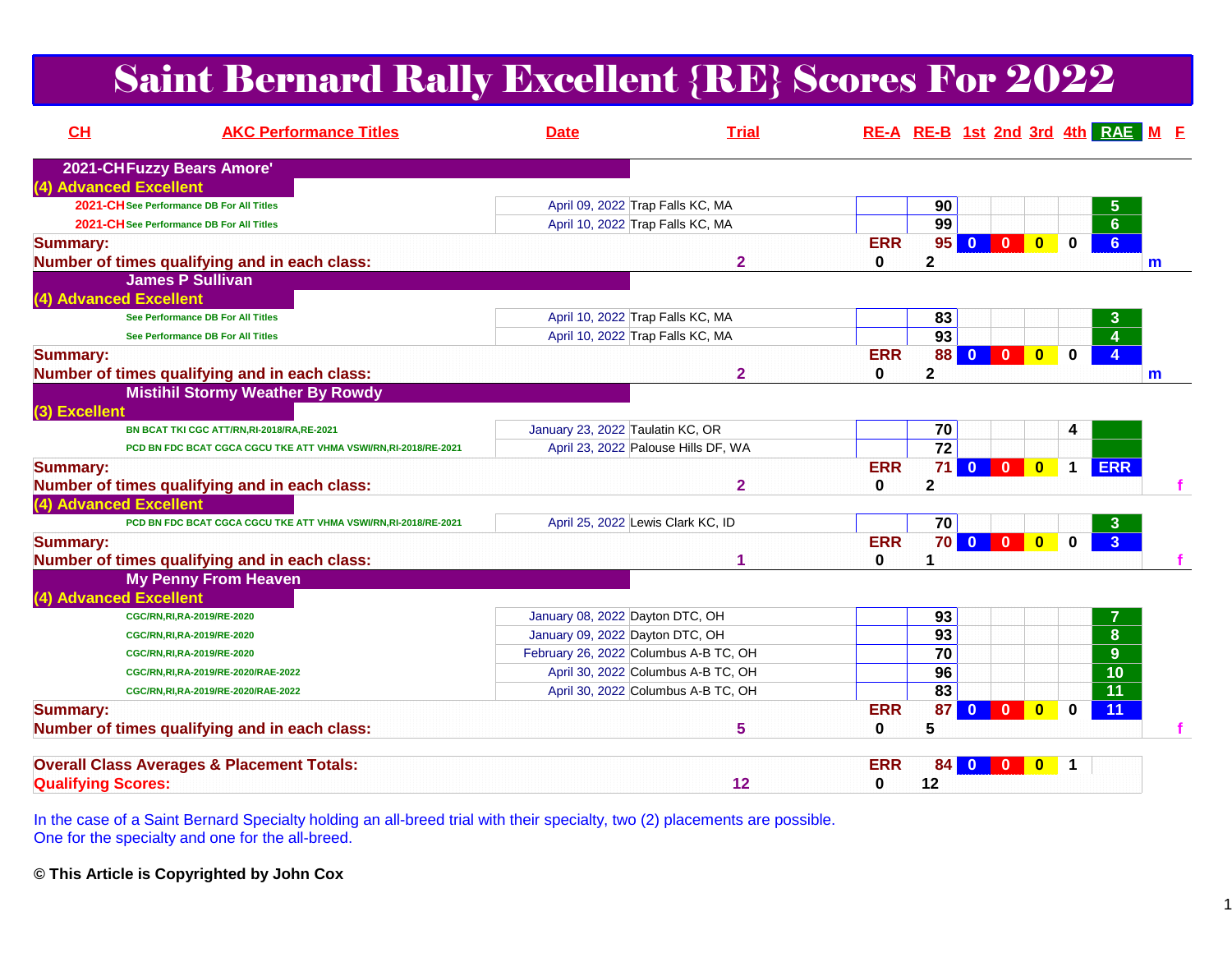# Saint Bernard Rally Advanced Excellent {RAE} For 2022

| CH              | <b>AKC Performance Titles</b>                                   | <b>Date</b>                           | <b>Trial</b> |                | RA-B RE-B 1st 2nd 3rd 4th RAE M F |                |                   |                             |                            |     |
|-----------------|-----------------------------------------------------------------|---------------------------------------|--------------|----------------|-----------------------------------|----------------|-------------------|-----------------------------|----------------------------|-----|
|                 | <b>2021-CHFuzzy Bears Amore'</b>                                |                                       |              |                |                                   |                |                   |                             |                            |     |
|                 | 2021-CH See Performance DB For All Titles                       | April 09, 2022 Trap Falls KC, MA      |              | 85             |                                   |                |                   |                             | 5                          |     |
|                 | 2021-CH See Performance DB For All Titles                       | April 09, 2022 Trap Falls KC, MA      |              |                | 90                                |                |                   |                             | $\overline{5}$             |     |
|                 | 2021-CH See Performance DB For All Titles                       | April 10, 2022 Trap Falls KC, MA      |              | 93             |                                   |                |                   |                             | $6\phantom{1}$             |     |
|                 | 2021-CH See Performance DB For All Titles                       | April 10, 2022 Trap Falls KC, MA      |              |                | 99                                |                |                   |                             | $6\phantom{a}$             |     |
| <b>Summary:</b> |                                                                 |                                       |              | 89             | 95                                | $\mathbf{0}$   | $\mathbf{0}$      | $\overline{\mathbf{0}}$     | $\bf{0}$<br>$6\phantom{1}$ | l m |
|                 | Number of times qualifying and in each class:                   |                                       | 4            | $\mathbf{2}$   | $\mathbf 2$                       |                |                   |                             |                            |     |
|                 | James P Sullivan                                                |                                       |              |                |                                   |                |                   |                             |                            |     |
|                 | See Performance DB For All Titles                               | April 09, 2022 Trap Falls KC, MA      |              | 85             |                                   |                |                   |                             | $\mathbf{3}$               |     |
|                 | See Performance DB For All Titles                               | April 10, 2022 Trap Falls KC, MA      |              |                | $\overline{83}$                   |                |                   |                             | $\overline{3}$             |     |
|                 | See Performance DB For All Titles                               | April 10, 2022 Trap Falls KC, MA      |              | 95             |                                   |                |                   |                             | $\overline{4}$             |     |
|                 | See Performance DB For All Titles                               | April 10, 2022 Trap Falls KC, MA      |              |                | $\overline{93}$                   |                |                   |                             | 4                          |     |
| <b>Summary:</b> |                                                                 |                                       |              | 90             | 88                                | $\overline{0}$ | $\bullet$         | $\bullet$<br>$\mathbf 0$    | $\overline{4}$             | $m$ |
|                 | Number of times qualifying and in each class:                   |                                       | 4            | $\overline{2}$ | $\mathbf 2$                       |                |                   |                             |                            |     |
|                 | <b>Mistihil Stormy Weather By Rowdy</b>                         |                                       |              |                |                                   |                |                   |                             |                            |     |
|                 | PCD BN FDC BCAT CGCA CGCU TKE ATT VHMA VSWI/RN, RI-2018/RE-2021 | April 25, 2022 Lewis Clark KC, ID     |              | 75             |                                   |                |                   |                             | $\mathbf{3}$               |     |
|                 | PCD BN FDC BCAT CGCA CGCU TKE ATT VHMA VSWI/RN, RI-2018/RE-2021 | April 25, 2022 Lewis Clark KC, ID     |              |                | 70                                |                |                   |                             | $\overline{3}$             |     |
| <b>Summary:</b> |                                                                 |                                       |              | 75             |                                   |                | <b>70 0 0 0 0</b> | $\mathbf 0$                 | $\overline{3}$             |     |
|                 | Number of times qualifying and in each class:                   |                                       | $\mathbf{2}$ |                | 1                                 |                |                   |                             |                            |     |
|                 | <b>My Penny From Heaven</b>                                     |                                       |              |                |                                   |                |                   |                             |                            |     |
|                 | CGC/RN, RI, RA-2019/RE-2020                                     | January 08, 2022 Dayton DTC, OH       |              | 86             |                                   |                |                   |                             | $\overline{7}$             |     |
|                 | CGC/RN, RI, RA-2019/RE-2020                                     | January 08, 2022 Dayton DTC, OH       |              |                | 93                                |                |                   |                             | $\overline{7}$             |     |
|                 | CGC/RN, RI, RA-2019/RE-2020                                     | January 09, 2022 Dayton DTC, OH       |              | 93             |                                   |                |                   |                             | 8                          |     |
|                 | CGC/RN, RI, RA-2019/RE-2020                                     | January 09, 2022 Dayton DTC, OH       |              |                | 93                                |                |                   |                             | $\bf{8}$                   |     |
|                 | CGC/RN, RI, RA-2019/RE-2020                                     | February 26, 2022 Columbus A-B TC, OH |              | 93             |                                   |                |                   |                             | 9                          |     |
|                 | CGC/RN, RI, RA-2019/RE-2020                                     | February 26, 2022 Columbus A-B TC, OH |              |                | 70                                |                |                   |                             | 9                          |     |
|                 | CGC/RN,RI,RA-2019/RE-2020/RAE-2022                              | April 30, 2022 Columbus A-B TC, OH    |              | 91             |                                   |                |                   |                             | 10                         |     |
|                 | CGC/RN,RI,RA-2019/RE-2020/RAE-2022                              | April 30, 2022 Columbus A-B TC, OH    |              |                | 96                                |                |                   |                             | 10                         |     |
|                 | CGC/RN,RI,RA-2019/RE-2020/RAE-2022                              | April 30, 2022 Columbus A-B TC, OH    |              | 94             |                                   |                |                   |                             | 11                         |     |
|                 | CGC/RN,RI,RA-2019/RE-2020/RAE-2022                              | April 30, 2022 Columbus A-B TC, OH    |              |                | 83                                |                |                   |                             | $\overline{11}$            |     |
| <b>Summary:</b> |                                                                 |                                       |              | 91             | 87                                |                |                   | $\mathbf 0$                 | 11                         |     |
|                 | Number of times qualifying and in each class:                   |                                       | 10           | 5              | 5                                 |                |                   |                             |                            |     |
|                 | <b>Overall Class Averages &amp; Placement Totals:</b>           |                                       |              | 89             | 87 <sub>1</sub>                   | $\mathbf{0}$   | $\overline{0}$    | $\mathbf{0}$<br>$\mathbf 0$ |                            |     |
|                 | <b>Qualifying Scores:</b>                                       |                                       | 20           | 10             | 10                                |                |                   |                             |                            |     |

In the case of a Saint Bernard Specialty holding an all-breed trial with their specialty, two (2) placements are possible. One for the specialty and one for the all-breed.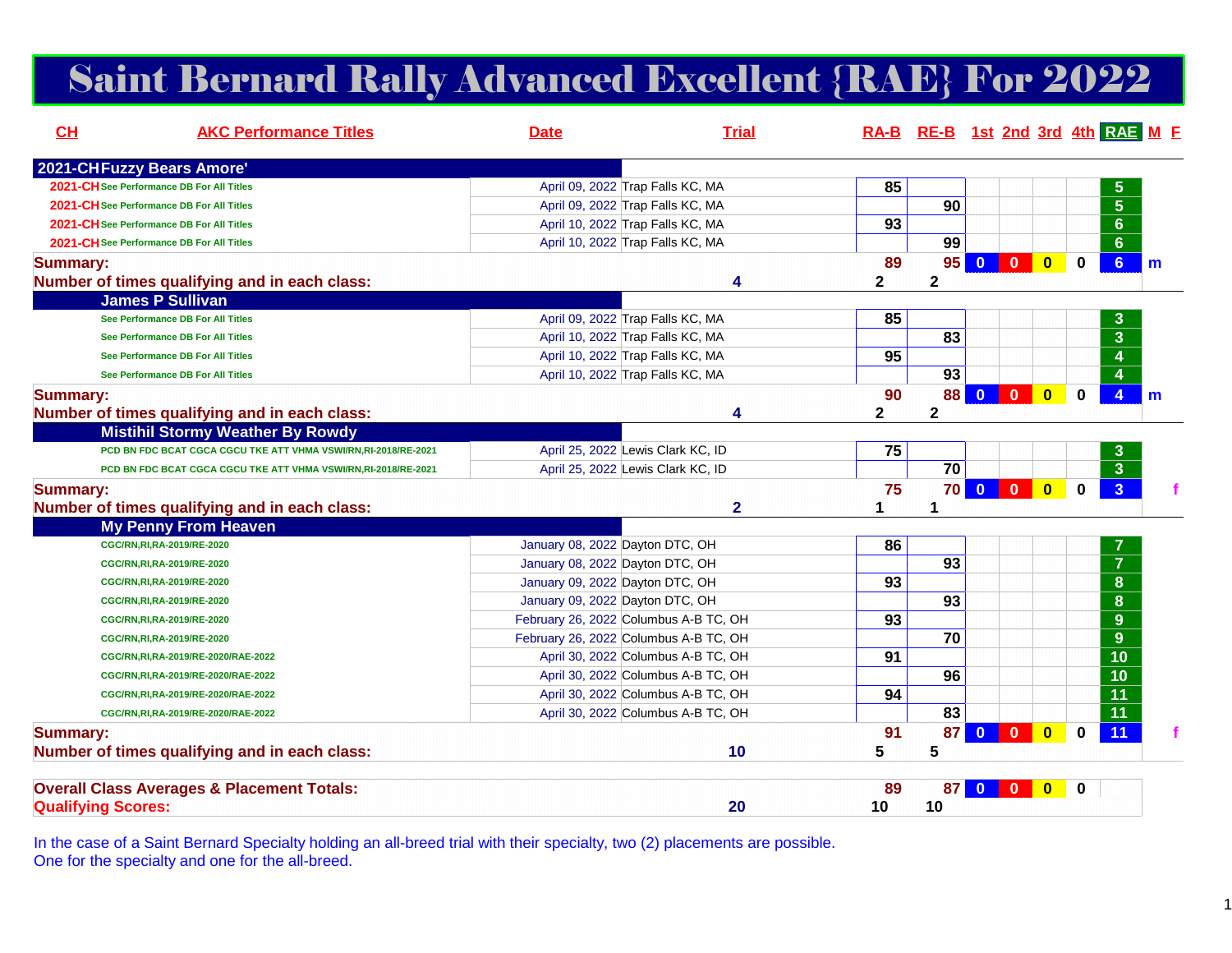### Saint Bernard Rally Master {RM} Scores For 2022

| CL                        | <b>AKC Performance Titles</b>                                                | <b>Date</b>                     | Trial                                                  | <b>RM</b>       |              |          |              |              | 1st 2nd 3rd 4th M E |
|---------------------------|------------------------------------------------------------------------------|---------------------------------|--------------------------------------------------------|-----------------|--------------|----------|--------------|--------------|---------------------|
|                           | <b>James P Sullivan</b>                                                      |                                 |                                                        |                 |              |          |              |              |                     |
| <b>Master</b>             |                                                                              |                                 |                                                        |                 |              |          |              |              |                     |
|                           | See Performance DB For All Titles                                            |                                 | April 09, 2022 Trap Falls KC, MA                       | 79              |              |          |              |              |                     |
| <b>Summary:</b>           |                                                                              |                                 |                                                        | 79              | $\bf{0}$     |          | $\mathbf{0}$ | $\bf{0}$     |                     |
|                           | Number of times qualifying and in each class:                                |                                 |                                                        |                 |              |          |              |              | m                   |
|                           | <b>My Penny From Heaven</b>                                                  |                                 |                                                        |                 |              |          |              |              |                     |
| <b>Master</b>             |                                                                              |                                 |                                                        |                 |              |          |              |              |                     |
|                           | CGC/RN, RI, RA-2019/RE-2020                                                  | January 08, 2022 Dayton DTC, OH |                                                        | 97              |              |          |              |              |                     |
|                           | CGC/RN, RI, RA-2019/RE-2020                                                  |                                 | February 26, 2022 Columbus A-B TC, OH                  | $\overline{74}$ |              |          |              |              |                     |
| <b>Summary:</b>           |                                                                              |                                 |                                                        | 86              |              |          | $\mathbf{0}$ | 0            |                     |
|                           | Number of times qualifying and in each class:                                |                                 | $\mathbf{2}$                                           | 2               |              |          |              |              |                     |
|                           | <b>Swissmiss Shayna Snowflake</b>                                            |                                 |                                                        |                 |              |          |              |              |                     |
| <b>Master</b>             |                                                                              |                                 |                                                        |                 |              |          |              |              |                     |
|                           | See Performance Date/RN-2018/RA-2019/RE-2020/RM2,RAE-2021/RM3-2022           | February 05, 2022 Medina KC, OH |                                                        | 98              |              |          |              |              |                     |
|                           | See Performance Date/RN-2018/RA-2019/RE-2020/RM2,RAE-2021/RM3-2022           | February 05, 2022 Medina KC, OH |                                                        | 100             |              |          | 3            |              |                     |
|                           | See Performance Date/RN-2018/RA-2019/RE-2020/RM2,RAE-2021/RM3-2022           | February 06, 2022 Medina KC, OH |                                                        | 99              |              |          |              |              |                     |
|                           | See Performance Date/RN-2018/RA-2019/RE-2020/RM2,RAE-2021/RM3-2022           | February 06, 2022 Medina KC, OH |                                                        | 90              |              |          |              |              |                     |
|                           | 2022-RACH See Performance Date/RN-2018/RA-2019/RE-2020/RM2,RAE-2021/RM3-2022 |                                 | March 04, 2022 German Shepherd DC of Northern Ohio, OH | 96              |              |          |              |              |                     |
|                           | 2022-RACH See Performance Date/RN-2018/RA-2019/RE-2020/RM2,RAE-2021/RM3-2022 |                                 | March 04, 2022 German Shepherd DC of Northern Ohio, OH | 95              |              |          |              |              |                     |
|                           | 2022-RACH See Performance Date/RN-2018/RA-2019/RE-2020/RM2,RAE-2021/RM3-2022 |                                 | March 12, 2022 Cleveland A-B TC, OH                    | 95              |              |          |              |              |                     |
| <b>Summary:</b>           |                                                                              |                                 |                                                        | 96              | $\Omega$     | $\bf{0}$ |              | $\Omega$     |                     |
|                           | Number of times qualifying and in each class:                                |                                 |                                                        |                 |              |          |              |              |                     |
|                           | <b>Overall Class Averages &amp; Placement Totals:</b>                        |                                 |                                                        | 92              | $\mathbf{0}$ |          |              | $\mathbf{0}$ |                     |
| <b>Qualifying Scores:</b> |                                                                              |                                 | 10                                                     | 10              |              |          |              |              |                     |

In the case of a Saint Bernard Specialty holding an all-breed trial with their specialty, two (2) placements are possible. One for the specialty and one for the all-breed.

**© This Article is Copyrighted by John Cox**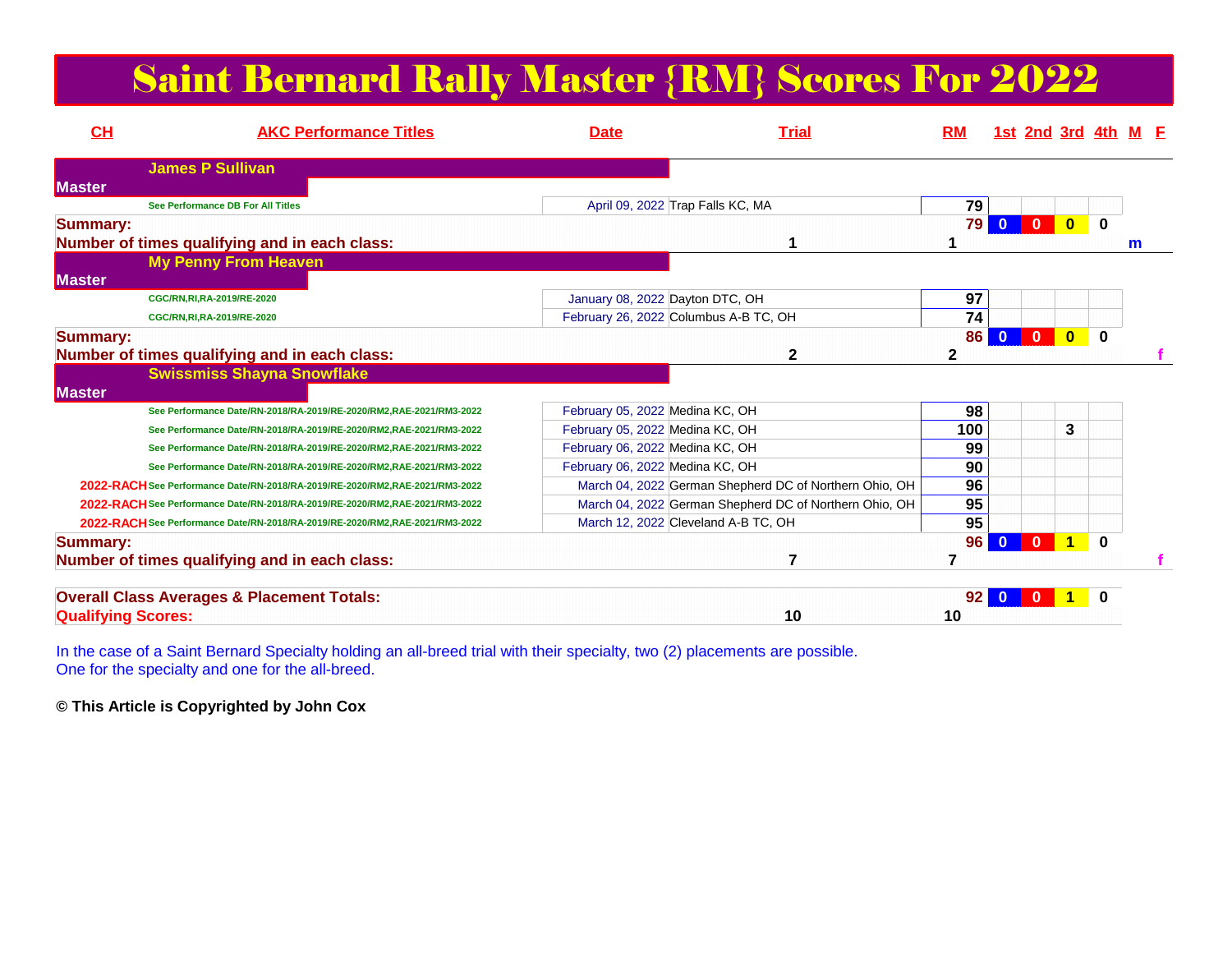#### Saint Bernard Rally Scores {Intermediate, Advanced, Excellent, Master} For 2022

| CH              | <b>AKC Performance Titles</b>                                                        | <b>Date</b>                        | <b>Trial</b>                             |             |                         |                |             |                 |                             |                |                         |                         |             | RA-ARA-B RI RE-ARE-B RM 1st 2nd 3rd 4th RAE | #              | M E          |
|-----------------|--------------------------------------------------------------------------------------|------------------------------------|------------------------------------------|-------------|-------------------------|----------------|-------------|-----------------|-----------------------------|----------------|-------------------------|-------------------------|-------------|---------------------------------------------|----------------|--------------|
|                 | 2021-CHFuzzy Bears Amore'                                                            |                                    |                                          |             |                         |                |             |                 |                             |                |                         |                         |             |                                             |                |              |
|                 | 2021-CH See Performance DB For All Titles                                            | April 09, 2022 Trap Falls KC, MA   |                                          |             | 85                      |                |             |                 |                             |                |                         |                         |             | 5                                           | 21             |              |
|                 | 2021-CH See Performance DB For All Titles                                            | April 09, 2022 Trap Falls KC, MA   |                                          |             |                         |                |             | 90              |                             |                |                         |                         |             | $\overline{5}$                              | 22             |              |
|                 | 2021-CH See Performance DB For All Titles                                            | April 10, 2022 Trap Falls KC, MA   |                                          |             | 93                      |                |             |                 |                             |                |                         |                         |             | $6\phantom{a}$                              | 23             |              |
|                 | 2021-CH See Performance DB For All Titles                                            | April 10, 2022 Trap Falls KC, MA   |                                          |             |                         |                |             | 99              |                             |                |                         |                         |             | 6                                           | 24             |              |
| <b>Summary:</b> |                                                                                      |                                    |                                          | <b>ERR</b>  | 89                      | <b>ERR ERR</b> |             |                 | 95 ERR 0                    |                | $\mathbf{0}$            | $\mathbf{0}$            | $\bf{0}$    | 6 <sup>1</sup>                              | 4              |              |
|                 | Number of times qualifying and in each class:                                        |                                    | 4                                        | $\mathbf 0$ | $\overline{\mathbf{2}}$ | $\mathbf 0$    | 0           | $\mathbf 2$     | 0                           |                |                         |                         |             |                                             |                | $\mathbf{m}$ |
|                 | <b>James P Sullivan</b>                                                              |                                    |                                          |             |                         |                |             |                 |                             |                |                         |                         |             |                                             |                |              |
|                 | See Performance DB For All Titles                                                    | April 09, 2022 Trap Falls KC, MA   |                                          |             | 85                      |                |             |                 |                             |                |                         |                         |             | 3                                           | 18             |              |
|                 | See Performance DB For All Titles                                                    | April 09, 2022 Trap Falls KC, MA   |                                          |             |                         |                |             |                 | 79                          |                |                         |                         |             |                                             | 20             |              |
|                 | See Performance DB For All Titles                                                    | April 10, 2022 Trap Falls KC, MA   |                                          |             |                         |                |             | 83              |                             |                |                         |                         |             | $\overline{\mathbf{3}}$                     | 19             |              |
|                 | See Performance DB For All Titles                                                    | April 10, 2022 Trap Falls KC, MA   |                                          |             | 95                      |                |             |                 |                             |                |                         |                         |             | 4                                           | 21             |              |
|                 | See Performance DB For All Titles                                                    | April 10, 2022 Trap Falls KC, MA   |                                          |             |                         |                |             | $\overline{93}$ |                             |                |                         |                         |             | 4                                           | 22             |              |
| <b>Summary:</b> |                                                                                      |                                    |                                          | <b>ERR</b>  |                         | 90 ERR ERR     |             | 88              |                             | <b>79 0</b>    | $\overline{\mathbf{0}}$ | $\overline{\mathbf{0}}$ | $\bf{0}$    | $\overline{4}$                              | $\overline{5}$ |              |
|                 | Number of times qualifying and in each class:                                        |                                    | 5                                        | $\mathbf 0$ | $\mathbf{2}$            | $\bf{0}$       | $\mathbf 0$ | $\overline{2}$  | 1                           |                |                         |                         |             |                                             |                | $\mathbf{m}$ |
|                 | 2020-CHKudos Crown Royal V Regalbear                                                 |                                    |                                          |             |                         |                |             |                 |                             |                |                         |                         |             |                                             |                |              |
|                 | 2020-CH See Performance DB For All Titles                                            | March 05, 2022 Superstition KC, AZ |                                          |             |                         | 93             |             |                 |                             |                |                         |                         |             |                                             |                |              |
|                 | 2020-CH See Performance DB For All Titles                                            | March 06, 2022 Superstition KC, AZ |                                          |             |                         | 85             |             |                 |                             |                |                         |                         |             |                                             | $\overline{2}$ |              |
| <b>Summary:</b> |                                                                                      |                                    |                                          |             | <b>ERR ERR</b>          |                |             |                 | 89 ERR ERR ERR 0 0          |                |                         | $\bullet$               | 0           | <b>ERR</b>                                  | 2 <sup>1</sup> |              |
|                 | Number of times qualifying and in each class:                                        |                                    | $\mathbf{2}$                             | 0           | 0                       | $\mathbf{2}$   | 0           | $\mathbf 0$     | 0                           |                |                         |                         |             |                                             |                | $\mathsf{m}$ |
| <b>RN-2015</b>  | <b>Kudos to Troopers Sonny Boy</b>                                                   | January 29, 2022 Kachina KC, AZ    |                                          |             |                         | 78             |             |                 |                             |                |                         |                         |             |                                             |                |              |
| <b>Summary:</b> |                                                                                      |                                    |                                          |             | <b>ERR ERR</b>          |                |             |                 | <b>78 ERR ERR ERR 0 0 0</b> |                |                         | $\bullet$               | $\mathbf 0$ | <b>ERR</b>                                  |                |              |
|                 |                                                                                      |                                    |                                          | $\bf{0}$    | $\bf{0}$                |                | 0           | 0               | $\bf{0}$                    |                |                         |                         |             |                                             |                |              |
|                 | Number of times qualifying and in each class:                                        |                                    |                                          |             |                         |                |             |                 |                             |                |                         |                         |             |                                             |                | $\mathbf{m}$ |
|                 | <b>Mistihil Stormy Weather By Rowdy</b><br>BN BCAT TKI CGC ATT/RN,RI-2018/RA,RE-2021 |                                    |                                          |             |                         |                |             | 70              |                             |                |                         |                         |             |                                             | 17             |              |
|                 |                                                                                      | January 23, 2022 Taulatin KC, OR   |                                          |             | 78                      |                |             |                 |                             |                |                         |                         | 4           |                                             | 18             |              |
|                 | PCD BN FDC BCAT CGC, TKI, ATT, VHMA/RN, RI-2018/RE-2021                              |                                    | February 13, 2022 SBC of Puget Sound, WA |             | 84                      |                |             |                 |                             | 1              |                         |                         |             |                                             |                |              |
|                 | PCD BN FDC BCAT CGCA CGCU TKE ATT VHMA VSWI/RN,RI-2018/F                             |                                    | April 03, 2022 Washington State OTC, WA  |             |                         |                |             | 72              |                             |                |                         |                         |             |                                             | 19             |              |
|                 | PCD BN FDC BCAT CGCA CGCU TKE ATT VHMA VSWI/RN,RI-2018/F                             |                                    | April 23, 2022 Palouse Hills DF, WA      |             |                         |                |             |                 |                             |                |                         |                         |             |                                             | 20             |              |
|                 | PCD BN FDC BCAT CGCA CGCU TKE ATT VHMA VSWI/RN,RI-2018/F                             | April 25, 2022 Lewis Clark KC, ID  |                                          |             | 75                      |                |             |                 |                             |                |                         |                         |             | $\mathbf{3}$                                | 21             |              |
|                 | PCD BN FDC BCAT CGCA CGCU TKE ATT VHMA VSWI/RN,RI-2018/F                             | April 25, 2022 Lewis Clark KC, ID  |                                          |             |                         |                |             | $\overline{70}$ |                             |                |                         |                         |             | $\overline{3}$                              | 22             |              |
| <b>Summary:</b> |                                                                                      |                                    |                                          | <b>ERR</b>  |                         | 79 ERR ERR     |             | $\overline{71}$ | <b>ERR</b>                  | $\overline{1}$ | $0-1$                   | $\overline{\mathbf{0}}$ | $\mathbf 1$ | 3 <sup>1</sup>                              | 6 <sup>1</sup> |              |
|                 | Number of times qualifying and in each class:                                        |                                    | 6                                        | $\bf{0}$    | 3                       | $\bf{0}$       | 0           | 3               | 0                           |                |                         |                         |             |                                             |                |              |
|                 | <b>My Penny From Heaven</b>                                                          |                                    |                                          |             |                         |                |             |                 |                             |                |                         |                         |             |                                             |                |              |
|                 | CGC/RN, RI, RA-2019/RE-2020                                                          | January 08, 2022 Dayton DTC, OH    |                                          |             | 86                      |                |             |                 |                             |                |                         |                         |             |                                             | 30             |              |
|                 | CGC/RN, RI, RA-2019/RE-2020                                                          | January 08, 2022 Dayton DTC, OH    |                                          |             |                         |                |             | $\overline{93}$ |                             |                |                         |                         |             | $\overline{7}$                              | 31             |              |
|                 | CGC/RN,RI,RA-2019/RE-2020                                                            | January 08, 2022 Dayton DTC, OH    |                                          |             |                         |                |             |                 | $\overline{97}$             |                |                         |                         |             |                                             | 32             |              |
|                 | CGC/RN,RI,RA-2019/RE-2020                                                            | January 09, 2022 Dayton DTC, OH    |                                          |             | $\overline{93}$         |                |             |                 |                             |                |                         |                         |             | 8                                           | 33             |              |
|                 | CGC/RN, RI, RA-2019/RE-2020                                                          | January 09, 2022 Dayton DTC, OH    |                                          |             |                         |                |             | 93              |                             |                |                         |                         |             | 8                                           | 34             |              |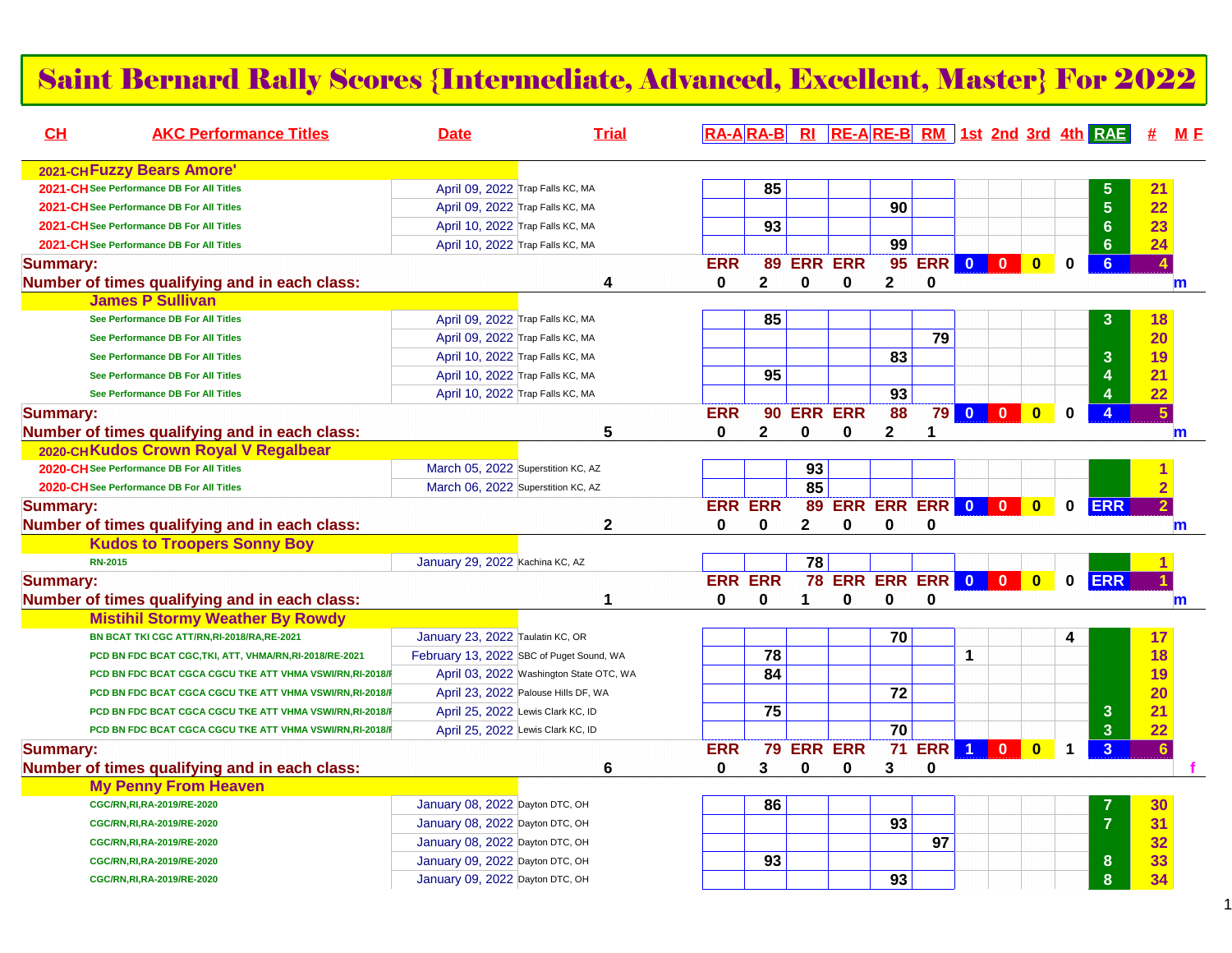| CH                                   | <b>AKC Performance Titles</b>                                          | <b>Date</b>                           | <b>Trial</b>                                           |            |                |                         |            |                 |                      |              |                |                         |              | RA-ARA-B RI RE-ARE-B RM 1st 2nd 3rd 4th RAE | 坓  |   |
|--------------------------------------|------------------------------------------------------------------------|---------------------------------------|--------------------------------------------------------|------------|----------------|-------------------------|------------|-----------------|----------------------|--------------|----------------|-------------------------|--------------|---------------------------------------------|----|---|
| CGC/RN, RI, RA-2019/RE-2020          |                                                                        | February 26, 2022 Columbus A-B TC, OH |                                                        |            | 93             |                         |            |                 |                      |              |                |                         |              | 9                                           | 33 |   |
| CGC/RN, RI, RA-2019/RE-2020          |                                                                        | February 26, 2022 Columbus A-B TC, OH |                                                        |            |                |                         |            | $\overline{70}$ |                      |              |                |                         |              | 9                                           | 34 |   |
| CGC/RN, RI, RA-2019/RE-2020          |                                                                        | February 26, 2022 Columbus A-B TC, OH |                                                        |            |                |                         |            |                 | $\overline{74}$      |              |                |                         |              |                                             | 35 |   |
| CGC/RN, RI, RA-2019/RE-2020/RAE-2022 |                                                                        | April 30, 2022 Columbus A-B TC, OH    |                                                        |            | 91             |                         |            |                 |                      |              |                |                         |              | 10                                          | 36 |   |
| CGC/RN, RI, RA-2019/RE-2020/RAE-2022 |                                                                        | April 30, 2022 Columbus A-B TC, OH    |                                                        |            |                |                         |            | 96              |                      |              |                |                         |              | 10                                          | 37 |   |
| CGC/RN, RI, RA-2019/RE-2020/RAE-2022 |                                                                        | April 30, 2022 Columbus A-B TC, OH    |                                                        |            | 94             |                         |            |                 |                      |              |                |                         |              | 11                                          | 38 |   |
| CGC/RN, RI, RA-2019/RE-2020/RAE-2022 |                                                                        | April 30, 2022 Columbus A-B TC, OH    |                                                        |            |                |                         |            | 83              |                      |              |                |                         |              | 11                                          | 39 |   |
| <b>Summary:</b>                      |                                                                        |                                       |                                                        | <b>ERR</b> | 91             | <b>ERR</b>              | <b>ERR</b> | 87              | 86                   | $\bullet$    | $\bullet$      | $\mathbf{0}$            | $\bf{0}$     | 11                                          | 12 |   |
|                                      | Number of times qualifying and in each class:                          |                                       | 12                                                     | 0          | 5              | 0                       | 0          | 5               | $\mathbf{2}$         |              |                |                         |              |                                             |    |   |
| <b>Sadie Hunter</b>                  |                                                                        |                                       |                                                        |            |                |                         |            |                 |                      |              |                |                         |              |                                             |    |   |
| BN,CDX,TKN/RN-2018/RI-2022           |                                                                        | January 14, 2022 Sacramento DTC, CA   |                                                        |            |                | 98                      |            |                 |                      |              | 2              |                         |              |                                             |    |   |
| BN,CDX,TKN/RN-2018/RI-2022           |                                                                        | January 14, 2022 Sacramento DTC, CA   |                                                        |            |                | 98                      |            |                 |                      |              |                |                         |              |                                             |    |   |
| <b>Summary:</b>                      |                                                                        |                                       |                                                        |            | <b>ERR ERR</b> | 98                      |            |                 | ERR ERR ERR 0 1      |              |                | $\overline{\mathbf{0}}$ | $\mathbf 1$  | <b>ERR</b>                                  |    |   |
|                                      | Number of times qualifying and in each class:                          |                                       | 2                                                      | 0          | 0              | $\mathbf{2}$            | 0          | 0               | $\bf{0}$             |              |                |                         |              |                                             |    |   |
|                                      | 2017-CH Shadow Mtn Back To The Future                                  |                                       |                                                        |            |                |                         |            |                 |                      |              |                |                         |              |                                             |    |   |
| 2017-CH CGC.BN/RN-2021               |                                                                        | February 25, 2022 AKC Virtual Rally   |                                                        | 81         |                |                         |            |                 |                      |              |                |                         |              |                                             |    |   |
| <b>Summary:</b>                      |                                                                        |                                       |                                                        | 81         |                | ERR ERR ERR ERR ERR 0 0 |            |                 |                      |              |                | $\mathbf{0}$            | $\mathbf{0}$ | <b>ERR</b>                                  |    |   |
|                                      | Number of times qualifying and in each class:                          |                                       | 1                                                      | 1          | 0              | 0                       | 0          | 0               | 0                    |              |                |                         |              |                                             |    | m |
| 2018-CHShadow Mtn Big Bang           |                                                                        |                                       |                                                        |            |                |                         |            |                 |                      |              |                |                         |              |                                             |    |   |
| 2018-CH CGC/RN-2021                  |                                                                        | April 22, 2022 AKC Virtual Rally      |                                                        |            |                | 90                      |            |                 |                      |              |                |                         |              |                                             |    |   |
| <b>Summary:</b>                      |                                                                        |                                       |                                                        | <b>ERR</b> | <b>ERR</b>     | 90                      |            |                 | ERR ERR ERR 0 0 0    |              |                |                         | $\mathbf{0}$ | <b>ERR</b>                                  |    |   |
|                                      | Number of times qualifying and in each class:                          |                                       | 1                                                      | 0          | 0              | 1                       | 0          | 0               | 0                    |              |                |                         |              |                                             |    |   |
|                                      | <b>Swissmiss Shayna Snowflake</b>                                      |                                       |                                                        |            |                |                         |            |                 |                      |              |                |                         |              |                                             |    |   |
|                                      | See Performance Date/RN-2018/RA-2019/RE-2020/RM2,RAE-2021/RM           | February 05, 2022 Medina KC, OH       |                                                        |            |                |                         |            |                 | 98                   |              |                |                         |              |                                             | 75 |   |
|                                      | See Performance Date/RN-2018/RA-2019/RE-2020/RM2,RAE-2021/RM           | February 05, 2022 Medina KC, OH       |                                                        |            |                |                         |            |                 | 100                  |              |                | 3                       |              |                                             | 76 |   |
|                                      | See Performance Date/RN-2018/RA-2019/RE-2020/RM2,RAE-2021/RM           | February 06, 2022 Medina KC, OH       |                                                        |            |                |                         |            |                 | 99                   |              |                |                         |              |                                             | 77 |   |
|                                      | See Performance Date/RN-2018/RA-2019/RE-2020/RM2,RAE-2021/RM           | February 06, 2022 Medina KC, OH       |                                                        |            |                |                         |            |                 | 90                   |              |                |                         |              |                                             | 78 |   |
|                                      | 2022-RACH See Performance Date/RN-2018/RA-2019/RE-2020/RM2,RAE-2021/RM |                                       | March 04, 2022 German Shepherd DC of Northern Ohio, OH |            |                |                         |            |                 | 96                   |              |                |                         |              |                                             | 79 |   |
|                                      | 2022-RACH See Performance Date/RN-2018/RA-2019/RE-2020/RM2,RAE-2021/RN |                                       | March 04, 2022 German Shepherd DC of Northern Ohio, OH |            |                |                         |            |                 | 95                   |              |                |                         |              |                                             | 80 |   |
|                                      | 2022-RACH See Performance Date/RN-2018/RA-2019/RE-2020/RM2,RAE-2021/RI | March 12, 2022 Cleveland A-B TC, OH   |                                                        |            |                |                         |            |                 | $\overline{95}$      |              |                |                         |              |                                             | 81 |   |
| <b>Summary:</b>                      |                                                                        |                                       |                                                        | <b>ERR</b> |                | <b>ERR ERR ERR ERR</b>  |            |                 | 96                   | $\mathbf{0}$ | $\overline{0}$ | $\overline{1}$          | $\bf{0}$     | <b>ERR</b>                                  |    |   |
|                                      | Number of times qualifying and in each class:                          |                                       | $\overline{7}$                                         | 0          | 0              | 0                       | 0          | 0               | 7                    |              |                |                         |              |                                             |    |   |
| 2022-GCH Vicdorys You'Re So Cold     |                                                                        |                                       |                                                        |            |                |                         |            |                 |                      |              |                |                         |              |                                             |    |   |
| 2022-GCH TKN/2021-RN                 |                                                                        | March 26, 2022 Peninsula DFC, WA      |                                                        |            |                | 73                      |            |                 |                      |              |                |                         |              |                                             |    |   |
| 2022-GCH TKN/2021-RN                 |                                                                        | April 23, 2022 Tacoma KC, WA          |                                                        |            |                | 94                      |            |                 |                      |              |                |                         |              |                                             |    |   |
| 2022-GCHTKN/2021-RN/RI-2022          |                                                                        | April 24, 2022 Tacoma KC, WA          |                                                        |            |                | 78                      |            |                 |                      |              |                |                         |              |                                             |    |   |
| <b>Summary:</b>                      |                                                                        |                                       |                                                        |            | <b>ERR ERR</b> |                         |            |                 | 82 ERR ERR ERR 0 0 0 |              |                |                         |              | $0$ ERR                                     |    |   |
|                                      | Number of times qualifying and in each class:                          |                                       | 3                                                      | 0          | 0              | 3                       | 0          | 0               | 0                    |              |                |                         |              |                                             |    |   |
|                                      | <b>Wild Turkey American Pie</b>                                        |                                       |                                                        |            |                |                         |            |                 |                      |              |                |                         |              |                                             |    |   |
| <b>RN-2021</b>                       |                                                                        | January 14, 2022 Sacramento DTC, CA   |                                                        |            |                | 98                      |            |                 |                      | 1            |                |                         |              |                                             |    |   |
| <b>RN-2021</b>                       |                                                                        | January 14, 2022 Sacramento DTC, CA   |                                                        |            |                | 100                     |            |                 |                      |              |                | 3                       |              |                                             |    |   |
| RN-2021/RI-2022                      |                                                                        | April 16, 2022 Sacramneto KC, CA      |                                                        |            |                | 100                     |            |                 |                      |              |                |                         |              |                                             |    |   |
| <b>Summary:</b>                      |                                                                        |                                       |                                                        |            | <b>ERR ERR</b> |                         |            |                 | 99 ERR ERR ERR 2 0 1 |              |                |                         |              | 0 ERR                                       |    |   |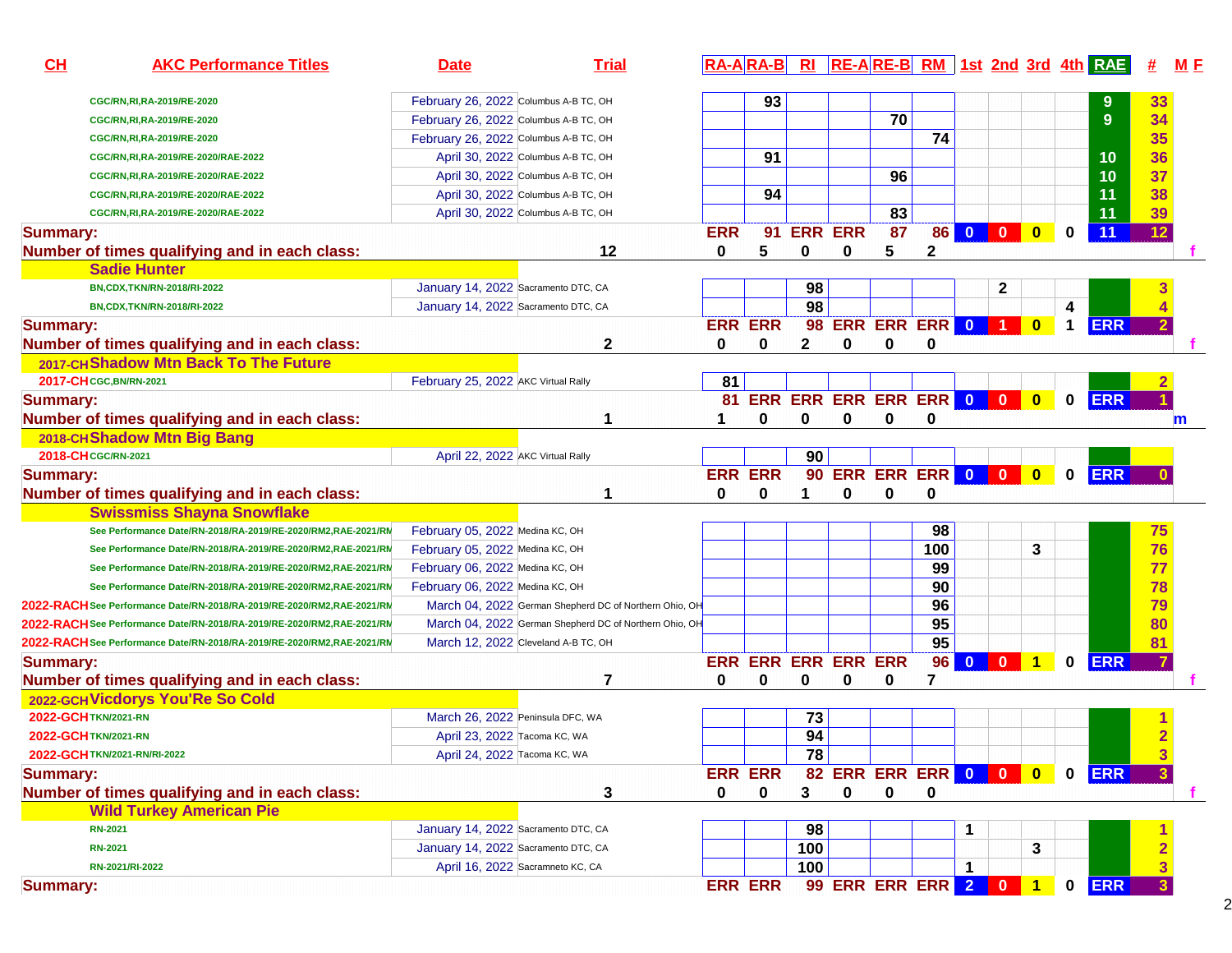|                           | <b>AKC Performance Titles</b>                                | Date | <u>Trial</u> |                           |         | $R$ A-A $R$ A-B RI RE-A $R$ E-B RM 1st 2nd 3rd 4th RAE # M E |                           |  |  |  |    |  |
|---------------------------|--------------------------------------------------------------|------|--------------|---------------------------|---------|--------------------------------------------------------------|---------------------------|--|--|--|----|--|
|                           | Number of times qualifying and in each class:                |      |              | $\mathbf{0}$ $\mathbf{0}$ |         |                                                              | $\mathbf{0}$ $\mathbf{0}$ |  |  |  |    |  |
| <b>Qualifying Scores:</b> | <b>Overall Class Averages, Placement &amp; Score totals:</b> |      |              | 81                        | $12 \,$ | 88 90 ERR 84 92 3 1 2 2                                      | 12 <sup>1</sup>           |  |  |  | 46 |  |

In the case of a Saint Bernard Specialty holding an all-breed trial with their specialty, two (2) placements are possible. One for the specialty and one for the all-breed.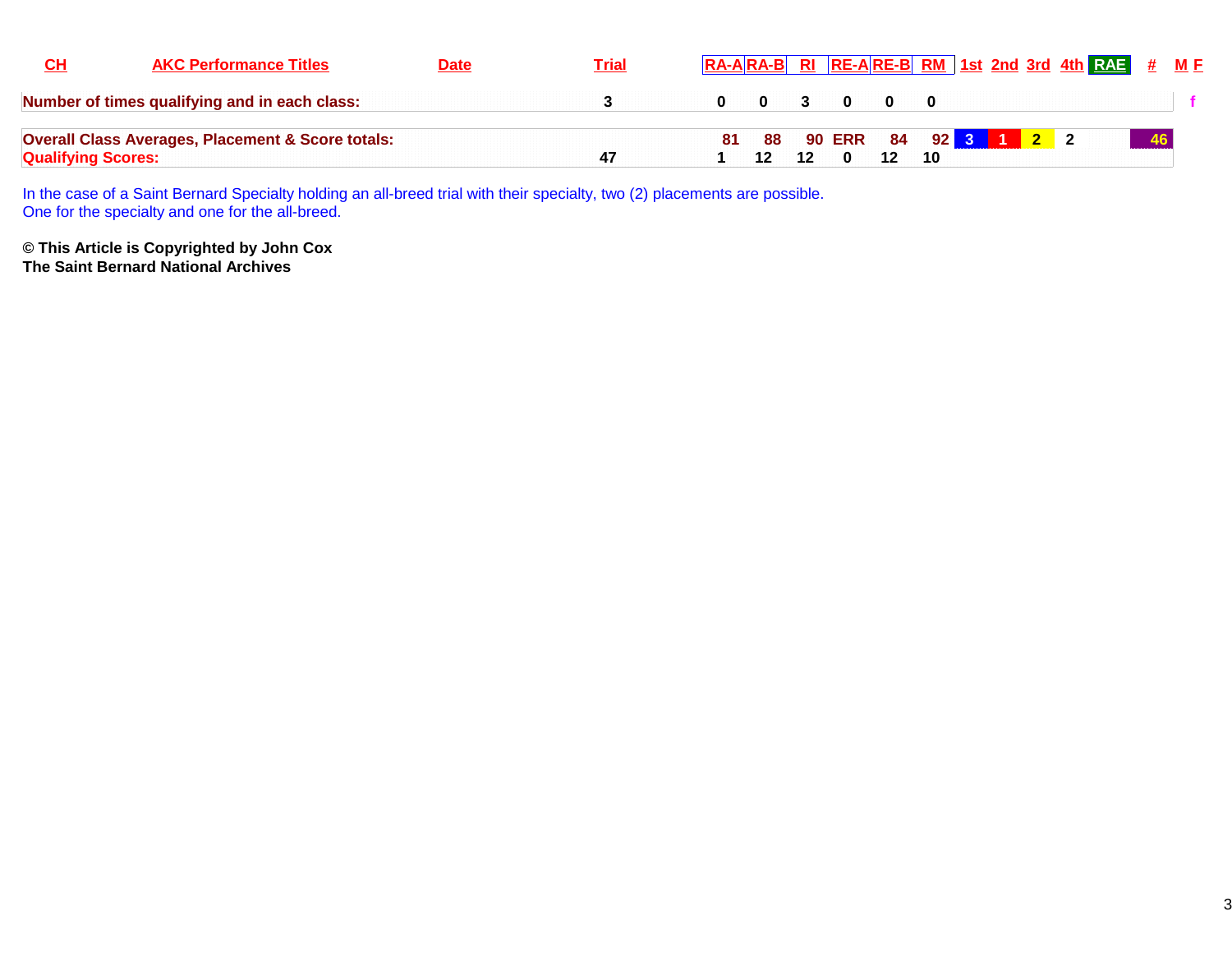|               | <b>Saint Bernard Summary of AKC Agility Trials {Preferred} For 2022</b> |                   |                            |              |              |              |                        |              |          |              |              |              |               |   |                |                |                                  |                                 |     |
|---------------|-------------------------------------------------------------------------|-------------------|----------------------------|--------------|--------------|--------------|------------------------|--------------|----------|--------------|--------------|--------------|---------------|---|----------------|----------------|----------------------------------|---------------------------------|-----|
| CH            | <b>AKC Performance Titles</b>                                           | <b>Date</b>       | <b>2QS PAX NAP A NAP B</b> |              | <b>OAP</b>   | <b>AXP A</b> | <b>AXP B</b> MXP NJP A |              |          | <b>NJP B</b> | <u>OJP</u>   | <b>AJP A</b> | AJP B MJP 1st |   |                |                |                                  | $2nd$ 3rd 4th $#$               | M F |
| (3) Excellent | <b>Swissmiss Shayna Snoflake</b>                                        |                   |                            |              |              |              |                        |              |          |              |              |              |               |   |                |                |                                  |                                 |     |
|               | CD BN RM2 RAE2 AXP AJP MFP SIN SEN CGCA TKA                             | January 08, 2022  |                            |              |              |              | 100.53.48              |              |          |              |              |              |               |   |                |                |                                  |                                 |     |
|               | CD BN RM2 RAE2 AXP AJP MFP SIN SEN CGCA TKA                             | January 14, 2022  |                            |              |              |              | 100.53.62              |              |          |              |              |              |               |   |                |                |                                  |                                 |     |
|               | CD BN RM2 RAE2 AXP AJP MFP SIN SEN CGCA TKA                             | February 19, 2022 |                            |              |              |              | 100.47.68              |              |          |              |              |              |               |   |                |                | 3                                |                                 |     |
|               | Summary of the dog's individual class                                   |                   | n                          | $\bf{0}$     | $\bf{0}$     | 0            | 3                      |              | O.       |              |              |              |               | 0 | $\overline{2}$ |                |                                  | $\blacksquare$ 0 $\blacksquare$ |     |
|               | (3) Excellent Jumpers With Weaves                                       |                   |                            |              |              |              |                        |              |          |              |              |              |               |   |                |                |                                  |                                 |     |
|               | CD BN RM2 RAE2 AXP AJP MFP SIN SEN CGCA TKA                             | January 08, 2022  |                            |              |              |              |                        |              |          |              |              |              | 100.39.34     |   |                |                |                                  |                                 |     |
|               | CD BN RM2 RAE2 AXP AJP MFP SIN SEN CGCA TKA                             | January 22, 2022  |                            |              |              |              |                        |              |          |              |              |              | 100.44.59     |   |                | $\overline{2}$ |                                  |                                 |     |
|               | 2022-RACH CD BN RM3 RAE2 FDC AXP AJP MFPB BCAT SWN RATN CGCA TKP        | April 16, 2022    |                            |              |              |              |                        |              |          |              |              |              | 100.43.30     |   |                |                |                                  |                                 |     |
|               | Summary of the dog's individual class                                   |                   | $\bf{0}$                   | $\mathbf{0}$ | $\bf{0}$     | $\mathbf 0$  | $\mathbf{0}$           | $\mathbf{0}$ | $\bf{0}$ | 0            | 0            |              |               |   |                |                | $\overline{0}$<br>$\blacksquare$ |                                 |     |
|               | <b>Summary of ALL the dog's classes</b>                                 | 6                 | $\Omega$                   | $\mathbf{0}$ | $\mathbf{0}$ | $\mathbf{0}$ | $\mathbf{3}$           | 3            | $\bf{0}$ | $\bf{0}$     | $\mathbf{0}$ | $\bf{0}$     | 3             |   |                |                |                                  | $\mathbf{0}$                    |     |
|               | <b>Overall summary for ALL dogs</b>                                     | 6                 | 0                          |              | 0            | 0            | 3                      | 3            | 0        | 0            | 0            | 0            | 3             |   |                |                |                                  | $\mathbf{0}$                    |     |

2Qs = Dogs qualifying with scores in the Standard and Jumpers with Weaves classes on the same day<br>PAX (Preferred Agility Excellent) = Dogs qualifying with scores in the EXCELLENT B Standard and Jumpers with Weaves classes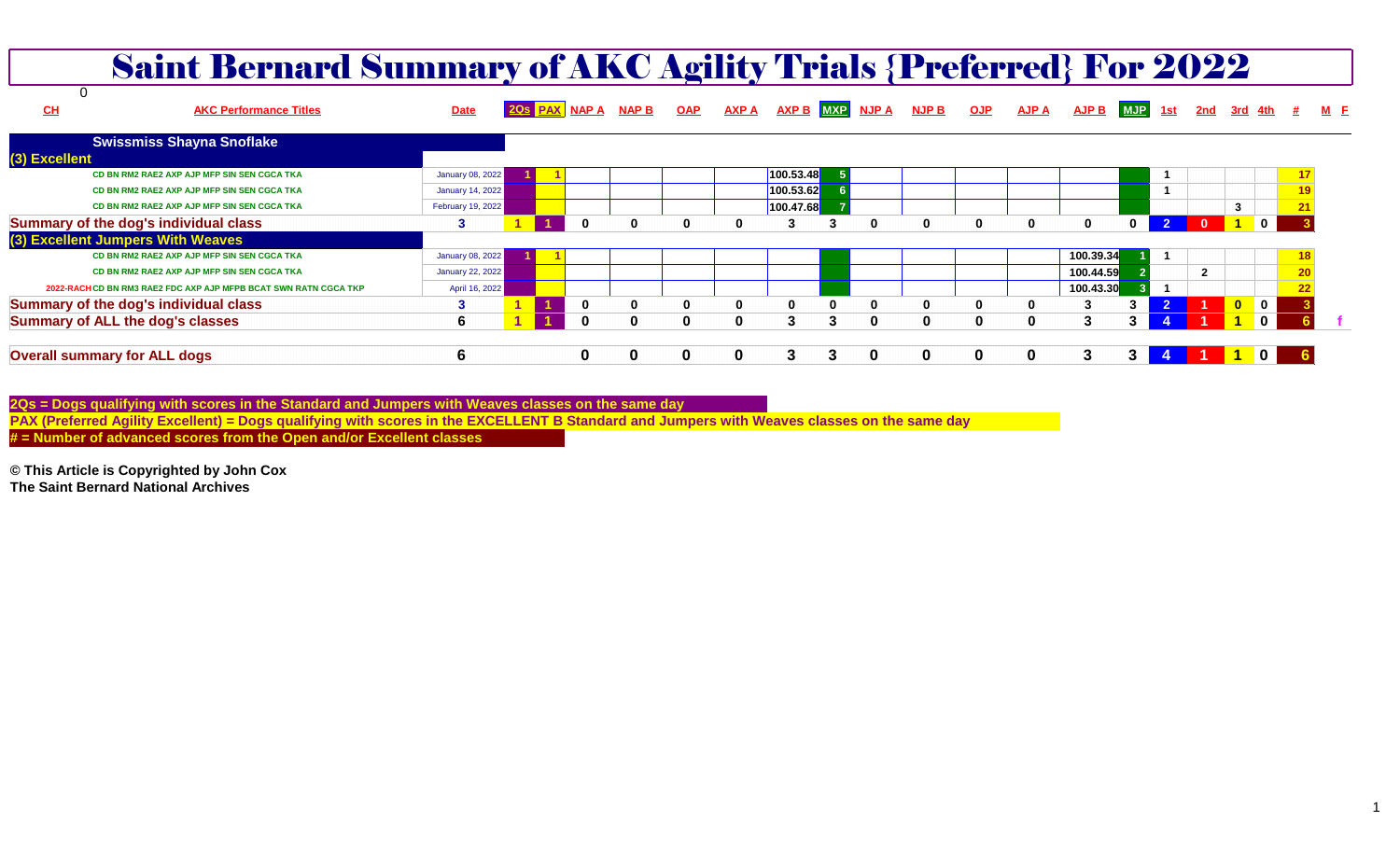## Saint Bernard Agility Excellent {Preferred} {AXP} Scores For 2022

| $CH$                   | <b>AKC Performance Titles</b>               | <b>Date</b> | <b>Trial</b>                                               | Time             |    | <u>Yards AXP A AXP B MXP 20s PAX 1st 2nd 3rd 4th M E</u> |  |         |              |  |
|------------------------|---------------------------------------------|-------------|------------------------------------------------------------|------------------|----|----------------------------------------------------------|--|---------|--------------|--|
|                        | <b>Swissmiss Shayna Snoflake</b>            |             |                                                            |                  |    |                                                          |  |         |              |  |
| (3) Excellent          |                                             |             |                                                            |                  |    |                                                          |  |         |              |  |
|                        | CD BN RM2 RAE2 AXP AJP MFP SIN SEN CGCA TKA |             | January 08, 2022 Irish Setter Club of Ohio, OH             | 178 <sub>1</sub> |    | 100.53.48                                                |  |         |              |  |
|                        | CD BN RM2 RAE2 AXP AJP MFP SIN SEN CGCA TKA |             | January 14, 2022 Cuyahoga Valley Golden Retriever Club, OH | 188              | 75 | 100.53.62                                                |  |         |              |  |
|                        | CD BN RM2 RAE2 AXP AJP MFP SIN SEN CGCA TKA |             | February 19, 2022 Weatern Reserve KC, OH                   | 177              |    | 100.47.68                                                |  |         |              |  |
| <b>Summary</b>         |                                             |             |                                                            | 181.00           | 72 |                                                          |  |         | $\mathbf{0}$ |  |
|                        |                                             |             |                                                            |                  |    |                                                          |  |         |              |  |
| <b>Overall Summary</b> |                                             |             |                                                            | 181.00           | 72 |                                                          |  | ◢ 1 0 1 |              |  |

**2Qs = Dogs qualifying with scores in the Standard and Jumpers with Weaves classes on the same day**

**PAX (Preferred Agility Excellent) = Dogs qualifying with scores in the EXCELLENT B Standard and Jumpers with Weaves classes on the same day**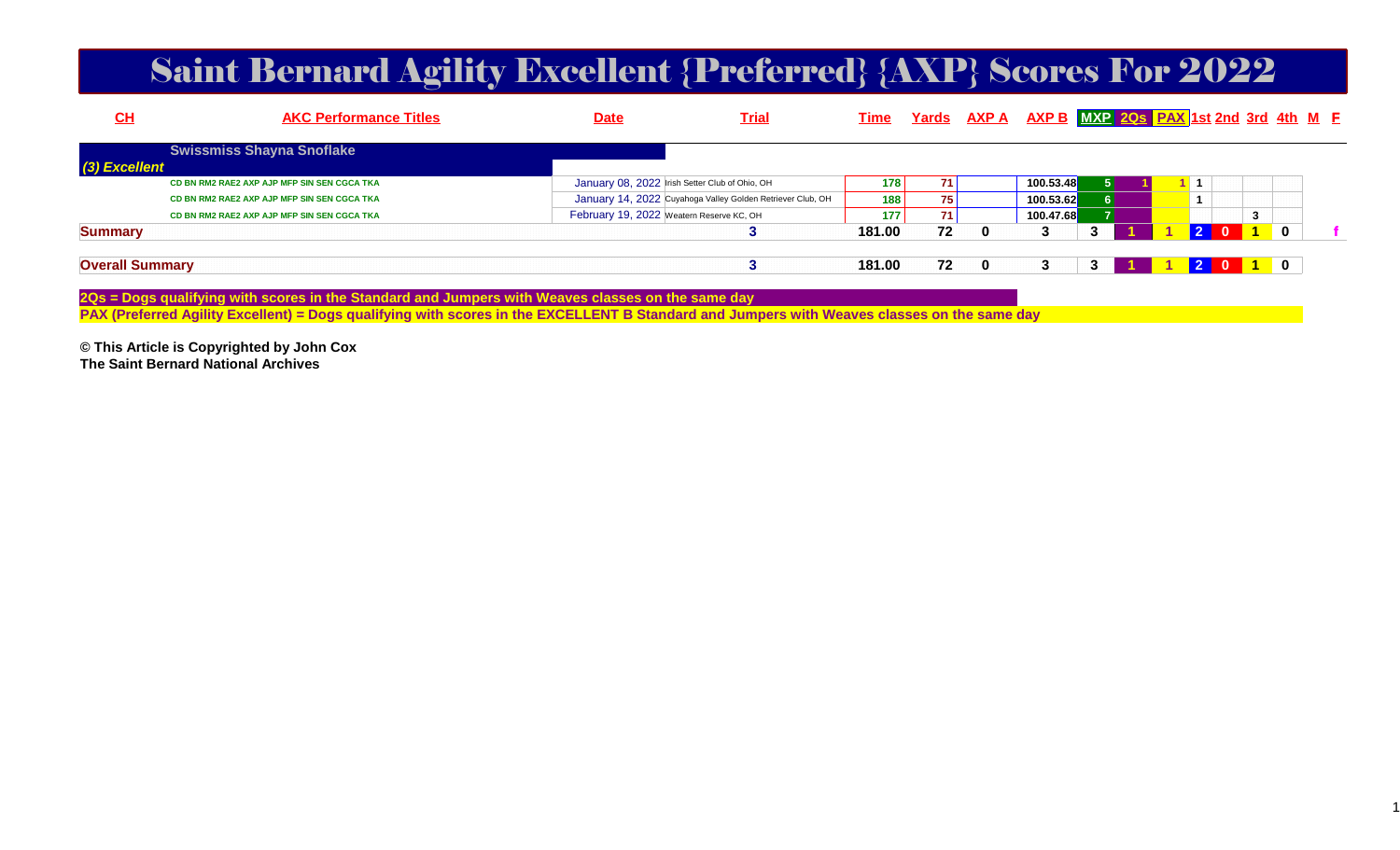#### Saint Bernard Jumpers With Weaves {Preferred} Scores For 2022

| $CH$                                | <b>AKC Performance Titles</b>                                    | <b>Date</b> | <b>Trial</b>                                              |      |           | <u>Time Yards NJP A</u> | <u>NJP B</u> | <u>OJP</u> | AJP A AJP B MJP 2QS PAX |     |  |  |                                                                | 1st 2nd 3rd 4th M E |  |
|-------------------------------------|------------------------------------------------------------------|-------------|-----------------------------------------------------------|------|-----------|-------------------------|--------------|------------|-------------------------|-----|--|--|----------------------------------------------------------------|---------------------|--|
| (3) Excellent Jumpers With Weaves   | <b>Swissmiss Shayna Snoflake</b>                                 |             |                                                           |      |           |                         |              |            |                         |     |  |  |                                                                |                     |  |
|                                     | CD BN RM2 RAE2 AXP AJP MFP SIN SEN CGCA TKA                      |             | January 08, 2022 Irish Setter Club of Ohio, OH            | 157  | 49        |                         |              |            | 100.39.34               |     |  |  |                                                                |                     |  |
|                                     | CD BN RM2 RAE2 AXP AJP MFP SIN SEN CGCA TKA                      |             | January 22, 2022 German Shepherd DC of Northern OH, OH    | 1721 | 53        |                         |              |            | 100.44.59               |     |  |  |                                                                |                     |  |
|                                     | 2022-RACH CD BN RM3 RAE2 FDC AXP AJP MFPB BCAT SWN RATN CGCA TKP |             | April 16, 2022 West Highland White Terrier of America, OH | 177  | 55        |                         |              |            | 100.43.30               |     |  |  |                                                                |                     |  |
|                                     | Summary of the dog's individual class                            |             |                                                           |      | 169 52.33 | 0                       | 0            |            |                         | - 2 |  |  |                                                                |                     |  |
|                                     | <b>Summary of ALL the dog's Jumpers With Weaves Classes</b>      |             |                                                           |      | 169 52.3  | $\bf{0}$                | 0            |            | 2                       |     |  |  | $\begin{array}{ c c c }\n\hline\n0 & 0 \\ \hline\n\end{array}$ |                     |  |
| <b>Overall summary for ALL dogs</b> |                                                                  |             |                                                           |      | 169 52.3  | $\mathbf{0}$            | 0            |            |                         | 0   |  |  | 100                                                            |                     |  |

**Master Jumpers With Weaves Scores**

**2Qs = Dogs qualifying with scores in the Standard and Jumpers with Weaves classes on the same day**

**PAX (Preferred Agility Excellent) = Dogs qualifying with scores in the EXCELLENT B Standard and Jumpers with Weaves classes on the same day**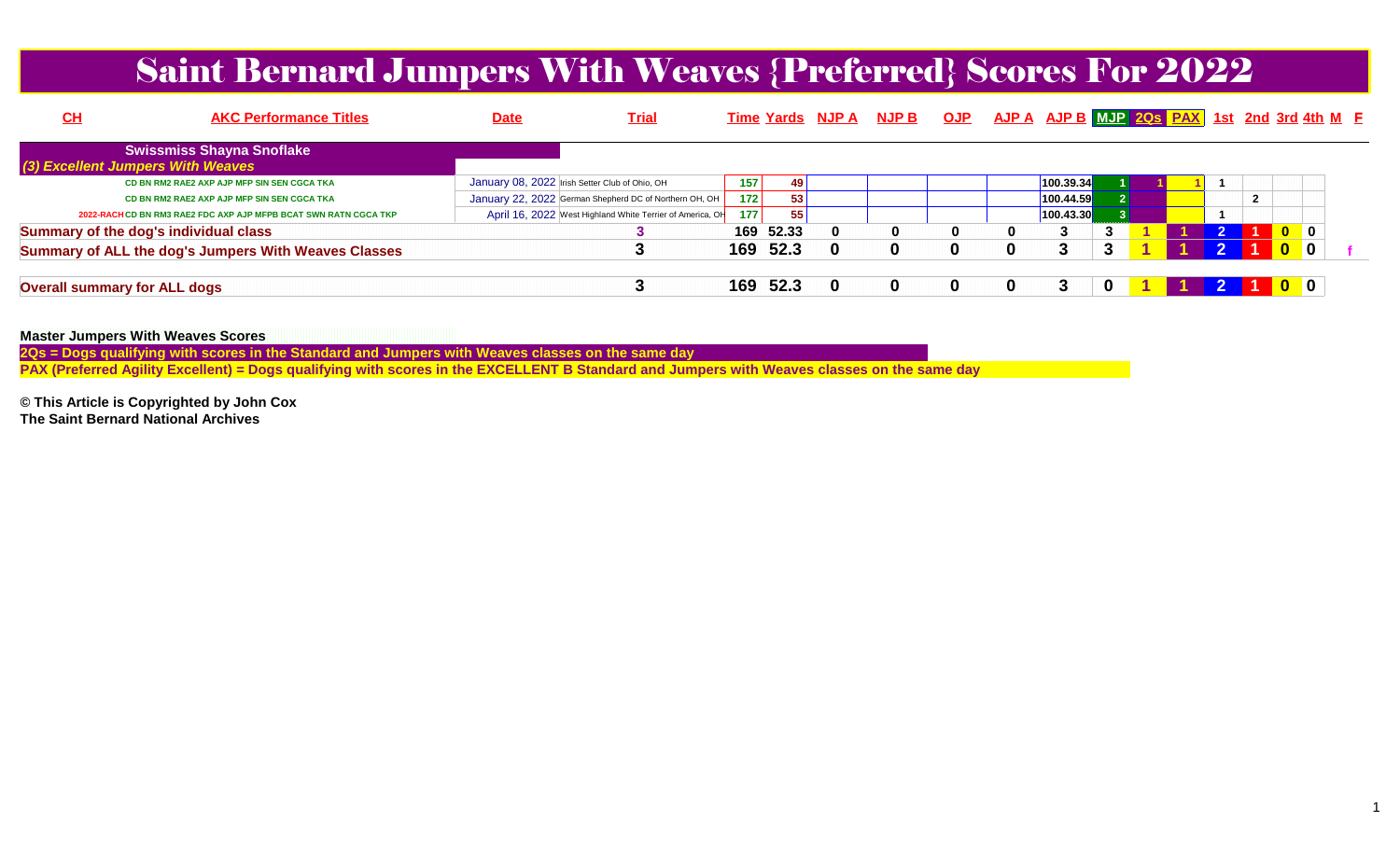# Saint Bernard Preferred Agility Excellent {PAX} Scores For 2022

| $CH$                   | <b>AKC Performance Titles</b>               | <b>Date</b> | <b>Trial</b>                                   |                  | <b>Time Yards</b> | <u>AXP B</u> | AJP B PAX 1st 2nd 3rd 4th M F |   |                  |                  |              |  |
|------------------------|---------------------------------------------|-------------|------------------------------------------------|------------------|-------------------|--------------|-------------------------------|---|------------------|------------------|--------------|--|
|                        | <b>Swissmiss Shayna Snoflake</b>            |             |                                                |                  |                   |              |                               |   |                  |                  |              |  |
|                        | CD BN RM2 RAE2 AXP AJP MFP SIN SEN CGCA TKA |             | January 08, 2022 Irish Setter Club of Ohio, OH | 178 <sub>1</sub> | 71                | 100.53.48    |                               | H |                  |                  |              |  |
|                        | CD BN RM2 RAE2 AXP AJP MFP SIN SEN CGCA TKA |             | January 08, 2022 Irish Setter Club of Ohio, OH | 157              | 49                |              | 100.39.34                     |   |                  |                  |              |  |
| <b>Summary</b>         |                                             |             |                                                |                  |                   |              |                               |   | $\blacksquare$ 0 | <u>l 0 </u>      | $\mathbf{0}$ |  |
| <b>Overall Summary</b> |                                             |             |                                                |                  |                   |              |                               |   |                  | $\overline{0}$ 0 |              |  |

**PAX (Preferred Agility Excellent) = Dogs qualifying with scores in the EXCELLENT B Standard and Jumpers with Weaves classes on the same day**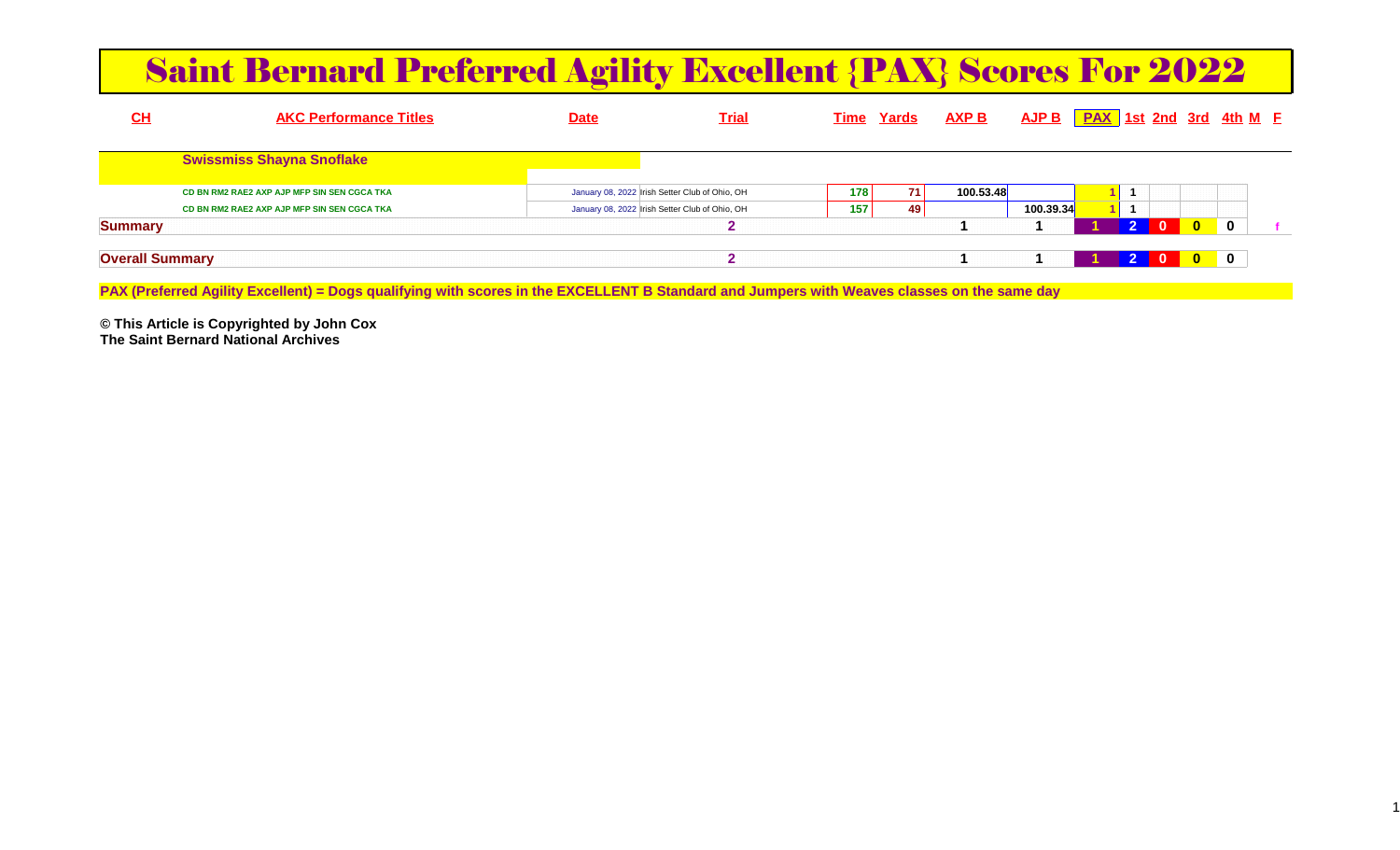#### Saint Bernard Master Agility {Preferred} {MXP, MJP & PAX} Scores For 2022

| <u>СН</u>              | <b>AKC Performance Titles</b>                                    | <b>Date</b> | <u>Trial</u>                                               | Time             | <u>Yards</u> | <b>MXP</b> | <b>MJP</b> | <b>PAX</b> 1st 2nd 3rd 4th M E |  |   |  |
|------------------------|------------------------------------------------------------------|-------------|------------------------------------------------------------|------------------|--------------|------------|------------|--------------------------------|--|---|--|
|                        | <b>Swissmiss Shayna Snoflake</b>                                 |             |                                                            |                  |              |            |            |                                |  |   |  |
|                        | CD BN RM2 RAE2 AXP AJP MFP SIN SEN CGCA TKA                      |             | January 08, 2022 Irish Setter Club of Ohio, OH             | <b>178</b>       | 71           | 100.53.48  |            |                                |  |   |  |
|                        | CD BN RM2 RAE2 AXP AJP MFP SIN SEN CGCA TKA                      |             | January 08, 2022 Irish Setter Club of Ohio, OH             | 157              | 49           |            | 100.39.34  |                                |  |   |  |
|                        | CD BN RM2 RAE2 AXP AJP MFP SIN SEN CGCA TKA                      |             | January 14, 2022 Cuyahoga Valley Golden Retriever Club, OH | 188              | 75           | 100.53.62  |            |                                |  |   |  |
|                        | CD BN RM2 RAE2 AXP AJP MFP SIN SEN CGCA TKA                      |             | January 22, 2022 German Shepherd DC of Northern OH, OH     | 172 <sub>1</sub> | 53           |            | 100.44.59  |                                |  |   |  |
|                        | CD BN RM2 RAE2 AXP AJP MFP SIN SEN CGCA TKA                      |             | February 19, 2022 Weatern Reserve KC, OH                   | 177              | 71           | 100.47.68  |            |                                |  | 3 |  |
|                        | 2022-RACH CD BN RM3 RAE2 FDC AXP AJP MFPB BCAT SWN RATN CGCA TKP |             | April 16, 2022 West Highland White Terrier of America, OH  | 177              | 55           |            | 100.43.30  |                                |  |   |  |
| <b>Summary</b>         |                                                                  |             |                                                            |                  |              | 3          |            |                                |  |   |  |
| <b>Overall Summary</b> |                                                                  |             | 6                                                          |                  |              | 3          |            |                                |  |   |  |

**PAX (Preferred Agility Excellent) = Dogs qualifying with scores in the EXCELLENT B Standard and Jumpers with Weaves classes on the same day**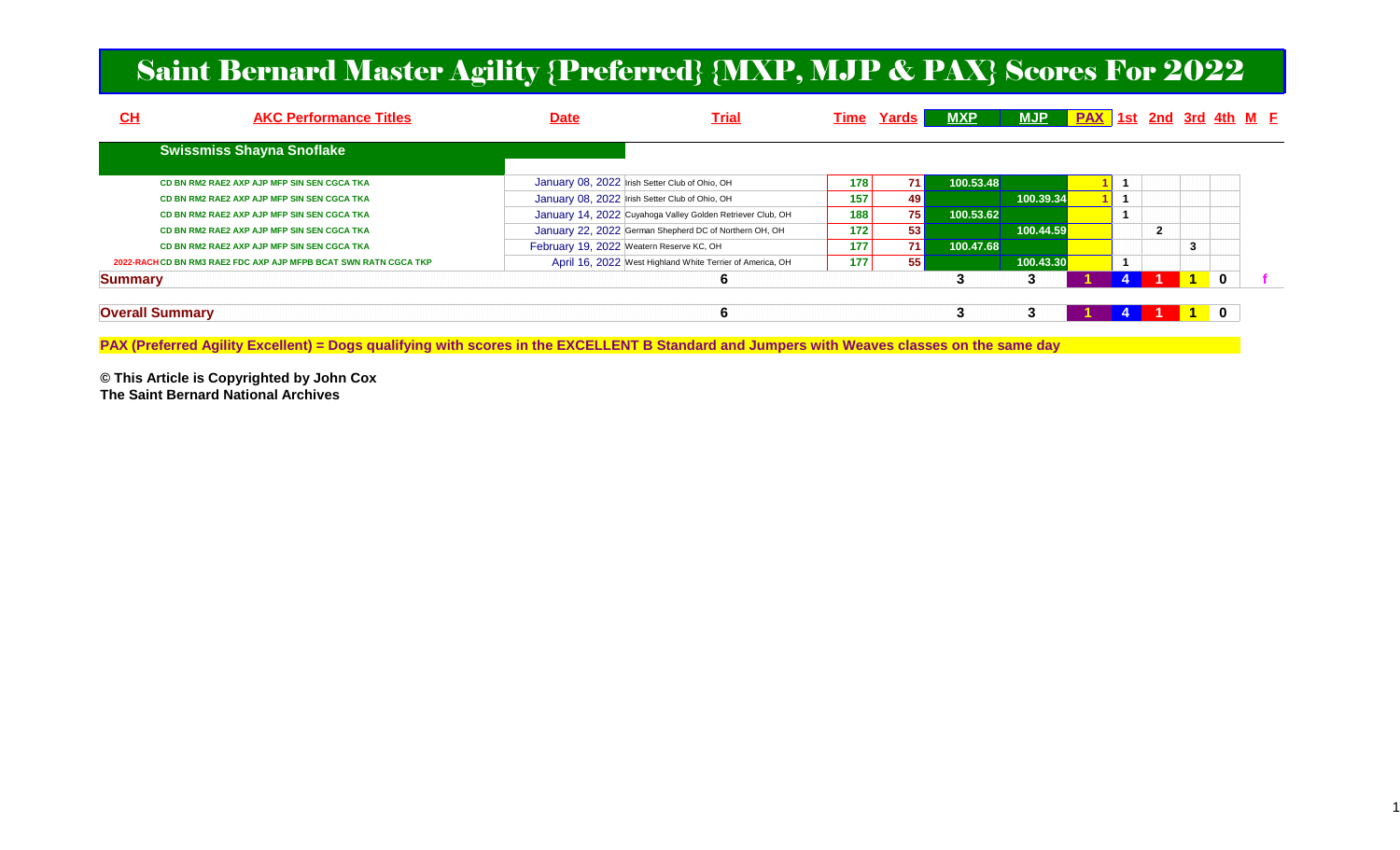# Saint Bernard Summary of AKC's F.A.S.T. Agility Trials {Regular & Preferred} For 2022

| CL | <b>AKC Performance Titles</b>                                  | <b>Date</b>             | Time | <u>Score</u> | NF A       | <u>NF B</u> | <u>OF</u>  | XF A       | XF B  | <b>MXF</b> | <b>NFP</b> | <b>OFP</b> |     |                      |                 |            |     |                         |              | $XFP A$ XFP B $MFP$ 1st 2nd 3rd 4th # M F |
|----|----------------------------------------------------------------|-------------------------|------|--------------|------------|-------------|------------|------------|-------|------------|------------|------------|-----|----------------------|-----------------|------------|-----|-------------------------|--------------|-------------------------------------------|
|    | <b>Swissmiss Shayna Snowflake</b>                              |                         |      |              |            |             |            |            |       |            |            |            |     |                      |                 |            |     |                         |              |                                           |
|    | (3) Excellent F.A.S.T. Preferred                               |                         |      |              |            |             |            |            |       |            |            |            |     |                      |                 |            |     |                         |              |                                           |
|    | CD BN RM2 RAE2 AXP AJP MFP SIN SEN CGCA TKA                    | January 07, 2022 35     |      | 70           |            |             |            |            |       |            |            |            |     | 40.03                | 19 <sup>°</sup> |            |     |                         |              | 25                                        |
|    | CD BN RM2 RAE2 AXP AJP MFP SIN SEN CGCA TKA                    | January 08, 2022 $ 35 $ |      | 64           |            |             |            |            |       |            |            |            |     | 18.30                | 20              |            |     |                         |              | 26                                        |
|    | CD BN RM2 RAE2 AXP AJP MFP SIN SEN CGCA TKA                    | January 21, 2022 35     |      | 72           |            |             |            |            |       |            |            |            |     | 30.26                | 21 <sup>1</sup> |            |     |                         |              | 27                                        |
|    | CD BN RM2 RAE2 AXP AJP MFP SIN SEN CGCA TKA                    | January 22, 2022 35     |      | 69           |            |             |            |            |       |            |            |            |     | 26.19                | 22              |            |     |                         |              | 28                                        |
|    | CD BN RM2 RAE2 AXP AJP MFP SIN SEN CGCA TKA                    | January 28, 2022 35     |      | 70           |            |             |            |            |       |            |            |            |     | 26.61                |                 |            |     |                         |              | 29                                        |
|    | CD BN RM2 RAE2 AXP AJP MFP SIN SEN CGCA TKA                    | February 18, 2022 35    |      | 75           |            |             |            |            |       |            |            |            |     | 27.36                | 24              |            |     |                         |              | 30                                        |
|    | 2022-RACHCD BN RM3 RAE2 FDC AXP AJP MFBP BCAT SWN RATN CGC TKP | April 15, 2022 35       |      | 76           |            |             |            |            |       |            |            |            |     | 31.58                | 25              |            |     |                         |              | 31                                        |
|    | Summary of the dog's individual class                          |                         |      | 70.86        | <b>ERR</b> | <b>ERR</b>  | <b>ERR</b> | <b>ERR</b> | ERR 0 |            | <b>ERR</b> | <b>ERR</b> | ERR | 28.62                |                 | <b>7</b> 1 | - 0 | $\overline{\mathbf{0}}$ | $\mathbf{0}$ |                                           |
|    | Summary of ALL the dog's classes                               |                         |      | 70.86        | <b>ERR</b> | <b>ERR</b>  | <b>ERR</b> | <b>ERR</b> | ERR 0 |            | <b>ERR</b> |            |     | <b>ERR ERR 28.62</b> |                 | <b>70</b>  |     | $\bullet$               | $\mathbf 0$  |                                           |
|    | <b>Overall summary for ALL dogs</b>                            |                         |      | 70.86        | <b>ERR</b> | <b>ERR</b>  | <b>ERR</b> | <b>ERR</b> | ERR 0 |            | <b>ERR</b> | <b>ERR</b> |     | ERR 28.62 7 7 0      |                 |            |     | $\blacksquare$          | $\mathbf 0$  |                                           |
|    |                                                                |                         |      |              |            |             |            |            |       |            |            |            |     |                      |                 |            |     |                         |              |                                           |

#### **# = Number of advanced scores from the Open and/or Excellent classes**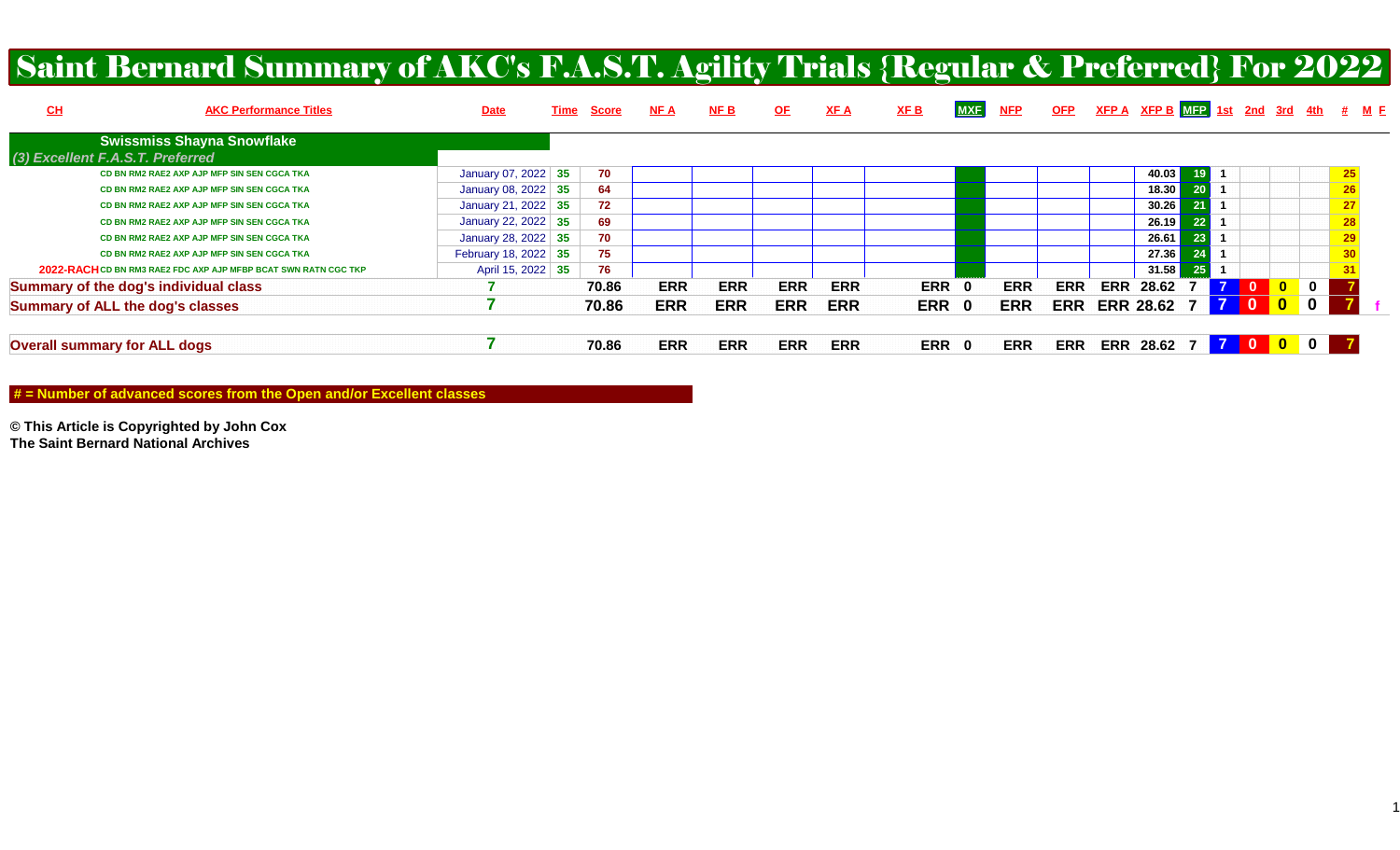# Saint Bernard Fifteen And Send Time {F.A.S.T.} {Preferred} Scores For 2022

| CH                                        | <b>AKC Performance Titles</b>                                   | <b>Date</b> | <b>Trial</b>                                               |                 | <b>Time Score</b> | <b>NFP</b> | <b>OFP</b> | <u>XFP A</u> |                 |    |              |                                                                       | $XFP B$ $MF2$ 1st 2nd 3rd 4th M F |
|-------------------------------------------|-----------------------------------------------------------------|-------------|------------------------------------------------------------|-----------------|-------------------|------------|------------|--------------|-----------------|----|--------------|-----------------------------------------------------------------------|-----------------------------------|
| (3) Excellent F.A.S.T. Preferred          | <b>Swissmiss Shayna Snowflake</b>                               |             |                                                            |                 |                   |            |            |              |                 |    |              |                                                                       |                                   |
|                                           | CD BN RM2 RAE2 AXP AJP MFP SIN SEN CGCA TKA                     |             | January 07, 2022 Irish Setter Club of Ohio, OH             | 35              | 70                |            |            |              | 40.03           | 19 |              |                                                                       |                                   |
|                                           | CD BN RM2 RAE2 AXP AJP MFP SIN SEN CGCA TKA                     |             | January 08, 2022 Irish Setter Club of Ohio, OH             | 35              | 64                |            |            |              | 18.30           | 20 |              |                                                                       |                                   |
|                                           | CD BN RM2 RAE2 AXP AJP MFP SIN SEN CGCA TKA                     |             | January 21, 2022 GSD Club of Northern Ohio, OH             | 35              | 72                |            |            |              | 30.26           | 21 |              |                                                                       |                                   |
|                                           | CD BN RM2 RAE2 AXP AJP MFP SIN SEN CGCA TKA                     |             | January 22, 2022 GSD Club of Northern Ohio, OH             | 35              | 69                |            |            |              | 26.19           | 22 |              |                                                                       |                                   |
|                                           | CD BN RM2 RAE2 AXP AJP MFP SIN SEN CGCA TKA                     |             | January 28, 2022 Western Reserve KC, OH                    | 35              | 70                |            |            |              | 26.61           | 23 |              |                                                                       |                                   |
|                                           | CD BN RM2 RAE2 AXP AJP MFP SIN SEN CGCA TKA                     |             | February 18, 2022 Western Reserve KC, OH                   | 35 <sub>5</sub> | 75                |            |            |              | 27.36           | 24 |              |                                                                       |                                   |
|                                           | 2022-RACH CD BN RM3 RAE2 FDC AXP AJP MFBP BCAT SWN RATN CGC TKP |             | April 15, 2022 West Highland White Terrier Club of Ameria, | 35 <sub>2</sub> | 76                |            |            |              | 31.58           | 25 |              |                                                                       |                                   |
| Summary of the dog's individual class     |                                                                 |             |                                                            |                 | 70.86             | <b>ERR</b> | <b>ERR</b> | <b>ERR</b>   | 28.62           |    |              | $\begin{array}{ c c c c c c }\n\hline\n0&0&0&0&\ \hline\n\end{array}$ |                                   |
| Summary of ALL the dog's F.A.S.T. Classes |                                                                 |             |                                                            |                 | 70.86             | <b>ERR</b> | <b>ERR</b> | <b>ERR</b>   | $28.62 \quad 7$ |    | $\mathbf{0}$ |                                                                       |                                   |
| <b>Overall summary for ALL dogs</b>       |                                                                 |             |                                                            |                 | 70.86             | <b>ERR</b> | <b>ERR</b> | <b>ERR</b>   | $28.62$ 7 7     |    |              | 0 0 0                                                                 |                                   |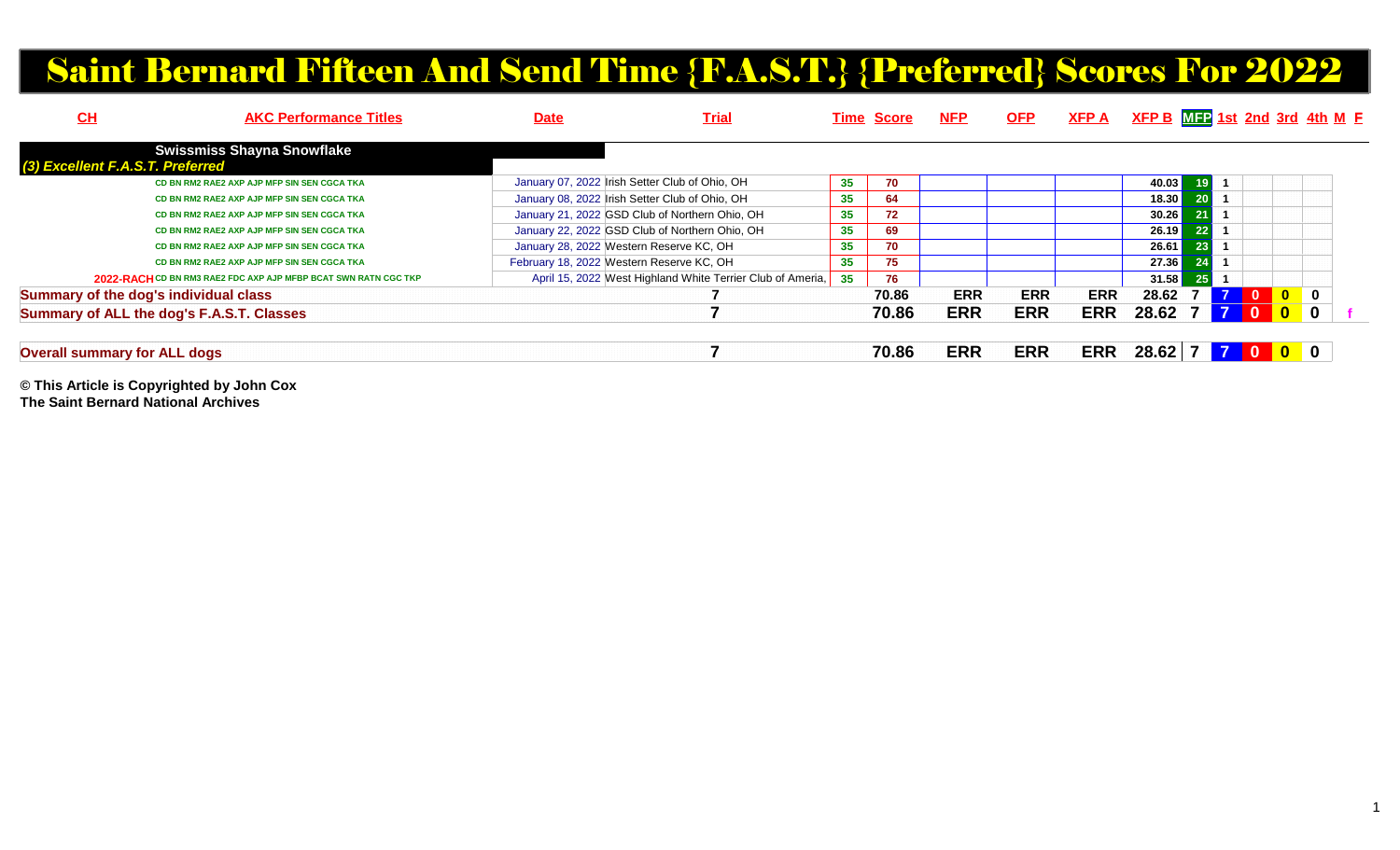#### Saint Bernard Master F.A.S.T. {MXF / MFP} Agility {Regular & Preferred} Scores For 2022

| CH                     | <b>AKC Performance Titles</b>                         | <b>Date</b> | Trial                                                         |                 |       |            |           |  |                                                                    | Time Score MXF MFP 1st 2nd 3rd 4th M E |
|------------------------|-------------------------------------------------------|-------------|---------------------------------------------------------------|-----------------|-------|------------|-----------|--|--------------------------------------------------------------------|----------------------------------------|
|                        | <b>Swissmiss Shayna Snowflake</b>                     |             |                                                               |                 |       |            |           |  |                                                                    |                                        |
|                        | CD BN RM2 RAE2 AXP AJP MFP SIN SEN CGCA TKA           |             | January 07, 2022 Irish Setter Club of Ohio, OH                | 35 <sub>5</sub> | 70.00 |            | 40.03     |  |                                                                    |                                        |
|                        | CD BN RM2 RAE2 AXP AJP MFP SIN SEN CGCA TKA           |             | January 08, 2022 Irish Setter Club of Ohio, OH                | $35\,$          | 64.00 |            | 18.30     |  |                                                                    |                                        |
|                        | CD BN RM2 RAE2 AXP AJP MFP SIN SEN CGCA TKA           |             | January 21, 2022 GSD Club of Northern Ohio, OH                | $35\,$          | 72.00 |            | 30.26     |  |                                                                    |                                        |
|                        | CD BN RM2 RAE2 AXP AJP MFP SIN SEN CGCA TKA           |             | January 22, 2022 GSD Club of Northern Ohio, OH                | 35              | 69.00 |            | 26.19     |  |                                                                    |                                        |
|                        | CD BN RM2 RAE2 AXP AJP MFP SIN SEN CGCA TKA           |             | January 28, 2022 Western Reserve KC, OH                       | 35              | 70.00 |            | 26.61     |  |                                                                    |                                        |
|                        | CD BN RM2 RAE2 AXP AJP MFP SIN SEN CGCA TKA           |             | February 18, 2022 Western Reserve KC, OH                      | $35\,$          | 75.00 |            | 27.36     |  |                                                                    |                                        |
|                        | CD BN RM3 RAE2 FDC AXP AJP MFBP BCAT SWN RATN CGC TKP |             | April 15, 2022 West Highland White Terrier Club of Ameria, OH | 35              | 76.00 |            | 31.58     |  |                                                                    |                                        |
| <b>Summary</b>         |                                                       |             |                                                               |                 | 70.86 | <b>ERR</b> | $28.62$ 7 |  | <b>10</b>                                                          | $\mathbf 0$                            |
|                        |                                                       |             |                                                               |                 |       |            |           |  |                                                                    |                                        |
| <b>Overall Summary</b> |                                                       |             |                                                               |                 | 70.86 | <b>ERR</b> | $28.62$ 7 |  | $\begin{array}{ c c c c c }\n\hline\n0 & 0 \\ \hline\n\end{array}$ |                                        |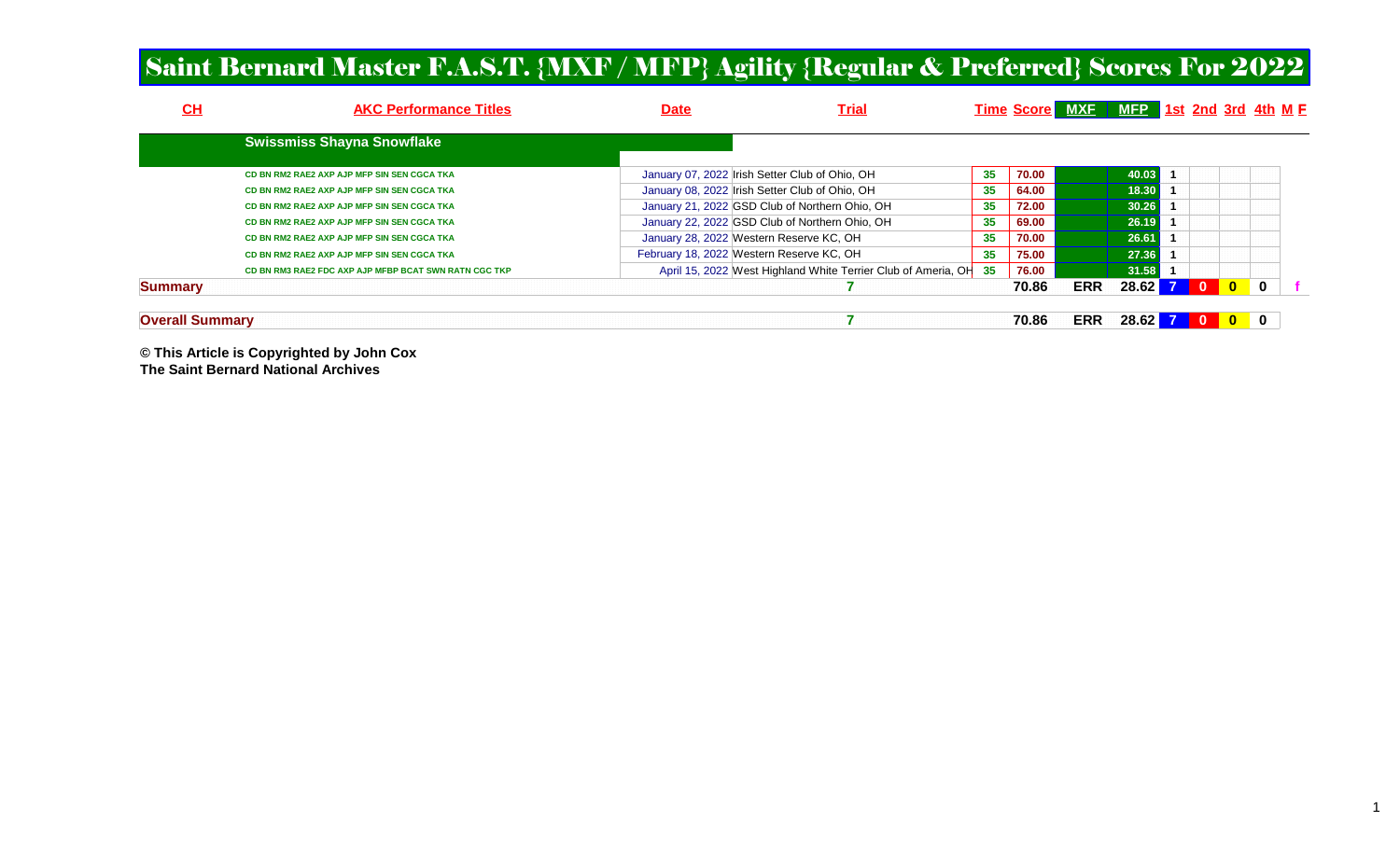#### Saint Bernard Time 2 Beat {Preferred} {T2BP} Agility Scores For 2022

| <u>СН</u>                             | <b>AKC Performance Titles</b>                                    | <b>Date</b>                          | <u>Trial</u>                                              | Course Time Dog's Time Points #QS 1st # Comp. M E |       |    |  |  |  |
|---------------------------------------|------------------------------------------------------------------|--------------------------------------|-----------------------------------------------------------|---------------------------------------------------|-------|----|--|--|--|
| T <sub>2</sub> BP                     | <b>Swissmiss Shayna Snoflake</b>                                 |                                      |                                                           |                                                   |       |    |  |  |  |
|                                       | CD BN RM2 RAE2 AXP AJP MFP SIN SEN CGCA TKA                      |                                      | January 29, 2022 Western Reserve KC, OH                   | 49.37                                             | 49.37 | 10 |  |  |  |
|                                       | 2022-RACH CD BN RM3 RAE2 AXP AJP MFP SIN SEN CGCA TKP            | March 25, 2022 National Beagle Club, |                                                           | 33.63                                             | 39.50 |    |  |  |  |
|                                       | 2022-RACH CD BN RM3 RAE2 FDC AXP AJP MFPB BCAT SWN RATN CGCA TKP |                                      | April 16, 2022 West Highland White Terrier of America, OH | 39.38                                             | 44.14 |    |  |  |  |
| <b>Overall Summary &amp; Averages</b> |                                                                  |                                      |                                                           | 40.79                                             | 44.34 | 26 |  |  |  |
| <b>Overall Summary &amp; Averages</b> |                                                                  |                                      |                                                           | 40.79                                             | 44.34 | 26 |  |  |  |
|                                       |                                                                  |                                      |                                                           |                                                   |       |    |  |  |  |
| <b>Overall Summary &amp; Averages</b> |                                                                  |                                      |                                                           | 40.79                                             | 44.34 | 26 |  |  |  |

**To earn the T2B {Regular} or T2BP {Preferred} title, a dog must earn 15 qualifying scores and 100 points.There are no 2nd, 3rd & 4th Placements in T2B**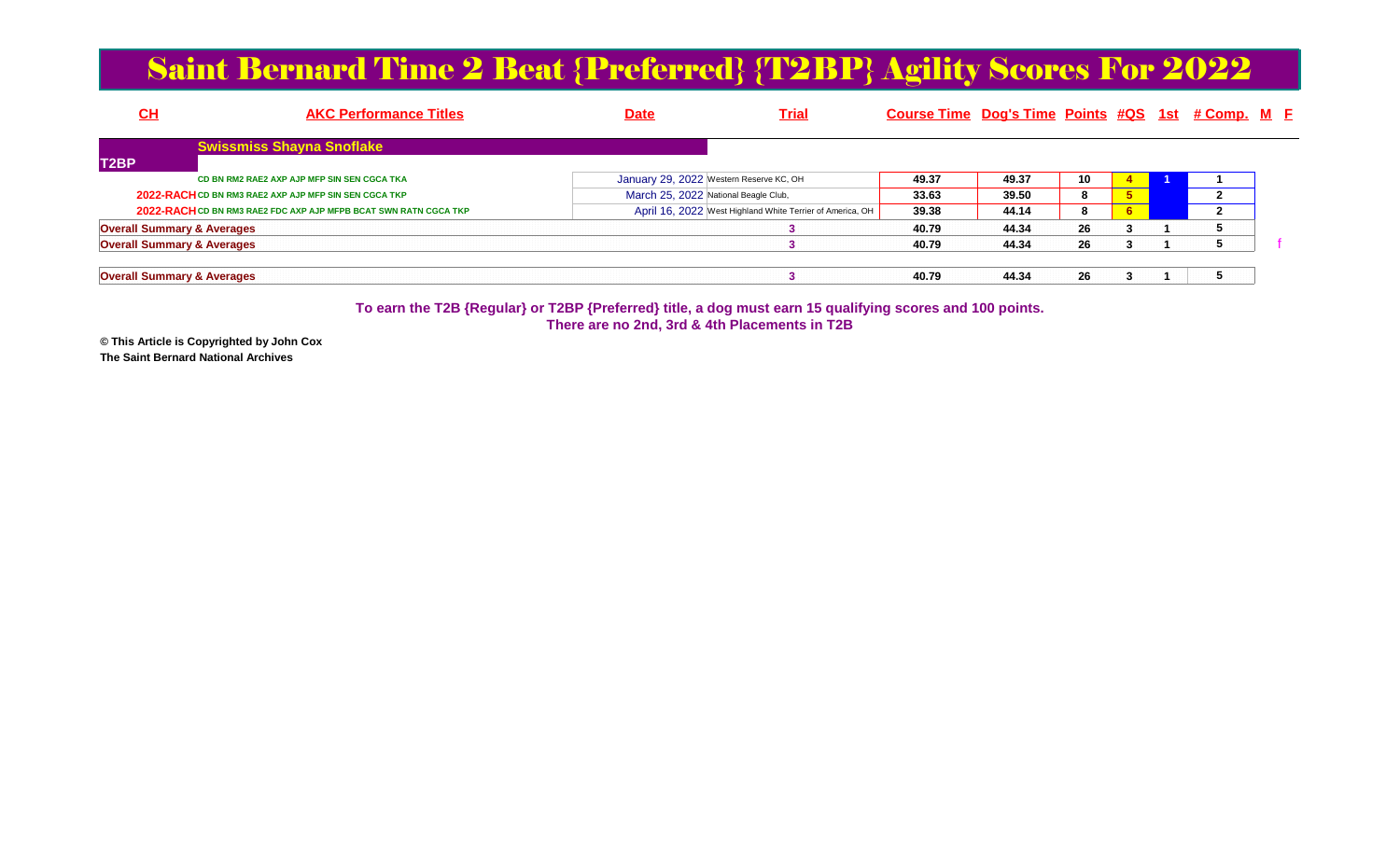## Saint Bernard Therapy Dog Titles For 2022

| CL                                              | <u>Dog</u>                                                                                                                                                                                                                      | <b>Performance Titles</b>                                                                                              | M           | <b>Date</b>      |
|-------------------------------------------------|---------------------------------------------------------------------------------------------------------------------------------------------------------------------------------------------------------------------------------|------------------------------------------------------------------------------------------------------------------------|-------------|------------------|
| <b>ThDX</b><br>(4)<br>2022                      |                                                                                                                                                                                                                                 |                                                                                                                        |             |                  |
|                                                 | 2017-GCH/2016-CH Gliddens Yosminty Sam I Am                                                                                                                                                                                     | <b>ThDX</b>                                                                                                            | m           | March 29, 2022   |
|                                                 |                                                                                                                                                                                                                                 |                                                                                                                        |             |                  |
| <b>ThDD</b><br>(5)<br>2022                      |                                                                                                                                                                                                                                 |                                                                                                                        |             |                  |
|                                                 | Howesound Renewed Gratitude                                                                                                                                                                                                     | <b>ThDD</b>                                                                                                            | m           | January 07, 2022 |
| n                                               |                                                                                                                                                                                                                                 |                                                                                                                        |             |                  |
| <b>Overall Summary:</b>                         |                                                                                                                                                                                                                                 |                                                                                                                        |             |                  |
|                                                 | $\mathbf{2}$                                                                                                                                                                                                                    |                                                                                                                        | $\mathbf 2$ |                  |
|                                                 |                                                                                                                                                                                                                                 | Visit the AKC site for more information on the Therapy Dog program: http://www.akc.org/akctherapydog/earn_title.cfm    |             |                  |
| <b>Therapy Dog Novice = ThDN</b>                |                                                                                                                                                                                                                                 |                                                                                                                        |             |                  |
| <b>Therapy Dog Advanced = ThDA</b>              |                                                                                                                                                                                                                                 |                                                                                                                        |             |                  |
| <b>Therapy Dog Excellent = ThDX</b>             |                                                                                                                                                                                                                                 |                                                                                                                        |             |                  |
| Therapy Dog Distinguished = ThDD                |                                                                                                                                                                                                                                 |                                                                                                                        |             |                  |
| <b>Prior to 2014 there were only ThD Titles</b> |                                                                                                                                                                                                                                 |                                                                                                                        |             |                  |
|                                                 |                                                                                                                                                                                                                                 | Due to the high number of Performance titles they are listed in two (2) Performance Databases - Sorted by Dog or Title |             |                  |
|                                                 | AKC Performance titles started with Obedience back in 1936.                                                                                                                                                                     |                                                                                                                        |             |                  |
|                                                 | As of April, 1, 2013 the AKC recognizes titles earned in Association events.<br>Owners may apply to have the titles recorded to their dogs' AKC records.<br>Titles then will be displayed on pedigrees and other AKC documents. |                                                                                                                        |             |                  |

**Titles then will be displayed on pedigrees and other AKC documents. Only then will the title(s) come through on the Title Reports to be recorded in the Archives.**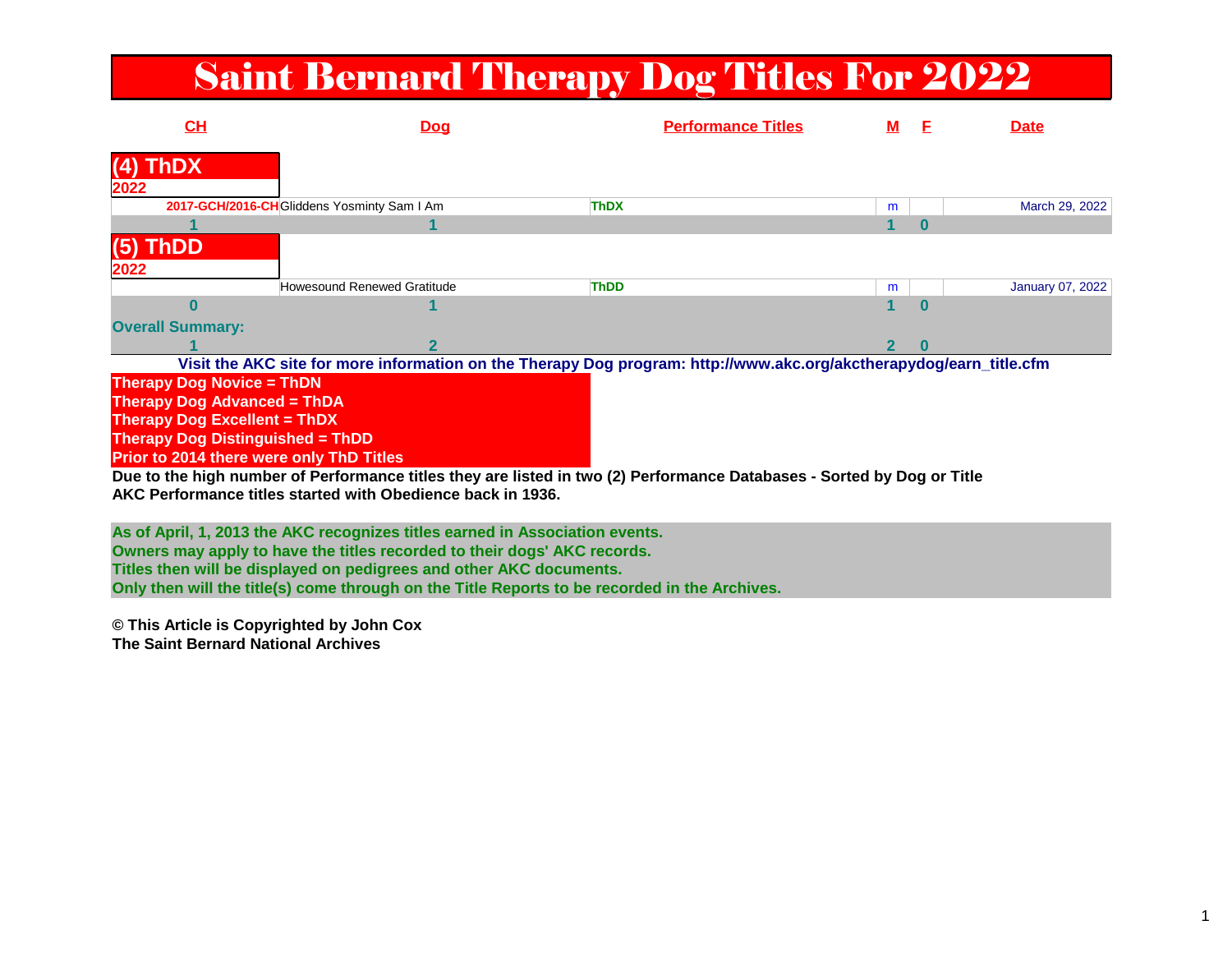# Saint Bernard Trick Dog & Stunt Dog Titles For 2022

| <b>CH Title</b>                          | <b>Dog</b>                                           | <b>Performance Titles</b> | $M$                     | E              | <b>Date</b>             |
|------------------------------------------|------------------------------------------------------|---------------------------|-------------------------|----------------|-------------------------|
| $(1)$ TKN                                |                                                      |                           |                         |                |                         |
| 2022                                     |                                                      |                           |                         |                |                         |
|                                          | Brody Douglas Sampson of Hay Creek Saints & Danes    | <b>TKN</b>                | m                       |                | February 17, 2022       |
|                                          | 2021-GCH/2021-CHLasquites A Who Dat On The Ponderosa | <b>TKN</b>                | m                       |                | February 17, 2022       |
|                                          | Masquerades Winston Victory At All Cost V Zettersten | <b>TKN</b>                | m                       |                | February 17, 2022       |
|                                          | Nordogs Stoic Red Cedar V Empty Keg                  | <b>TKN</b>                | m                       |                | January 07, 2022        |
|                                          | 2020-CH Sandrimars Come Monday V Revilo              | <b>TKN</b>                |                         | f              | <b>January 22, 2022</b> |
|                                          | Thunder Kegs 'Cuz I Can                              | <b>TKN</b>                |                         | $\mathbf{f}$   | February 24, 2022       |
| $\overline{2}$                           | $6\phantom{a}$                                       |                           | $\overline{\mathbf{4}}$ | $\overline{2}$ |                         |
| <b>(2) TKI</b>                           |                                                      |                           |                         |                |                         |
| 2022                                     |                                                      |                           |                         |                |                         |
|                                          | Brody Douglas Sampson of Hay Creek Saints & Danes    | <b>TKI</b>                | ${\sf m}$               |                | February 17, 2022       |
| $\mathbf{0}$                             |                                                      |                           | $\overline{1}$          | $\mathbf 0$    |                         |
|                                          |                                                      |                           |                         |                |                         |
| $(4)$ TKP                                |                                                      |                           |                         |                |                         |
| 2022                                     |                                                      |                           |                         |                |                         |
|                                          | Swissmiss Shayna Snowflake                           | <b>TKP</b>                |                         |                | <b>January 08, 2022</b> |
| $\mathbf 0$                              | $\overline{1}$                                       |                           | $\overline{\mathbf{0}}$ | 1              |                         |
| $(5)$ TKE                                |                                                      |                           |                         |                |                         |
| 2022                                     |                                                      |                           |                         |                |                         |
|                                          | Kudos Fits The Bill Regalbear                        | <b>TKE</b>                | m                       |                | <b>January 21, 2022</b> |
| $\bf{0}$                                 | 1                                                    |                           | $\overline{1}$          | $\mathbf{0}$   |                         |
| <b>NSD</b>                               |                                                      |                           |                         |                |                         |
|                                          |                                                      |                           |                         |                |                         |
| 2022                                     |                                                      |                           |                         |                |                         |
|                                          | James P Sullivan                                     | <b>NSD</b>                | ${\sf m}$               |                | January 03, 2022        |
| $\mathbf{0}$                             | $\overline{1}$                                       |                           | $\overline{1}$          | $\mathbf 0$    |                         |
| OSD                                      |                                                      |                           |                         |                |                         |
| 2022                                     |                                                      |                           |                         |                |                         |
|                                          | James P Sullivan                                     | <b>OSD</b>                | m                       |                | January 03, 2022        |
| $\mathbf{0}$                             | $\overline{\mathbf{1}}$                              |                           | $\overline{1}$          | $\mathbf 0$    |                         |
|                                          |                                                      |                           |                         |                |                         |
| <b>PSD</b>                               |                                                      |                           |                         |                |                         |
| 2022                                     |                                                      |                           |                         |                |                         |
|                                          | 2022-GCH/2021-CH Fuzzy Bears Amore'                  | <b>PSD</b>                | ${\sf m}$               |                | <b>January 11, 2022</b> |
| 4                                        |                                                      |                           | $\overline{1}$          | $\bf{0}$       |                         |
| <b>Overall Summary:</b>                  |                                                      |                           |                         |                |                         |
|                                          | 12                                                   |                           | 9                       | 3              |                         |
| $\mathbf{A}$ $\mathbf{A}$<br>175 - 57 AB | $-1.0$<br>$T = 1.15$                                 |                           |                         |                |                         |

**Visit the AKC site for more information on the Trick Dog Title:** http://www.akc.org/about-trick-dog/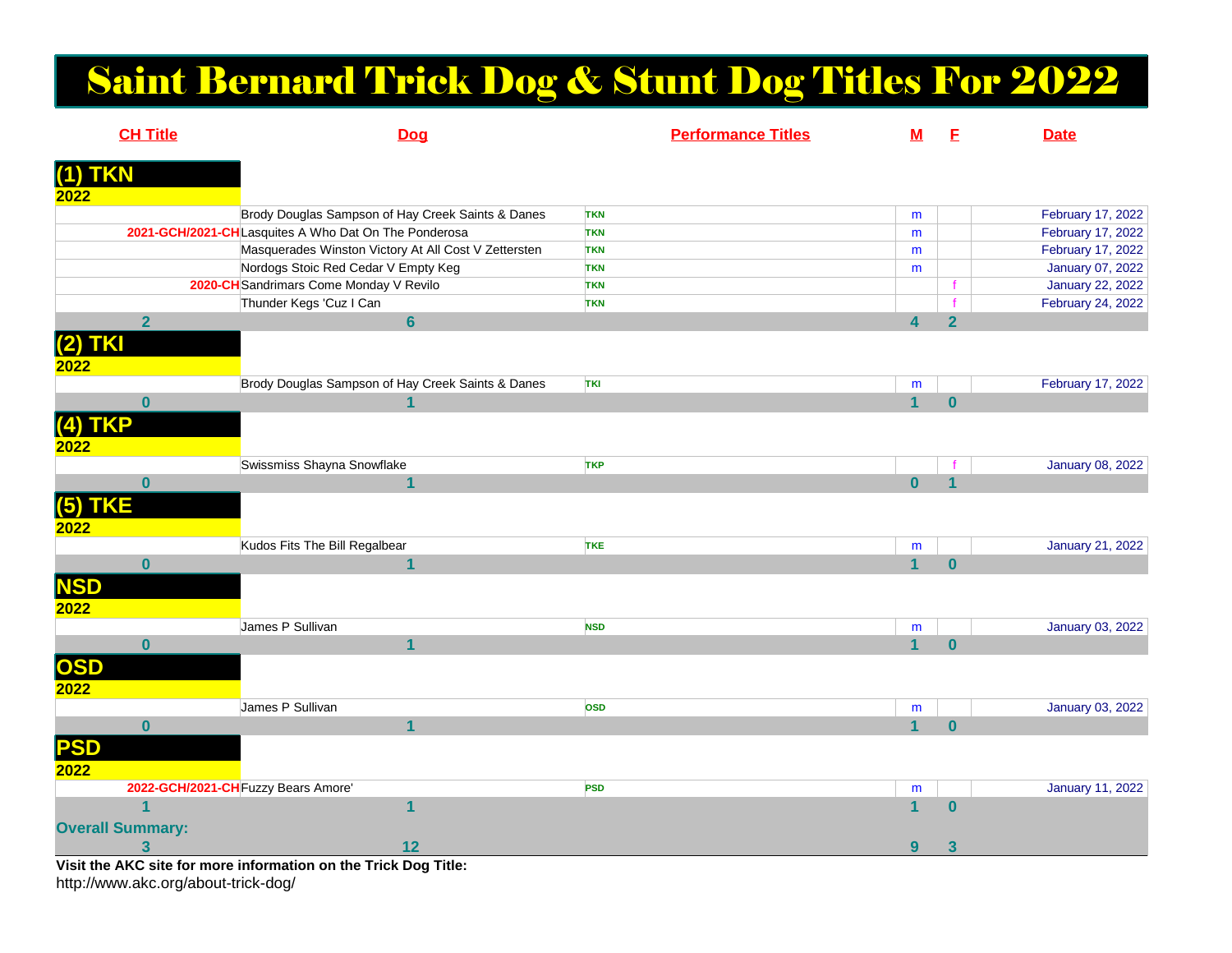**Novice Trick Dog = TKN Intermediate Trick Dog = TKI Advanced Trick Dog = TKI Trick Dog Performer Dog = TKP Trick Dog Elite Performer = TKE Trick Dog was introduced in 2017 & Stunt Dog in 2018Novice Stunt Dog = NSDOpen Stunt Dog = OSD Proven Stunt Dog = PSD**

 **Stunt Dog Professional = SDPRO Due to the high number of Performance titles they are listed in two (2) Performance Databases - Sorted by Dog or TitleAKC Performance titles started with Obedience back in 1936.**

**As of April, 1, 2013 the AKC recognizes titles earned in Association events.Owners may apply to have the titles recorded to their dogs' AKC records. Titles then will be displayed on pedigrees and other AKC documents. Only then will the title(s) come through on the Title Reports to be recorded in the Archives.**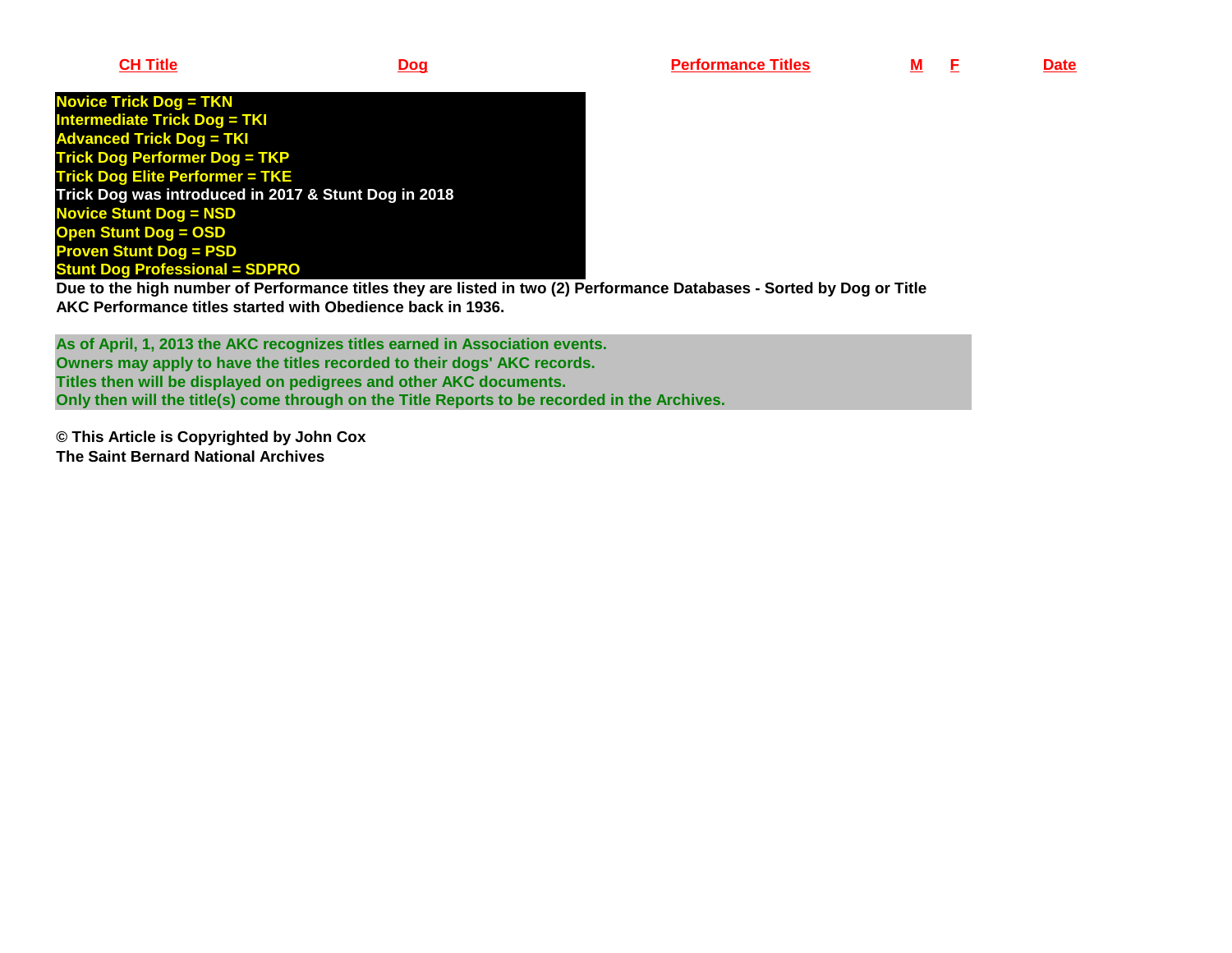#### Saint Bernard Scent Work Titles For 2022

| CL                      |                                              | Dog                     | <b>Performance Titles</b> |                | $M$ E          | <b>Date</b>             |
|-------------------------|----------------------------------------------|-------------------------|---------------------------|----------------|----------------|-------------------------|
|                         |                                              |                         |                           |                |                |                         |
| <b>SBN</b><br>2022      |                                              |                         |                           |                |                |                         |
|                         |                                              |                         |                           |                |                |                         |
| 1                       | 2022-RACH Swissmiss Shayna Snowflake         | 1                       | <b>SBN</b>                | 0 <sub>1</sub> |                | April 02, 2022          |
|                         |                                              |                         |                           |                |                |                         |
| <b>SCME</b><br>2022     |                                              |                         |                           |                |                |                         |
|                         |                                              |                         |                           |                |                |                         |
|                         | Brandau Ridge Takn A Walk Thru Ur Heart      |                         | <b>SCME</b>               |                |                | February 13, 2022       |
| $\bf{0}$                |                                              | 1                       |                           | $\mathbf{0}$   | $\overline{1}$ |                         |
| <b>SCN</b>              |                                              |                         |                           |                |                |                         |
| 2021                    |                                              |                         |                           |                |                |                         |
|                         | 2021-CH Wild Turkey American Honey           |                         | <b>SCN</b>                |                |                | March 06, 2022          |
|                         | 2021-GCH/2020-CH Wild Turkey American Spirit |                         | <b>SCN</b>                | m              |                | March 06, 2022          |
| $\overline{2}$          |                                              | $\overline{2}$          |                           | $\mathbf{1}$   | 1              |                         |
| 2022                    |                                              |                         |                           |                |                |                         |
|                         | 2022-RACH Swissmiss Shayna Snowflake         |                         | <b>SCN</b>                |                |                | April 02, 2022          |
| 1                       |                                              | $\mathbf 1$             |                           |                | 0 <sub>1</sub> |                         |
| <b>SIM</b><br>2022      |                                              |                         |                           |                |                |                         |
|                         |                                              |                         |                           |                |                |                         |
|                         | Brandau Ridge Takn A Walk Thru Ur Heart      |                         | <b>SIM</b>                |                |                | February 12, 2022       |
| $\bf{0}$                |                                              | 1                       |                           | $\mathbf{0}$   | $\overline{1}$ |                         |
|                         |                                              |                         |                           |                |                |                         |
| <b>SIN</b><br>2021      |                                              |                         |                           |                |                |                         |
|                         | 2021-CH Wild Turkey American Honey           |                         | <b>SIN</b>                |                |                | March 06, 2022          |
|                         | 2021-GCH/2020-CH Wild Turkey American Spirit |                         | <b>SIN</b>                | m              |                | March 06, 2022          |
| $\overline{2}$          |                                              | $\overline{\mathbf{2}}$ |                           | $\mathbf{1}$   | 1              |                         |
| <b>SWN</b>              |                                              |                         |                           |                |                |                         |
| 2022                    |                                              |                         |                           |                |                |                         |
|                         | 2022-RACH Swissmiss Shayna Snowflake         |                         | <b>SWN</b>                |                |                | April 02, 2022          |
| 1                       |                                              | 1                       |                           | $\bf{0}$       | $\overline{1}$ |                         |
| <b>VSWE</b>             |                                              |                         |                           |                |                |                         |
| 2022                    |                                              |                         |                           |                |                |                         |
|                         | Snowy Pines Athena                           |                         | <b>VSWE</b>               |                | Ŧ              | <b>January 10, 2022</b> |
| $\bf{0}$                |                                              | 1                       |                           | $\mathbf{0}$   | $\overline{1}$ |                         |
| <b>Overall Summary:</b> |                                              |                         |                           |                |                |                         |
| 7                       |                                              | 10                      |                           | 2 <sup>1</sup> | 8              |                         |

**Scent Work came into the AKC in 2017**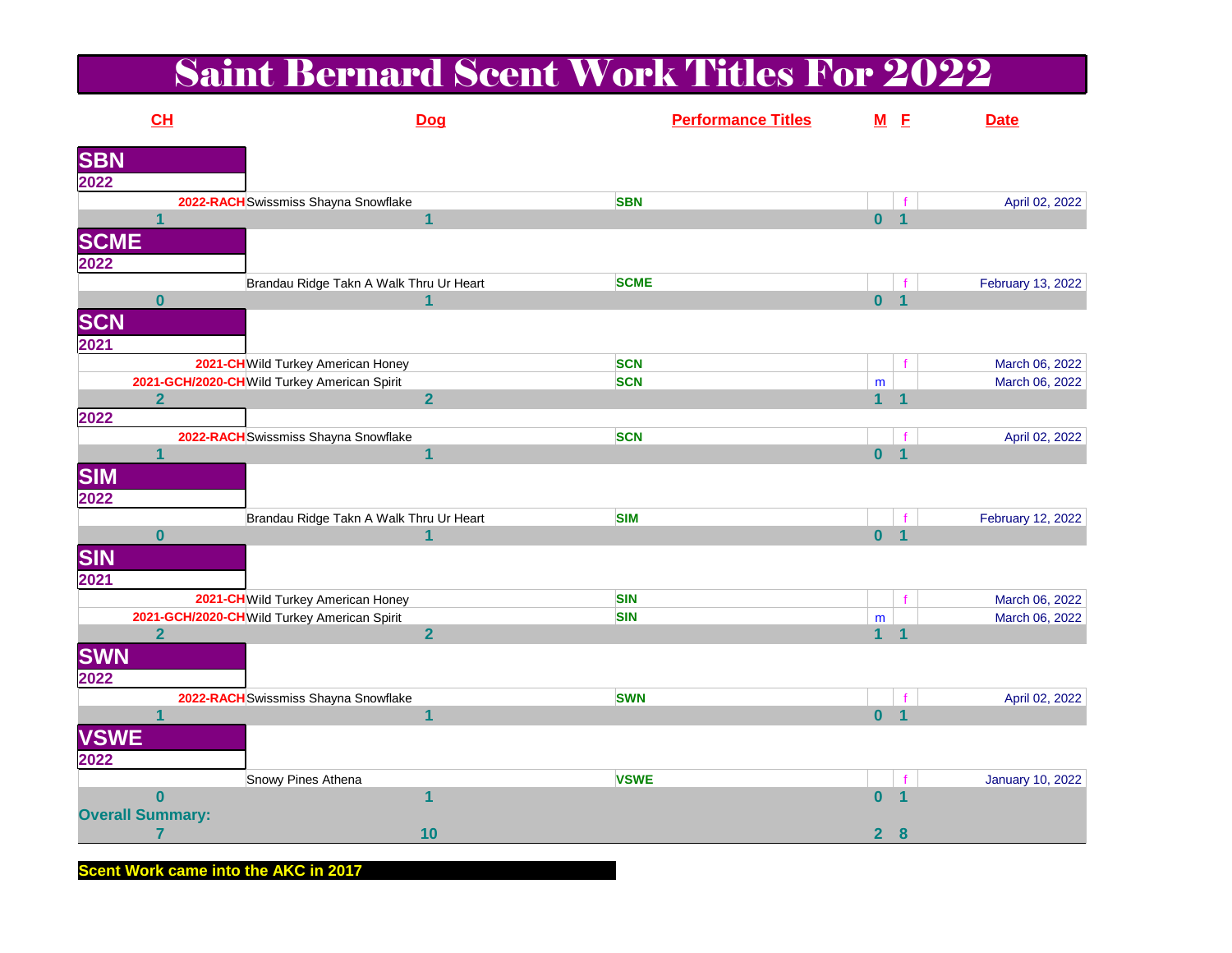#### **CH**

| http://www.akc.org/sports/akc-scent-work/ |  |  |
|-------------------------------------------|--|--|
|                                           |  |  |

**SWN = Scent Work Novice SWNE = Scent Work Novice EliteSWA = Scent Work Advanced SWAE = Scent Work Advanced EliteSWE = Scent Work Excellent SHDN = Scent Work Handler Discrimination NoviceSCN = Scent Work Container Novice SCNE = Scent Work Container Novice EliteSCA = Scent Work Container Advanced SCAE = Scent Work Container Advanced EliteSCE = Scent Work Container Excellent SCME = Scent Work Container Master EliteSIN = Scent Work Interior Novice SINE = Scent Work Interior Novice EliteSIA = Scent Work Interior Advanced SIAE = Scent Work Interior Advanced EliteSIE = Scent Work Interior ExcellentSIM = Scent Work Interior Master SEN = Scent Work Exterior Novice SENE = Scent Work Exterior Novice EliteSEA = Scent Work Exterior Advanced SEAE = Scent Work Exterior Advanced EliteSEE = Scent Work Exterior ExcellentSEM = Scent Work Exterior MasterSBN = Scent Work Buried Novice SBNE = Scent Work Buried Novice EliteSBA = Scent Work Buried Advanced SBAE = Scent Work Buried Advanced EliteSBE = Scent Work Buried Excellent SCM = Scent Work Container Master VSWB = Virtual Scent Work Beginner VSWI = Virtual Scent Work IntermediateVSWE = Virtual Scent Work Excellent**

 **Due to the high number of Performance titles they are listed in two (2) Performance Databases - Sorted by Dog or TitleAKC Performance titles started with Obedience back in 1936.**

**As of April, 1, 2013 the AKC recognizes titles earned in Association events.Owners may apply to have the titles recorded to their dogs' AKC records. Titles then will be displayed on pedigrees and other AKC documents. Only then will the title(s) come through on the Title Reports to be recorded in the Archives.**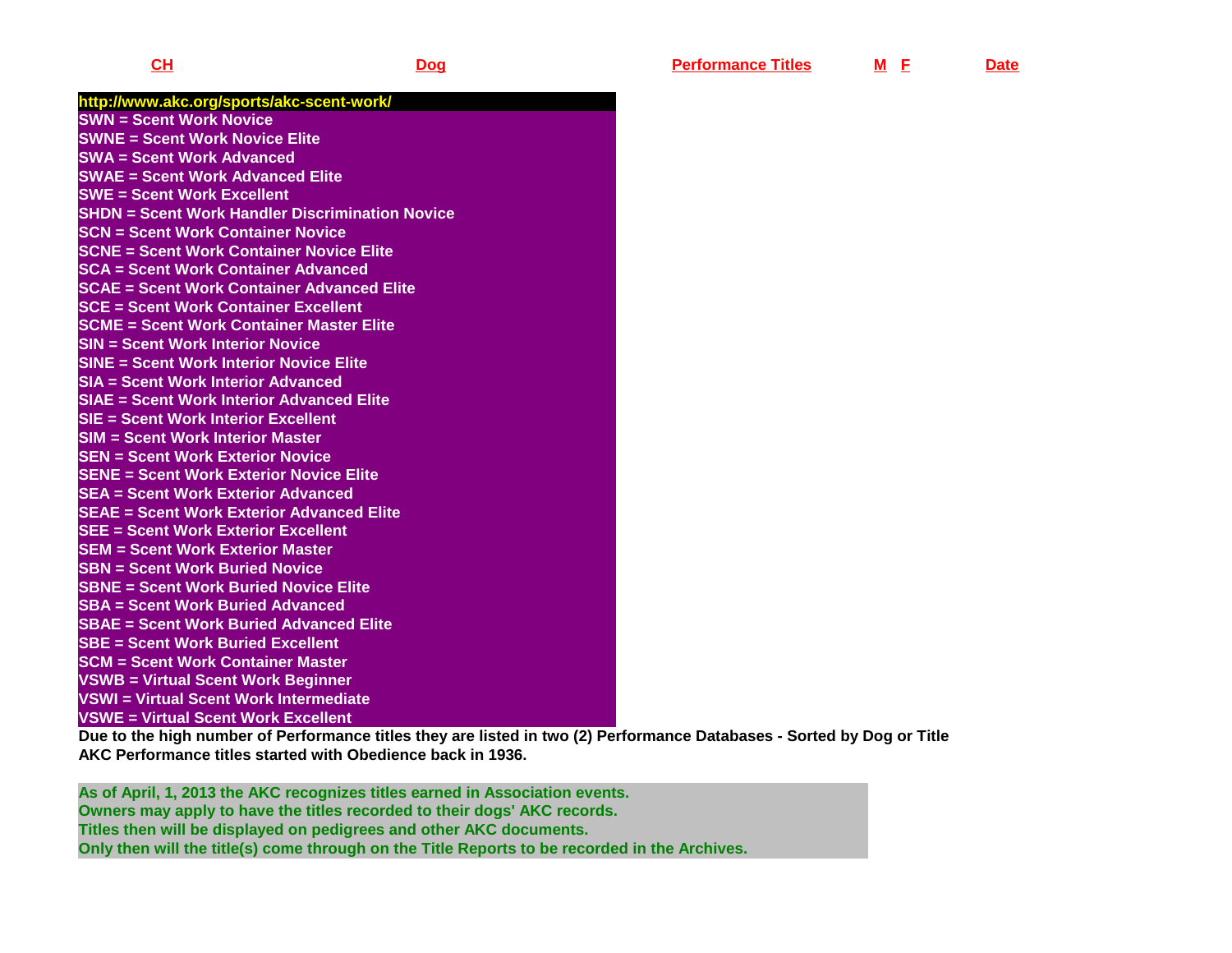# Saint Bernard Canine Good Citizen Titles For 2022

| <b>CH Title</b>         | Dog                                                  | <b>Performance Titles</b> | ${\bf M}$      | E               | <b>Date</b>             |
|-------------------------|------------------------------------------------------|---------------------------|----------------|-----------------|-------------------------|
|                         |                                                      |                           |                |                 |                         |
| <b>CGC</b><br>2022      |                                                      |                           |                |                 |                         |
|                         | Addy May                                             | <b>CGC</b>                |                |                 | April 09, 2022          |
|                         | Granites Pennys From Heaven                          | <b>CGC</b>                |                | $\mathbf f$     | February 20, 2022       |
|                         | Leda                                                 | <b>CGC</b>                |                |                 | March 22, 2022          |
|                         | Mack T Dowling                                       | <b>CGC</b>                | m              |                 | April 24, 2022          |
|                         | Masquerades Winston Victory At All Cost V Zettersten | <b>CGC</b>                | m              |                 | February 07, 2022       |
|                         | 2020-CH Sandrimars Come Monday V Revilo              | <b>CGC</b>                |                | f               | <b>January 21, 2022</b> |
|                         | Slatons Moose Leeson                                 | <b>CGC</b>                | m              |                 | <b>January 16, 2022</b> |
|                         | Thunder Kegs 'Cuz I Can                              | <b>CGC</b>                |                | $\mathbf f$     | February 05, 2022       |
|                         | Tiny Guittar                                         | <b>CGC</b>                | m              |                 | April 14, 2022          |
|                         | <b>Titan XXVI</b>                                    | <b>CGC</b>                | m              |                 | March 25, 2022          |
|                         | Twin Hickory Jokers 'R Wild                          | <b>CGC</b>                | m              |                 | <b>January 19, 2022</b> |
|                         | Whiskey Washington                                   | <b>CGC</b>                | m              |                 | April 11, 2022          |
|                         | 12                                                   |                           | 7              | 5               |                         |
| <b>CGCA</b>             |                                                      |                           |                |                 |                         |
|                         |                                                      |                           |                |                 |                         |
| 2022                    |                                                      |                           |                |                 |                         |
|                         | Cache Retreat Bella In The Pnw                       | <b>CGCA</b>               |                |                 | <b>January 21, 2022</b> |
|                         | 2021-CH Hicountry Pnw Rainshadow                     | <b>CGCA</b>               |                | $\mathbf f$     | <b>January 21, 2022</b> |
|                         | 2021-CH Mistihil Stormy Weather By Rowdy             | <b>CGCA</b>               |                |                 | March 13, 2022          |
|                         | 2021-GCH/2021-CH Reemas Fuzzy And Blue               | <b>CGCA</b>               | m              |                 | February 16, 2022       |
|                         | Shadow Mtn Kaboom of Thunder                         | <b>CGCA</b>               | m              |                 | April 10, 2022          |
|                         | Titan XXVI                                           | <b>CGCA</b>               | m              |                 | March 25, 2022          |
| $\overline{3}$          | $6\phantom{1}$                                       |                           | 3 <sup>1</sup> | $\mathbf{3}$    |                         |
| <b>CGCU</b>             |                                                      |                           |                |                 |                         |
| 2022                    |                                                      |                           |                |                 |                         |
|                         | Cache Retreat Bella In The Pnw                       | cacu                      |                |                 | <b>January 21, 2022</b> |
|                         | Cascades Avalanche At Paradise                       | cacu                      |                |                 | March 13, 2022          |
|                         | 2021-CH Hicountry Pnw Rainshadow                     | cacu                      |                |                 | <b>January 21, 2022</b> |
|                         | 2020-CH Kris Kountry Queen of Hearts V Poker         | <b>CGCU</b>               |                | $\mathbf f$     | February 19, 2022       |
|                         | 2018-CH Mistihil Pollyanna Rules                     | cacu                      |                |                 | February 27, 2022       |
|                         | 2021-CH Mistihil Stormy Weather By Rowdy             | <b>CGCU</b>               |                |                 | March 13, 2022          |
|                         | Shadow Mtn Kaboom of Thunder                         | <b>CGCU</b>               | m              |                 | April 09, 2022          |
|                         | Titan XXVI                                           | cacu                      | m              |                 | March 25, 2022          |
| 4                       | 8                                                    |                           | $\overline{2}$ | $6\phantom{1}6$ |                         |
| <b>Overall Summary:</b> |                                                      |                           |                |                 |                         |
| 8                       | 26                                                   |                           | 12             | 14              |                         |
|                         |                                                      |                           |                |                 |                         |

**Grandfathered CGC Titles (without dates) from 2012 and back are listed as 1/1/2000 in the Database file for ALL years.**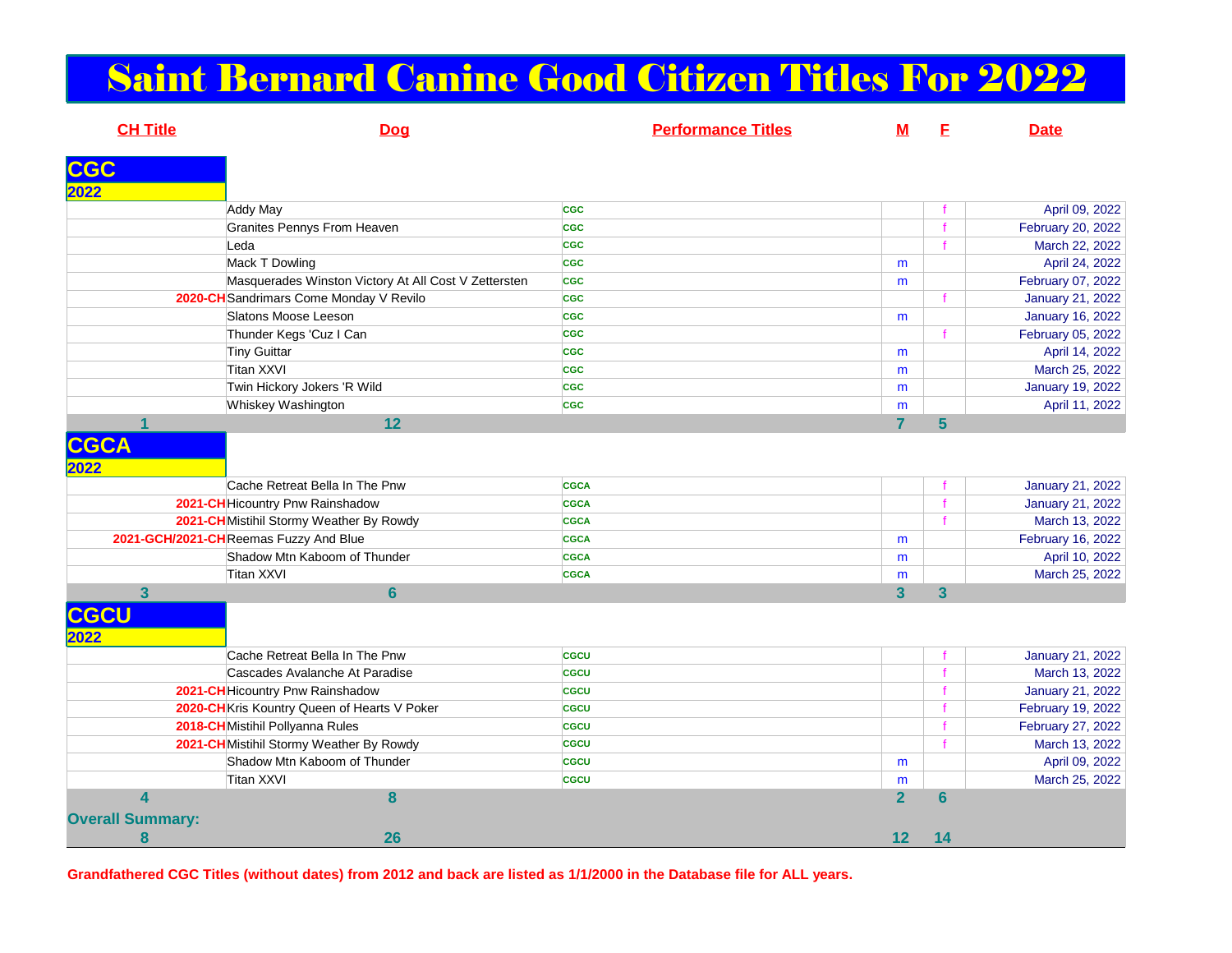**Canine Good Citizen =- CGC Canine Good Citizen Advanced = CGCACanine Good Citizen Urban = CGCU**

 **Due to the high number of Performance titles they are listed in two (2) Performance Databases - Sorted by Dog or TitleAKC Performance titles started with Obedience back in 1936.**

**As of April, 1, 2013 the AKC recognizes titles earned in Association events.Owners may apply to have the titles recorded to their dogs' AKC records. Titles then will be displayed on pedigrees and other AKC documents. Only then will the title(s) come through on the Title Reports to be recorded in the Archives.**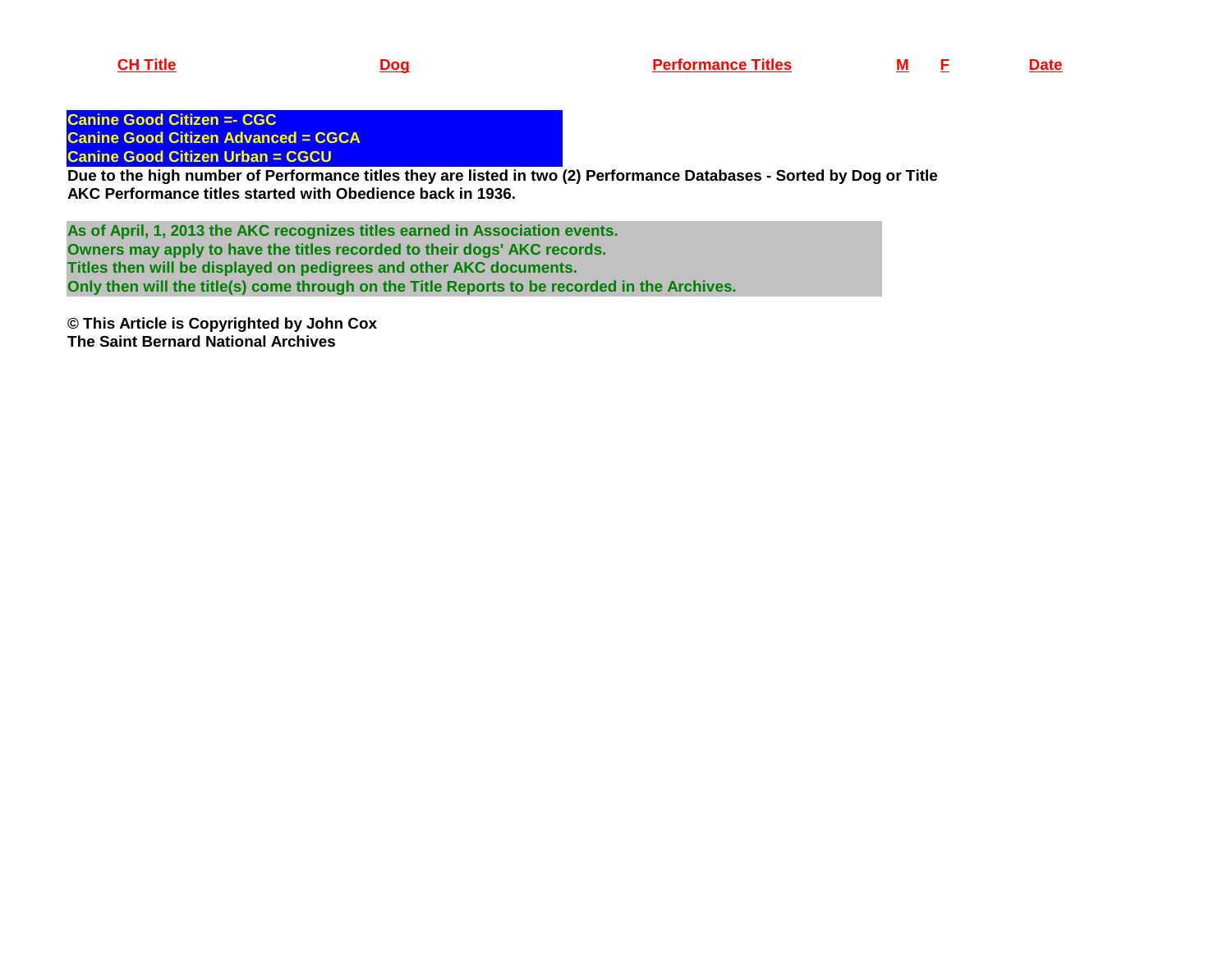#### Saint Bernard Barn Hunt Titles For 2022

| <b>CH Title</b>         | <u>Dog</u>                                     | <b>Performance Titles</b> | $M$ $E$ | <b>Date</b>       |
|-------------------------|------------------------------------------------|---------------------------|---------|-------------------|
| <b>RATO</b>             |                                                |                           |         |                   |
| 2022                    |                                                |                           |         |                   |
|                         | 2021-GCH/2020-CH Kudos Crown Royal V Regalbear | <b>RATO</b>               | m       | February 12, 2022 |
|                         |                                                |                           | 10      |                   |
| <b>Overall Summary:</b> |                                                |                           |         |                   |
|                         |                                                |                           |         |                   |

**Barn Hunt Titles were reconized by the AKC in 2013https://www.akc.org/?s=barn+hunt**

**RATN - Novice Barn HuntRATO - Open Barn Hunt RATS - Senior Barn Hunt RATM - Master Barn Hunt RATCh - Barn Hunt ChampionRATChX - Master ChampionCZ8B - Crazy 8s Bronze CZ8S - Crazy 8s Silver CZ8G - Crazy 8s Gold CZ8P - Crazy 8s Platinumhttps://images.akc.org/pdf/events/BarnHuntAnnouncement\_Feb2013.pdf**

Due to the high number of Performance titles they are listed in two (2) Performance Databases - Sorted by Dog or TitleAKC Performance titles started with Obedience back in 1936.

**As of April, 1, 2013 the AKC recognizes titles earned in Association events.Owners may apply to have the titles recorded to their dogs' AKC records. Titles then will be displayed on pedigrees and other AKC documents. Only then will the title(s) come through on the Title Reports to be recorded in the Archives.**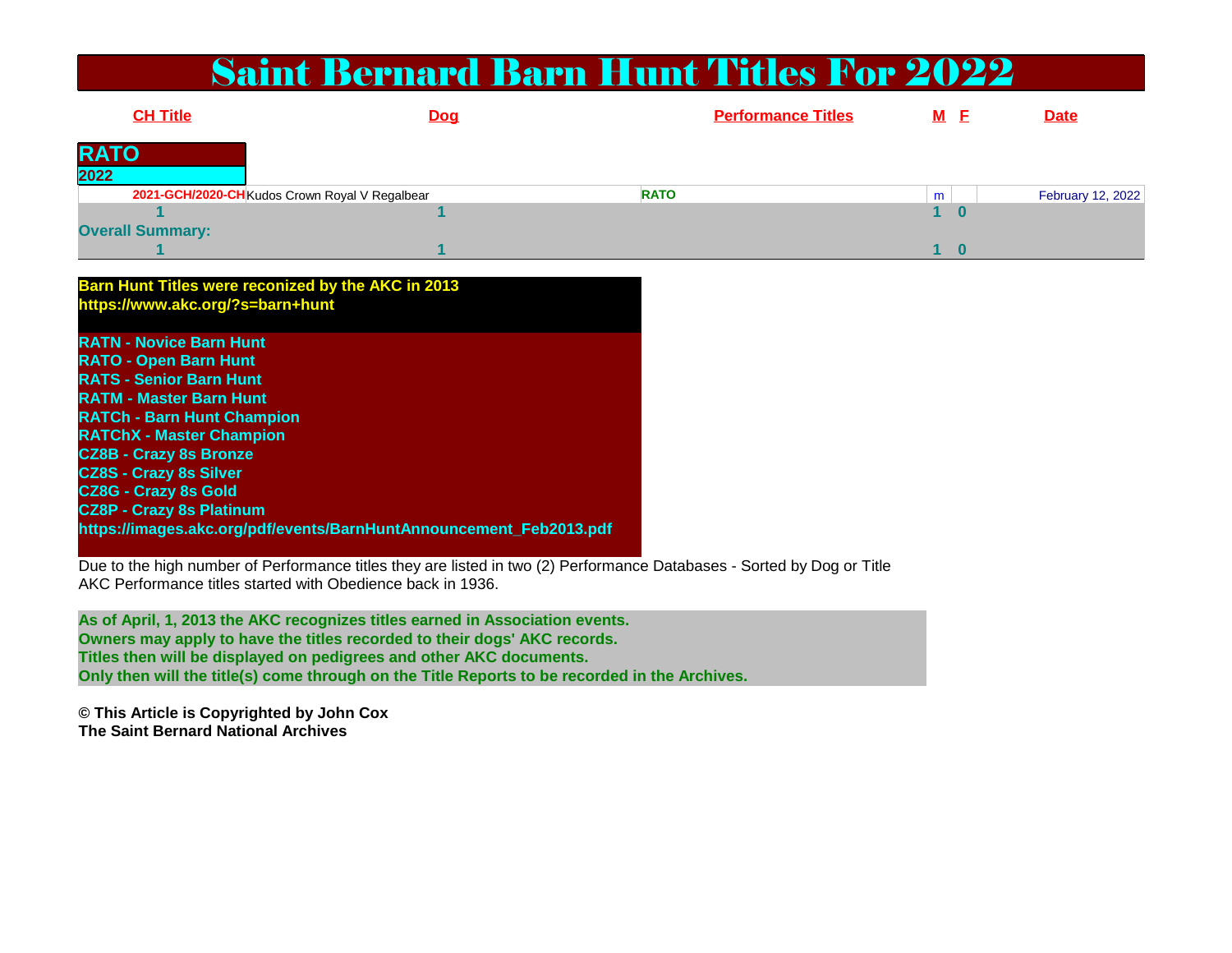#### Saint Bernard Fast CAT Titles For 2022

| <u>СН</u>               | <b>Dog</b>                           | <b>Performance Titles</b> |    | <b>M</b> E | <b>Date</b>    |
|-------------------------|--------------------------------------|---------------------------|----|------------|----------------|
| <b>BCA</b>              |                                      |                           |    |            |                |
| 2022                    |                                      |                           |    |            |                |
|                         | 2022-RACH Swissmiss Shayna Snowflake | <b>BCAT</b>               |    |            | April 17, 2022 |
|                         |                                      |                           |    |            |                |
|                         |                                      |                           | O. |            |                |
| <b>Overall Summary:</b> |                                      |                           |    |            |                |
|                         |                                      |                           |    |            |                |

**Fast CAT came into the AKC in 2016https://www.akc.org/sports/coursing/fast-cat/**

**BCAT = 150 Points DCAT = 500 PointsFCAT = 1000 FCAT# = Every 500 Additional 500 PointsCA = Coursing Ability Test**

 **Due to the high number of Performance titles they are listed in two (2) Performance Databases - Sorted by Dog or TitleAKC Performance titles started with Obedience back in 1936.**

**As of April, 1, 2013 the AKC recognizes titles earned in Association events.Owners may apply to have the titles recorded to their dogs' AKC records. Titles then will be displayed on pedigrees and other AKC documents. Only then will the title(s) come through on the Title Reports to be recorded in the Archives.**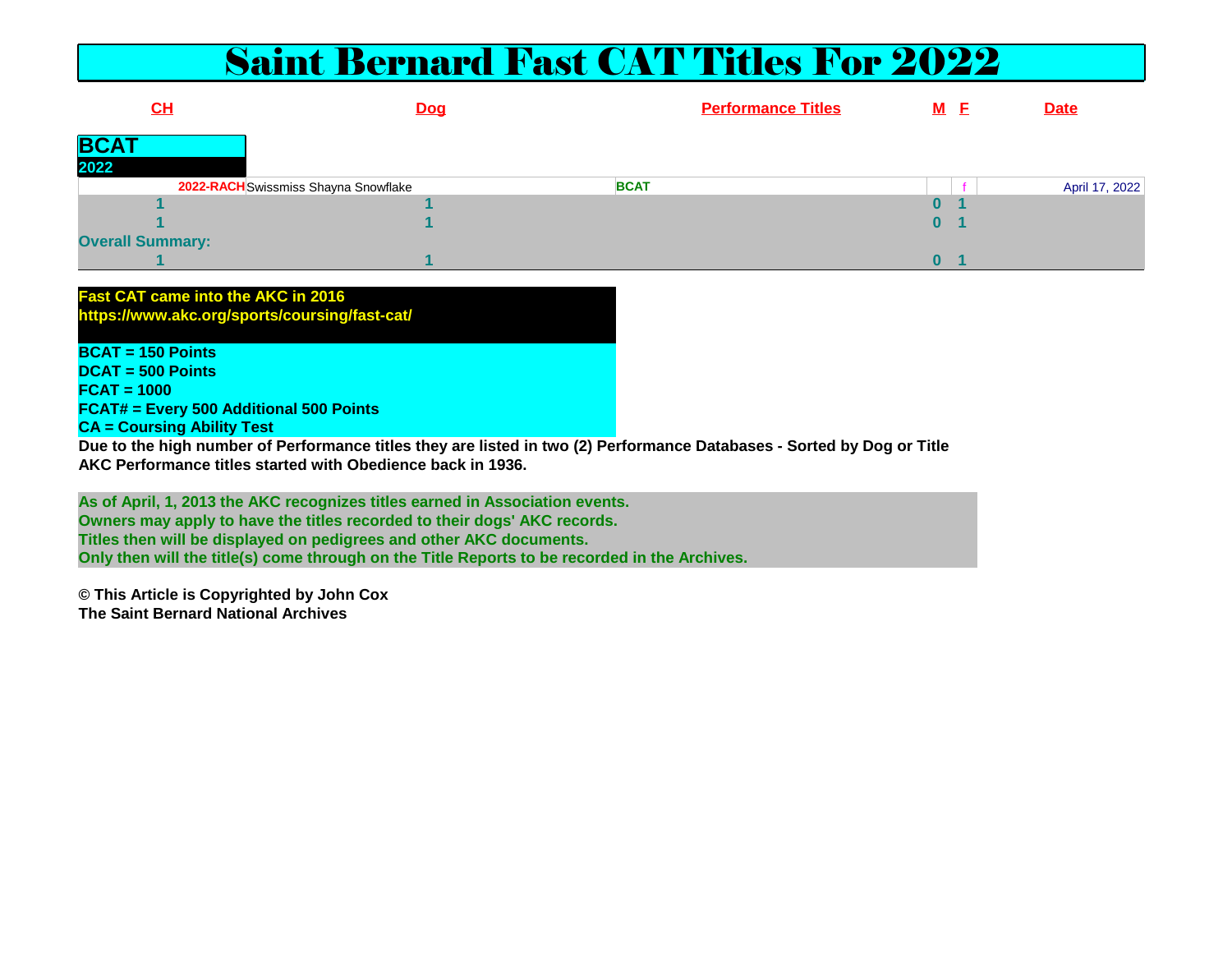# Saint Bernard AKC Temperament Test Titles For 2022

|            | CL                      | <u>Dog</u>                      | <b>Performance Titles</b> |                | <b>M</b> E   | <b>Date</b>       |
|------------|-------------------------|---------------------------------|---------------------------|----------------|--------------|-------------------|
| <b>ATT</b> |                         |                                 |                           |                |              |                   |
| 2022       |                         |                                 |                           |                |              |                   |
|            |                         | 2022-CHRevilos Tank Van Buffett | <b>ATT</b>                | m              |              | April 24, 2022    |
|            |                         | Shadow Mtn Kaboom of Thunder    | <b>ATT</b>                | m              |              | February 13, 2022 |
|            |                         |                                 |                           | $2\quad 0$     |              |                   |
|            | <b>Overall Summary:</b> |                                 |                           |                |              |                   |
|            |                         |                                 |                           | $\mathbf{2}^-$ | <b>STATE</b> |                   |

**Visit the AKC site for more information on the Temperament Test Title:https://www.akc.org/?s=temperament+test**

#### **ATT = AKC Temperament Test**

 **Due to the high number of Performance titles they are listed in two (2) Performance Databases - Sorted by Dog or TitleAKC Performance titles started with Obedience back in 1936.**

**As of April, 1, 2013 the AKC recognizes titles earned in Association events.Owners may apply to have the titles recorded to their dogs' AKC records. Titles then will be displayed on pedigrees and other AKC documents. Only then will the title(s) come through on the Title Reports to be recorded in the Archives.**